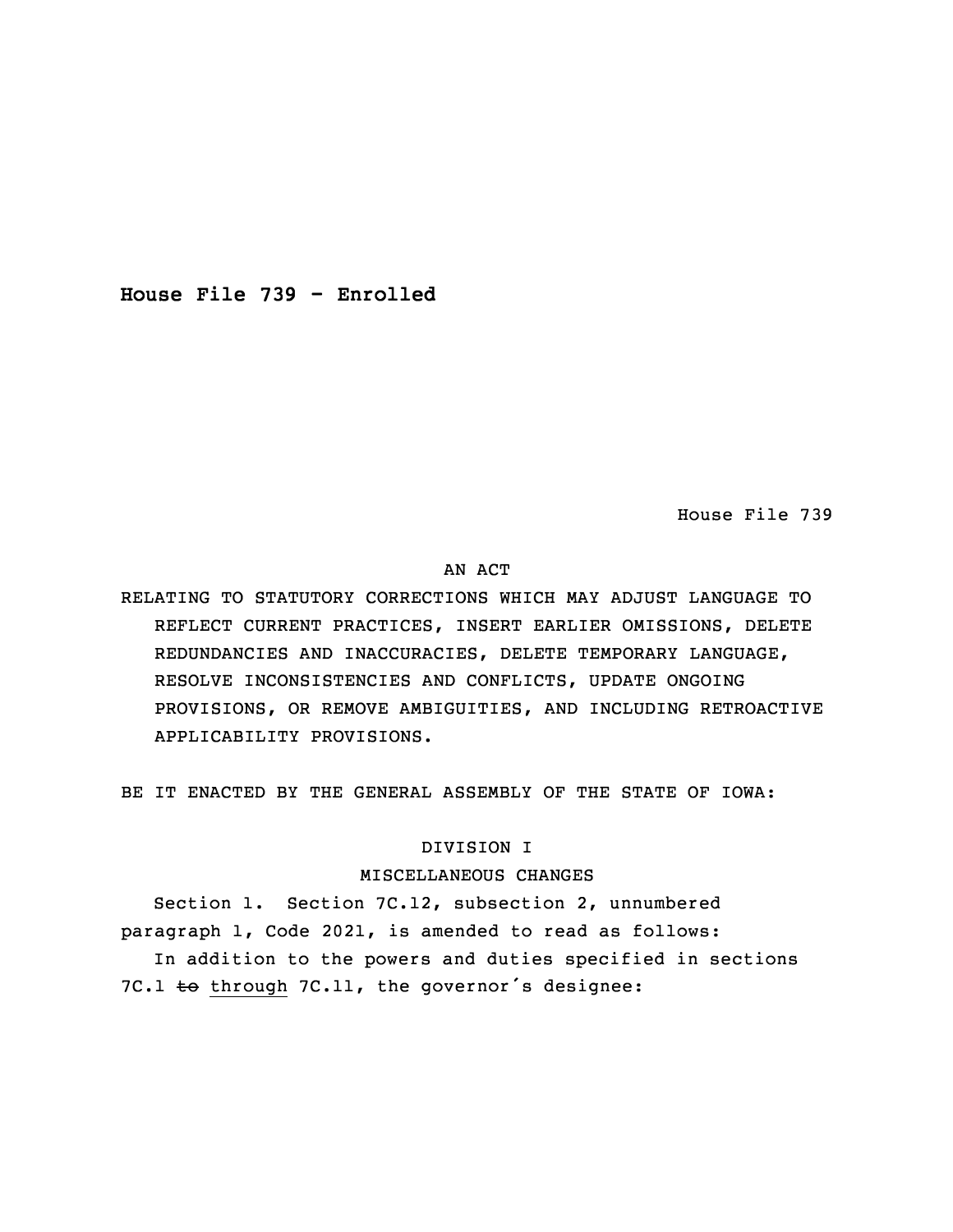Sec. 2. Section 9G.6, subsection 1, Code 2021, is amended to read as follows:

1. No patents Patents shall not be issued for any lands belonging to the state, except upon the certificate of the person or officer specially charged with the custody of the same patents, setting forth the appraised value per acre, the name of person to whom sold, the date of sale, the price per acre, the amount paid, the name of the person making final payment, and the name of the person who is entitled to the patent, and, if thus. If a person is entitled by to a patent due to an assignment from the original purchaser, setting the certificate shall set forth fully such the assignment $<sub>\tau</sub>$ </sub> which certificate and shall be filed and preserved in the land office.

 Sec. 3. Section 10.1, subsection 17, paragraph b, Code 2021, is amended to read as follows:

<sup>23</sup> *b.* As used in paragraph *"a"*, <sup>a</sup> type of membership interest in a limited liability company includes <del>any of the following:</del>

 $(1)$  (a) A series as provided in [chapter](https://www.legis.iowa.gov/docs/code/2021/489.pdf) 489, article 12. 26 (b) This subparagraph is repealed on July 1, 2021.

 $\{2\}$  A a protected series of a series limited liability company as provided in [chapter](https://www.legis.iowa.gov/docs/code/2021/489.pdf) 489, article 14.

Sec. 4. Section 10.10, subsection 1, paragraph c,  $subparagn (2)$ , Code 2021, is amended to read as follows:

(2) As used in subparagraph  $(1)$ , a type of membership interest in a limited liability company includes any of the following:

34 (a) (i) <sup>A</sup> series as provided in [chapter](https://www.legis.iowa.gov/docs/code/2021/489.pdf) 489, article 12.

 $\{ii\}$  This subparagraph division is repealed on July 1, 2021.

 (b) <sup>A</sup> <sup>a</sup> protected series of <sup>a</sup> series limited liability company as provided in [chapter](https://www.legis.iowa.gov/docs/code/2021/489.pdf) 489, article 14.

Sec. 5. Section 12B.14, Code 2021, is amended to read as follows:

5 **12B.14 False statements or reports.**

6 Any officer or other person making <sup>a</sup> false statement or report or in any manner violating any of the provisions of sections  $12B.10 \text{ to through } 12B.13$  $12B.10 \text{ to through } 12B.13$  $12B.10 \text{ to through } 12B.13$  shall be guilty of a fraudulent practice.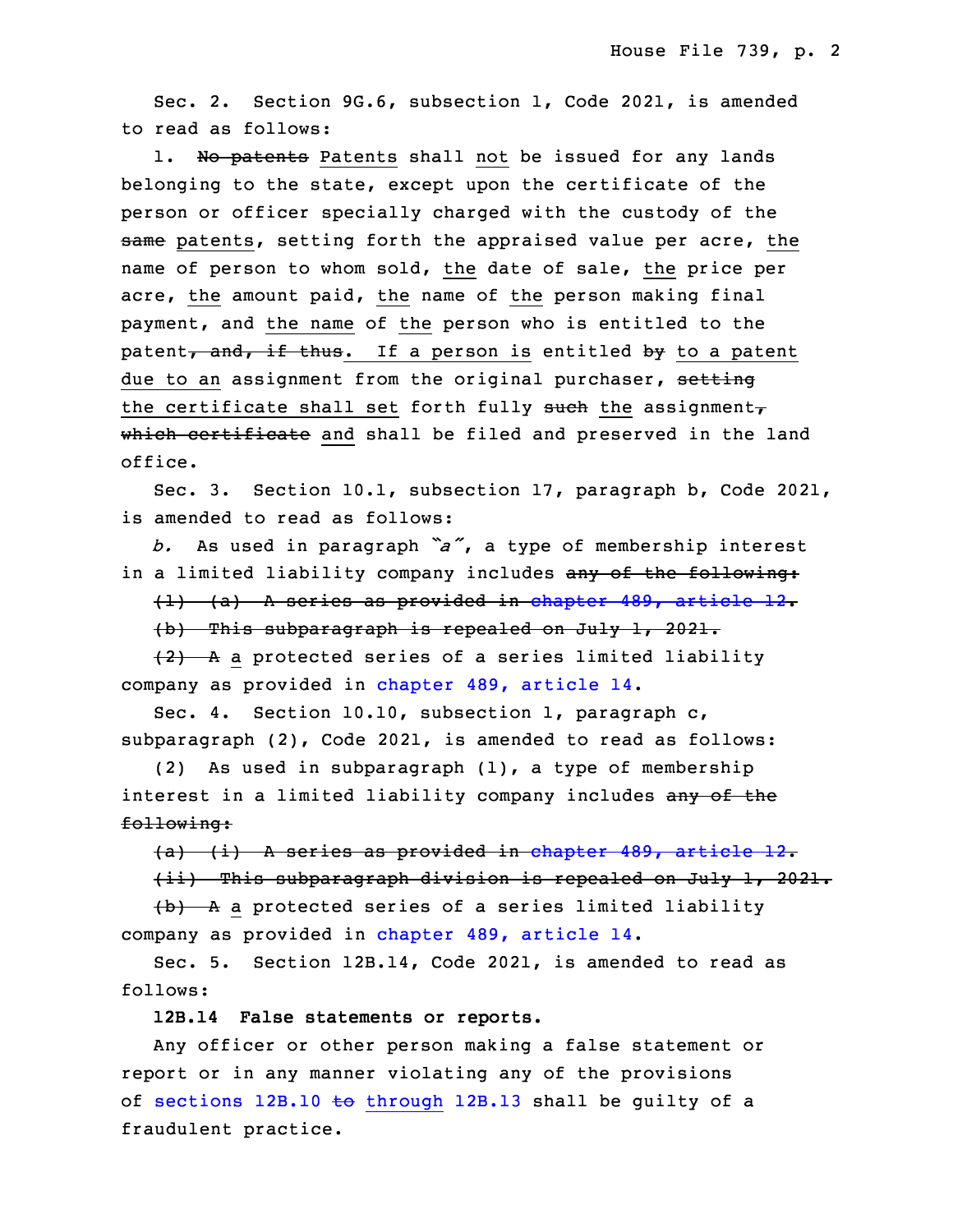Sec. 6. Section 15.108, subsection 1, paragraph b, Code 2021, is amended to read as follows:

 *b.* Provide staff assistance to the corporation formed under authority of sections 15E.11 to [through](https://www.legis.iowa.gov/docs/code/2021/15E.11.pdf) 15E.16 to receive and disburse funds to further the overall development and well-being of the state.

Sec. 7. Section 15.335, subsection 4, paragraph a, Code 2021, is amended to read as follows:

a. In lieu of the credit amount computed in [subsection](https://www.legis.iowa.gov/docs/code/2021/15.335.pdf) 2, an eligible business may elect to compute the credit amount for qualified research expenses incurred in this state in a manner consistent with the alternative simplified credit described in section 41(c)(4) of the Internal Revenue Code. The taxpayer may make this election regardless of the method used for the taxpayer's federal income tax. The election made under this paragraph is for the tax year and the taxpayer may use another or the same method for any subsequent tax year.

Sec. 8. Section 15.335, subsection 8, Code 2021, is amended to read as follows:

8. Any credit in excess of the tax liability for the taxable year shall be refunded with interest in accordance with section <sup>31</sup> 421.60, subsection 2, paragraph *"e"*. In lieu of claiming <sup>a</sup> refund, a taxpayer may elect to have the overpayment shown on its final, completed return credited to the tax liability for the following tax year.

Sec. 9. Section 15.354, subsection 2, paragraph d, Code 2021, is amended to read as follows:

 *d.* An applicant that does not receive <sup>a</sup> tax incentive award during an application period may make additional applications during subsequent application periods. Such applicant shall be required to submit a new application and, which shall be competitively reviewed and scored in the same manner as other applicants applications in that application period.

Sec. 10. Section 20.10, subsection 3, paragraph f, Code 2021, is amended to read as follows:

f. Violate the provisions of sections 732.1 to through 732.3, which are hereby made applicable to public employers, public employees, and employee organizations.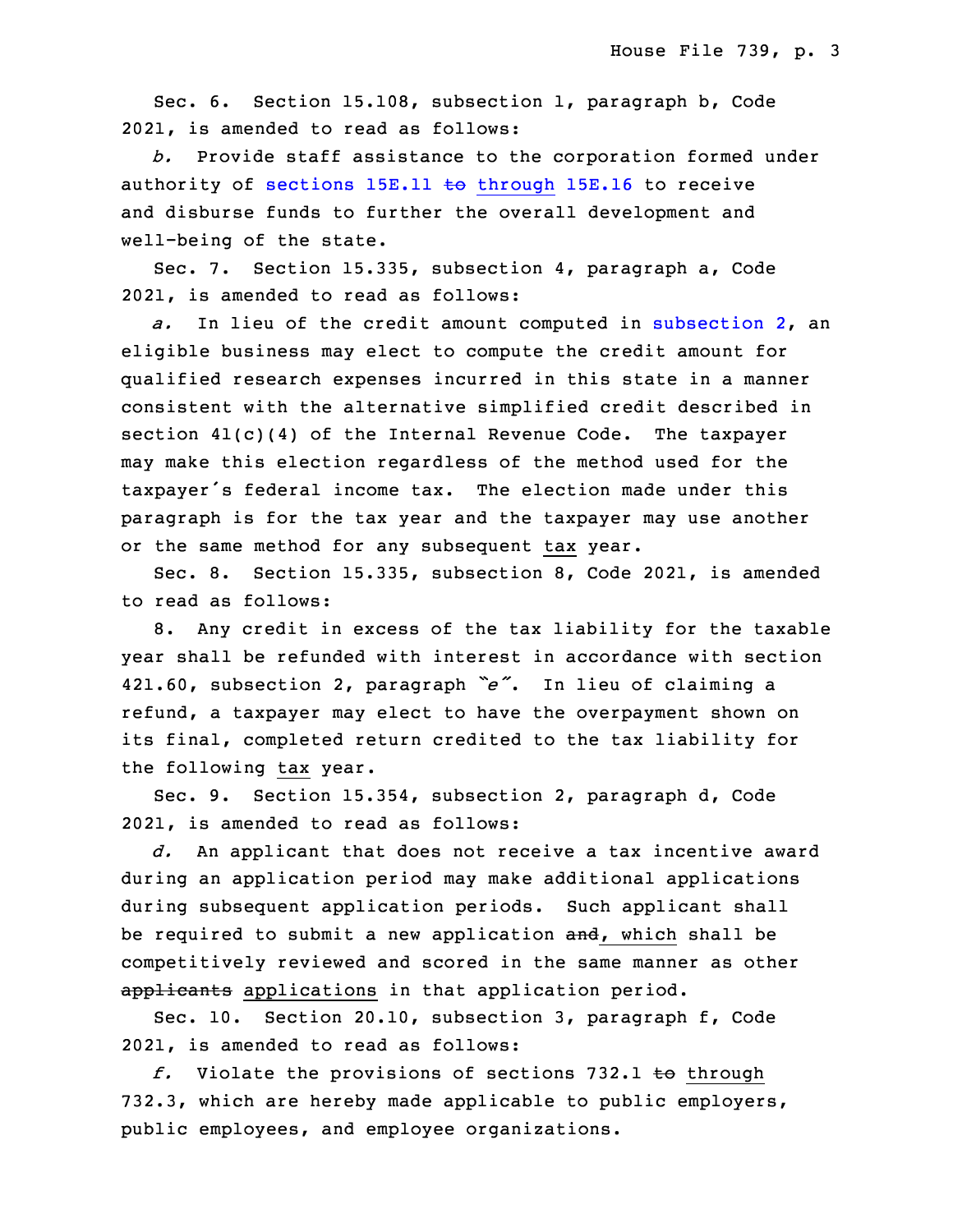Sec. 11. Section 20.19, subsection 1, Code 2021, is amended to read as follows:

1. As the first step in the performance of their duty to bargain, the public employer and the employee organization shall endeavor to agree upon impasse procedures. Such agreement shall provide for implementation of these impasse 19 procedures not later than one hundred twenty days prior to the certified budget submission date of the public employer. However, if public employees represented by the employee organization are teachers licensed under [chapter](https://www.legis.iowa.gov/docs/code/2021/272.pdf) 272, and the public employer is a school district or area education agency, the agreement shall provide for implementation of impasse procedures not later than one hundred twenty days prior to May 31 of the year when the collective bargaining agreement is to become effective. If the public employer is a community college, the agreement shall provide for implementation of impasse procedures not later than one hundred twenty days prior to May 31 of the year when the collective bargaining agreement is to become effective. If the public employer is not subject to the budget certification requirements of [section](https://www.legis.iowa.gov/docs/code/2021/24.17.pdf) 24.17 and other applicable sections, the agreement shall provide for implementation of impasse procedures not later than one hundred twenty days prior to the date the next fiscal or budget year of the public employer commences. If the parties fail to agree upon impasse procedures under the provisions of this [section](https://www.legis.iowa.gov/docs/code/2021/20.19.pdf), the impasse procedures provided in [sections](https://www.legis.iowa.gov/docs/code/2021/20.20.pdf) 20.20  $\leftrightarrow$  and 20.22 shall apply.

5 Sec. 12. Section 24.3, unnumbered paragraph 1, Code 2021, is amended to read as follows:

No A municipality shall not certify or levy in any fiscal year any tax on property subject to taxation unless and until the following estimates have been made, filed, and considered, as hereinafter provided in this chapter:

 Sec. 13. Section 24.9, subsection 2, Code 2021, is amended to read as follows:

2. Budget estimates adopted and certified in accordance with this [chapter](https://www.legis.iowa.gov/docs/code/2021/24.pdf) may be amended and increased as the need arises to permit appropriation and expenditure during the fiscal year covered by the budget of unexpended cash balances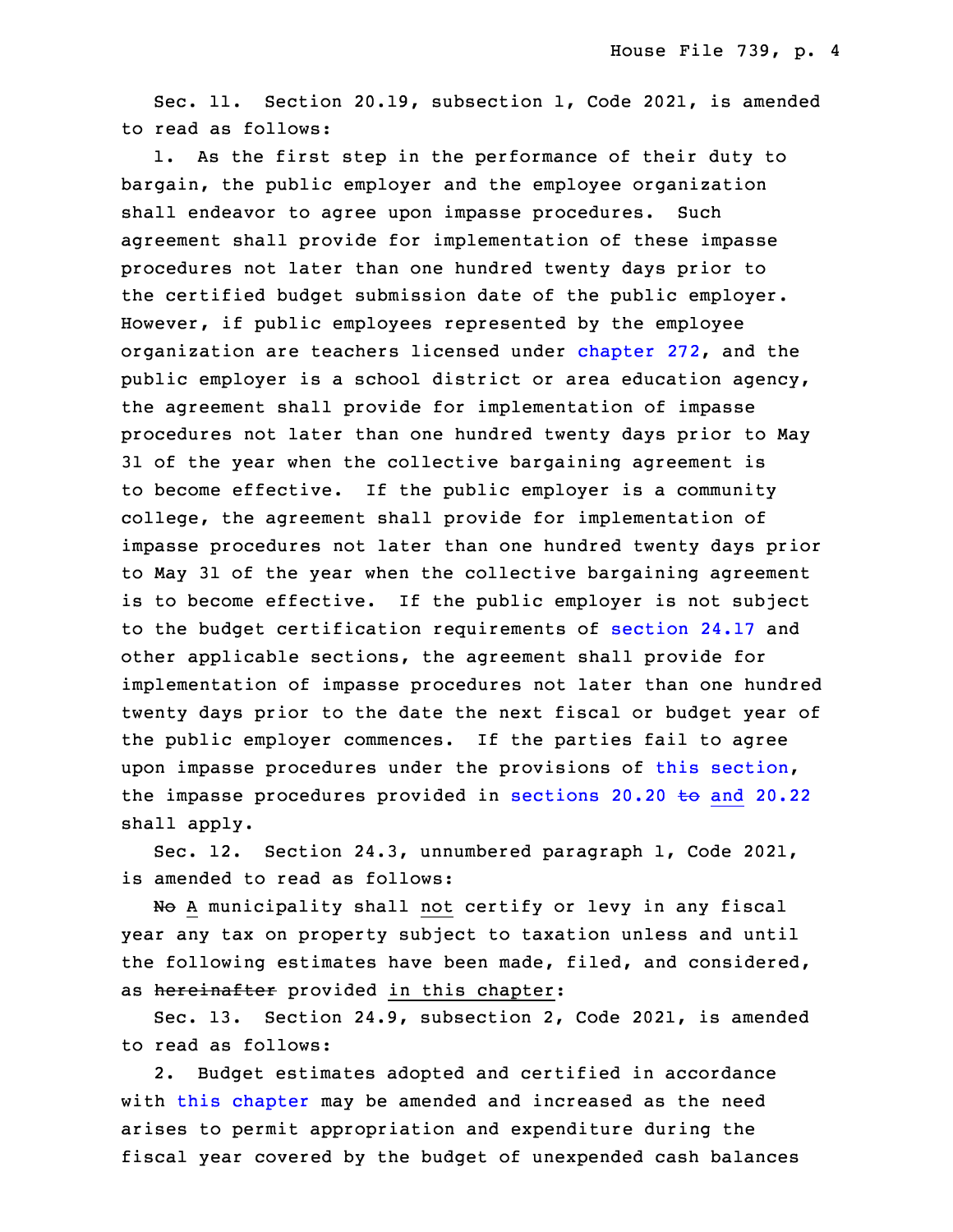on hand at the close of the preceding fiscal year and which cash balances had not been estimated and appropriated for expenditure during the fiscal year of the budget sought to be amended, and also to permit appropriation and expenditure during the fiscal year covered by the budget of amounts of cash anticipated to be available during the year from sources other than taxation and which had not been estimated and appropriated for expenditure during the fiscal year of the budget sought to be amended. Such amendments to budget estimates may be considered and adopted at any time during the fiscal year covered by the budget sought to be amended, by filing the amendments and upon publishing them and giving notice of the public hearing in the manner required in this [section](https://www.legis.iowa.gov/docs/code/2021/24.9.pdf). Within ten days of the decision or order of the certifying or levying board, the proposed amendment of the budget is subject to protest, hearing on the protest, appeal to the state appeal board and review by that body, all in accordance with sections 24.27  $\text{to}$  through 24.32, so far as applicable. A local budget shall be amended by May 31 of the current fiscal year to allow time for <sup>a</sup> protest hearing to be held and <sup>a</sup> decision rendered before June 30. An amendment of <sup>a</sup> budget after May 31 which is properly appealed but without adequate time for hearing and decision before June 30 is void. Amendments to budget estimates accepted or issued under this [section](https://www.legis.iowa.gov/docs/code/2021/24.9.pdf) are not within section 24.14.

Sec. 14. Section 24.24, Code 2021, is amended to read as follows:

9 **24.24 Violations.**

Failure on the part of a public official to perform any of the duties prescribed in [chapter](https://www.legis.iowa.gov/docs/code/2021/24.pdf) 73A, and this chapter, and sections section 8.39, and sections 11.1 to, 11.2, 11.4, and 11.5, constitutes a simple misdemeanor, and is sufficient ground for removal from office.

Sec. 15. Section 29B.1, Code 2021, is amended to read as follows:

17 **29B.1 Persons subject to code —— definitions —— short title.**

1. This [chapter](https://www.legis.iowa.gov/docs/code/2021/29B.pdf) applies to all members of the state military forces performing national quard duty or state active duty, while not on federal active duty. In addition, this [chapter](https://www.legis.iowa.gov/docs/code/2021/29B.pdf)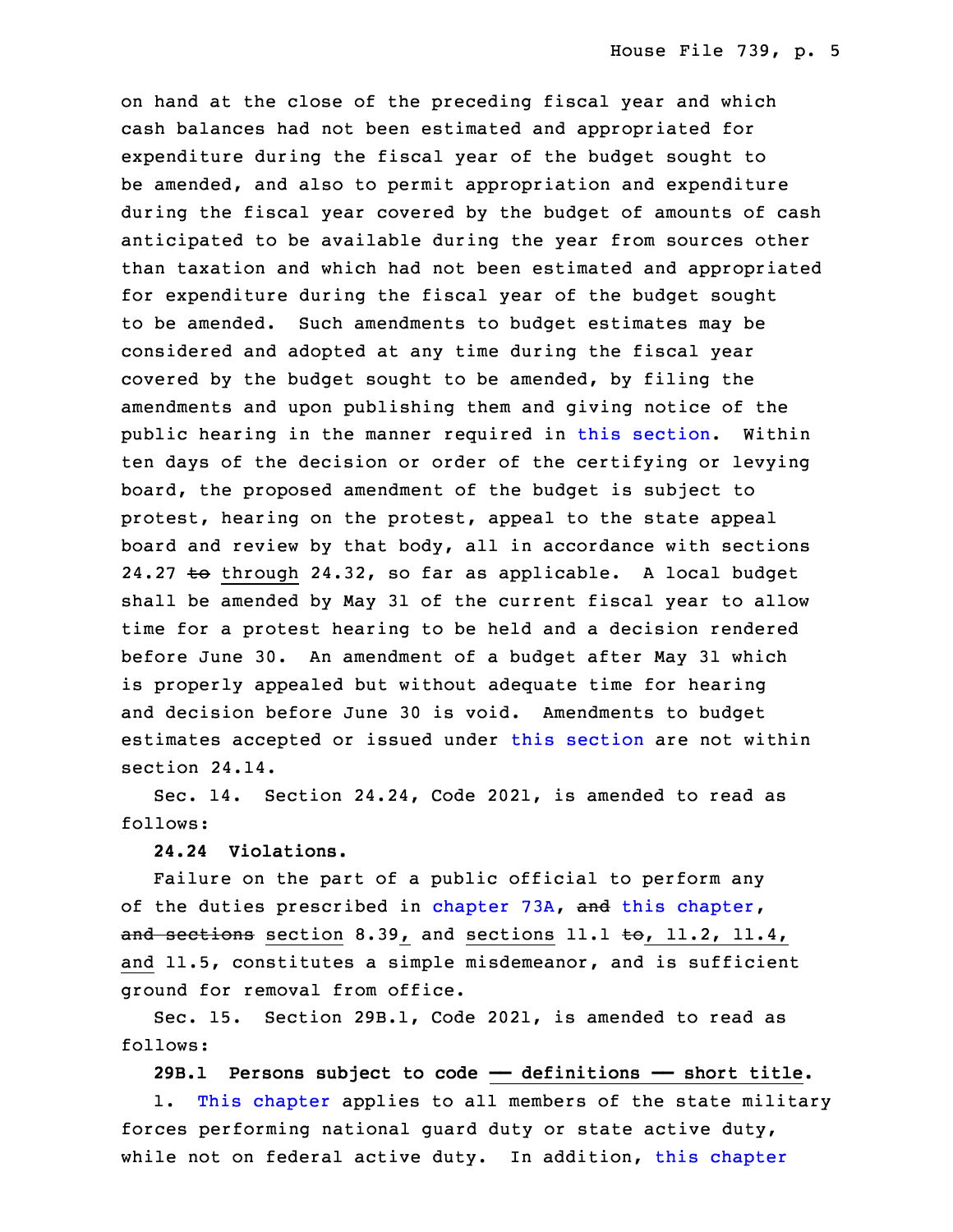applies to all members of the state military forces who commit an offense during travel to or from the member's duty location or during intervals between consecutive periods of duty on the same day or on consecutive days in which the victim of the offense is another member of the state military forces.

2. As used in this [chapter](https://www.legis.iowa.gov/docs/code/2021/29B.pdf), unless the context otherwise 27 requires, *"state military forces"* has the same meaning as in 28 [section](https://www.legis.iowa.gov/docs/code/2021/29A.6.pdf) 29A.6, and *"code"*:

<sup>29</sup> *a. "Code"* means this [chapter](https://www.legis.iowa.gov/docs/code/2021/29B.pdf), which may be cited as the <sup>30</sup> *"Iowa Code of Military Justice"*.

<sup>31</sup> *b. "State military forces"* means the same as defined in section 29A.6.

<sup>33</sup> 3. This chapter may be cited as the *"Iowa Code of Military* 34 *Justice"*.

Sec. 16. Section 34A.2, subsections 8 and 14, Code 2021, are amended to read as follows:

 8. *"Competitive local exchange service provider"* means the same as defined in section 476.96 any person, including a municipal utility, that provides local exchange services, other than a local exchange carrier or a non-rate-regulated wireline provider of local exchange services under an authorized certificate of public convenience and necessity within a specific geographic area described in maps filed with and approved by the Iowa utilities board as of September 30, 1992.

<sup>10</sup> 14. *"Local exchange carrier"* means the same as defined in section 476.96 any person that was the incumbent and historical rate-regulated wireline provider of local exchange services or any successor to such person that provides local exchange services under an authorized certificate of public convenience and necessity within a specific geographic area described in maps filed with and approved by the Iowa utilities board as of September 30, 1992.

Sec. 17. Section 35C.4, Code 2021, is amended to read as follows:

20 **35C.4 Mandamus —— judicial review.**

A refusal to allow said the preference granted under this chapter, or a reduction of the salary for said a position with intent to bring about the resignation or discharge of the incumbent, shall entitle the applicant or incumbent, as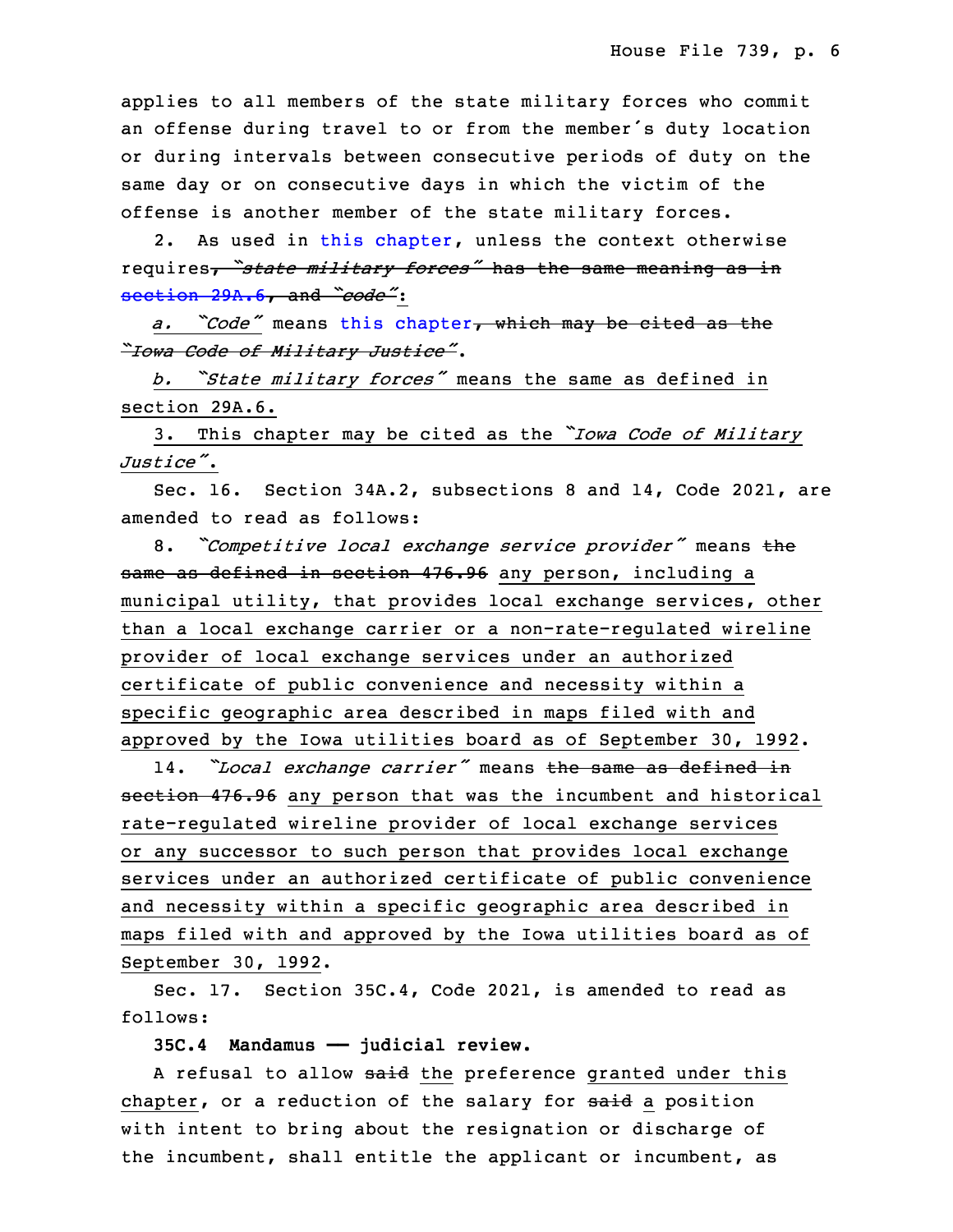the case may be, to maintain an action of mandamus to right the wrong. At their election such parties The applicant or incumbent may elect, in the alternative, to maintain an action for judicial review in accordance with the terms of the Iowa administrative procedure Act, [chapter](https://www.legis.iowa.gov/docs/code/2021/17A.pdf)  $17A$ , if that is otherwise applicable to their case. An action of mandamus shall be filed by an applicant or incumbent within three hundred days after a refusal to allow said the preference, or a reduction of the salary for said a position with intent to bring about the resignation or discharge of the incumbent.

Sec. 18. Section 37.26, Code 2021, is amended to read as follows:

### **37.26 General powers.**

For the purpose of carrying out the provisions of sections 37.22 to through 37.25, the commission shall have authority to receive and to convey title to real estate, to take mortgage or other security and to release or transfer the same.

Sec. 19. Section 37.27, Code 2021, is amended to read as follows:

#### 9 **37.27 Nursing homes with memorial hospitals.**

If a memorial building has been constructed for the purpose of <sup>a</sup> hospital pursuant to this [chapter](https://www.legis.iowa.gov/docs/code/2021/37.pdf), additions for hospital purposes, and nursing homes to be operated in conjunction with the hospital may be erected or acquired by following the procedure outlined in [chapter](https://www.legis.iowa.gov/docs/code/2021/347.pdf) 347 and by issuing general county purpose bonds in accordance with sections 331.441 to through 331.449, with the commissioners acting in the same manner and fashion as the hospital trustees under [chapter](https://www.legis.iowa.gov/docs/code/2021/347.pdf) 347, and with the procedure in all other respects to be identical.

Sec. 20. Section 43.3, Code 2021, is amended to read as follows:

## **43.3 Offices affected by primary.**

 Candidates of all political parties for all offices which are filled at a regular biennial election by direct vote of the people shall be nominated at <sup>a</sup> primary election at the time and in the manner hereinafter directed in this chapter.

Sec. 21. Section 43.13, Code 2021, is amended to read as follows:

28 **43.13 Failure to file nomination papers.**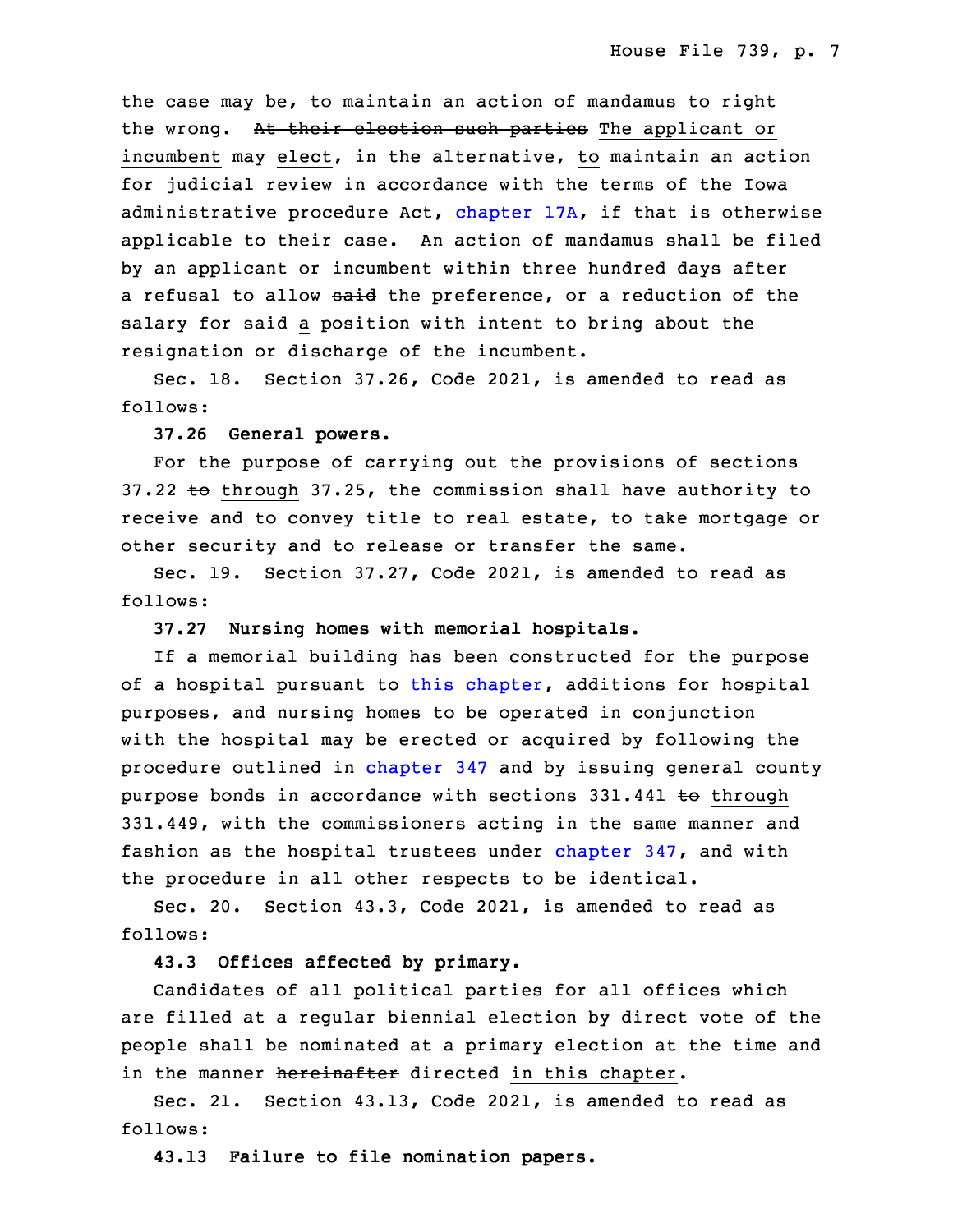The name of a candidate for any office named in section 43.11 shall not be printed on the official primary ballot of the candidate's party unless nomination papers are filed as therein provided in section 43.11 except as otherwise permitted by [section](https://www.legis.iowa.gov/docs/code/2021/43.23.pdf) 43.23.

Sec. 22. Section 43.46, Code 2021, is amended to read as follows:

### **43.46 Delivering returns.**

 The precinct election officials shall deliver all election supplies, by noon of the day after the close of the polls, to the commissioner who shall carefully preserve them and deliver the returns in the condition in which received except as is otherwise required by sections  $50.20$  to [through](https://www.legis.iowa.gov/docs/code/2021/50.20.pdf)  $50.22$ , to the county board of supervisors.

Sec. 23. Section 43.108, Code 2021, is amended to read as follows:

10 **43.108 Organization of state convention —— proxies prohibited.**

 The convention shall be called to order by the chairperson of the state central committee, or that individual's designee, who shall thereupon present a list of delegates, as certified by the various county conventions, and effect a temporary organization. If any county shall is not be fully represented, the delegates present from such that county shall cast the full vote thereof of the county if the rules of the convention $<sub>\tau</sub>$  or</sub> party bylaws or constitution so allow, and there shall be no proxies.

 Sec. 24. Section 44.10, Code 2021, is amended to read as follows:

23 **44.10 Effect of withdrawal.**

No The name so of a candidate who has withdrawn the candidate's nomination as provided in section 44.9 shall not be printed on the official ballot under such that nomination.

Sec. 25. Section 48A.5, subsection 4, paragraph a, Code 2021, is amended to read as follows:

a. Comply with all applicable requirements of sections 53.37  $\pm$ o through 53.53 relating to absentee ballots for members of the armed forces and other citizens living outside the United States.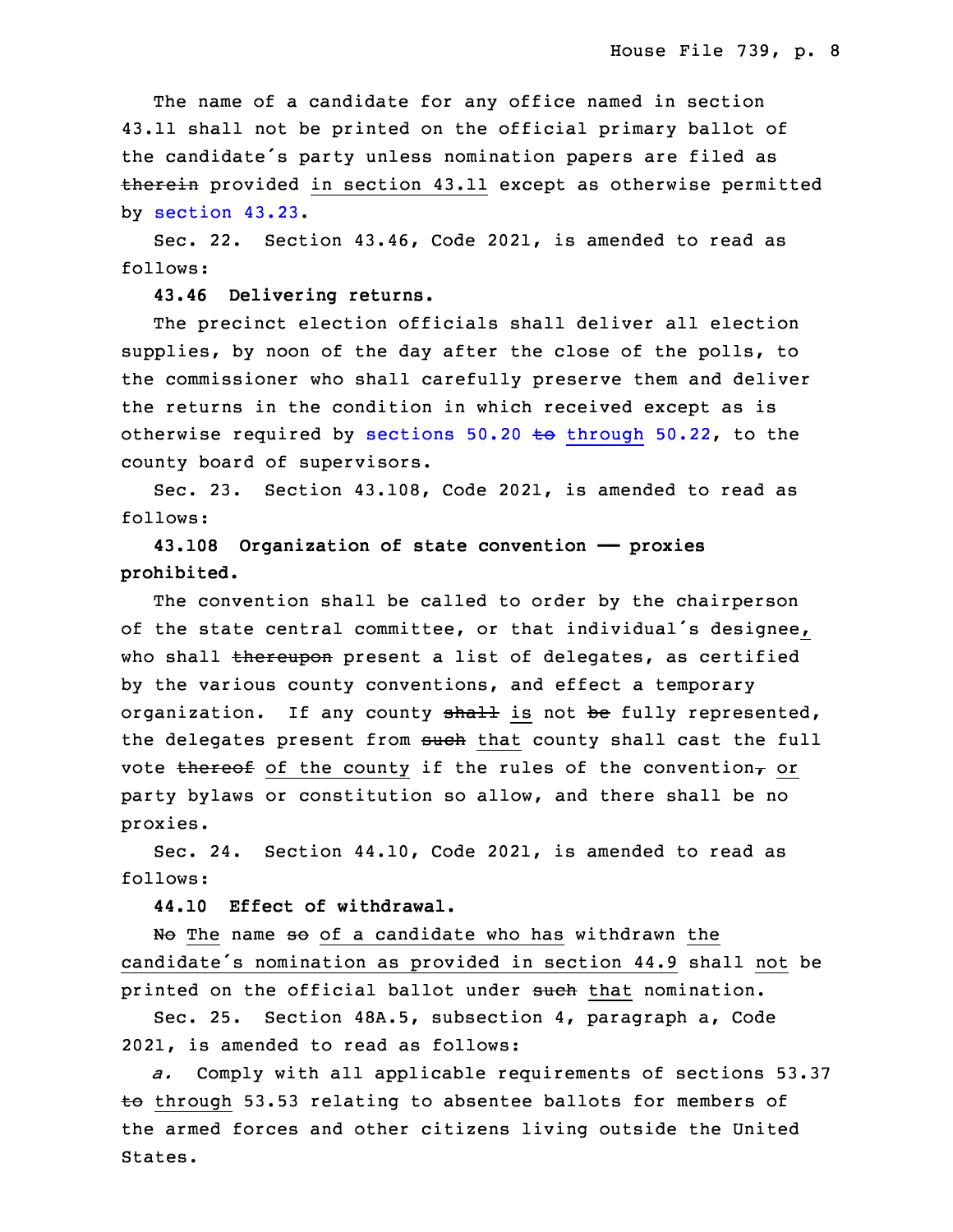Sec. 26. Section 54.8, subsection 2, Code 2021, is amended to read as follows:

2. Except as otherwise provided by law of this state outside of this [chapter](https://www.legis.iowa.gov/docs/code/2021/54.pdf), each elector shall present both completed ballots to the state commissioner who shall examine the ballots and accept and cast all ballots of electors whose votes are consistent with their pledges executed under [section](https://www.legis.iowa.gov/docs/code/2021/54.5.pdf) 54.5 or  $54.7.$  $54.7.$  Except as otherwise provided by law of this state outside of this [chapter](https://www.legis.iowa.gov/docs/code/2021/54.pdf), the state commissioner shall not accept and shall not count an elector's presidential and vice presidential ballots if the elector has not marked both ballots or has marked one a ballot in violation of the elector's pledge.

 Sec. 27. Section 74.2, Code 2021, is amended to read as follows:

13 **74.2 Endorsement and interest.**

 1. If <sup>a</sup> warrant other than an anticipatory warrant is presented for payment, and is not paid for want of funds, or is only partially paid, the treasurer shall endorse the fact thereon on the warrant, with the date of presentation, and sign the endorsement, and thereafter the. After the date of presentation, the warrant or the balance due  $t$ hereon, on the warrant shall bear interest at the rate specified in section 74A.2.

 2. An anticipatory warrant issued under the authority of section  $74.1$ , [subsection](https://www.legis.iowa.gov/docs/code/2021/74.1.pdf)  $1$ , shall bear interest at a rate determined by the issuing governmental body, but not exceeding that permitted by [chapter](https://www.legis.iowa.gov/docs/code/2021/74A.pdf) 74A.

Sec. 28. Section 80.4, subsection 3, Code 2021, is amended to read as follows:

3. The aforesaid allocation of duties described in this section shall not be interpreted to prevent flexibility in interdepartmental operations or to forbid other divisional allocations of duties in the discretion of the commissioner.

Sec. 29. Section 80.5, subsection 1, Code 2021, is amended to read as follows:

1. It shall be the duty of the department to prevent crime, to detect and apprehend criminals, and to enforce such other laws as are hereinafter specified.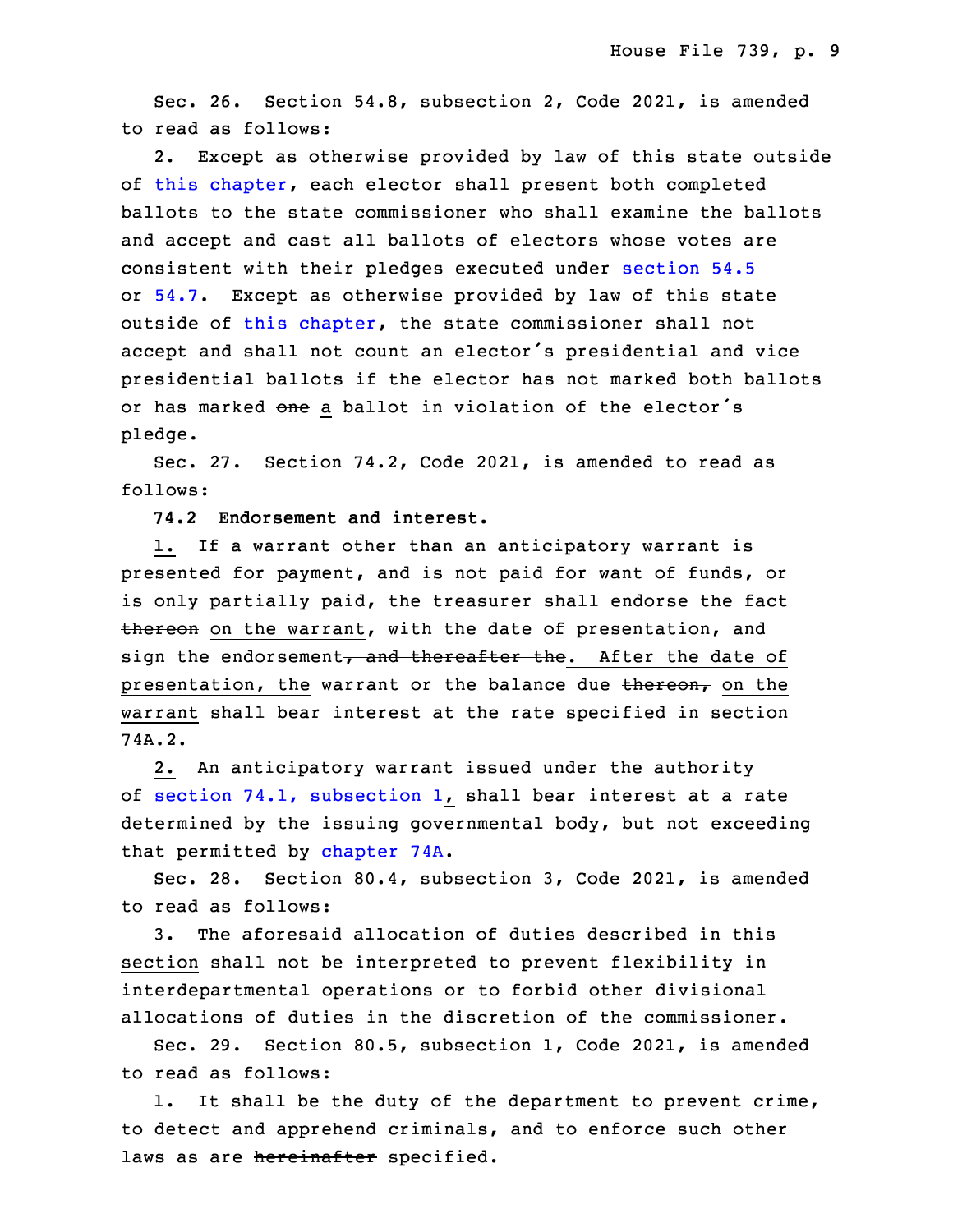Sec. 30. Section 80.9A, subsection 6, unnumbered paragraph 1, Code 2021, is amended to read as follows:

 <sup>A</sup> peace officer of the department shall not exercise the general powers of a peace officer within the limits of any city, except as follows:

Sec. 31. Section 80B.13, subsections 3 and 9, Code 2021, are amended to read as follows:

3. Issue certificates to law enforcement officers, reserve peace officers, and jailers who have met the requirements of this chapter and rules adopted under [chapter](https://www.legis.iowa.gov/docs/code/2021/17A.pdf) 17A relative to hiring and training standards.

9. In accordance with [chapter](https://www.legis.iowa.gov/docs/code/2021/17A.pdf) 17A, conduct investigations, hold hearings, appoint administrative law judges, administer oaths, and issue subpoenas enforceable in district court on matters relating to the revocation or suspension of a law enforcement officer's or reserve peace officer's certification.

Sec. 32. Section 84A.2, subsection 5, paragraph c, Code 2021, is amended to read as follows:

20 *c.* Sections 1 to through 13 of the federal Wagner-Peyser Act, as codified at 29 U.S.C. §49 et seq., relating to employment services.

Sec. 33. Section 85.31, subsection 3, Code 2021, is amended to read as follows:

3. If the employee leaves dependents only partially dependent upon the employee's earnings for support at the time of the injury, the weekly compensation to be paid as aforesaid, provided in subsections 1 and 2 shall be equal to the same proportion of the weekly payments for the benefit of persons wholly dependent as the amount contributed by the employee to such partial dependents bears to the annual earnings of the deceased at the time of the injury.

Sec. 34. Section 85.34, subsection 2, paragraph v, Code 2021, is amended to read as follows:

v. In all cases of permanent partial disability other than those hereinabove described or referred to in paragraphs *"a"* through *"u"* hereof, the compensation shall be paid during the number of weeks in relation to five hundred weeks as the reduction in the employee's earning capacity caused by the disability bears in relation to the earning capacity that the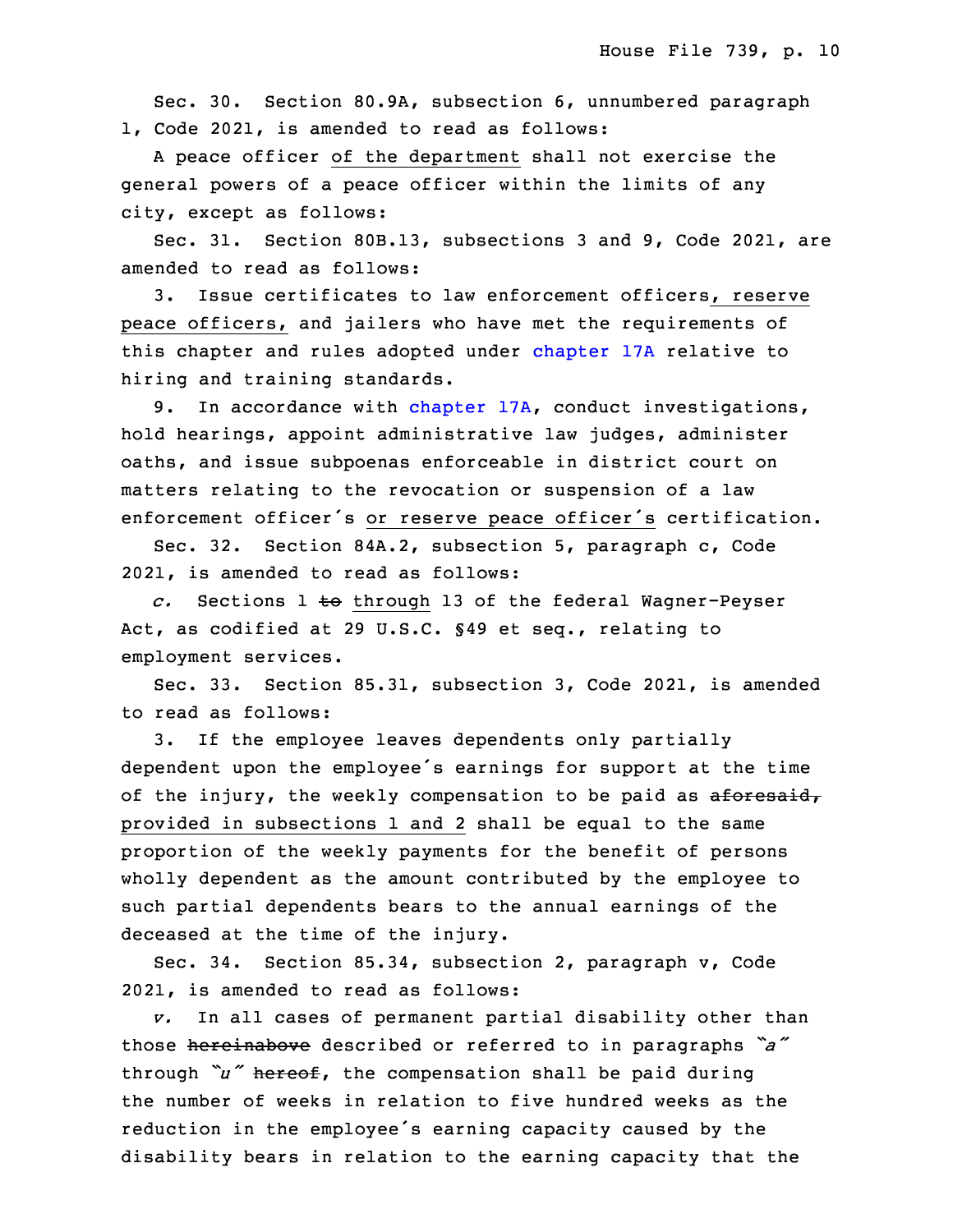employee possessed when the injury occurred. A determination of the reduction in the employee's earning capacity caused by the disability shall take into account the permanent partial disability of the employee and the number of years in the future it was reasonably anticipated that the employee would work at the time of the injury. If an employee who is eligible for compensation under this paragraph returns to work or is offered work for which the employee receives or would receive the same or greater salary, wages, or earnings than the employee received at the time of the injury, the employee shall be compensated based only upon the employee's functional impairment resulting from the injury, and not in relation to the employee's earning capacity. Notwithstanding section 85.26, subsection 2, if an employee who is eligible for compensation under this paragraph returns to work with the same employer and is compensated based only upon the employee's functional impairment resulting from the injury as provided in this paragraph and is terminated from employment by that employer, the award or agreement for settlement for benefits under this [chapter](https://www.legis.iowa.gov/docs/code/2021/85.pdf) shall be reviewed upon commencement of reopening proceedings by the employee for a determination of any reduction in the employee's earning capacity caused by the employee's permanent partial disability.

Sec. 35. Section 85.37, subsection 1, Code 2021, is amended to read as follows:

1. If an employee receives a personal injury causing temporary total disability, or causing a permanent partial disability for which compensation is payable during a healing period, compensation for the temporary total disability or for the healing period shall be upon the basis provided in this section. The weekly benefit amount payable to any employee for any one week shall be upon the basis of eighty percent of the employee's weekly spendable earnings, but shall not exceed an amount, rounded to the nearest dollar, equal to sixty-six and two-thirds two hundred percent of the statewide average weekly wage paid employees as determined by the department of workforce development under section 96.1A, [subsection](https://www.legis.iowa.gov/docs/code/2021/96.1A.pdf) 35, and in effect at the time of the injury. However, as of July 1, 1981, the maximum weekly benefit amount rounded to the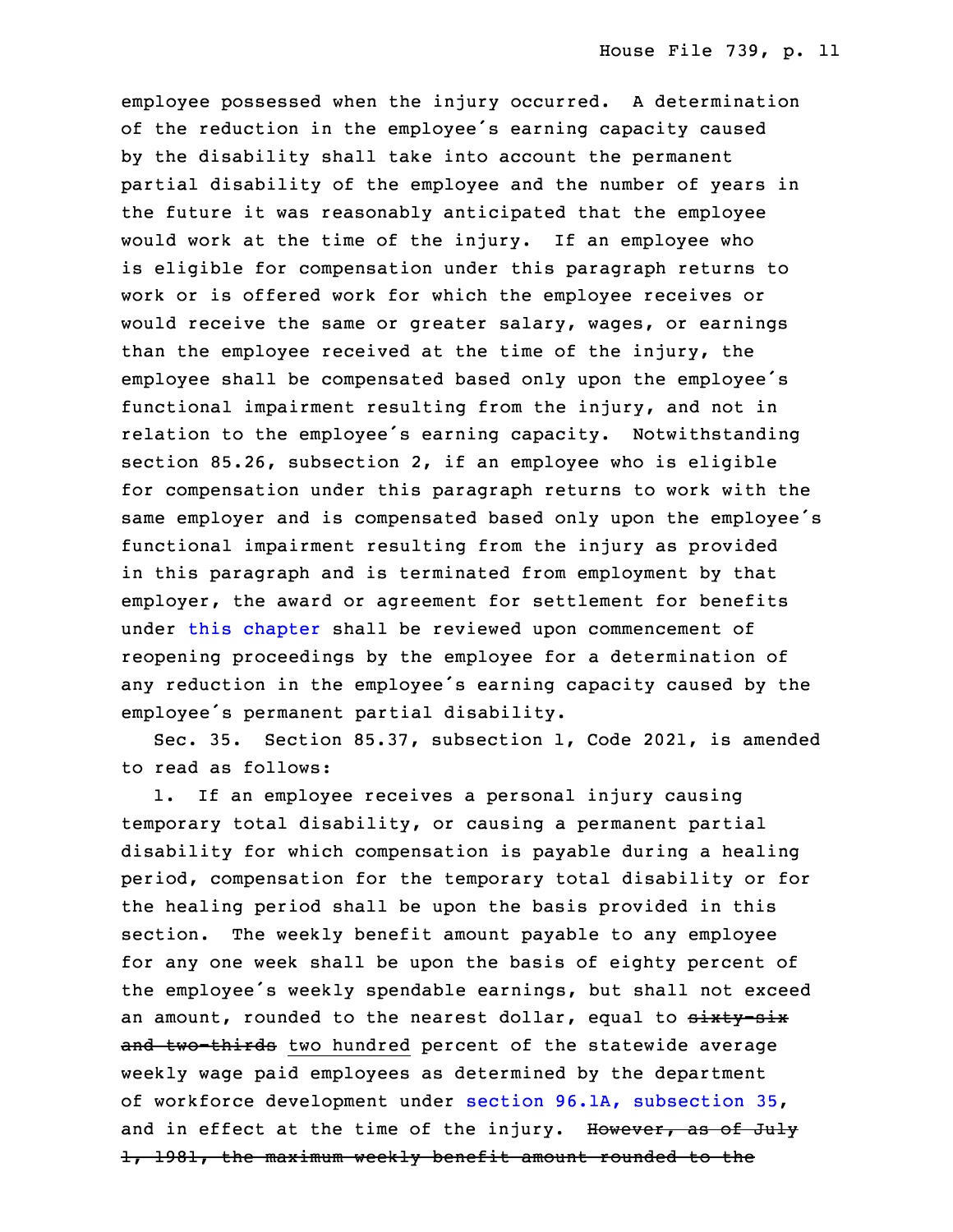nearest dollar shall be increased so that it equals two hundred percent of the statewide average weekly wage as determined in this [section](https://www.legis.iowa.gov/docs/code/2021/85.37.pdf). Total weekly compensation for any employee shall not exceed eighty percent per week of the employee's weekly spendable earnings. The minimum weekly benefit amount shall be equal to the weekly benefit amount of a person whose gross weekly earnings are thirty-five percent of the statewide average weekly wage, or to the spendable weekly earnings of the employee, whichever are less.

Sec. 36. Section 85.61, subsection 1, Code 2021, is amended to read as follows:

1. The word *"court"* wherever used in this [chapter](https://www.legis.iowa.gov/docs/code/2021/85.pdf) and [chapters](https://www.legis.iowa.gov/docs/code/2021/86.pdf) 86 and [87](https://www.legis.iowa.gov/docs/code/2021/87.pdf), unless the context shows otherwise, shall be taken to mean means the district court.

 Sec. 37. Section 85.61, subsection 11, paragraph b, Code 2021, is amended to read as follows:

<sup>26</sup> *b.* The term *"worker"* or *"employee"* shall include the singular and plural. Any reference to a worker or employee who has been injured shall, when such worker or employee is dead, include the worker's or employee's dependents as herein defined in this chapter or the worker's or employee's legal representatives; and where the worker or employee is a minor or incompetent, it shall include the minor's or incompetent's incompetent person's guardian, next friend, or trustee. Notwithstanding any law prohibiting the employment of minors, all minor employees shall be entitled to the benefits of this chapter and [chapters](https://www.legis.iowa.gov/docs/code/2021/86.pdf) 86 and [87](https://www.legis.iowa.gov/docs/code/2021/87.pdf) regardless of the age of such minor employee.

3 Sec. 38. Section 85.65A, subsection 2, Code 2021, is amended to read as follows:

2. Prior to July 1 of each fiscal year commencing on or after July 1, 1999, the commissioner of insurance shall conduct an examination of the outstanding liabilities of the second injury fund and shall make a determination as to whether sufficient funds will be available in the second injury fund to pay the liabilities of the fund for each of the next two fiscal years. If the commissioner of insurance determines sufficient funds will be available, the commissioner shall not impose a surcharge on employers during the next succeeding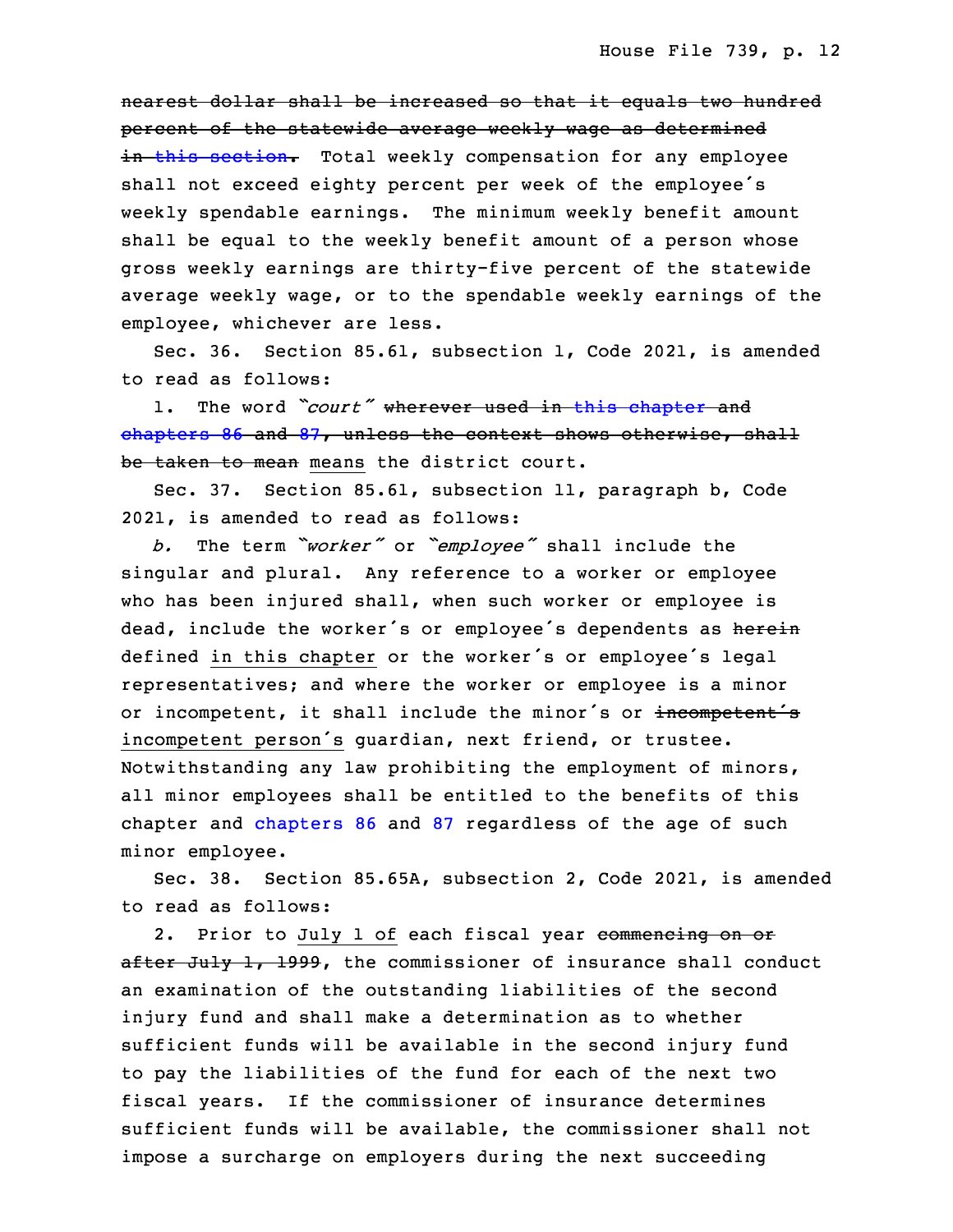fiscal year. If the commissioner determines sufficient funds will not be available, the commissioner shall impose by rule, pursuant to [chapter](https://www.legis.iowa.gov/docs/code/2021/17A.pdf) 17A, a surcharge on employers during the next succeeding fiscal year for payment to the treasurer of state for the second injury fund pursuant to the requirements of this [section](https://www.legis.iowa.gov/docs/code/2021/85.65A.pdf).

Sec. 39. Section 85A.3, Code 2021, is amended to read as follows:

#### **85A.3 Employees covered.**

All employees as defined by the workers' compensation law of Iowa employed in any business or industrial process hereinafter designated and described in this chapter and who in the course of their employment are exposed to an occupational disease as herein defined in this chapter are subject to the provisions of this chapter.

Sec. 40. Section 85A.11, subsections 1 and 2, Code 2021, are amended to read as follows:

1. When If any employee is clinically diagnosed as having brucellosis (undulant fever), it the employee shall not be considered that the employee has to have the disease unless the clinical diagnosis is confirmed by either of the following:

a. A positive blood culture for brucella organisms<sub>7</sub> or.

 *b.* <sup>A</sup> positive agglutination test which must be verified by not less than two successive positive agglutination tests, each of which tests shall be positive in a titer of one to one hundred sixty or higher. Said The subsequent agglutination tests must be made of specimens taken not less than seven nor more than ten days after each preceding test.

2. The specimens for the tests required herein by this section must be taken by a licensed practicing physician or osteopathic physician, and immediately delivered to the state hygienic laboratory of the Iowa department of public health at Iowa City, and each such. Each specimen shall be in a container upon which is plainly printed the name and address of the subject, the date when the specimen was taken, the name and address of the subject's employer, and <sup>a</sup> certificate by the physician or osteopathic physician that the physician took the specimen from the named subject on the date stated over the physician's signature and address.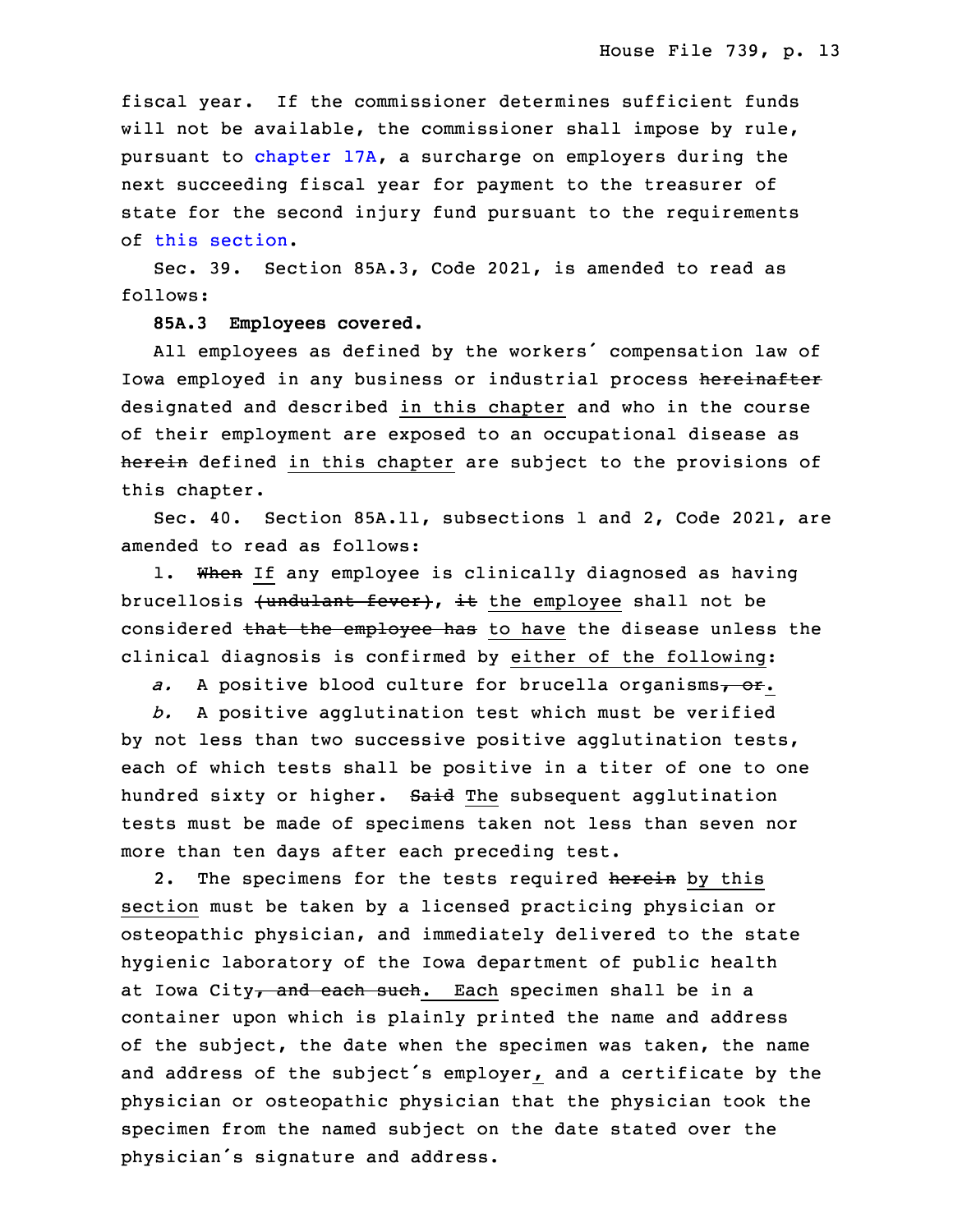Sec. 41. Section 85A.13, subsection 3, Code 2021, is amended to read as follows:

20 3. *Pneumoconiosis complicated with other diseases.* In case of disability or death from pneumoconiosis complicated with tuberculosis of the lungs, compensation shall be payable as for uncomplicated pneumoconiosis, provided, however, that the pneumoconiosis was an essential factor in causing such disability or death. In case of disability or death from pneumoconiosis complicated with any other disease, or from any other disease complicated with pneumoconiosis, the compensation shall be reduced as herein provided in this chapter.

Sec. 42. Section 86.12, subsection 1, Code 2021, is amended to read as follows:

1. The workers' compensation commissioner may require any employer to supply the information required by [section](https://www.legis.iowa.gov/docs/code/2021/86.10.pdf) 86.10 or to file a report required by [section](https://www.legis.iowa.gov/docs/code/2021/86.11.pdf) 86.11 or [86.13](https://www.legis.iowa.gov/docs/code/2021/86.13.pdf) or by agency rule, by written demand sent to the employer's last known address. Upon failure to supply such information or file such report within thirty days, the employer may be ordered to appear and show cause why the employer should not be subject to assessment of one thousand dollars for each occurrence. Upon such hearing, the workers' compensation commissioner shall enter a finding of fact and may enter an order requiring such assessment to be paid into the second injury fund created by sections 85.63 to through 85.69. In the event the assessment is not voluntarily paid within thirty days, the workers' compensation commissioner may file a certified copy of such finding and order with the clerk of the court for the district in which the employer maintains <sup>a</sup> place of business. If the employer maintains no place of business in this state, service shall be made as provided in [chapter](https://www.legis.iowa.gov/docs/code/2021/85.pdf) 85 for nonresident employers. In such case the finding and order may be filed in any court of competent jurisdiction within this state.

Sec. 43. Section 89A.2, subsection 1, paragraph f, unnumbered paragraph  $1$ , Code 2021, is amended to read as follows:

A conveyance An elevator installed in a building in a federally designated national historic district as long as each of the following conditions is met: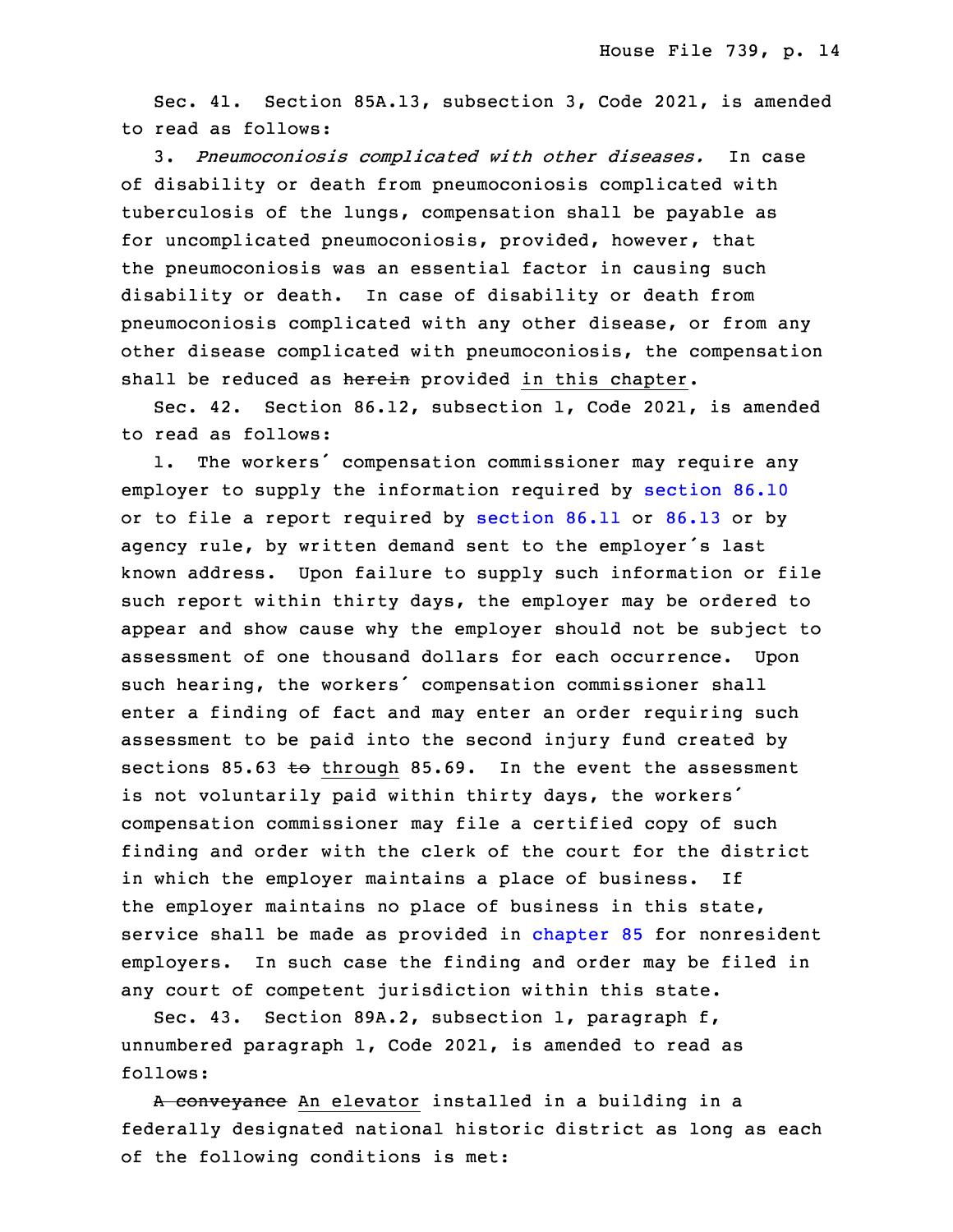Sec. 44. Section 89A.2, subsection 2, Code 2021, is amended to read as follows:

 2. Provisions of this [chapter](https://www.legis.iowa.gov/docs/code/2021/89A.pdf) supersede conflicting provisions contained in building codes of this state or any subdivision thereof of this state.

Sec. 45. Section 89A.6, subsections 4 and 6, Code 2021, are amended to read as follows:

4. The inspections required by [subsections](https://www.legis.iowa.gov/docs/code/2021/89A.6.pdf) 1 to through 3 shall be made only by inspectors or special inspectors. An inspection by a special inspector may be accepted by the commissioner in lieu of a required inspection by an inspector.

6. In addition to the inspections required by subsections  $1$  to through 3, the safety board may provide by rule for additional inspections as the safety board deems necessary to enforce the provisions of this [chapter](https://www.legis.iowa.gov/docs/code/2021/89A.pdf).

 Sec. 46. Section 91A.12, subsection 1, Code 2021, is amended to read as follows:

 1. Any employer who violates the provisions of this [chapter](https://www.legis.iowa.gov/docs/code/2021/91A.pdf) or the rules promulgated under it shall be subject to a civil money penalty of not more than five hundred dollars per pay period for each violation. The commissioner may recover such civil money penalty according to the provisions of subsections 2 to through 5. Any civil money penalty recovered shall be deposited in the general fund of the state.

 Sec. 47. Section 96.9, subsection 4, paragraph b, Code 2021, is amended to read as follows:

b. Money requisitioned as provided herein in this subsection for the payment of expenses of administration shall be deposited in the employment security administration fund, but, until expended, shall remain a part of the unemployment compensation fund. The treasurer of state shall maintain a separate record of the deposit, obligation, expenditure, and return of funds so deposited. Any money so deposited which either will not be obligated within the period specified by the appropriation law or remains unobligated at the end of the period, and any money which has been obligated within the period but will not be expended, shall be returned promptly to the account of this state in the unemployment trust fund.

Sec. 48. Section 96.26, Code 2021, is amended to read as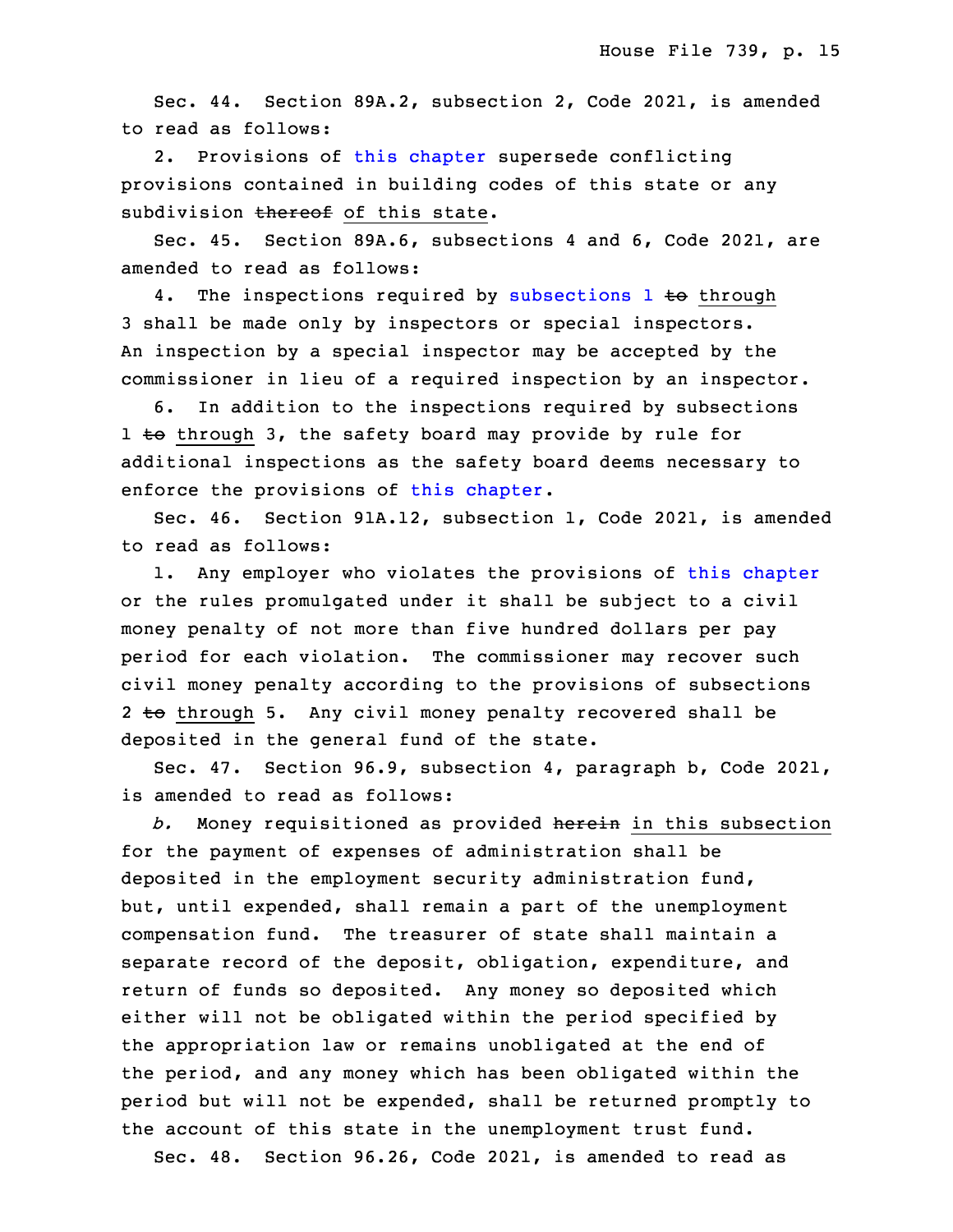follows:

# 27 **96.26 Moneys received.**

The department is authorized to accept, receive, and receipt for all moneys received from the United States for the payments authorized by sections section 96.25 to, this section, section 31 96.27, and section 96.28 for lands and buildings and to comply with any rules made under the Social Security Act or the Wagner-Peyser Act.

Sec. 49. Section 96.28, Code 2021, is amended to read as follows:

## **96.28 Deposit of funds.**

 All moneys received from the United States for the payments authorized by sections  $96.25$  to [through](https://www.legis.iowa.gov/docs/code/2021/96.25.pdf)  $96.27$  for lands and buildings shall be deposited in the employment security administration fund in the state treasury and are appropriated therefrom for the purposes of this [chapter](https://www.legis.iowa.gov/docs/code/2021/96.pdf).

Sec. 50. Section 97.50, subsections 1 and 2, Code 2021, are amended to read as follows:

1. Any person being paid any benefits under the provisions of sections 97.13 to [through](https://www.legis.iowa.gov/docs/code/1950/97.13.pdf) 97.18, Code 1950, as amended, as of June 30, 1953, shall continue to receive such benefits as though that chapter had not been repealed.

2. Any person who became entitled to any benefits under the provisions of sections  $97.13 \text{ to through } 97.19$  $97.13 \text{ to through } 97.19$  $97.13 \text{ to through } 97.19$ , Code 1950, as amended, through the retirement or death of any person prior to June 30, 1953, shall be paid the same benefits upon proper application, subsequent to June 30, 1953, as though that chapter had not been repealed.

Sec. 51. Section 97.53, Code 2021, is amended to read as follows:

**97.53 Rule of construction.**

As used in sections 97.50  $\text{to}$  [through](https://www.legis.iowa.gov/docs/code/2021/97.50.pdf) 97.52, unless clearly indicated by the context to the contrary, all references to employment or service refer to employment or service in Iowa public employment.

Sec. 52. Section 97B.1A, subsection 1, Code 2021, is amended to read as follows:

1. *"Abolished system"* means the Iowa old-age and survivors' insurance system repealed by sections 97.50 to [through](https://www.legis.iowa.gov/docs/code/2021/97.50.pdf) 97.53.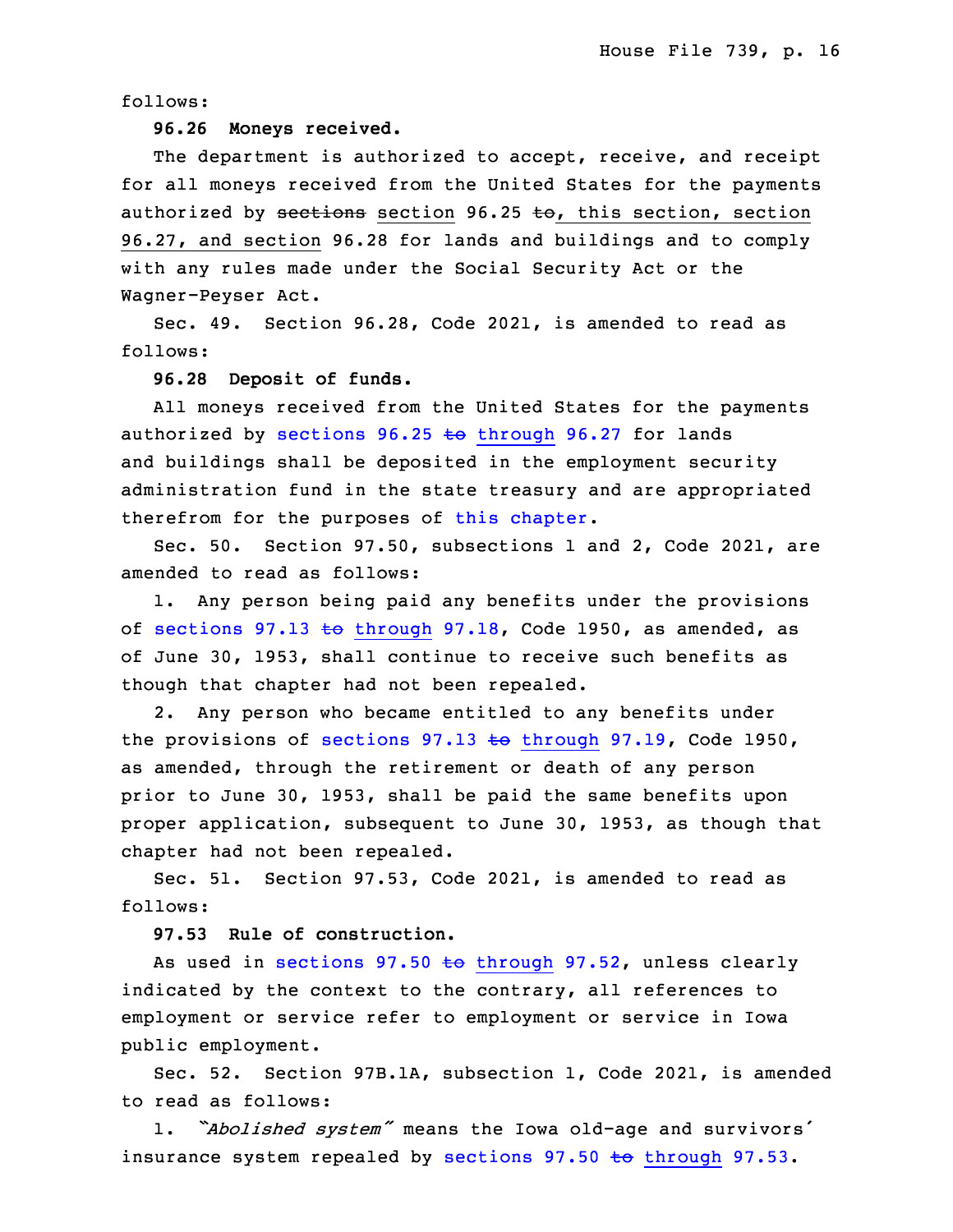Sec. 53. Section 97B.43, subsection 1, Code 2021, is amended to read as follows:

1. Each member in service on July 4, 1953, who made contributions under the abolished system, and who has not applied for and qualified for benefit payments under the abolished system, shall receive credit for years of prior service in the determination of retirement allowance payments under this [chapter](https://www.legis.iowa.gov/docs/code/2021/97B.pdf), if the member elects to become <sup>a</sup> member on or before October 1, 1953, the member has not made application for <sup>a</sup> refund of the part of the member's contributions under the abolished system which are payable under sections 97.50  $\pm$ o through 97.53, and the member gives written authorization prior to October 1, 1953, to the commission to credit to the retirement fund the amount of the member's contribution which would be subject to a claim for refund. The amount so credited shall, after transfer, be considered as a contribution to the retirement system made as of July 4, 1953, by the member and shall be included in the determination of the amount of moneys payable under this [chapter](https://www.legis.iowa.gov/docs/code/2021/97B.pdf). However, an employee who was under <sup>a</sup> contract of employment as <sup>a</sup> teacher in the public schools of the state of Iowa at the end of the school year 1952-1953, or any person covered by section 97B.1A, [subsection](https://www.legis.iowa.gov/docs/code/2021/97B.1A.pdf) 20, paragraph "c" or "d", shall be considered as in service as of July 4, 1953, if they were members of the abolished system.

Sec. 54. Section 97B.56, Code 2021, is amended to read as follows:

### **97B.56 Abolished system —— liquidation fund.**

 The assets of the old-age and survivors' liquidation fund, established by sections 97.50  $\text{t}$  [through](https://www.legis.iowa.gov/docs/code/2021/97.50.pdf) 97.53 and any future payments or assets payable to the old-age and survivors' liquidation fund, are hereby transferred to the retirement fund, and all payments hereafter due in accordance with the provisions of said sections shall be paid from the retirement fund.

Sec. 55. Section 99.1A, Code 2021, is amended to read as follows:

31 **99.1A Houses of prostitution or other nuisances.**

1. Whoever shall erect, establish, continue, maintain, use, own, or lease A person who erects, establishes, continues,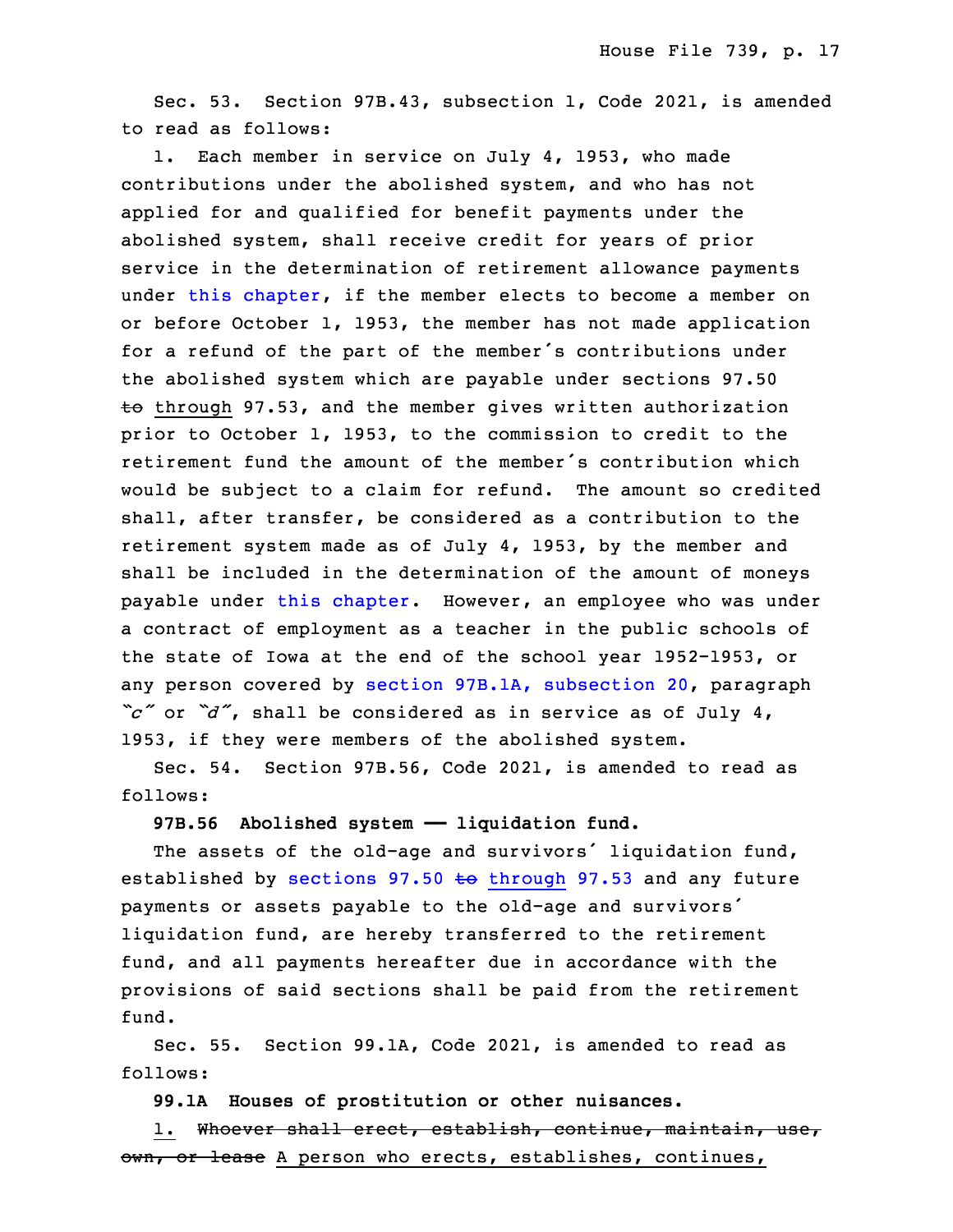maintains, uses, owns, or leases any building, erection, or place used for the purpose of prostitution or gambling, except as authorized under the laws of this state is guilty of <sup>a</sup> nuisance, and the. The building, erection, or place, or the ground itself, in or upon which such prostitution or gambling is conducted, permitted, or carried on, continued, or exists, and the furniture, fixtures, musical instruments, and movable property used in conducting or maintaining such the nuisance, are also declared a nuisance and shall be enjoined and abated as hereinafter provided in this chapter.

2. The provisions of this [section](https://www.legis.iowa.gov/docs/code/2021/99.1A.pdf) do not apply to social and charitable gambling conducted pursuant to [chapter](https://www.legis.iowa.gov/docs/code/2021/99B.pdf) 99B or to devices lawful under section [99B.52](https://www.legis.iowa.gov/docs/code/2021/99B.52.pdf) or [99B.53](https://www.legis.iowa.gov/docs/code/2021/99B.53.pdf).

 Sec. 56. Section 99F.7A, subsection 3, Code 2021, is amended to read as follows:

 3. <sup>A</sup> licensee under this [section](https://www.legis.iowa.gov/docs/code/2021/99F.7A.pdf) may enter into operating agreements with one or two entities to have up to a total of two individually branded internet sites to conduct advance deposit sports wagering for the licensee, unless one additional operating agreement or individually branded internet site is authorized by the commission. However, a person shall not sell, grant, assign, or turn over to another person the operation of an individually branded internet site to conduct advance deposit sports wagering for the licensee without the approval of the commission. This [section](https://www.legis.iowa.gov/docs/code/2021/99F.7A.pdf) does not prohibit an agreement entered into between <sup>a</sup> licensee under this [section](https://www.legis.iowa.gov/docs/code/2021/99F.7A.pdf) and an advanced deposit sports wagering operator as approved by the commission.

Sec. 57. Section 101A.11, subsection 2, Code 2021, is amended to read as follows:

2. Black sporting powder is intended for handloading or reloading ammunition for small arms with bores equivalent to ten gauge or less, loading black blank ammunition, loading cap and ball revolvers, loading muzzle loading arms, or loading muzzle loading cannon.

Sec. 58. Section 123.63, Code 2021, is amended to read as follows:

**123.63 Temporary writ.**

In <del>such</del> an action to enjoin a nuisance, the court shall,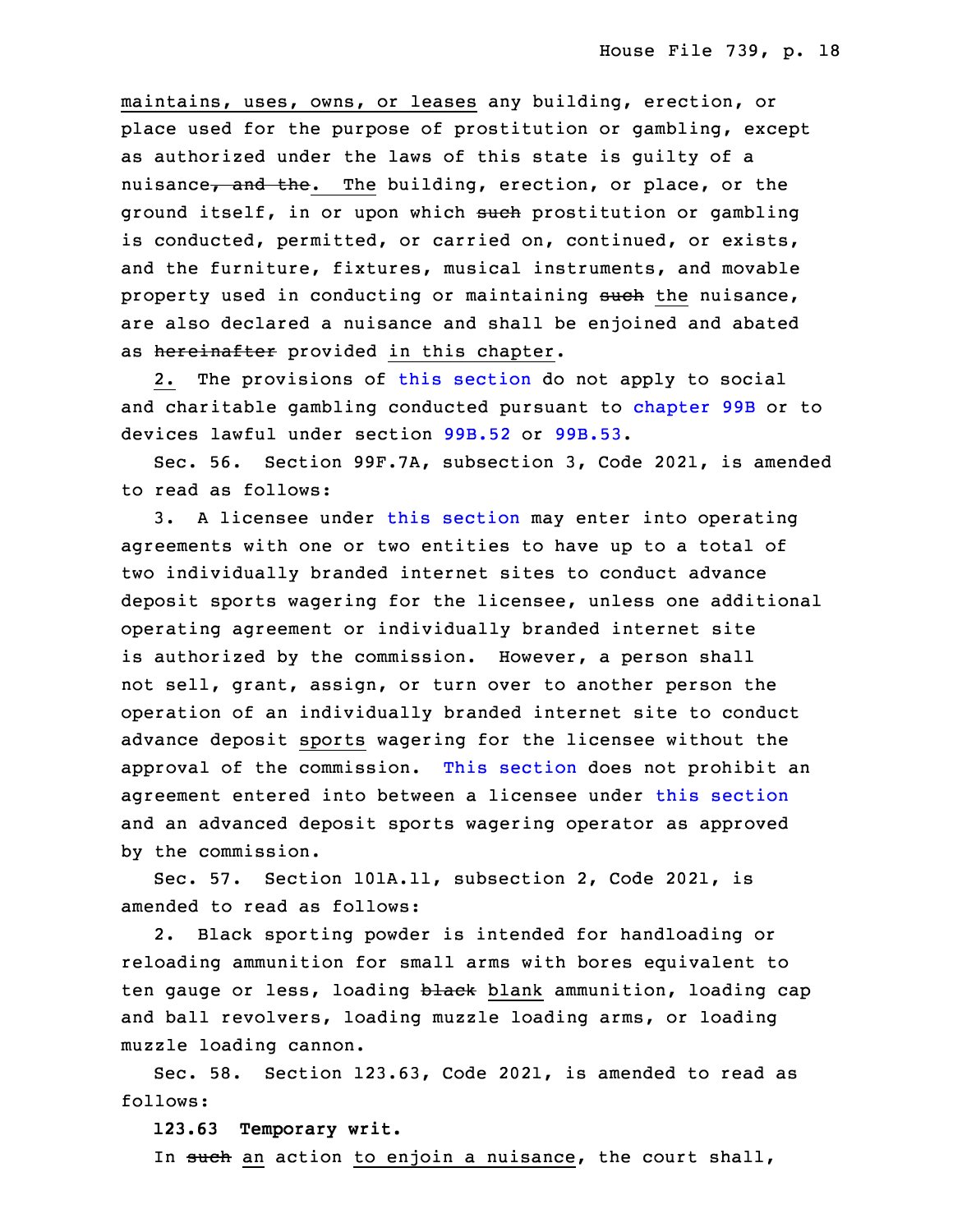upon the presentation of a petition therefor, allow a temporary writ of injunction without bond, if it shall be made to appear the petitioner provides evidence to the satisfaction of the court, by evidence in the form of affidavits, depositions, oral testimony, or otherwise, that the nuisance complained of exists.

Sec. 59. Section 123.65, Code 2021, is amended to read as follows:

**123.65 Scope of injunction.**

When an injunction has been granted, it shall be binding upon the defendant throughout the state and any violation of the provisions of this [chapter](https://www.legis.iowa.gov/docs/code/2021/123.pdf) anywhere within the state shall be punished as a contempt as herein provided in section 123.68.

Sec. 60. Section 123.66, Code 2021, is amended to read as follows:

18 **123.66 Trial of action.**

Any action brought hereunder to enjoin a nuisance or to establish a violation of the injunction shall be accorded priority over other business pending before the district court.

 Sec. 61. Section 124.204, subsection 4, paragraph m, Code 2021, is amended to read as follows:

 *m.* Marijuana, except as otherwise provided in subsection 7. 25 Sec. 62. Section 124.204, subsection 7, Code 2021, is amended to read as follows:

7. *Exclusions.* This section does not apply to any of the following:

a. Hemp as defined in [section](https://www.legis.iowa.gov/docs/code/2021/204.2.pdf) 204.2 that is or was produced in this state, or was produced in another state, in accordance with the provisions of [chapter](https://www.legis.iowa.gov/docs/code/2021/204.pdf) 204 with a maximum delta-9 tetrahydrocannabinol concentration that does not exceed three-tenths of one percent on a dry weight basis.

34 *b.* <sup>A</sup> hemp product as provided in [chapter](https://www.legis.iowa.gov/docs/code/2021/204.pdf) 204 with <sup>a</sup> maximum delta-9 tetrahydrocannabinol concentration that does not exceed three-tenths of one percent on <sup>a</sup> dry weight basis.

 Sec. 63. Section 124E.12, subsection 6, Code 2021, is amended to read as follows:

6. The department, the department of transportation, and any health care practitioner, including any authorized agent or employee thereof, are not subject to any civil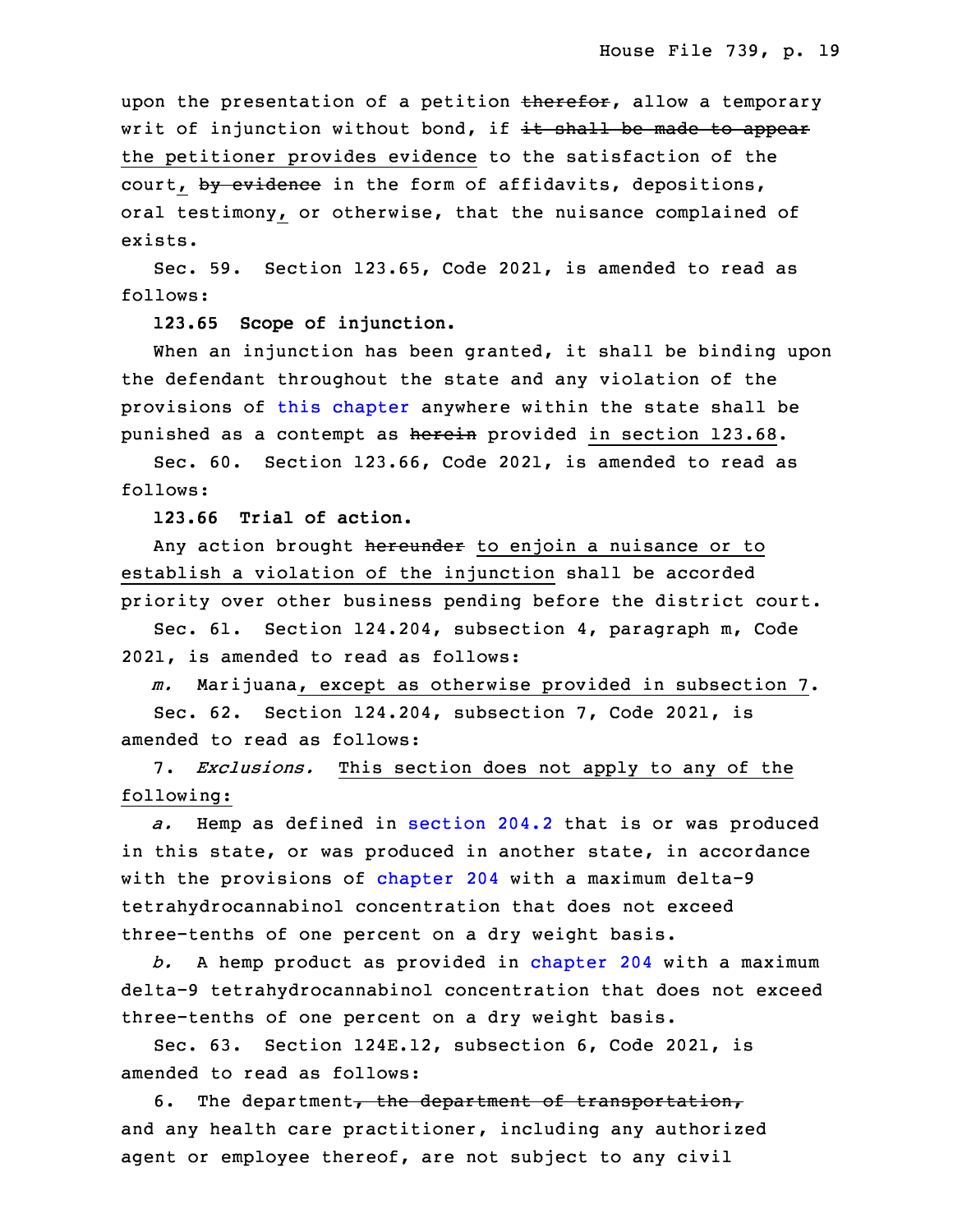or disciplinary penalties by the board of medicine or any business, occupational, or professional licensing board or entity, solely for activities conducted relating to a patient's 10 possession or use of medical cannabidiol as authorized under this chapter. Nothing in this [section](https://www.legis.iowa.gov/docs/code/2021/124E.12.pdf) affects <sup>a</sup> professional licensing board from taking action in response to violations of any other section of law.

 Sec. 64. Section 125.3, Code 2021, is amended to read as follows:

# 16 **125.3 Substance abuse program established.**

The Iowa department of public health shall develop, implement, and administer a comprehensive substance abuse program pursuant to sections  $125.1$  to and  $125.2$ , this section, and sections 125.7, 125.9, 125.10, 125.12 through 125.21, 125.25, 125.32 through 125.34, and 125.37 through 125.43.

 Sec. 65. Section 125.7, subsection 1, Code 2021, is amended to read as follows:

 1. Approve the comprehensive substance abuse program, developed by the department pursuant to sections  $125.1$  to 26 through 125.3, this section, and sections 125.9, 125.10, 125.12 27 through 125.21, 125.25, 125.32 through 125.34, and 125.37 through 125.43.

Sec. 66. Section 125.85, subsection 3, Code 2021, is amended to read as follows:

3. Upon the filing of an application for recommitment under subsection 1 or 2, the court shall schedule a recommitment hearing for no later than ten days after the date the application is filed. A copy of the application, the notice of hearing, and any reports shall be served or provided in the manner and to the persons as required by sections 125.77  $\pm \Theta$ through 125.80, [125.83](https://www.legis.iowa.gov/docs/code/2021/125.83.pdf), and [125.84](https://www.legis.iowa.gov/docs/code/2021/125.84.pdf).

Sec. 67. Section 135.79, Code 2021, is amended to read as follows:

## 5 **135.79 Civil penalty.**

Any hospital or health care facility which fails to file with the department the financial reports required by sections 135.74 to, 135.75, 135.76, and 135.78 is subject to a civil penalty of not to exceed five hundred dollars for each offense.

Sec.  $68.$  Section 135B.34, subsection 7, Code 2021, is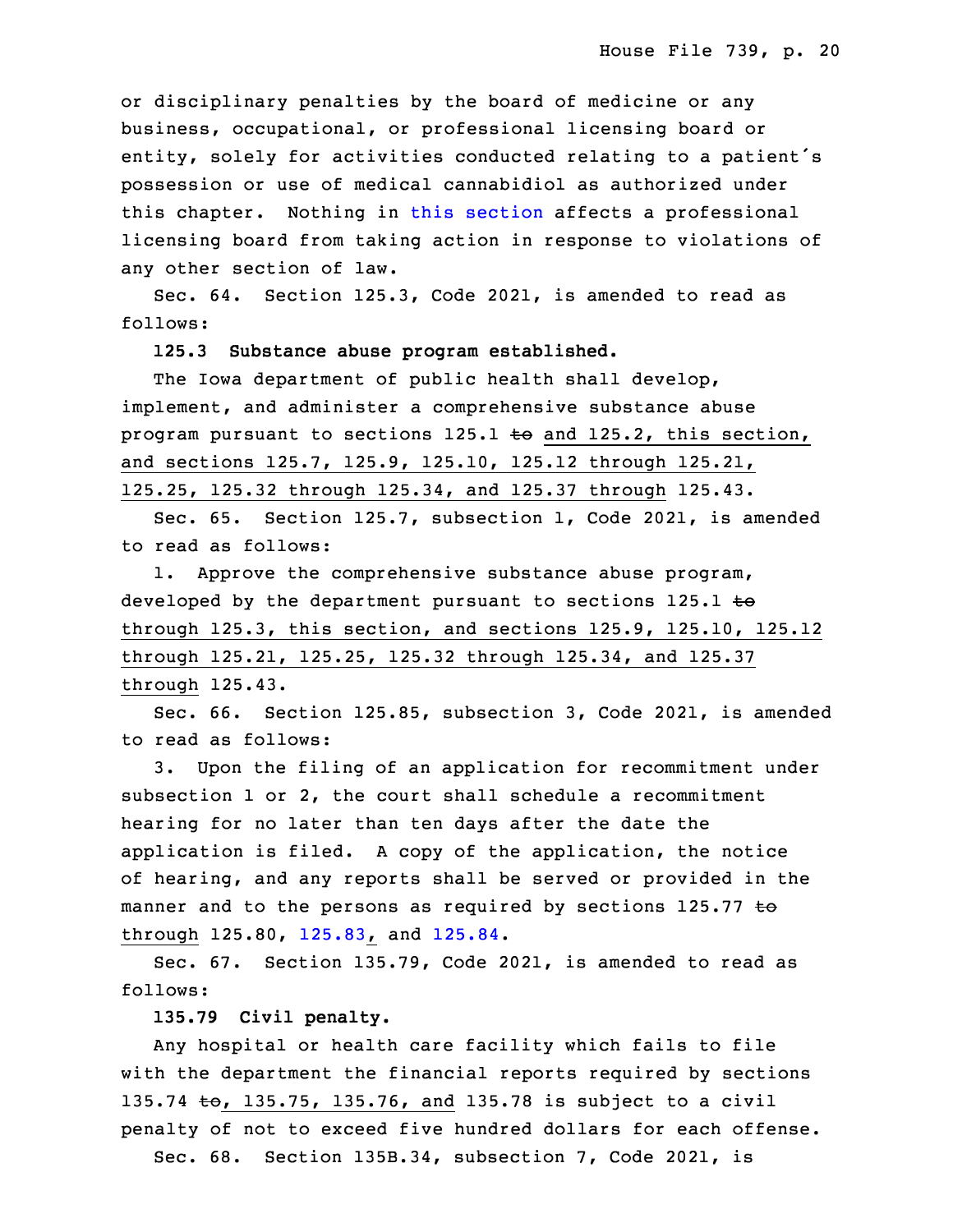amended to read as follows:

7. For the purposes of this subsection section, <sup>13</sup> *"comprehensive preliminary background check"* means the same as defined in [section](https://www.legis.iowa.gov/docs/code/2021/135C.1.pdf) 135C.1.

Sec. 69. Section 135C.46, subsection 1, Code 2021, is amended to read as follows:

1. A facility shall not discriminate or retaliate in any way against a resident or an employee of the facility who has initiated or participated in any proceeding authorized by this chapter. A facility which violates this [section](https://www.legis.iowa.gov/docs/code/2021/135C.46.pdf) is subject to <sup>a</sup> penalty of not less than two hundred fifty nor more than five thousand dollars, to be assessed and collected by the director in substantially the manner prescribed by sections  $135C.40$  to 135C.43 through 135C.42 and paid into the state treasury to be credited to the general fund, or to immediate revocation of the facility's license.

Sec. 70. Section 135P.3, subsection 1, unnumbered paragraph 1, Code 2021, is amended to read as follows:

If an adverse health care incident occurs in a health facility, the health care provider, the health eare facility, or the health care provider jointly with the health facility, may provide the patient with written notice of the desire of the health care provider, the health care facility, or of the health care provider jointly with the health facility, to enter into an open discussion under this [chapter](https://www.legis.iowa.gov/docs/code/2021/135P.pdf). A health care facility may designate <sup>a</sup> person or class of persons who have authority to provide such notice on behalf of the facility. If the health care provider or health facility provides such notice, such notice must be sent within one year after the date on which the health care provider knew, or through the use of diligence should have known, of the adverse health care incident. The notice must include all of the following:

Sec. 71. Section 142.13, Code 2021, is amended to read as follows:

10 **142.13 Burial in private cemetery lot.**

In the event such that a deceased person, whose body has been used for scientific purposes as provided herein, shall own in this chapter, owns or have has the right of burial in a private or family cemetery lot in the state of Iowa, that such deceased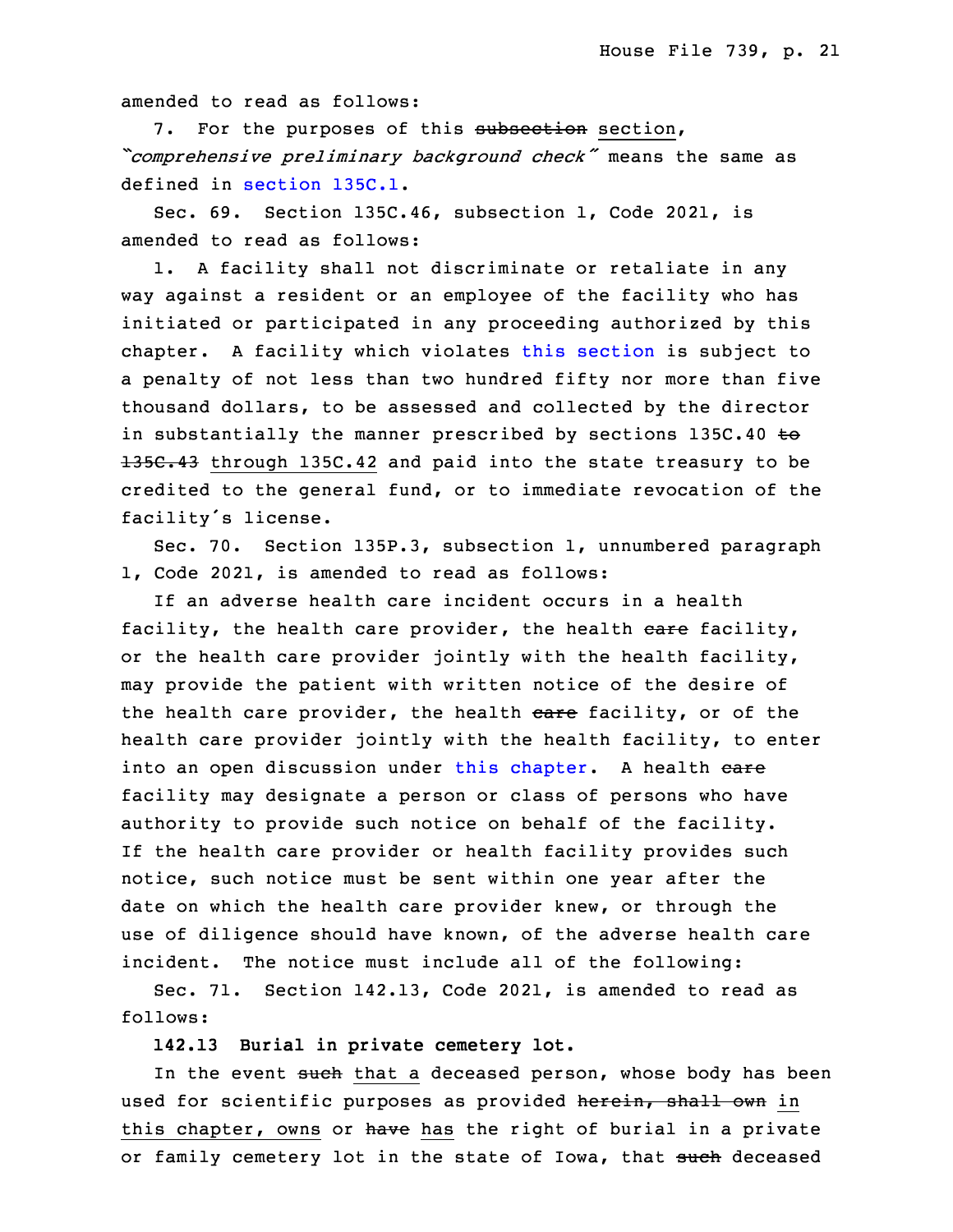person's body shall be buried in such that lot.

Sec. 72. Section 144.5, subsection 1, Code 2021, is amended to read as follows:

1. Administer and enforce this [chapter](https://www.legis.iowa.gov/docs/code/2021/144.pdf) and the rules issued hereunder under this chapter, and issue instructions for the efficient administration of the statewide system of vital statistics and the division for records and statistics.

 Sec. 73. Section 144.20, Code 2021, is amended to read as follows:

**144.20 Information.**

Information in the possession of the petitioner necessary to prepare the adoption report shall be furnished with the petition for adoption by each petitioner for adoption or the petitioner's attorney. The social agency, welfare agency, adoption services provider or other person concerned shall supply the court with such additional information in their possession as necessary to complete the certificate. The provision of such information shall be submitted to the court prior to the issuance of a final decree in the matter by the court, unless found by the court to be unavailable after diligent inquiry.

 Sec. 74. Section 144.41, Code 2021, is amended to read as follows:

## 3 **144.41 Amending local records.**

When a certificate is amended under sections  $144.38$  to through 144.40 the state registrar shall report the amendment to the custodian of any permanent local records and such records shall be amended accordingly.

Sec. 75. Section 144.50, Code 2021, is amended to read as follows:

10 **144.50 Length of time records to be kept.**

Records maintained under sections  $144.47$  to [through](https://www.legis.iowa.gov/docs/code/2021/144.47.pdf)  $144.49$  shall be retained for <sup>a</sup> period of not less than ten years and shall be made available for inspection by the state registrar or the state registrar's representative upon demand.

Sec. 76. Section 144.56, subsection 2, Code 2021, is amended to read as follows:

2. This [section](https://www.legis.iowa.gov/docs/code/2021/144.56.pdf) does not apply to any death investigated under the authority of sections  $331.802$  to [through](https://www.legis.iowa.gov/docs/code/2021/331.802.pdf)  $331.804$ .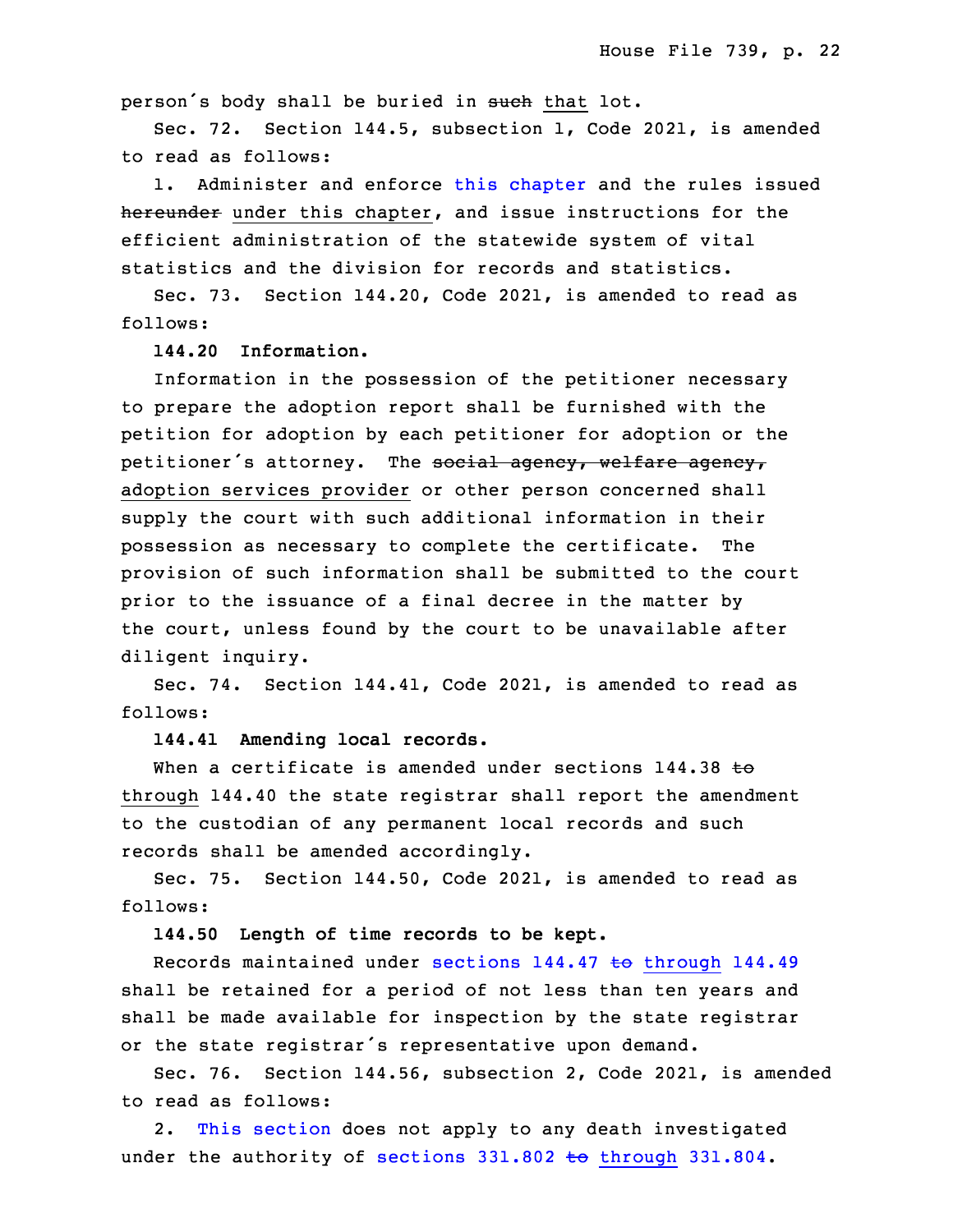Sec. 77. Section 144F.2, subsection 1, paragraph b, Code 20 2021, is amended to read as follows:

 *b.* <sup>A</sup> legal representative who is an agent under <sup>a</sup> durable power of attorney for health care pursuant to [chapter](https://www.legis.iowa.gov/docs/code/2021/144B.pdf) 144B shall be given the opportunity to designate a lay caregiver in lieu of the patient's designation of <sup>a</sup> lay caregiver only if, consistent with [chapter](https://www.legis.iowa.gov/docs/code/2021/144B.pdf)  $144B$ , in the judgment of the attending physician, the patient is unable to make the health care decision. A legal representative who is a guardian shall be given the opportunity to designate a lay caregiver in lieu of the patient's designation of a lay caregiver to the extent consistent with the powers and duties granted the quardian pursuant to sections 232D.401 and 232D.402 or section [633.635](https://www.legis.iowa.gov/docs/code/2021/633.635.pdf).

Sec. 78. Section 144F.6, Code 2021, is amended to read as follows:

34 **144F.6 Construction of chapter relative to other health care** directives.

 Nothing in this [chapter](https://www.legis.iowa.gov/docs/code/2021/144F.pdf) shall be construed to interfere with the authority or responsibilities of an agent operating under a valid durable power of attorney for health care pursuant to chapter 144B or of the powers and duties granted to <sup>a</sup> guardian pursuant to section [232D.401](https://www.legis.iowa.gov/docs/code/2021/232D.401.pdf), 232D.402, or [633.635](https://www.legis.iowa.gov/docs/code/2021/633.635.pdf).

6 Sec. 79. Section 145A.7, Code 2021, is amended to read as follows:

### 8 **145A.7 Special election.**

When a protesting petition is received, the officials receiving the petition shall call a special election of all registered voters of that political subdivision upon the question of approving or rejecting the order setting out the proposed merger plan. The election shall be held on a date specified in section 39.2, [subsection](https://www.legis.iowa.gov/docs/code/2021/39.2.pdf) 4, paragraph *"a"* or *"b"*, as applicable. The vote will be taken by ballot in the form provided by [sections](https://www.legis.iowa.gov/docs/code/2021/49.43.pdf)  $49.43$  to through  $49.47$ , and the election shall be initiated and held as provided in [chapter](https://www.legis.iowa.gov/docs/code/2021/49.pdf) 49. A majority vote of those registered voters voting at the special election shall be sufficient to approve the order and thus include the political subdivision within the merged area.

 Sec. 80. Section 148C.4, subsection 1, Code 2021, is amended to read as follows: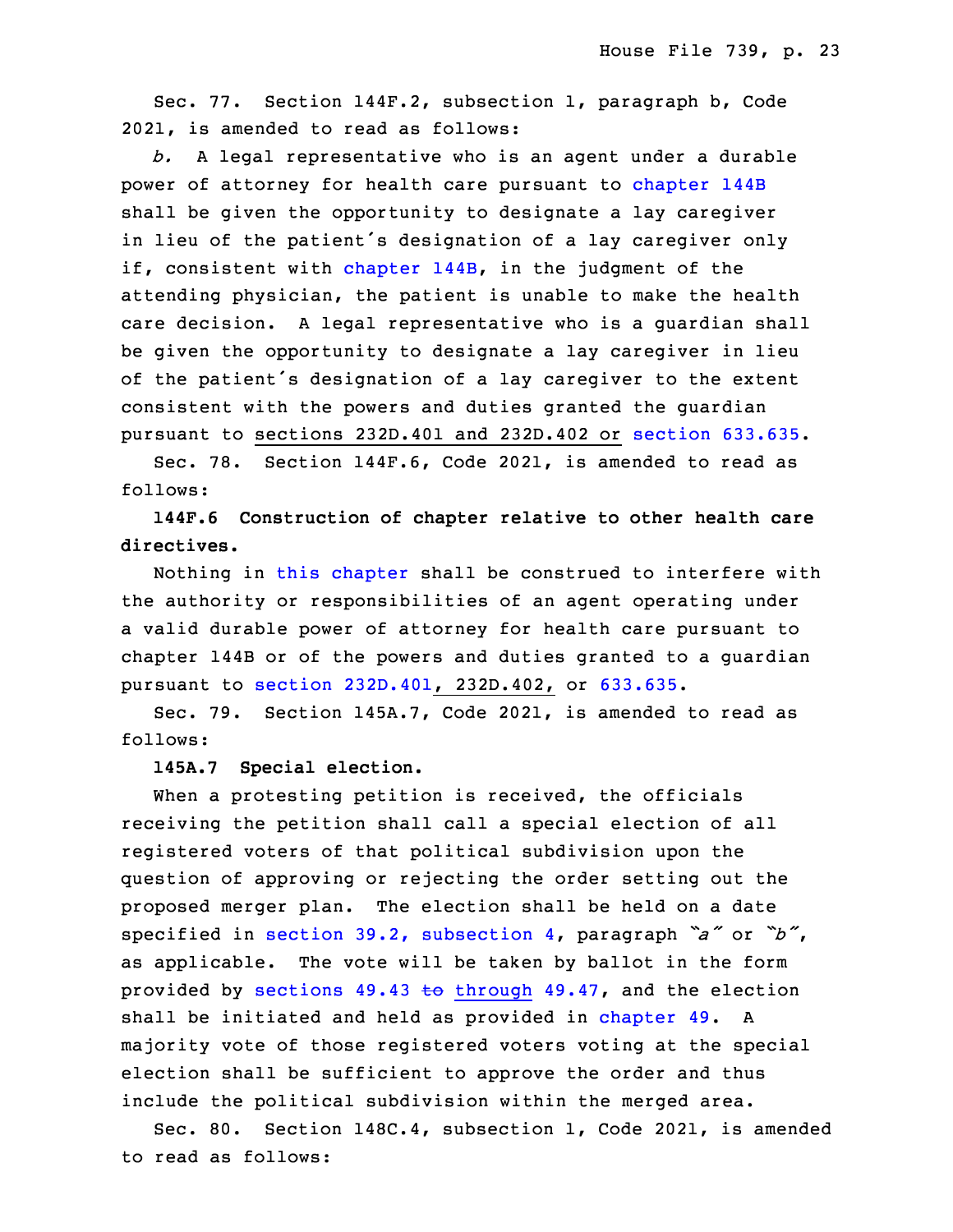1. A physician assistant may provide any legal medical service for which the physician assistant has been prepared by the physician assistant's education, training, or experience and is competent to perform. For the purposes of this [section](https://www.legis.iowa.gov/docs/code/2021/148C.4.pdf), 27 *"legal medical service for which the physician assistant has* <sup>28</sup> *been prepared by the physician assistant's education, training,* <sup>29</sup> *or experience and is competent to perform"* includes but is not limited to making a pronouncement of death for a patient whose death is anticipated if the death occurs in a licensed hospital, a licensed health care facility, a correctional institution listed in section  $904.102$ , a Medicare-certified home health agency, or a Medicare-certified hospice program or facility.

 Sec. 81. Section 148C.5, subsection 3, Code 2021, is amended to read as follows:

3. The board shall not amend or rescind any of the following rules unless, prior to the submission of such an amendment or rescission to the administrative rules coordinator, the board consults with and receives approval from the board of medicine to make such a submission:

- 8 *a.* 645 IAC [326.1](https://www.legis.iowa.gov/docs/ACO/rule/645.326.1.pdf) regarding the following terms:
- <sup>9</sup> (1) "Physician".
- <sup>10</sup> (2) "Physician assistant".
- (3) "Supervising physician".
- (4) "Supervision".
- 13 *b.* 645 IAC [326.2\(1\)\(f\)](https://www.legis.iowa.gov/docs/ACO/rule/645.326.2.pdf).
- *c.* 645 IAC [326.4\(6\)](https://www.legis.iowa.gov/docs/ACO/rule/645.326.4.pdf).
- d. 645 IAC [326.8](https://www.legis.iowa.gov/docs/ACO/rule/645.326.8.pdf).
- 16 *e.* 645 IAC [326.19\(3\)\(b\)\(3\)](https://www.legis.iowa.gov/docs/ACO/rule/645.326.19.pdf).
- $f.$  645 IAC [327.1\(1\)\(s\)\(1\)](https://www.legis.iowa.gov/docs/ACO/rule/645.327.1.pdf) (4).
- 18 *g.* 645 IAC [327.1\(1\)\(u\)](https://www.legis.iowa.gov/docs/ACO/rule/645.327.1.pdf).
- *h. e.* 645 IAC 327.1(1)<del>(z)</del>(v).
- $\frac{i}{\hbar}$  *f.* 645 IAC [327.4\(1\)\(b\)\(2\)](https://www.legis.iowa.gov/docs/ACO/rule/645.327.4.pdf) (4).
- *j. g.* 645 IAC [327.4\(2\)](https://www.legis.iowa.gov/docs/ACO/rule/645.327.4.pdf).
- *k.* 645 IAC [327.6\(1\)\(d\)](https://www.legis.iowa.gov/docs/ACO/rule/645.327.6.pdf).

Sec. 82. Section 152.10, subsection 1, Code 2021, is amended to read as follows:

1. Notwithstanding sections 147.87 to [through](https://www.legis.iowa.gov/docs/code/2021/147.87.pdf) 147.89, the board may restrict, suspend, or revoke a license to practice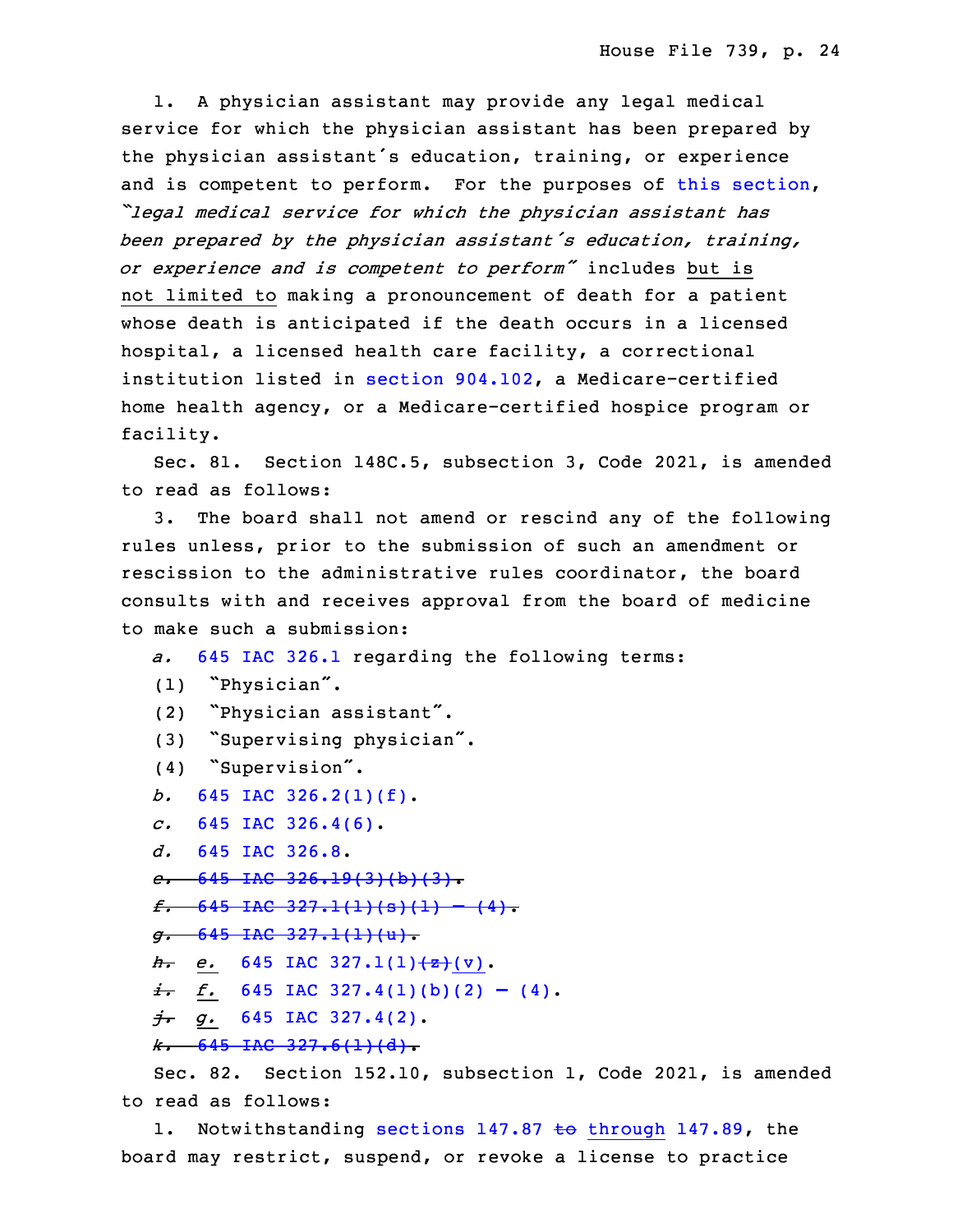nursing or place the licensee on probation. The board may also prescribe by rule conditions of license reinstatement. The board shall prescribe adopt rules of procedure by which to restrict, suspend, or revoke a license. These procedures shall conform to the provisions of [chapter](https://www.legis.iowa.gov/docs/code/2021/17A.pdf) 17A.

Sec. 83. Section 153.15, Code 2021, is amended to read as follows:

34 **153.15 Dental hygienists —— scope of term.**

1. A licensed dental hygienist may perform those services which are educational, therapeutic, and preventive in nature which attain or maintain optimal oral health as determined by the board and. Services may include but are not necessarily limited to complete the following:

a. Complete oral prophylaxis, application.

b. Application of preventive agents to oral structures $<sub>\tau</sub>$ </sub> exposure.

8 *c.* Exposure and processing of radiographs, administration.

9 *d.* Administration of medicaments prescribed by <sup>a</sup> licensed dentist, obtaining.

 *e.* Obtaining and preparing nonsurgical, clinical and oral diagnostic tests for interpretation by the dentist, and preparation.

 *f.* Preparation of preliminary written records of oral conditions for interpretation by the dentist.

2. Such services, except educational services, shall be performed under supervision of a licensed dentist but nothing herein in this section shall be construed to authorize a dental hygienist to practice dentistry.

3. Educational services shall be limited to assessing the following:

 *a.* Assessing the need for, planning, implementing, and evaluating oral health education programs for individual patients and community groups; and conducting.

b. Conducting workshops and in-service training sessions 26 on dental health for nurses, school personnel, institutional staff, community groups, and other agencies providing consultation and technical assistance for promotional, preventive, and educational services.

Sec. 84. Section 153.17, unnumbered paragraph 1, Code 2021,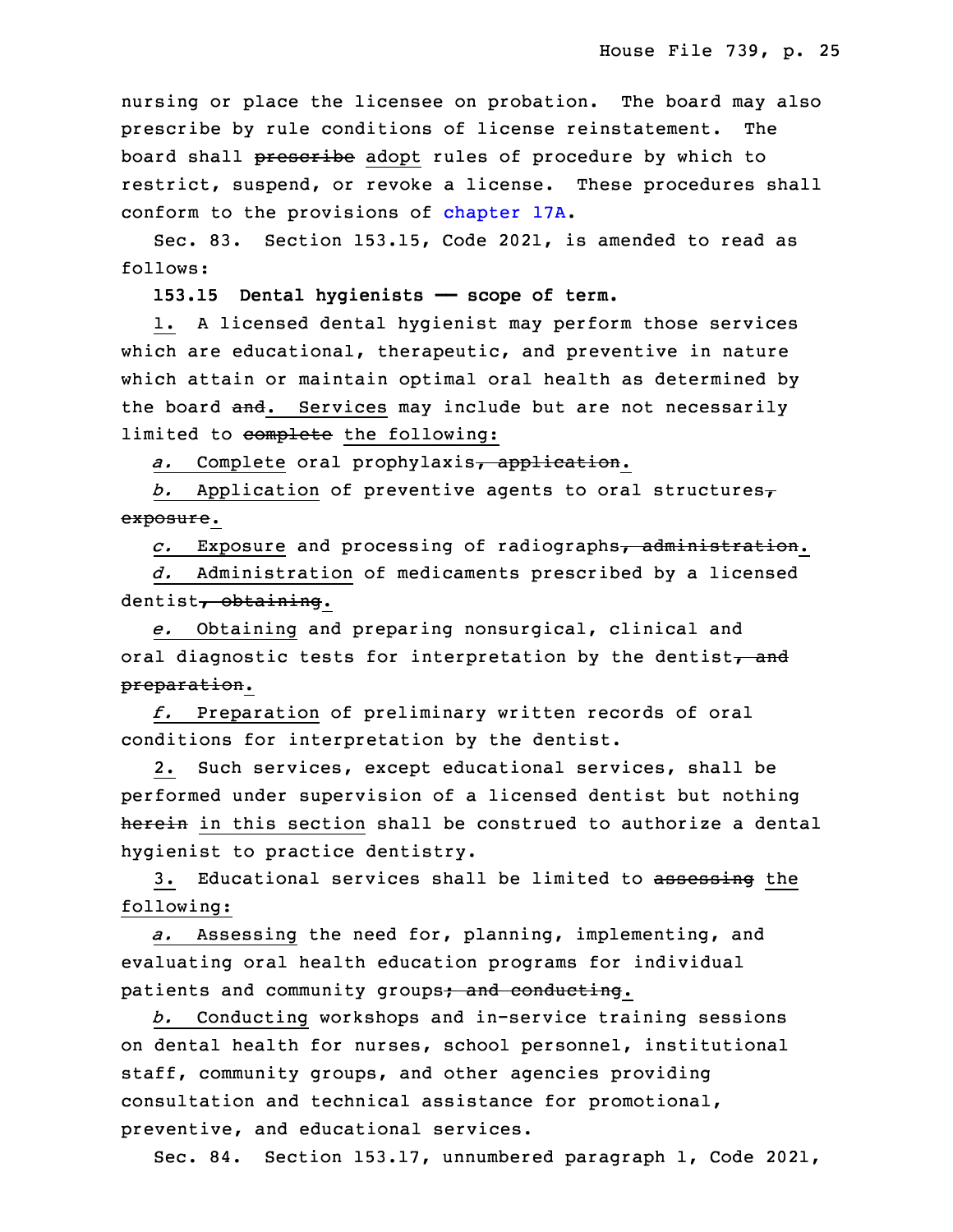is amended to read as follows:

Except as herein otherwise provided in this chapter, it shall be unlawful for any person to practice dentistry or dental surgery or dental hygiene in this state, other than:

Sec. 85. Section 153.33, subsection 3, paragraphs b,  $d$ , e, and f, Code 2021, are amended to read as follows:

 *b.* If the board shall deem finds the charges sufficient, if true, to warrant suspension or revocation of license or registration,  $\pm$  the board shall make issue an order fixing the a time and place for hearing thereon and requiring the licensee or registrant to appear and answer thereto, such to the charges. The order, together with a copy of the charges so made to, shall be served upon the accused at least twenty days before the date fixed for hearing, either personally or by certified or registered mail, sent to the licensee's or registrant's last known post office address as shown by the records of the board.

d. In all such investigations and hearings pertaining to the suspension or revocation of licenses or registrations, the board and any person affected thereby may have the benefit of counsel, and upon. Upon the request of the licensee or registrant or the licensee's or registrant's counsel, the board shall issue subpoenas for the attendance of such witnesses in behalf of the licensee or registrant, which. The subpoenas when issued shall be delivered to the licensee or registrant or the licensee's or registrant's counsel. Such subpoenas for the attendance of witnesses shall be effective if served upon the person named therein in the subpoena anywhere within this state, provided that, at the time of such service, the fees now or hereafter provided by law for attendance of witnesses in civil cases in district court shall be are paid or tendered to such the person.

e. In case of disobedience of a subpoena lawfully served hereunder under this subsection, the board or any party to such hearing aggrieved thereby may invoke the aid of the district court in the county where such the hearing is being conducted to require the attendance and testimony of such witnesses. Such The district court of the county within which the hearing is being conducted may, in case of contumacy or refusal to obey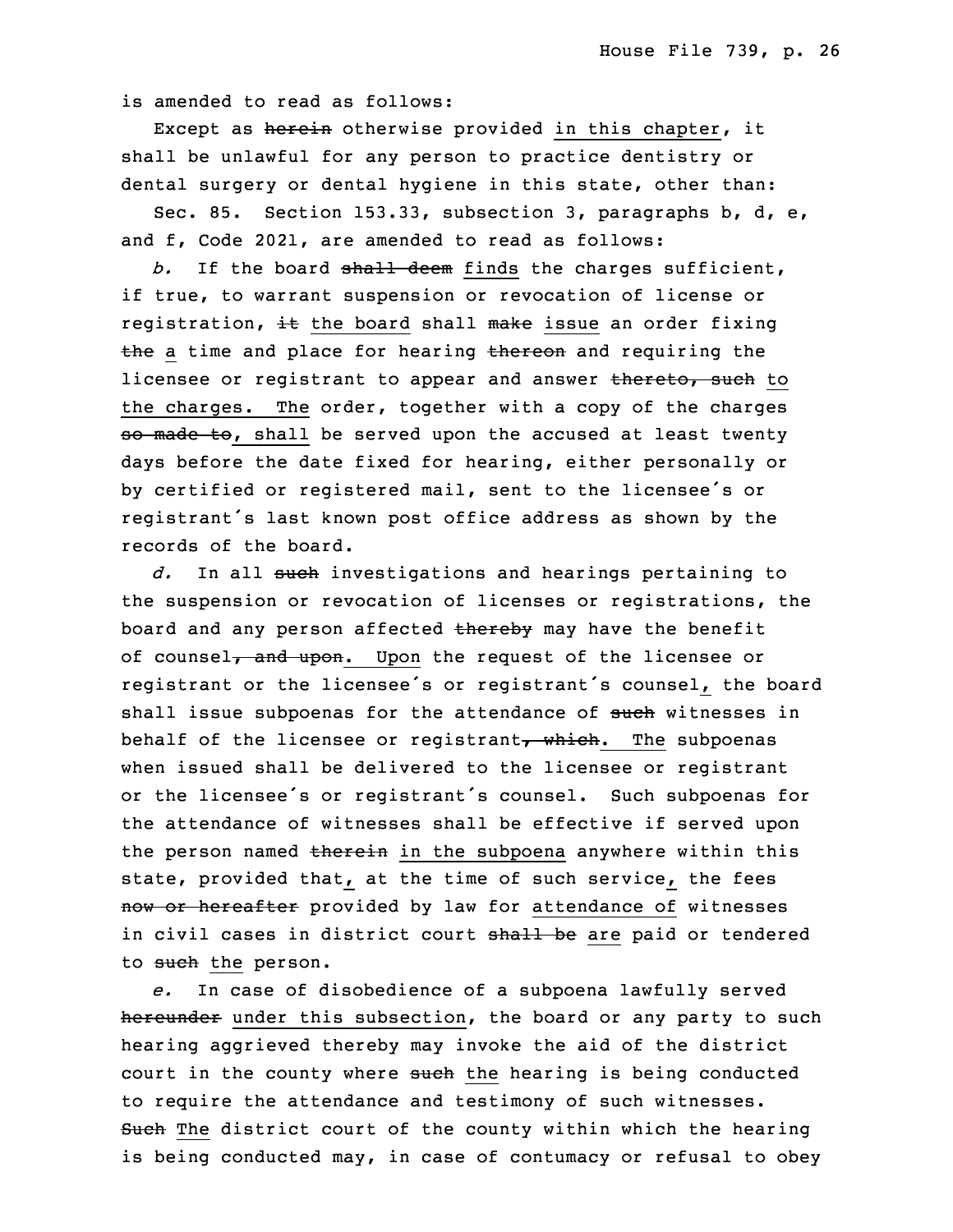such the subpoena, issue an order requiring such the person to appear before said the board, and, if so ordered, to give evidence touching the matter involved in the hearing. Any failure to obey such order of the court may be punished by such the court as a contempt thereof.

5 *f.* If the licensee or registrant pleads guilty, or after hearing shall be is found guilty by the board of any of the charges made,  $\pm t$  the board may suspend for a limited period or revoke the license or registration, and the last renewal thereof of the license or registration, and shall enter the order on its records and. The board shall notify the accused of the revocation or suspension of the person's license or registration, as the case may be, who and the person shall thereupon forthwith immediately surrender that license or registration to the board. Any such person whose license or registration has been so revoked or suspended shall not thereafter and while such revocation or suspension is in force and effect practice dentistry, dental hygiene, or dental assisting within this state while the revocation or suspension is in force and effect.

Sec. 86. Section 153.33, subsection 5, paragraph d, Code 2021, is amended to read as follows:

 *d.* This section subsection shall not prohibit the board from imposing discipline on a licensee, registrant, or trainee for willful or repeated violations.

Sec. 87. Section 154.1, subsection 3, paragraph a, Code 26 2021, is amended to read as follows:

a. An optometrist licensed under this [chapter](https://www.legis.iowa.gov/docs/code/2021/154.pdf) may employ all diagnostic and therapeutic pharmaceutical agents for the purpose of diagnosis and treatment of conditions of the human eye and adnexa pursuant to this [subsection](https://www.legis.iowa.gov/docs/code/2021/154.1.pdf), and notwithstanding section 147.107, may without charge supply any  $\theta$  the above pharmaceuticals diagnostic and therapeutic pharmaceutical agents to commence a course of therapy. A licensed optometrist may perform minor surgical procedures and use medications for the diagnosis and treatment of diseases, disorders, and conditions of the eye and adnexa. <sup>A</sup> license to practice optometry under this [chapter](https://www.legis.iowa.gov/docs/code/2021/154.pdf) does not authorize the performance of surgical procedures which require the use of injectable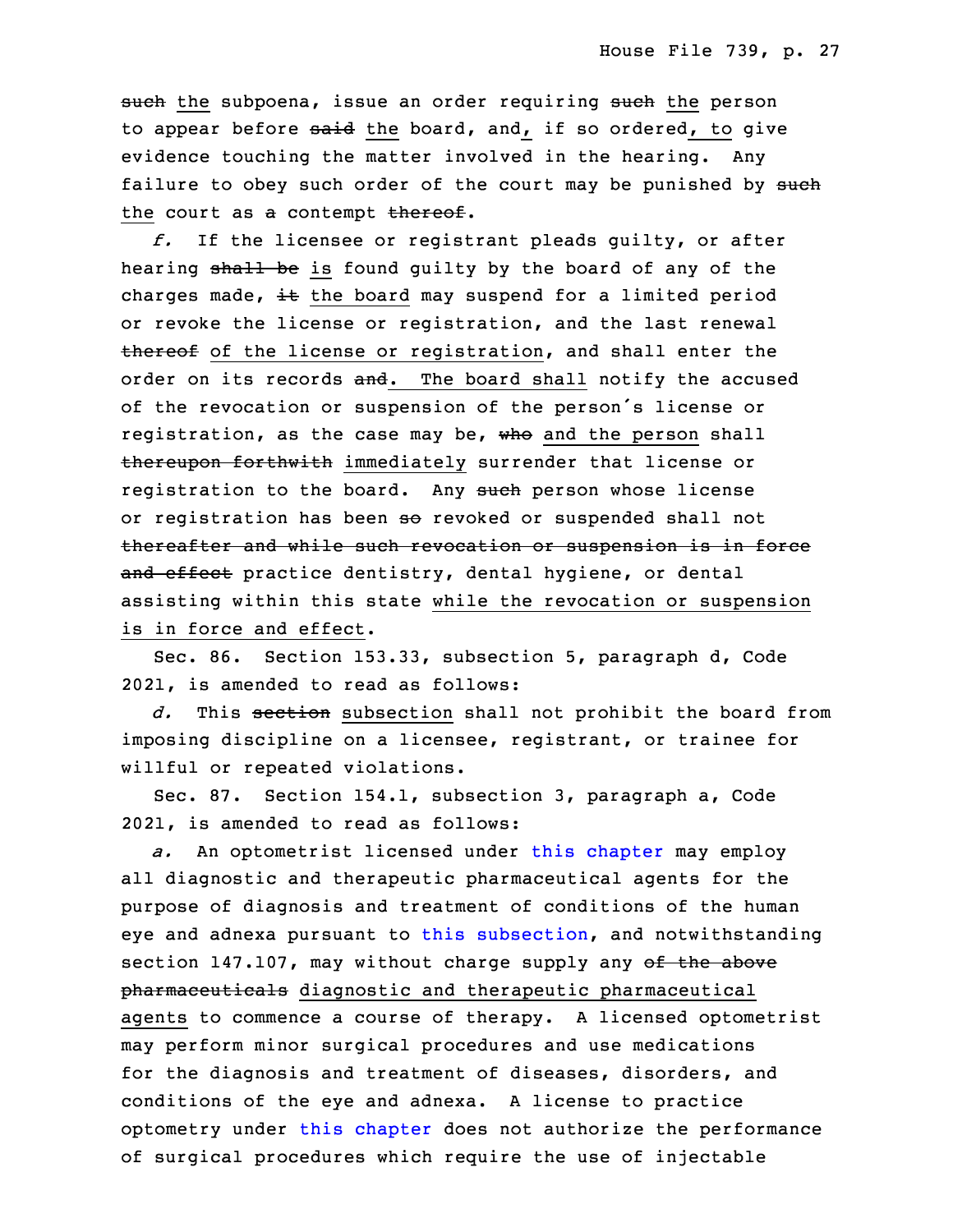or general anesthesia, moderate sedation, penetration of the globe, or the use of ophthalmic lasers for the purpose of ophthalmic surgery within or upon the globe. The removal of pterygia and Salzmann's nodules, incisional corneal refractive surgery, and strabismus surgery are prohibited.

Sec. 88. Section 154.2, subsection 1, Code 2021, is amended to read as follows:

 1. Merchants or dealers who sell glasses as merchandise in an established place of business and who do not profess to be optometrists or practice optometry as herein defined described in this chapter.

Sec. 89. Section 161A.48, subsection 3, Code 2021, is amended to read as follows:

3. Upon receiving evidence of the submission of an application, the commissioners shall forward to the officer or agency to which the application was made a written request to receive notification of the disposition of the application. When notified of the approval of the application, the commissioners shall issue to the same parties who received the original administrative order, or their successors in interest, <sup>a</sup> supplementary order, to be delivered in the same manner as provided by sections  $161A.43$  to  $161A.53$  through  $161A.47$ , this section, and sections 161A.49 through 161A.51 for delivery of original administrative orders. The supplementary order shall state a time, not more than six months after approval of the application for public cost-sharing funds, by which the work needed to comply with the original administrative order shall actually be commenced, and a time thereafter when the work is to be satisfactorily completed. If feasible, that time shall be within one year after the date of the supplementary order, but the owner of land on which a soil and water conservation practice is being established under this [section](https://www.legis.iowa.gov/docs/code/2021/161A.48.pdf) is not required to incur <sup>a</sup> cost for the practice in any one calendar year which exceeds ten dollars per acre for each acre of land belonging to that owner and located in the county containing the land on which the required practice is being established or in counties contiguous to that county.

Sec. 90. Section 177A.19, subsection 4, Code 2021, is amended to read as follows: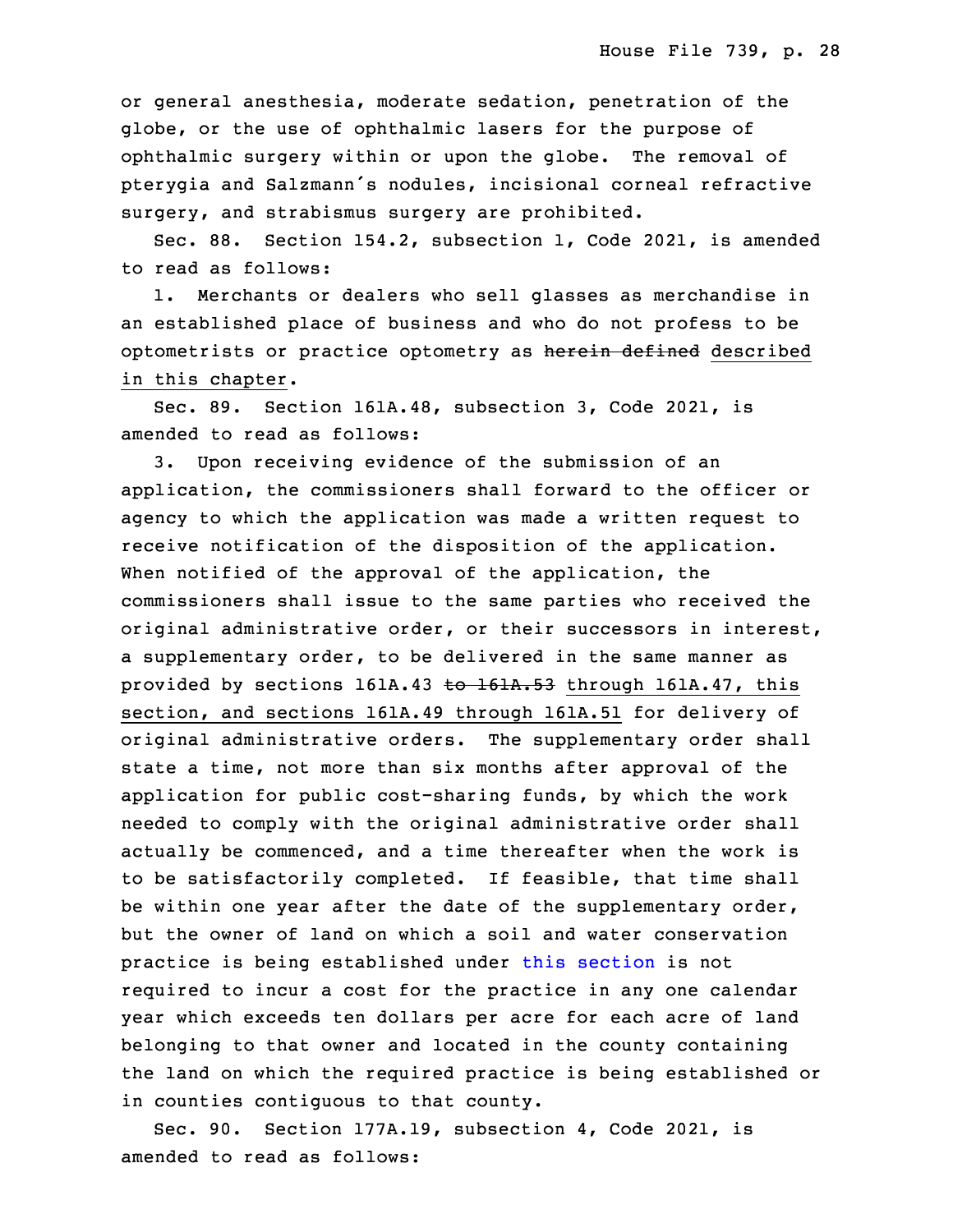4. The procedures provided in section [177A.17](https://www.legis.iowa.gov/docs/code/2021/177A.17.pdf) and all other applicable provisions of sections 177A.5 to [through](https://www.legis.iowa.gov/docs/code/2021/177A.5.pdf) 177A.18 shall govern and apply to the enforcement of this [section](https://www.legis.iowa.gov/docs/code/2021/177A.19.pdf).

 Sec. 91. Section 189.17, Code 2021, is amended to read as follows:

13 **189.17 Confiscation or condemnation.**

 Unless <sup>a</sup> procedure or method of seizure and confiscation or condemnation is otherwise provided, the secretary is hereby authorized to prohibit the entrance into channels of commerce or possession of any article found to be adulterated or improperly labeled according to the provisions of this subchapter or rules established hereunder adopted pursuant to this subchapter. Any articles found in channels of commerce or in possession by an inspector which are not in compliance with the adulteration or labeling provisions of this subchapter shall be subject to immediate seizure by the department. Seized articles shall be condemned unless of such character that the articles can be made to conform with the provisions of this [subchapter](https://www.legis.iowa.gov/docs/code/2021/189.pdf) by methods approved by the secretary. Condemned articles shall be effectively destroyed for the purpose for which they were intended by the owner of the article, or the owner's agent, under the supervision of an inspector in such manner as the secretary may prescribe.

Sec. 92. Section 190B.101, Code 2021, is amended to read as follows:

33 **190B.101 Definitions.**

As used in this chapter subchapter, unless the context otherwise requires:

1. *"Department"* means the department of revenue.

 2. *"Tax credit"* means the from farm to food donation tax credit as established in this chapter subchapter.

 Sec. 93. Section 190B.102, Code 2021, is amended to read as 5 follows:

6 **190B.102 Department of revenue —— cooperation with other** 7 **departments.**

1. This chapter subchapter shall be administered by the department of revenue.

2. The department shall adopt all rules necessary to administer this chapter subchapter.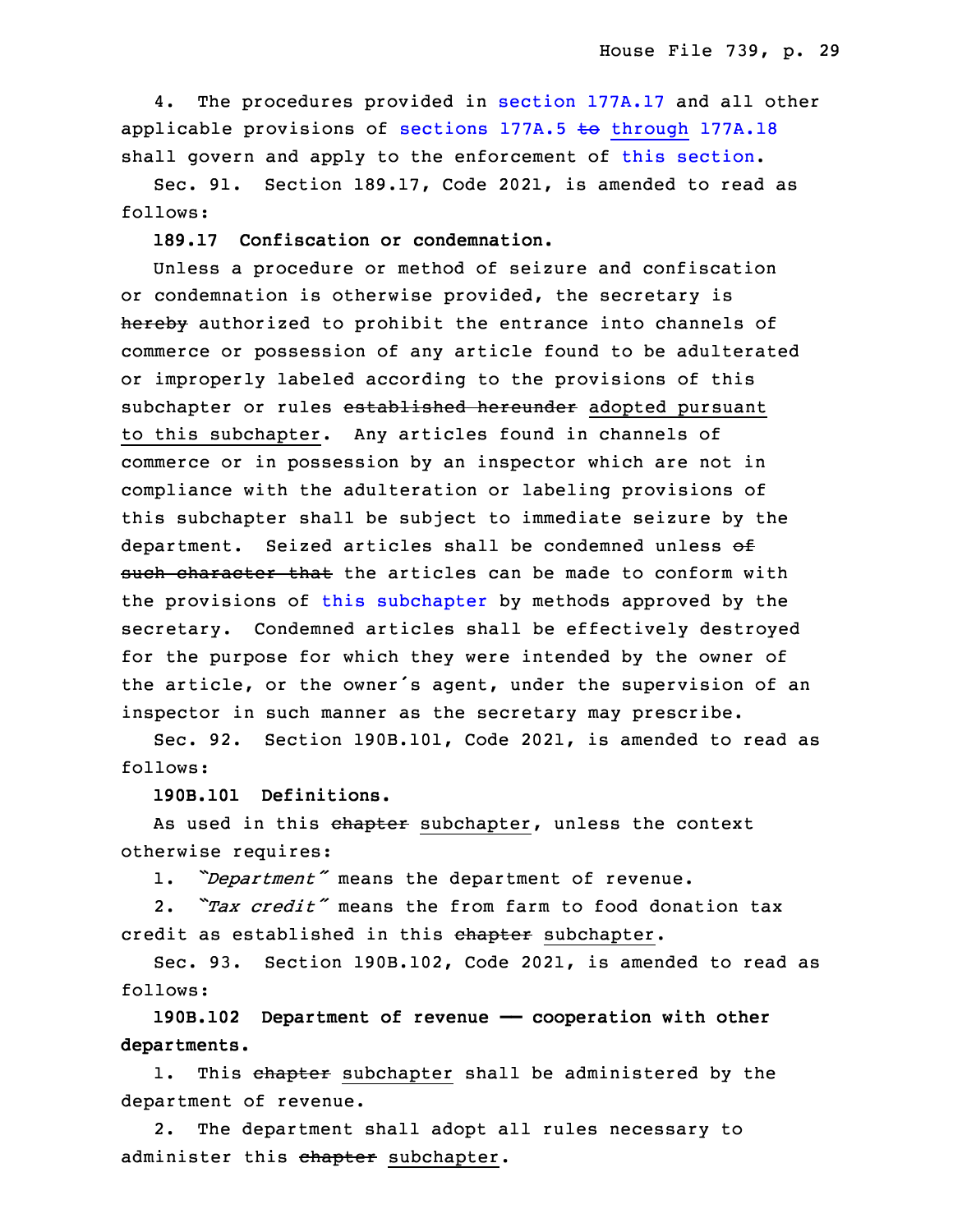3. The department of agriculture and land stewardship, the department of public health, the department of human services, and the department of inspections and appeals shall cooperate with the department of revenue to administer this chapter subchapter.

Sec. 94. Section 190B.103, Code 2021, is amended to read as follows:

19 **190B.103 From farm to food donation tax credit.**

A from farm to food donation tax credit is allowed against the taxes imposed in chapter 422, [subchapters](https://www.legis.iowa.gov/docs/code/2021/422.pdf) II and III, as provided in this chapter subchapter.

Sec. 95. Section 196.10, Code 2021, is amended to read as follows:

### 25 **196.10 Labeling.**

Sections 189.9 to through 189.12 shall apply to the labeling of packaged eggs which have been candled and graded if not inconsistent with the provisions of this [chapter](https://www.legis.iowa.gov/docs/code/2021/196.pdf). All cases of loose packed eggs sold in this state shall identify the egg handler's name or license number or United States department of agriculture plant number, and the grade of the eggs contained in the case. Each carton containing eggs for retail sale in Iowa which have been candled and graded shall be marked with the grade and size of the eggs contained, the date they were packed, and the name and address of the distributor or packer.

 Sec. 96. Section 200.8, subsection 2, paragraph a, Code 2021, is amended to read as follows:

3 *a.* File not later than the last day of January and July of each year, on forms furnished by the secretary, <sup>a</sup> semiannual statement setting forth the number of net tons of commercial fertilizer or soil conditioners distributed in this state by grade for each county during the preceding six months<sup>1</sup> six-month period; and upon filing such statement shall pay the inspection fee at the rate stated in [subsection](https://www.legis.iowa.gov/docs/code/2021/200.8.pdf)  $1$  of this section. However, in lieu of the semiannual statement by grade for each county, as hereinabove provided for, the registrant, on individual packages of specialty fertilizer containing twenty-five pounds or less, the registrant shall file not later than the last day of July of each year, on forms furnished by the secretary, an annual statement setting forth the number of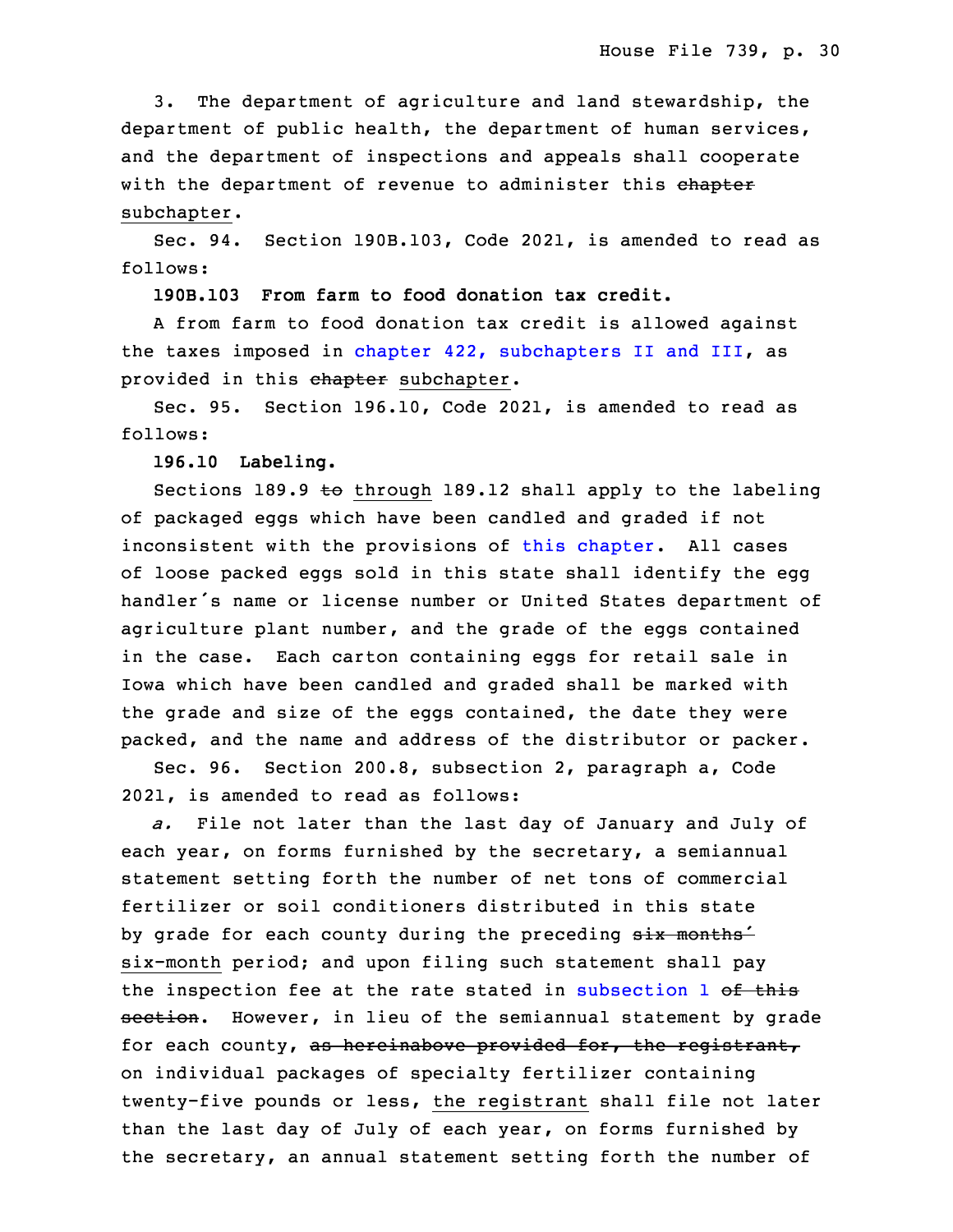net tons of specialty fertilizer distributed in this state by grade during the preceding twelve-month period.

Sec. 97. Section 200.16, Code 2021, is amended to read as follows:

<sup>20</sup> **200.16 "Stop sale" orders.**

 The secretary may issue and enforce <sup>a</sup> written or printed "stop sale, use or removal" order to the owner or custodian of any lot of commercial fertilizer or soil conditioner, and to hold at a designated place when if the secretary finds said the commercial fertilizer or soil conditioner is being offered or exposed for sale in violation of any of the provisions of this chapter or any of the rules and requlations promulgated hereunder under this chapter. The secretary may hold the commercial fertilizer or soil conditioner at a designated place until the law has been complied with and said the commercial fertilizer or soil conditioner is released in writing by the secretary, or said the violation has been otherwise legally disposed of by written authority, and all costs and expenses incurred in connection with the withdrawal have been paid.

Sec. 98. Section 200.18, subsections 1 and 6, Code 2021, are amended to read as follows:

 1. If it shall appear from the examination of any commercial fertilizer or soil conditioner or any anhydrous ammonia installation, equipment, or operation that any of the provisions of this [chapter](https://www.legis.iowa.gov/docs/code/2021/200.pdf) or the rules and regulations issued thereunder under this chapter have been violated, the secretary shall cause notice of the violations to be given to the registrant, distributor, or possessor from whom said sample was taken; any person so notified shall be given opportunity to be heard under such rules and regulations as may be prescribed by the secretary. If it appears after such hearing, either in the presence or absence of the person so notified, that any of the provisions of this [chapter](https://www.legis.iowa.gov/docs/code/2021/200.pdf) or rules and regulations issued thereunder under this chapter have been violated, the secretary may certify the facts to the proper prosecuting attorney.

6. The secretary is hereby authorized to apply for and the court to grant a temporary or permanent injunction restraining any person from violating or continuing to violate any of the provisions of this [chapter](https://www.legis.iowa.gov/docs/code/2021/200.pdf) or any rule or regulation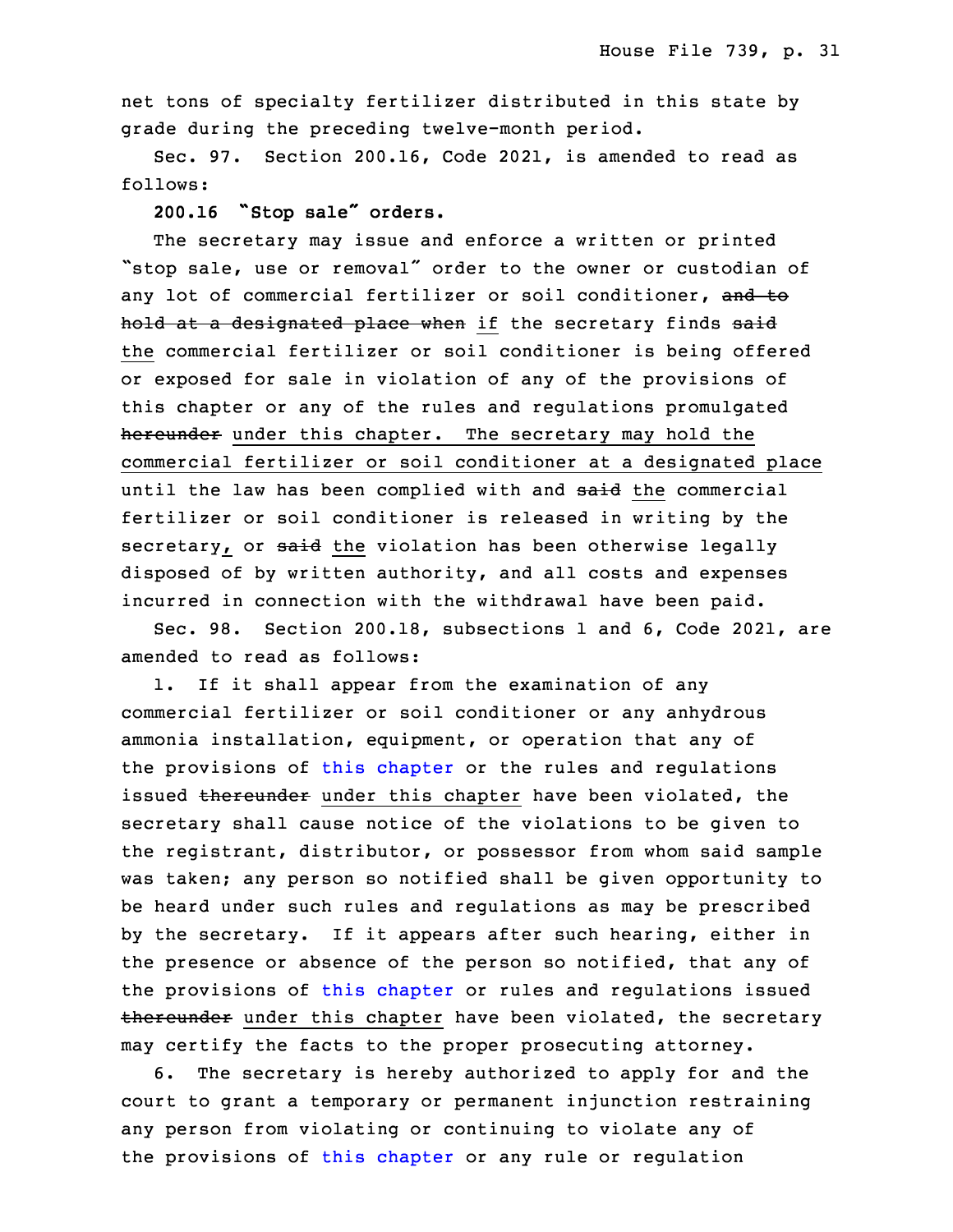promulgated under the this chapter notwithstanding the existence of other remedies at law, said injunction to be issued without bond.

Sec. 99. Section 204.8, subsection 1, paragraph c, Code 2021, is amended to read as follows:

25 *c.* The department shall provide the department of public safety any official test results that indicate a sample exceeds the has a maximum concentration of delta-9 tetrahydrocannabinol in excess of two percent on a dry weight basis.

Sec. 100. Section 205.8, unnumbered paragraph 1, Code 2021, is amended to read as follows:

Nothing in sections 205.5 to [through](https://www.legis.iowa.gov/docs/code/2021/205.5.pdf) 205.7 shall apply:

Sec. 101. Section 208A.4, Code 2021, is amended to read as follows:

34 **208A.4 Inspection by department.**

1. Before any antifreeze shall be is sold, exposed for sale, or held with intent to sell within this state, <sup>a</sup> sample thereof of the product must be inspected by the department of agriculture and land stewardship. Upon application of the manufacturer, packer, seller, or distributor and the payment of a fee of twenty dollars for each brand of antifreeze submitted, the department shall inspect the antifreeze submitted. If the antifreeze is not adulterated or misbranded, if it meets the standards of the department, and is not in violation of this chapter, the department shall give the applicant a written permit authorizing the sale of such antifreeze in this state until the formula or labeling of the antifreeze is changed in any manner.

2. If the department shall finds at a later date find that the product to be sold, exposed for sale, or held with intent to sell has been materially altered or adulterated, a change has been made in the name, brand, or trademark under which the antifreeze is sold, or it violates the provisions of this chapter, the department shall notify the applicant and the permit shall be canceled forthwith.

Sec. 102. Section 210.8, Code 2021, is amended to read as follows:

# **210.8 Sales of dry commodities.**

All dry commodities unless bought or sold in package or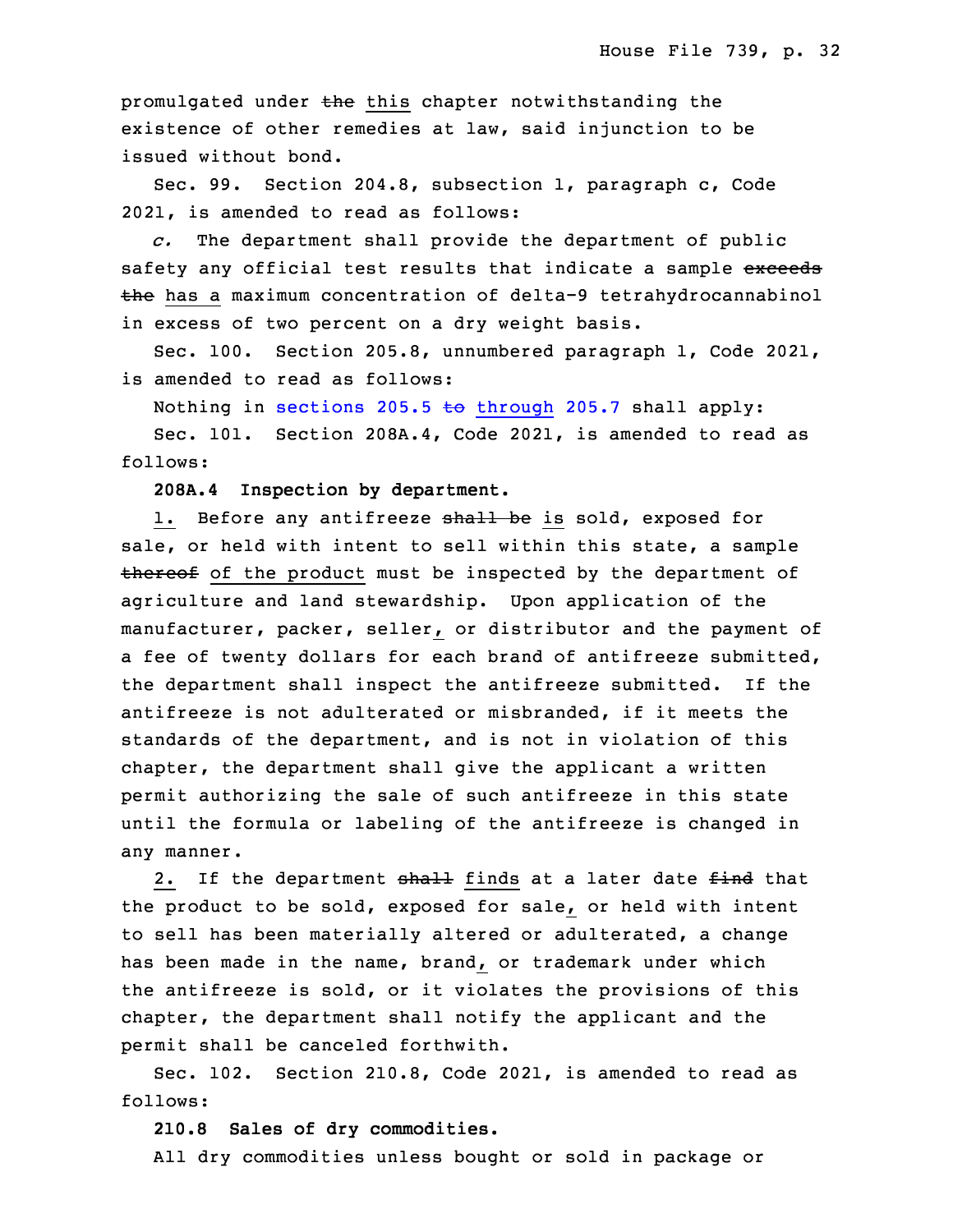wrapped form shall be bought or sold only by the standard weight or measure herein established in this chapter, or by numerical count, unless the parties otherwise agree in writing, except as provided in sections 210.9 to [through](https://www.legis.iowa.gov/docs/code/2021/210.9.pdf)  $210.12$ .

Sec. 103. Section 210.18, Code 2021, is amended to read as follows:

30 **210.18 Sales to be by standard weight or measure —— labeling.**

1. All commodities bought or sold by weight or measure shall be bought or sold only by the standards established by this chapter, unless the vendor and vendee otherwise agree. Sales by weight shall be by avoirdupois weight unless troy weight is agreed upon by the vendor and vendee.

 2. All commodities bought or sold in package form shall be labeled in compliance with the general provisions for labeling provided for in sections section 189.9 to and sections 189.11 through 189.16, unless otherwise provided for in this [chapter](https://www.legis.iowa.gov/docs/code/2021/210.pdf).

5 Sec. 104. Section 210.21, Code 2021, is amended to read as follows:

7 **210.21 Violations.**

It shall be unlawful for any person to manufacture, procure, or keep for the purpose of sale, offer or expose for sale, or sell bread in the form of loaves which are not of one of the weights specified in [section](https://www.legis.iowa.gov/docs/code/2021/210.19.pdf) 210.19 or violate the rules of the secretary of agriculture pertaining thereto. Any person who, in person or by a servant, or agent, or as the servant or agent of another, shall violate any of the provisions of sections 210.19  $\text{to}$ , 210.20, this section, and sections 210.22 through 210.25, shall be quilty of a simple misdemeanor.

Sec. 105. Section 210.23, Code 2021, is amended to read as follows:

19 **210.23 Exception.**

Any person engaged in home baking is exempt from the provisions of [sections](https://www.legis.iowa.gov/docs/code/2021/210.19.pdf)  $210.19$  to through  $210.22$ .

 Sec. 106. Section 210.24, Code 2021, is amended to read as follows:

**210.24 Enforcement —— rules and regulations.**

The secretary of agriculture shall enforce the provisions of sections 210.19 to through 210.23, this section, and section 210.25. The secretary shall make rules for the enforcement of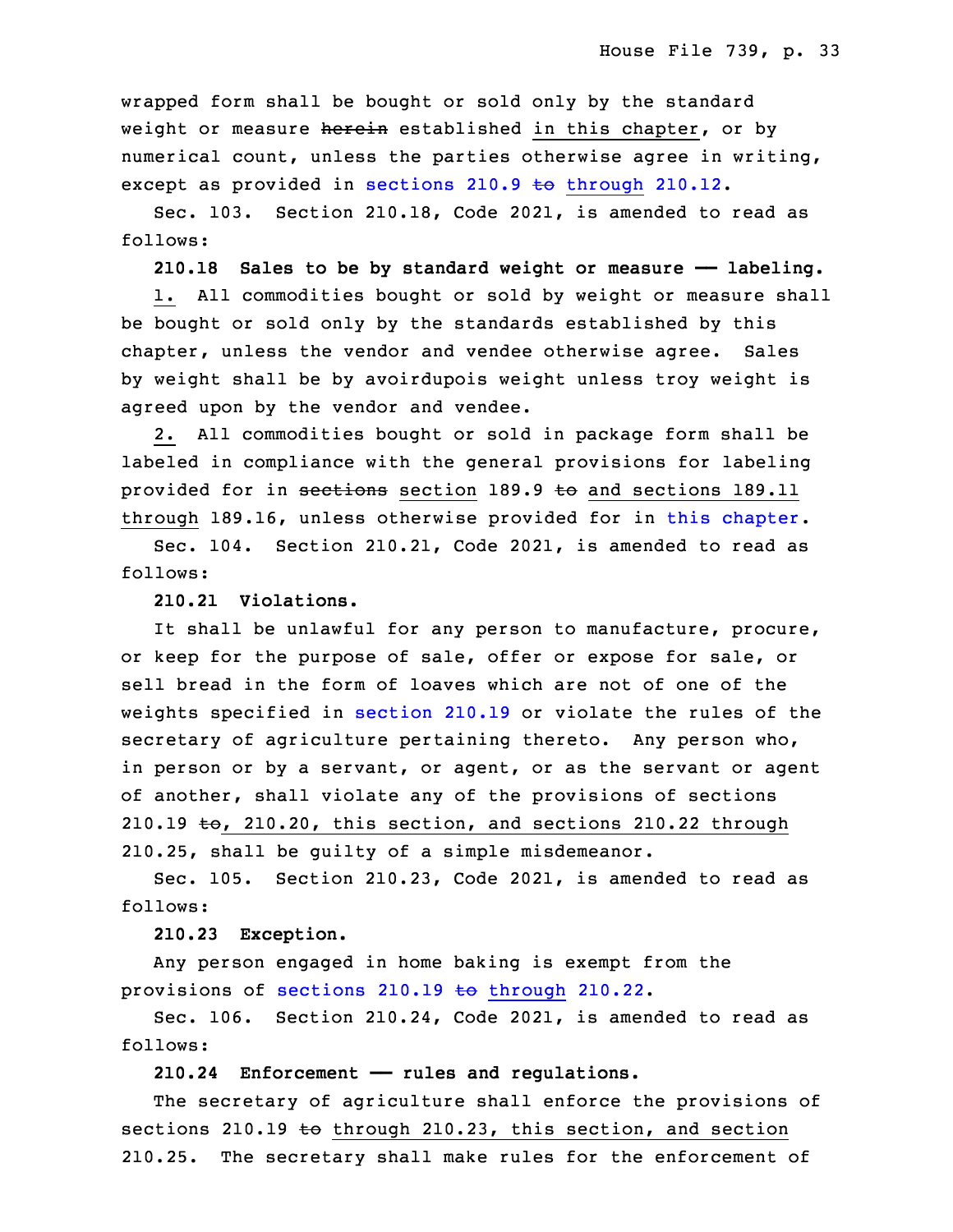the provisions of said sections not inconsistent therewith, and such rules and regulations shall include reasonable variations and tolerances.

Sec. 107. Section 217.3, subsection 5, Code 2021, is amended to read as follows:

5. Insure that all programs administered or services rendered by the department directly to any citizen or through a local board of welfare agency to any citizen are coordinated and integrated so that any citizen does not receive <sup>a</sup> duplication of services from various departments or local agencies that could be rendered by one department or local agency. If the council finds that such is not the case, it shall hear and determine which department or local agency shall provide the needed service or services and enter an order of their determination by resolution of the council which must be concurred in by at least a majority of the members. Thereafter such order or resolution of the council shall be obeyed by all state departments and local agencies to which it is directed.

 Sec. 108. Section 218.31, Code 2021, is amended to read as follows:

### 13 **218.31 Witnesses.**

 In aid of any investigation the administrator shall have the power to summon and compel the attendance of witnesses; to examine the same witnesses under oath, which the administrator shall have power to administer; to have access to all books, papers, and property material to such investigation, and to order the production of any other books or papers material thereto to the investigation. Witnesses other than those in the employ of the state shall be entitled to the same fees as in civil cases in the district court.

Sec. 109. Section 218.43, Code 2021, is amended to read as follows:

25 **218.43 Deduction to pay court costs.**

If such wage be wages are paid to a resident pursuant to section 218.42, the administrator in control of such an institution listed in section 218.1 may deduct therefrom from the wages an amount sufficient to pay all or a part of the costs taxed to such the resident by reason of the resident's commitment to said the institution. In such case the amount so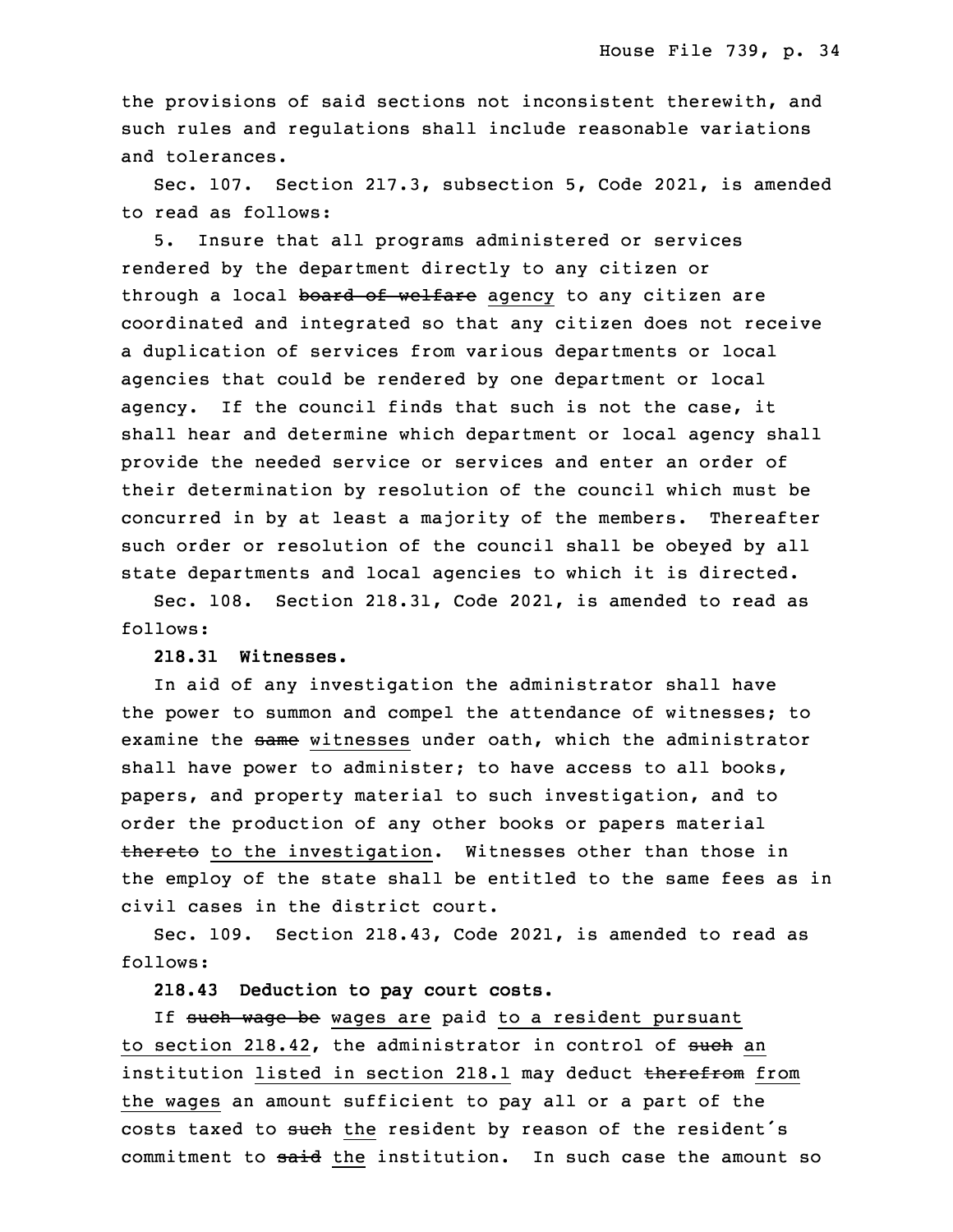deducted shall be forwarded to the clerk of the district court or proper official.

Sec. 110. Section 218.44, Code 2021, is amended to read as follows:

## **218.44 Wages paid to dependent —— deposits.**

If such wage be wages are paid to a resident pursuant to section 218.42, the administrator in control of such an institution listed in section 218.1 may pay all or any part of the same wages directly to any dependent of such the resident, or. The administrator may also deposit such wage the wages to the account of such resident, or may so deposit part thereof of the wages and allow the resident a portion for the resident's own personal use, or may pay to the county of commitment all or any part of the resident's care, treatment, or subsistence while at said institution from any credit balance accruing to the account of said the resident.

Sec. 111. Section 218.92, Code 2021, is amended to read as follows:

## 15 **218.92 Patients with dangerous mental disturbances.**

When a patient in a state resource center for persons with an intellectual disability, a state mental health institute, or another institution under the administration of the department of human services has become so mentally disturbed as to constitute a danger to self, to other patients or staff of the institution, or to the public, and the institution cannot provide adequate security, the administrator in charge of the institution, with the consent of the director of the Iowa department of corrections, may order the patient to be transferred to the Iowa medical and classification center, if the superintendent of the institution from which the patient is to be transferred, with the support of a majority of the medical staff, recommends the transfer in the interest of the patient, other patients, or the public. If the patient transferred was hospitalized pursuant to sections 229.6 to through 229.15, the transfer shall be promptly reported to the court that ordered the hospitalization of the patient, as required by section 229.15, [subsection](https://www.legis.iowa.gov/docs/code/2021/229.15.pdf) 5. The Iowa medical and classification center has the same rights, duties, and responsibilities with respect to the patient as the institution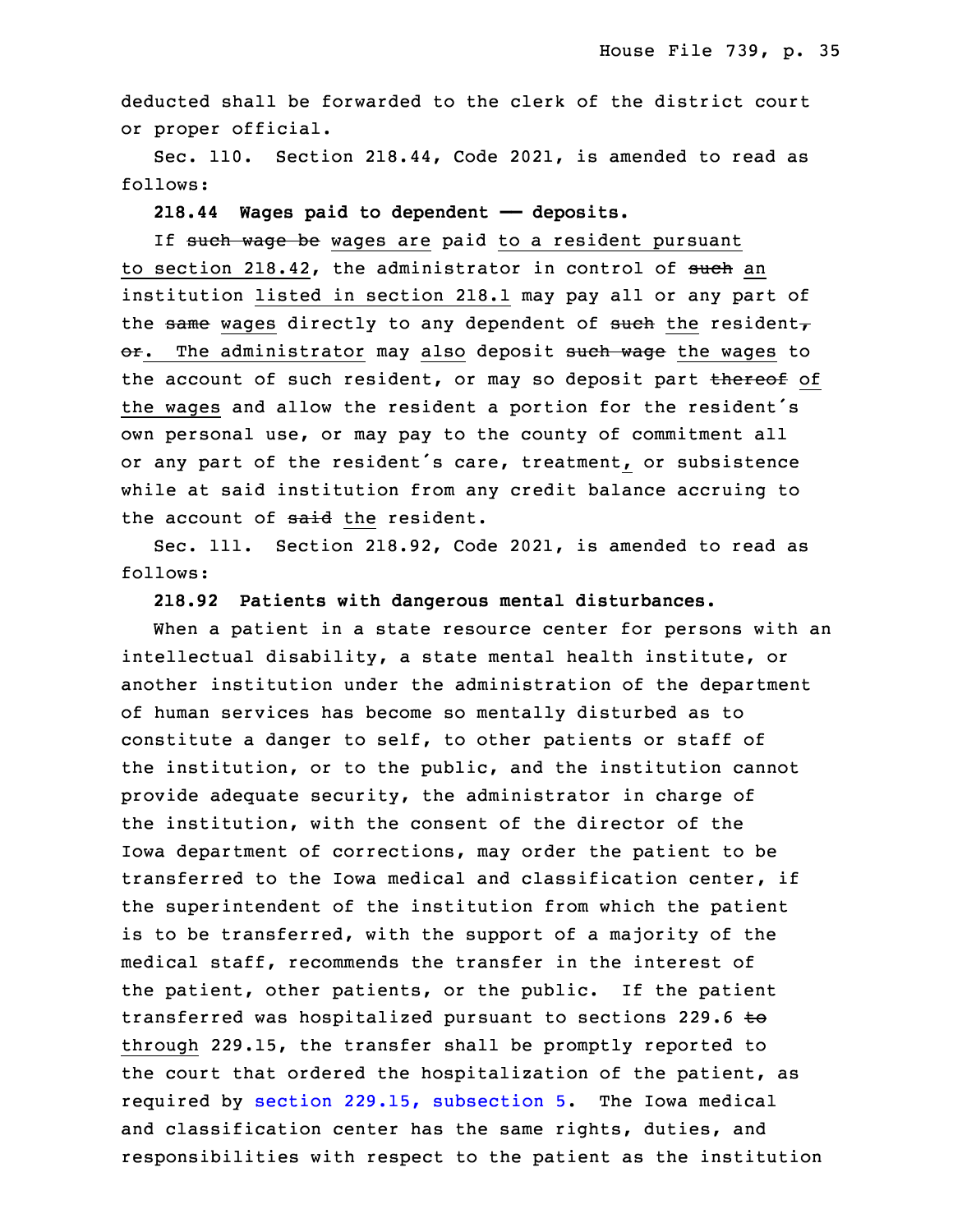from which the patient was transferred had while the patient was hospitalized in the institution. The cost of the transfer shall be paid from the funds of the institution from which the transfer is made.

5 Sec. 112. Section 218.100, Code 2021, is amended to read as follows:

7 **218.100 Central warehouse and supply depot.**

The department of human services shall establish a fund for maintaining and operating a central warehouse as a supply depot and distribution facility for surplus government products, carload canned goods, paper products, other staples, and such other items as determined by the department. The fund shall be permanent and shall be composed of the receipts from the sales of merchandise, recovery of handling, operating and delivery charges of such merchandise, and from the funds contributed by the institutions now in a contingent fund being used for this purpose. All claims for purchases of merchandise, operating, and salary expenses shall be subject to the provisions of sections 218.86  $t_{\Theta}$ , 218.87, and 218.88.

Sec. 113. Section 222.1, subsection 3, Code 2021, is amended to read as follows:

 3. <sup>A</sup> special intellectual disability unit may be maintained at one of the state mental health institutes for the purposes set forth in sections  $222.88 \text{ to through } 222.91$  $222.88 \text{ to through } 222.91$  $222.88 \text{ to through } 222.91$ .

Sec. 114. Section 222.2, subsection 7, Code 2021, is amended to read as follows:

27 7. *"Special unit"* means <sup>a</sup> special intellectual disability 28 unit established at <sup>a</sup> state mental health institute pursuant to sections  $222.88 \text{ to through } 222.91$ .

Sec. 115. Section 225.15, subsection 1, Code 2021, is amended to read as follows:

1. When a respondent arrives at the state psychiatric hospital, the admitting physician shall examine the respondent and determine whether or not, in the physician's judgment, the respondent is a fit subject for observation, treatment, and hospital care. If, upon examination, the physician decides that the respondent should be admitted to the hospital, the respondent shall be provided a proper bed in the hospital. The physician who has charge of the respondent shall proceed with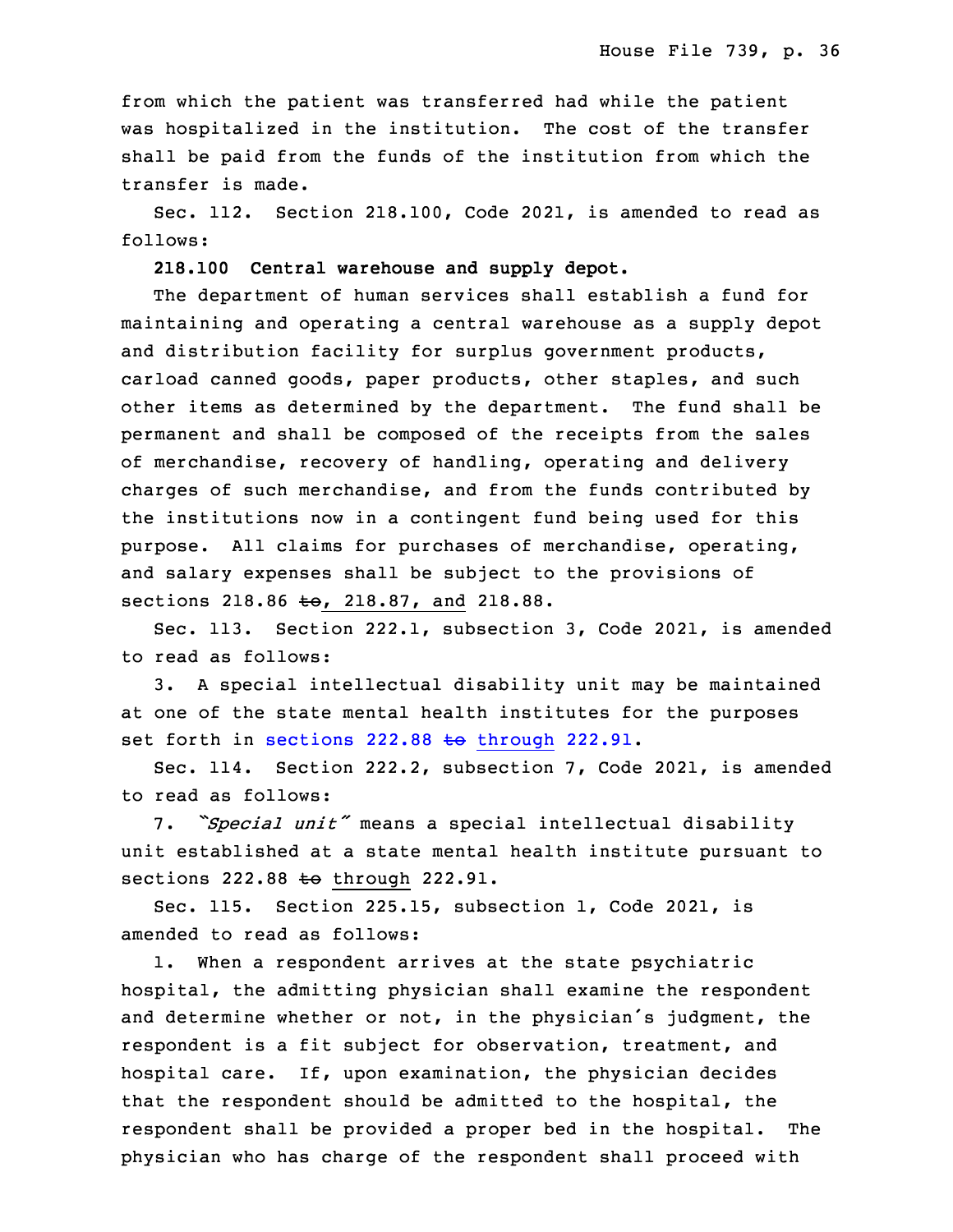observation, medical treatment, and hospital care as in the physician's judgment are proper and necessary, in compliance with sections 229.13 to, 229.14, this section, and section 229.16. After the respondent's admission, the observation, medical treatment, and hospital care of the respondent may be provided by a mental health professional, as defined in section 228.1, who is licensed as <sup>a</sup> physician, advanced registered nurse practitioner, or physician assistant.

Sec. 116. Section 225.17, subsection 2, Code 2021, is amended to read as follows:

2. When the respondent arrives at the hospital, the respondent shall receive the same treatment as is provided for committed public patients in [section](https://www.legis.iowa.gov/docs/code/2021/225.15.pdf)  $225.15$ , in compliance with sections 229.13 to [through](https://www.legis.iowa.gov/docs/code/2021/229.13.pdf) 229.16. However, observation, treatment, and hospital care under this [section](https://www.legis.iowa.gov/docs/code/2021/225.17.pdf) of a respondent whose expenses are payable in whole or in part by a county shall only be provided as determined through the regional administrator for the respondent's county of residence.

Sec. 117. Section 227.2, subsection 1, paragraph g, Code 2021, is amended to read as follows:

25 *g.* Any failure to comply with standards adopted under section 227.4 for care of persons with mental illness and persons with an intellectual disability in county care facilities, which is not covered in information submitted <sup>29</sup> pursuant to paragraphs *"a"* to through *"f"*, and any other matters which the director of public health, in consultation with the administrator of the division, may require.

Sec. 118. Section 227.10, Code 2021, is amended to read as follows:

34 **227.10 Transfers from county or private institutions.**

Patients who have been admitted at public expense to any institution to which this [chapter](https://www.legis.iowa.gov/docs/code/2021/227.pdf) is applicable may be involuntarily transferred to the proper state hospital for persons with mental illness in the manner prescribed by sections 229.6 to through 229.13. The application required by 5 section 229.6 may be filed by the administrator of the division or the administrator's designee, or by the administrator of the institution where the patient is then being maintained or treated. If the patient was admitted to that institution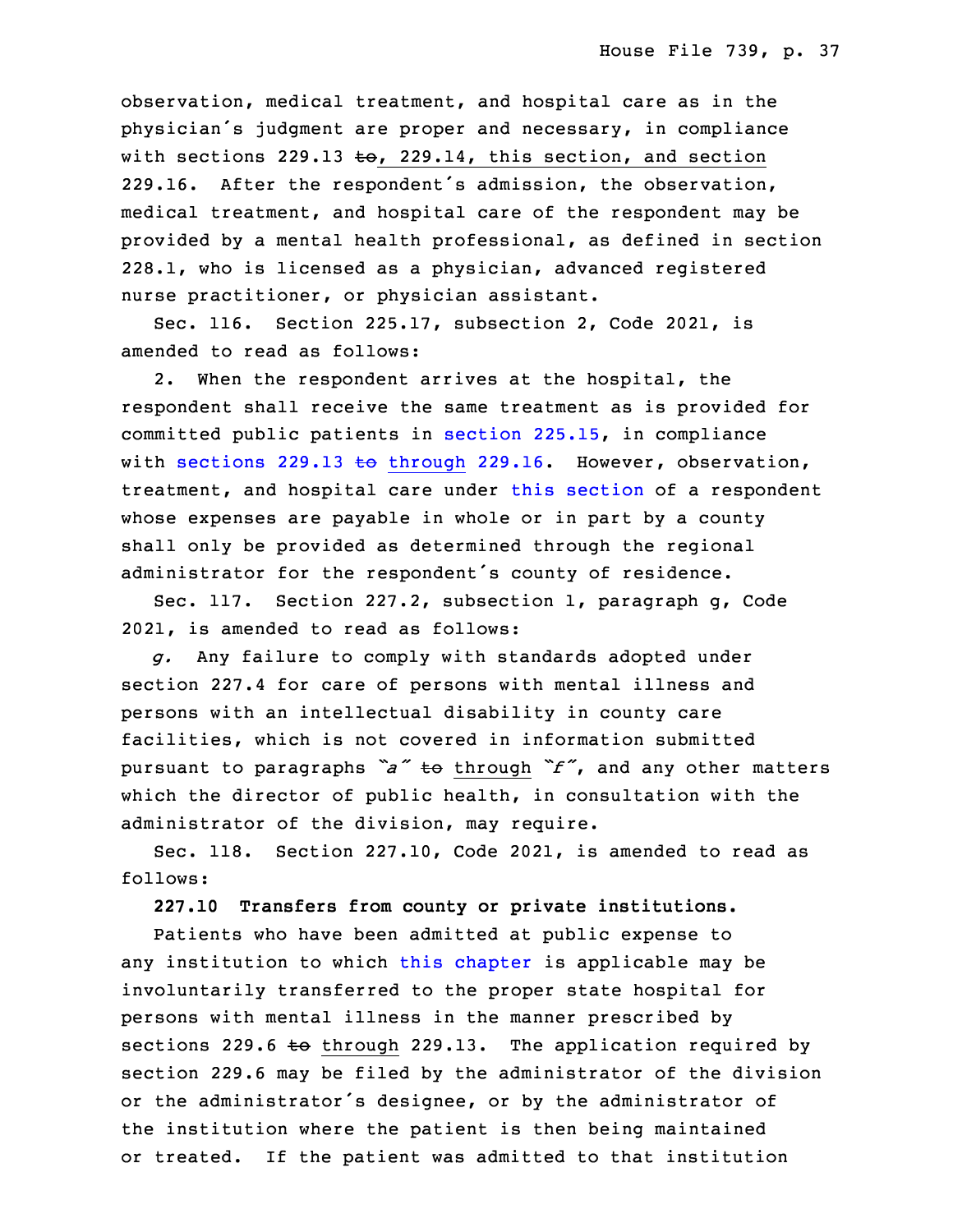involuntarily, the administrator of the division may arrange and complete the transfer, and shall report it as required of <sup>a</sup> chief medical officer under section 229.15, [subsection](https://www.legis.iowa.gov/docs/code/2021/229.15.pdf) 5. The transfer shall be made at the mental health and disability services region's expense, and the expense recovered, as provided in [section](https://www.legis.iowa.gov/docs/code/2021/227.7.pdf) 227.7. However, transfer under this section of a patient whose expenses are payable in whole or in part by the mental health and disability services region is subject to an authorization for the transfer through the regional administrator for the patient's county of residence.

Sec. 119. Section 227.15, Code 2021, is amended to read as follows:

## **227.15 Authority to confine in hospital.**

 No person shall be involuntarily confined and restrained in any private institution or hospital or county hospital or other general hospital with <sup>a</sup> psychiatric ward for the care or treatment of persons with mental illness, except by the procedure prescribed in sections  $229.6$  to [through](https://www.legis.iowa.gov/docs/code/2021/229.6.pdf)  $229.15$ .

Sec. 120. Section 229.17, Code 2021, is amended to read as follows:

## 29 **229.17 Status of respondent during appeal.**

If a respondent appeals to the supreme court from a finding that the contention the respondent is seriously mentally impaired has been sustained, and the respondent was previously ordered taken into immediate custody under [section](https://www.legis.iowa.gov/docs/code/2021/229.11.pdf) 229.11 or has been hospitalized for psychiatric evaluation and appropriate treatment under [section](https://www.legis.iowa.gov/docs/code/2021/229.13.pdf) 229.13 before the court is informed of intent to appeal its finding, the respondent shall remain in custody as previously ordered by the court, the time limit stated in [section](https://www.legis.iowa.gov/docs/code/2021/229.11.pdf) 229.11 notwithstanding, or shall remain in the hospital subject to compliance by the hospital with sections 229.13 to [through](https://www.legis.iowa.gov/docs/code/2021/229.13.pdf) 229.16, as the case may be, unless the supreme court orders otherwise. If a respondent appeals to the supreme court regarding a placement order, the respondent shall remain in placement unless the supreme court orders otherwise.

Sec. 121. Section 229.19, subsection 1, paragraph c, Code 2021, is amended to read as follows:

*c.* The advocate's responsibility with respect to any patient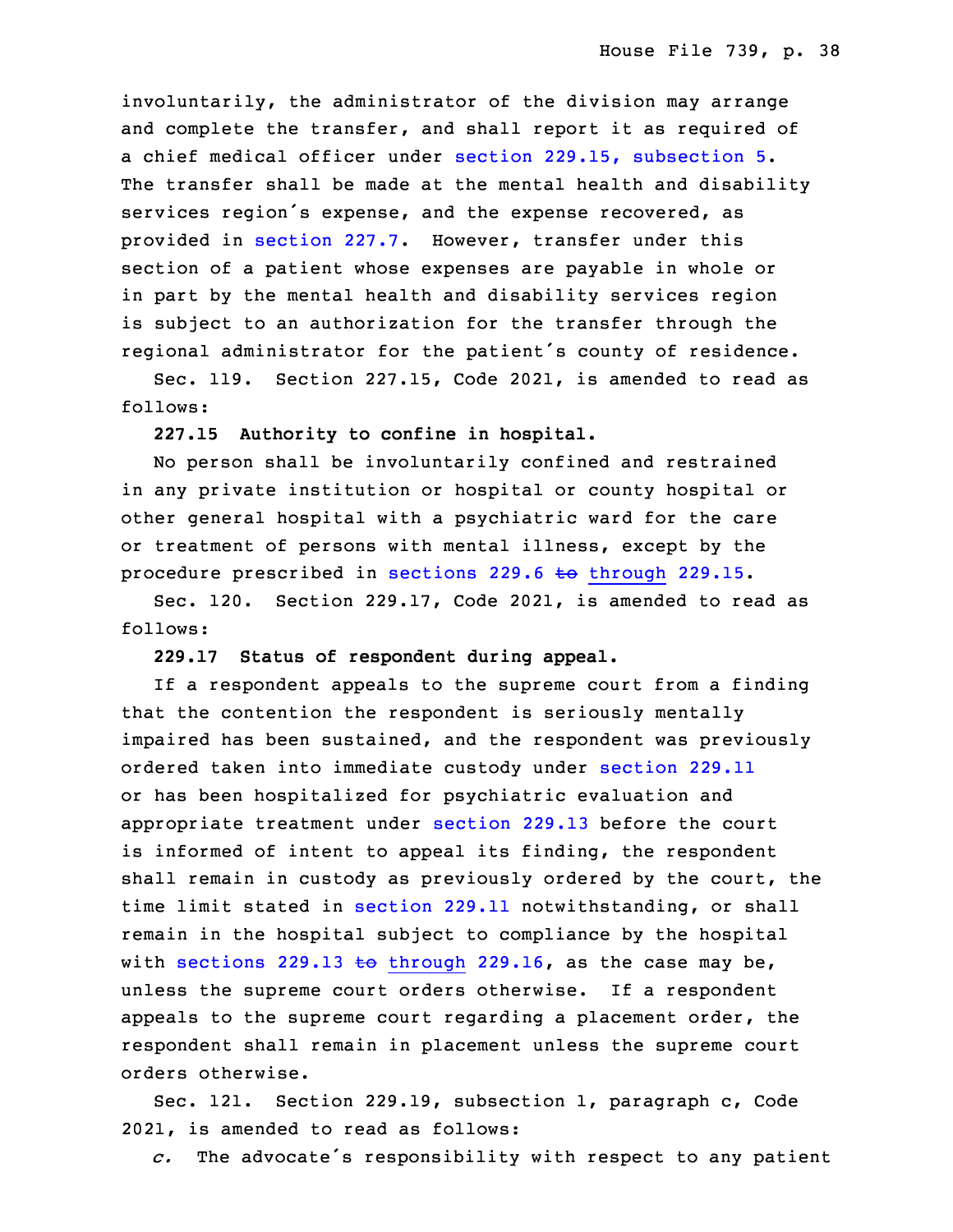shall begin at whatever time the attorney employed or appointed to represent that patient as respondent in hospitalization proceedings, conducted under sections 229.6 to [through](https://www.legis.iowa.gov/docs/code/2021/229.6.pdf) 229.13, reports to the court that the attorney's services are no longer required and requests the court's approval to withdraw as counsel for that patient. However, if the patient is found to be seriously mentally impaired at the hospitalization hearing, the attorney representing the patient shall automatically be relieved of responsibility in the case and an advocate shall be assigned to the patient at the conclusion of the hearing unless the attorney indicates an intent to continue the attorney's services and the court so directs. If the court directs the attorney to remain on the case, the attorney shall assume all the duties of an advocate. The clerk shall furnish the advocate with a copy of the court's order approving the withdrawal and shall inform the patient of the name of the patient's advocate.

Sec. 122. Section 229.21, subsection 2, Code 2021, is amended to read as follows:

32 2. When an application for involuntary hospitalization under [section](https://www.legis.iowa.gov/docs/code/2021/229.6.pdf) 229.6 or for involuntary commitment or treatment of persons with substance-related disorders under section 125.75 is filed with the clerk of the district court in any county for which <sup>a</sup> judicial hospitalization referee has been appointed, and no district judge, district associate judge, or magistrate who is admitted to the practice of law in this state is accessible, the clerk shall immediately notify the referee in the manner required by [section](https://www.legis.iowa.gov/docs/code/2021/125.77.pdf) 229.7 or section 125.77. The referee shall discharge all of the duties imposed upon the court by sections 229.7 to through 229.19, this section, and section 229.22 or sections  $125.75$  to [through](https://www.legis.iowa.gov/docs/code/2021/125.75.pdf) 125.94 in the proceeding so initiated. Subject to the provisions of subsection 4, orders issued by a referee, in discharge of duties imposed under this [section](https://www.legis.iowa.gov/docs/code/2021/229.21.pdf), shall have the same force and effect as if ordered by <sup>a</sup> district judge. However, any commitment to a facility regulated and operated under chapter 135C shall be in accordance with section [135C.23](https://www.legis.iowa.gov/docs/code/2021/135C.23.pdf).

Sec. 123. Section 229.22, subsection 4, Code 2021, is amended to read as follows: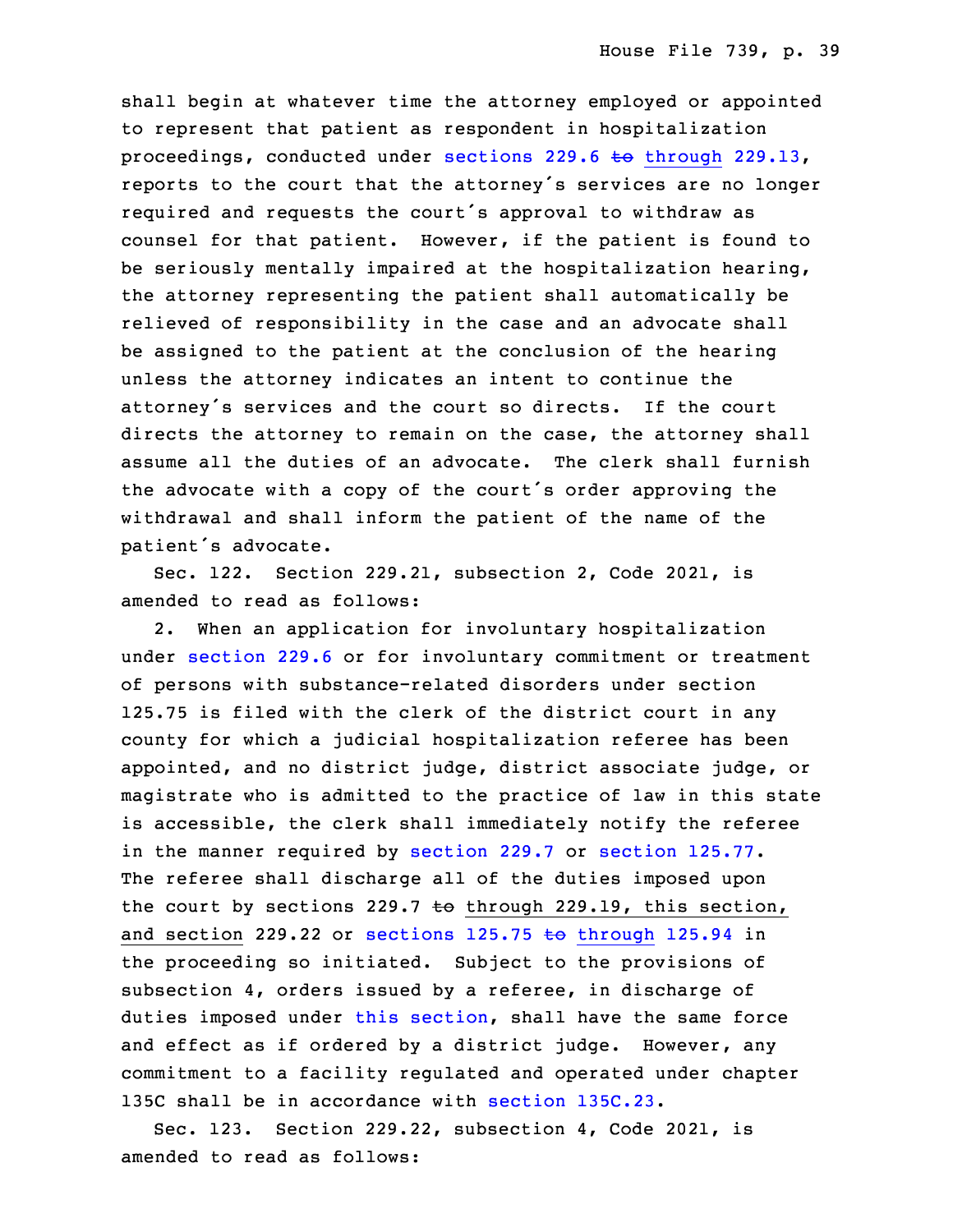4. The cost of hospitalization at a public hospital of a person detained temporarily by the procedure prescribed in this section shall be paid in the same way as if the person had been admitted to the hospital by the procedure prescribed in sections  $229.6$  to through  $229.13$ .

 Sec. 124. Section 229.24, subsection 2, Code 2021, is amended to read as follows:

 2. If authorized in writing by <sup>a</sup> person who has been the subject of any proceeding or report under sections 229.6 to through 229.13 or section [229.22](https://www.legis.iowa.gov/docs/code/2021/229.22.pdf), or by the parent or guardian of that person, information regarding that person which is confidential under [subsection](https://www.legis.iowa.gov/docs/code/2021/229.24.pdf) 1 may be released to any designated person.

Sec. 125. Section 232.9, Code 2021, is amended to read as follows:

32 **232.9 Motion for change of judge.**

Prior to a hearing pursuant to sections  $232.44$  to through  $232.47$ ,  $232.50$ , or  $232.54$ , the child may file a motion with the district court for the appointment of a new judge. The chief judge of the district court for cause shown shall appoint <sup>a</sup> new judge.

Sec. 126. Section 232.11, subsection 2, Code 2021, is amended to read as follows:

2. The child's right to be represented by counsel under subsection 1, paragraphs "b" to through "f", of this section shall not be waived by a child of any age. The child's right <sup>8</sup> to be represented by counsel under [subsection](https://www.legis.iowa.gov/docs/code/2021/232.11.pdf) 1, paragraph *"a"*, shall not be waived by a child less than sixteen years of age without the written consent of the child's parent, guardian, or custodian. The waiver by <sup>a</sup> child who is at least sixteen years of age is valid only if <sup>a</sup> good faith effort has been made to notify the child's parent, guardian, or custodian that the child has been taken into custody and of the alleged delinquent act for which the child has been taken into custody, the location of the child, and the right of the parent, guardian, or custodian to visit and confer with the child.

Sec. 127. Section 232.72, subsection 3, Code 2021, is amended to read as follows:

3. If the child's home is located in a county not served by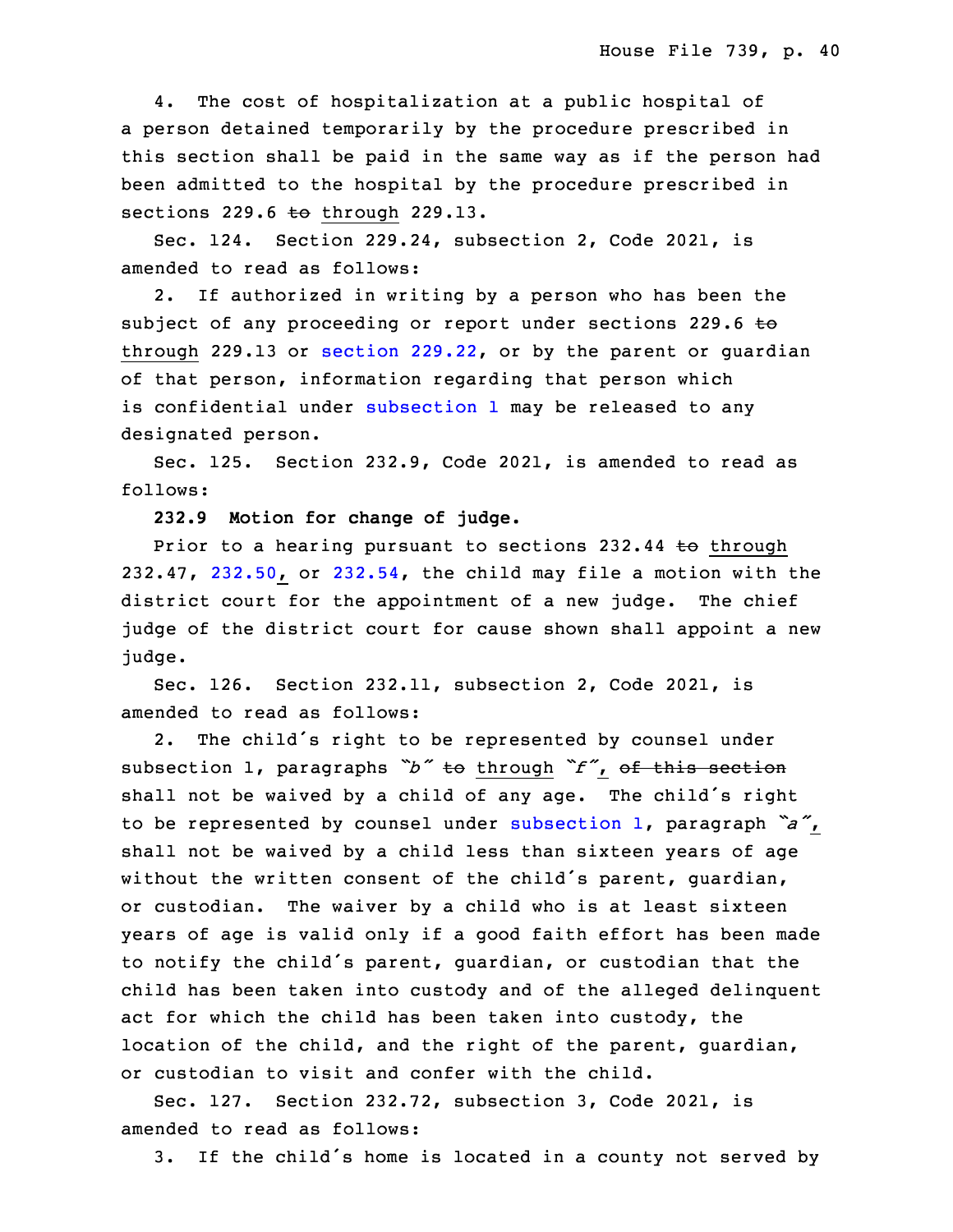the office receiving the report, the department shall promptly transfer the matter by transmitting <sup>a</sup> copy of the report of injury and any other pertinent information to the office and the county attorney serving the other county. They The office and the county attorney shall promptly proceed as provided in section 232.71B.

Sec. 128. Section 232.127, subsection 9, Code 2021, is amended to read as follows:

9. A child found in contempt of court because of violation of conditions imposed under this [section](https://www.legis.iowa.gov/docs/code/2021/232.127.pdf) shall not be considered delinquent. Such a contempt may be punished by imposition of a work assignment or assignments to benefit the state or a governmental subdivision of the state. In addition to or in lieu of such an assignment or assignments, the court may impose one of the dispositions set out in sections 232.100  $t$ o through 232.102.

 Sec. 129. Section 232.142, subsection 2, Code 2021, is amended to read as follows:

 2. For the purpose of providing and maintaining <sup>a</sup> county or multicounty home, the board of supervisors of any county may issue general county purpose bonds in accordance with sections 331.441 to through 331.449. Expenses for providing and maintaining a multicounty home shall be paid by the counties participating in a manner to be determined by the boards of supervisors.

 Sec. 130. Section 233A.11, Code 2021, is amended to read as follows:

#### 13 **233A.11 County attorney to appear for child.**

 In case legal proceedings are necessary to enforce any right conferred on any child by sections  $233A.7$  to through 233A.10, inclusive, the county attorney of the county in which such proceedings should be instituted shall, on request of the superintendent, approved by the administrator, institute and carry on, in the name of the superintendent, the proceedings in behalf of the superintendent.

 Sec. 131. Section 233A.15, Code 2021, is amended to read as follows:

### 23 **233A.15 Transfers to work in parks.**

1. The administrator may detail children, classed as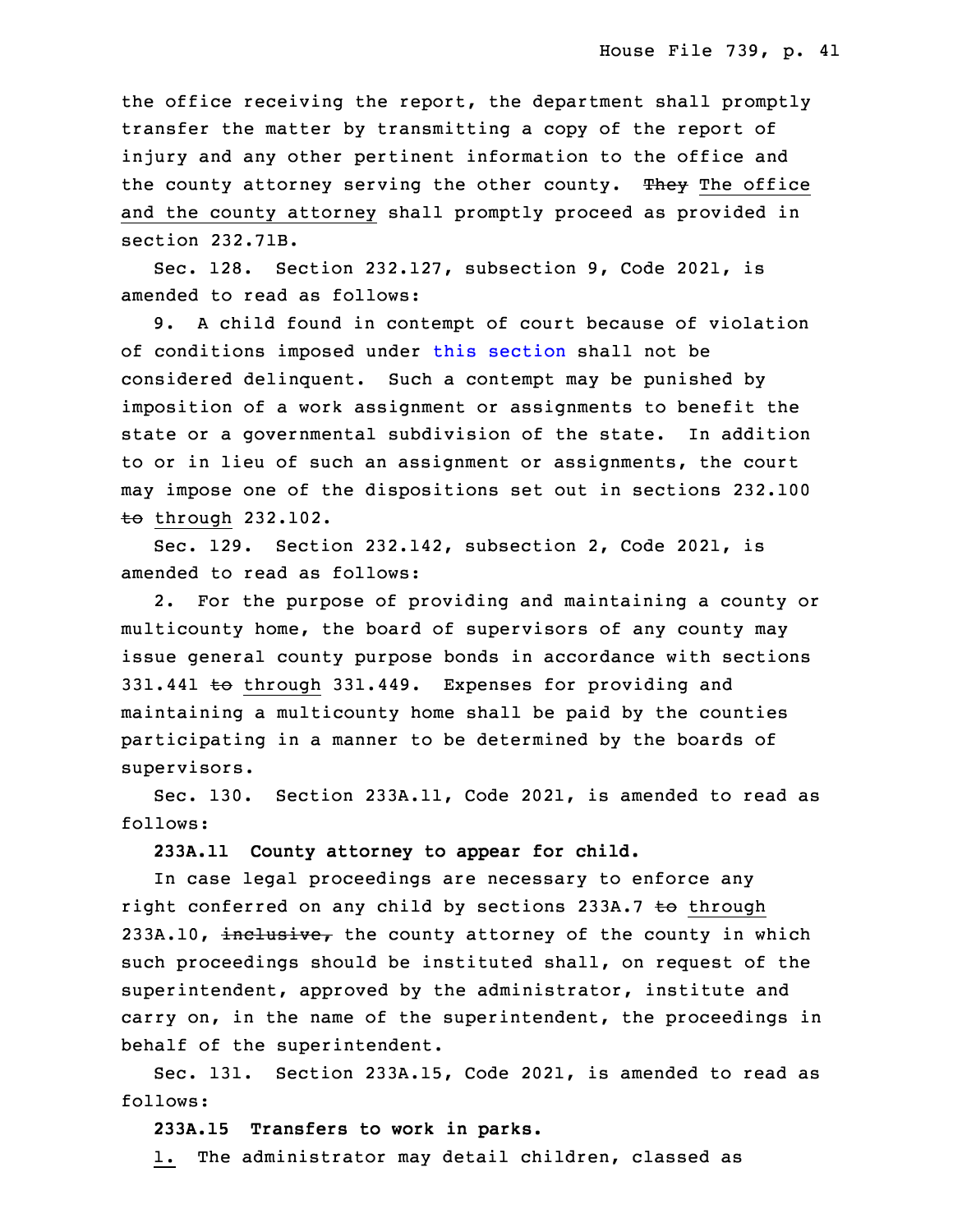trustworthy, from the state training school, to perform services for the department of natural resources within the state parks, state game and forest areas, and other lands under the jurisdiction of the department of natural resources. The department of natural resources shall provide permanent housing and work quidance supervision, but the care and custody of the children so detailed shall remain under employees of the division of child and family services of the department of human services. All such programs shall have as their primary purpose and shall provide for inculcation or the activation of attitudes, skills, and habit patterns which will be conducive to the habilitation of the youths involved.

 2. The administrator is hereby authorized to use state-owned mobile housing equipment and facilities in performing such services at temporary locations in the above areas described in subsection 1.

Sec. 132. Section 249.1, subsection 5, paragraph b, Code 7 2021, is amended to read as follows:

8 *b.* By the state of Iowa directly pursuant to sections 249.3  $<sub>to</sub>$  through 249.5.</sub>

Sec. 133. Section 252B.1, subsection 2, Code 2021, is amended to read as follows:

 2. *"Child"* includes but shall not be limited to <sup>a</sup> stepchild, foster child, or legally adopted child and means a child actually or apparently under eighteen years of age, and or a dependent person eighteen years of age or over who is unable to maintain the person's self and is likely to become a public charge. *"Child"* includes "*child"* as defined in [section](https://www.legis.iowa.gov/docs/code/2021/239B.1.pdf) 239B.1.

Sec. 134. Section 256.43, subsection 1, unnumbered paragraph 1, Code 2021, is amended to read as follows:

The director, pursuant to section 256.9, [subsection](https://www.legis.iowa.gov/docs/code/2021/256.9.pdf) 55, shall establish an online learning program model that provides for the following:

Sec. 135. Section 256.43, subsection 1, paragraph i, Code 2021, is amended to read as follows:

i. Criteria for school districts or schools to use when 26 choosing providers of online learning to meet the online learning program requirements specified in rules adopted pursuant to section 256.7, [subsection](https://www.legis.iowa.gov/docs/code/2021/256.7.pdf) 32.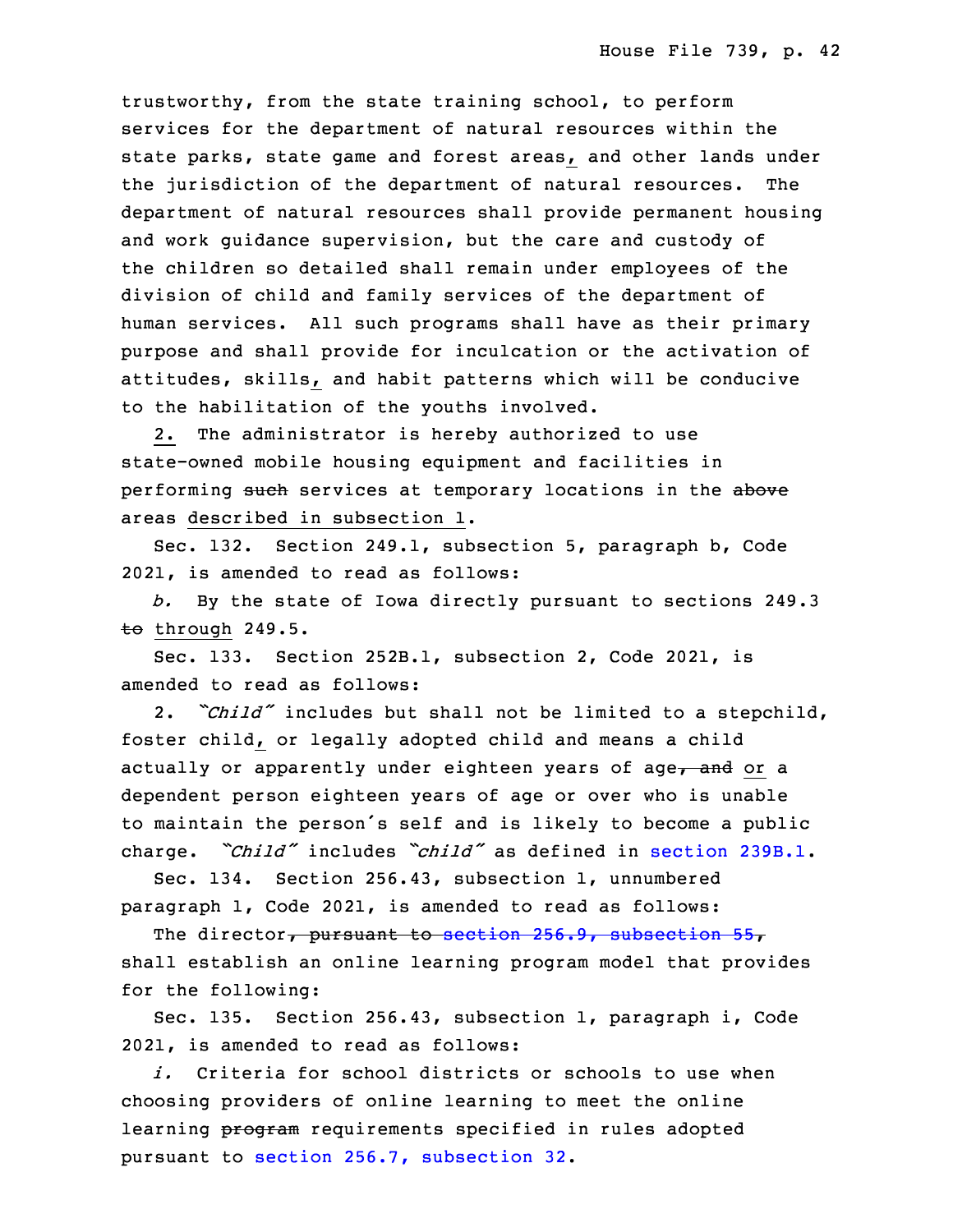Sec. 136. Section 256B.6, subsection 1, Code 2021, is amended to read as follows:

1. When the school district or area education agency has provided special education services and programs as provided herein in this chapter for any child requiring special education, either by admission to a special class or by supportive services, it shall be the duty of the parent or guardian to enroll the child for instruction in such special classes or supportive services as may be established, except in the event a doctor's certificate is filed with the secretary of the school district showing that it is inadvisable for medical reasons for the child requiring special education to receive the special education provided; all the provisions and conditions of [chapter](https://www.legis.iowa.gov/docs/code/2021/299.pdf) 299 shall be applicable to this [section](https://www.legis.iowa.gov/docs/code/2021/256B.6.pdf), and any violations shall be punishable as provided in chapter 9 299.

Sec. 137. Section 256B.9, subsection 6, Code 2021, is amended to read as follows:

 6. The division may conduct an evaluation of the special education instructional program or special education support services being provided by an area education agency, school district, or private agency, pursuant to sections 273.1 to through 273.9 and this [chapter](https://www.legis.iowa.gov/docs/code/2021/256B.pdf), to determine if the program or service is adequate and proper to meet the needs of the child; if the child is benefiting from the program or service; if the costs are in proportion to the educational benefits being received; and if there are any improvements that can be made in the program or service. <sup>A</sup> written report of the evaluation shall be sent to the area education agency, school district, or private agency evaluated and to the president of the senate and speaker of the house of representatives of the general assembly.

Sec. 138. Section 257.22, Code 2021, is amended to read as follows:

28 **257.22 Statutes applicable.**

The director of revenue shall administer the instructional support income surtax imposed under this [chapter](https://www.legis.iowa.gov/docs/code/2021/257.pdf), and sections 422.4, [422.20](https://www.legis.iowa.gov/docs/code/2021/422.20.pdf), sections 422.22 to [through](https://www.legis.iowa.gov/docs/code/2021/422.22.pdf) 422.31, sections 422.68, [422.70](https://www.legis.iowa.gov/docs/code/2021/422.70.pdf), and sections  $422.72 \text{ to through } 422.75 \text{ shall}$  $422.72 \text{ to through } 422.75 \text{ shall}$  $422.72 \text{ to through } 422.75 \text{ shall}$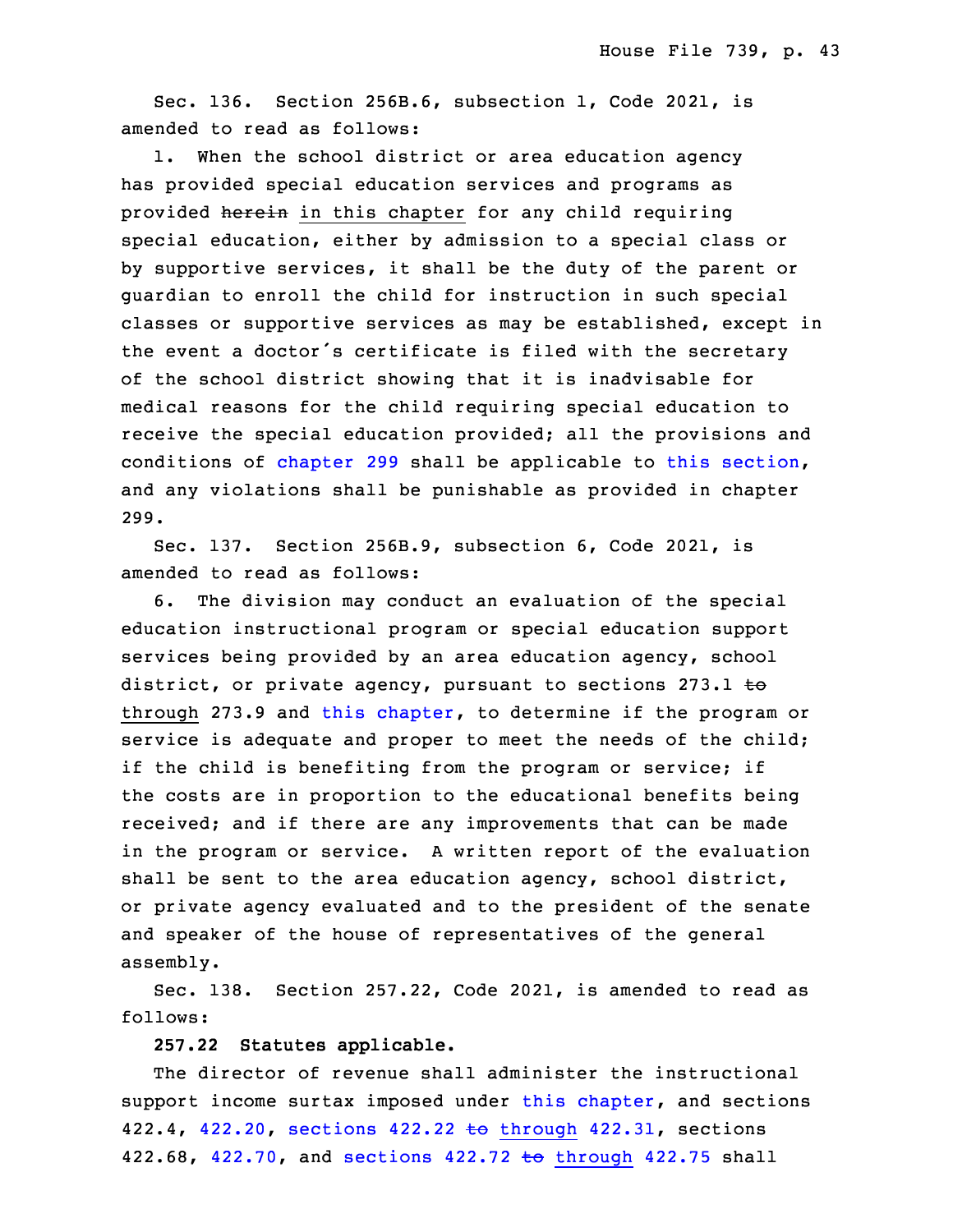apply with respect to administration of the instructional support income surtax.

Sec. 139. Section 257B.28, Code 2021, is amended to read as follows:

**257B.28 Statute of limitation.**

Lapse of time is not a bar to action to recover a part of the permanent school fund, and it does not prevent the introduction of evidence in an action, except as provided in sections 614.29  $\pm$ o through 614.38.

Sec. 140. Section 260C.39, subsections 1 and 3, Code 2021, are amended to read as follows:

1. Any merged area may combine with any adjacent merged area after a favorable vote by the electors of each of the areas involved. If the boards of directors of two or more merged areas agree to <sup>a</sup> combination, the question shall be submitted to the electors of each area at an election held on a date specified in section 39.2, [subsection](https://www.legis.iowa.gov/docs/code/2021/39.2.pdf) 4, paragraph *"c"*, and held on the same day in each area. Prior to the election, the board of each merged area shall notify the county commissioner of elections of the county in which the greatest proportion of the merged area's taxable base is located, who shall publish notice of the election according to [section](https://www.legis.iowa.gov/docs/code/2021/49.53.pdf)  $49.53$ . The two respective county commissioners of elections shall conduct the election pursuant to the provisions of [chapters](https://www.legis.iowa.gov/docs/code/2021/39.pdf)  $39 + 6$  through  $53$ . The votes cast in the election shall be canvassed by the county board of supervisors, and the county commissioner of elections of each county in the merged areas shall certify the results to the board of directors of each merged area.

3. The terms of employment of personnel, for the academic year following the effective date of the agreement to combine the merged areas shall not be affected by the combination of the merged areas, except in accordance with the procedures under sections 279.15 to, 279.16, 279.18 and section 279.24, to the extent those procedures are applicable, or under the terms of the base bargaining agreement. The authority and responsibility to offer new contracts or to continue, modify, or terminate existing contracts pursuant to any applicable procedures under [chapter](https://www.legis.iowa.gov/docs/code/2021/279.pdf)  $279$ , shall be transferred to the acting, and then to the new, board of the combined merged area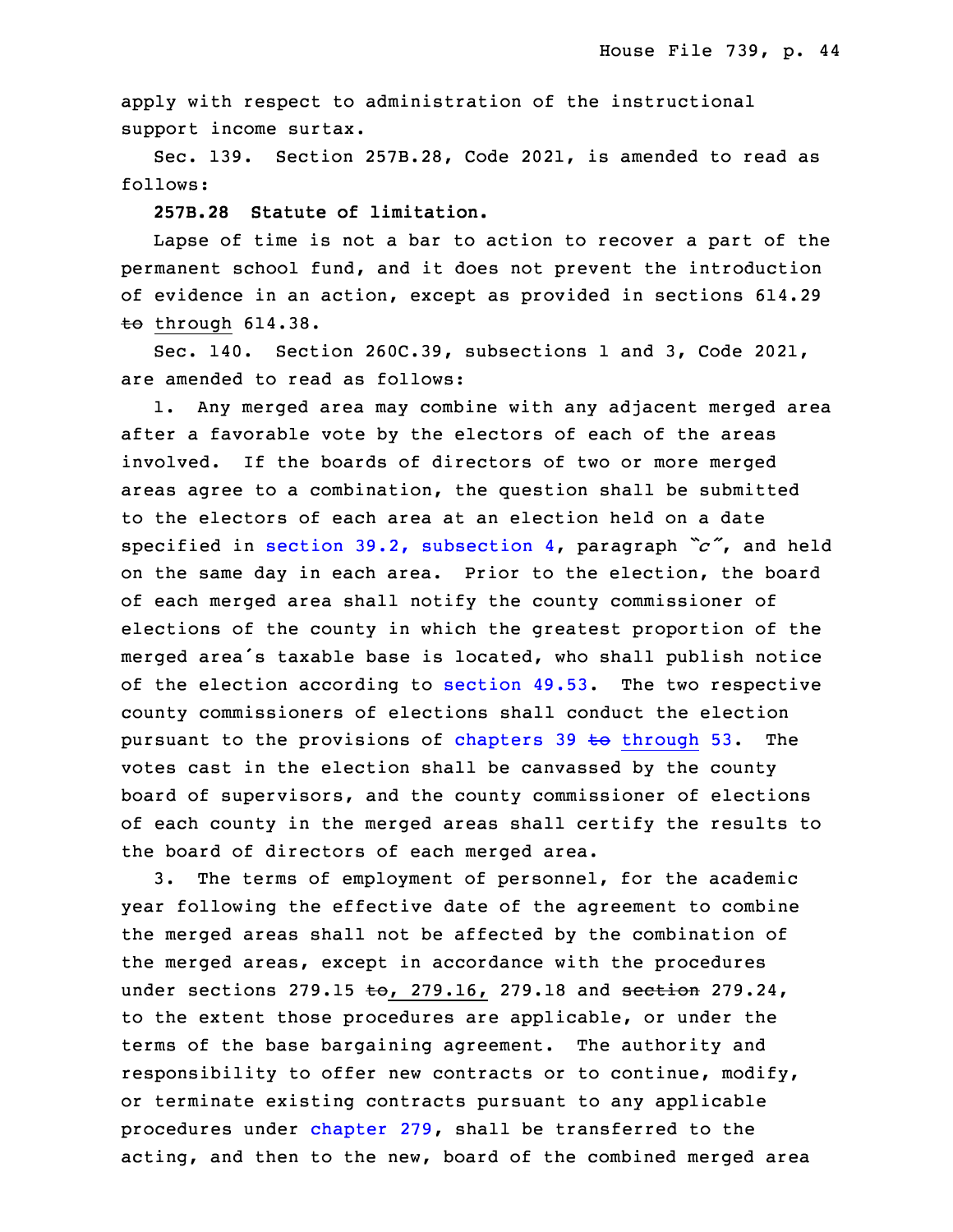upon certification of <sup>a</sup> favorable vote to each of the merged areas affected by the agreement. The collective bargaining agreement of the merged area receiving the greatest amount of general state aid shall serve as the base agreement for the combined merged area and the employees of the merged areas which combined to form the new combined merged area shall automatically be accreted to the bargaining unit from that former merged area for purposes of negotiating the contracts for the following years without further action by the public employment relations board. If only one collective bargaining agreement is in effect among the merged areas which are combining under this [section](https://www.legis.iowa.gov/docs/code/2021/260C.39.pdf), then that agreement shall serve as the base agreement, and the employees of the merged areas which are combining to form the new combined merged area shall automatically be accreted to the bargaining unit of that former merged area for purposes of negotiating the contracts for the following years without further action by the public employment relations board. The board of the combined merged area, using the base agreement as its existing contract, shall bargain with the combined employees of the merged areas that have agreed to combine for the academic year beginning with the effective date of the agreement to combine merged areas. The bargaining shall be completed by March 15 prior to the academic year in which the agreement to combine merged areas becomes effective or within one hundred eighty days after the organization of the acting board of the new combined merged area, whichever is later. If a bargaining agreement was already concluded in the former merged area which has the collective bargaining agreement that is serving as the base agreement for the new combined merged area, between the former merged area board and the employees of the former merged area, that agreement is void, unless the agreement contained multiyear provisions affecting academic years subsequent to the effective date of the agreement to form a combined merged area. If the base collective bargaining agreement contains multiyear provisions, the duration and effect of the agreement shall be controlled by the terms of the agreement. The provisions of the base agreement shall apply to the offering of new contracts, or the continuation, modification, or termination of existing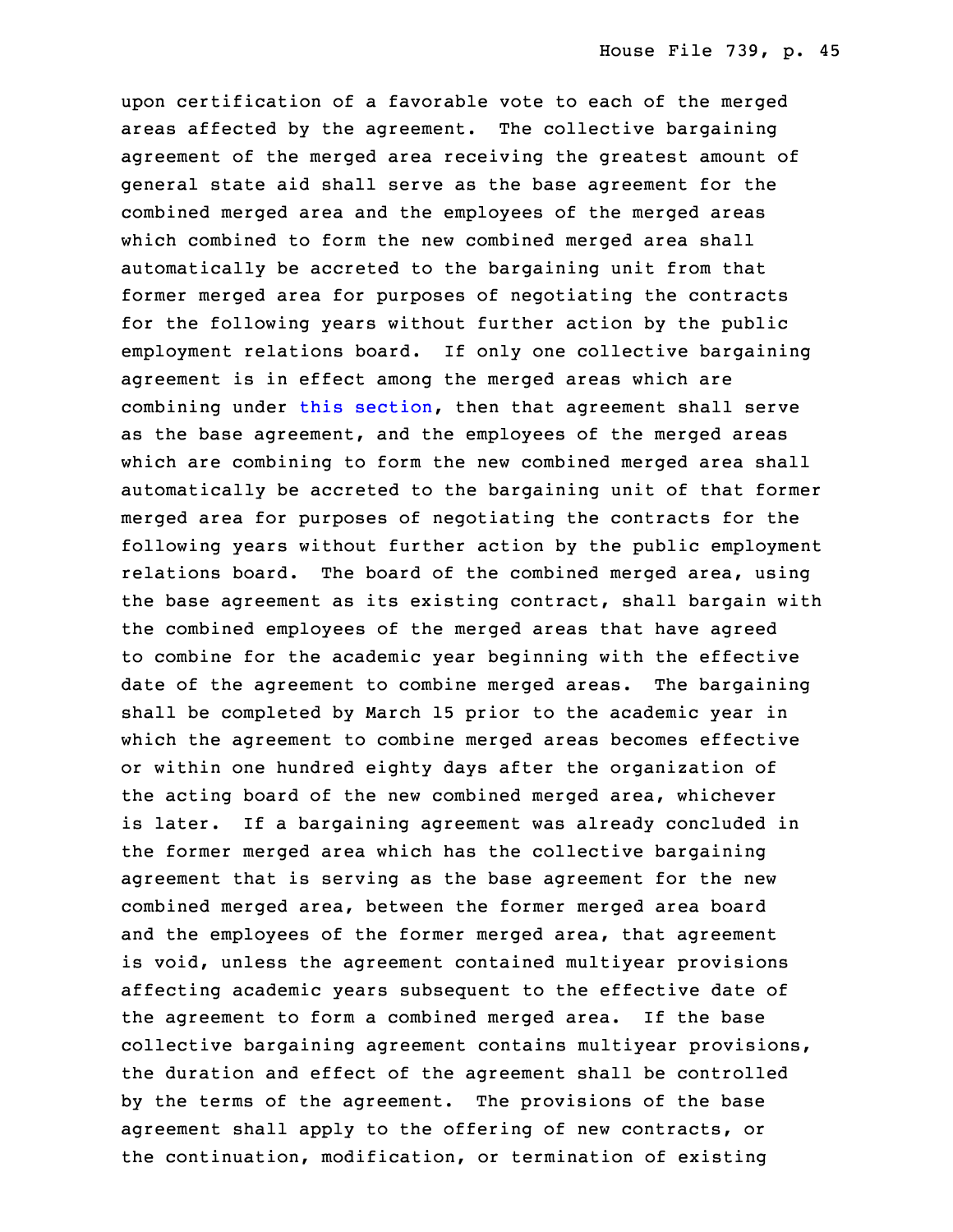contracts between the acting or new board of the combined merged area and the combined employees of the new combined merged area.

Sec. 141. Section 260C.48, subsection 1, unnumbered paragraph 1, Code 2021, is amended to read as follows:

 The state board shall develop standards and rules for the accreditation of community college programs. Except as provided in this [subsection](https://www.legis.iowa.gov/docs/code/2021/260C.48.pdf) and subsection  $4$ , standards developed shall be general in nature so as to apply to more than one specific program of instruction. With regard to community college-employed instructors, the standards adopted shall at a minimum require that community college instructors who are under contract for at least half-time or more, and by July 1, 2011, all instructors, meet the following requirements:

Sec. 142. Section 261A.24, Code 2021, is amended to read as follows:

 **261A.24 Chapter as alternative method —— powers not subject** 23 **to supervision or regulation.**

 Sections 261A.1 through 261A.23 provide <sup>a</sup> complete, additional, and alternative method for the doing of the things authorized by  $t$ he this chapter and the limitations imposed by this chapter do not affect powers or rights conferred by other laws, and the issuance of obligations and refunding obligations under this [chapter](https://www.legis.iowa.gov/docs/code/2021/261A.pdf) need not comply with the requirements of any other law applicable to the issuance of obligations. Except as otherwise expressly provided in this [chapter](https://www.legis.iowa.gov/docs/code/2021/261A.pdf), the powers granted to the authority under this [chapter](https://www.legis.iowa.gov/docs/code/2021/261A.pdf) are not subject to the supervision or regulation and do not require the approval or consent of a city or political subdivision or department, division, commission, board, body, bureau, official, or agency of <sup>a</sup> political subdivision or of the state.

 Sec. 143. Section 261E.11, subsection 2, Code 2021, is amended to read as follows:

 2. The programming in this [chapter](https://www.legis.iowa.gov/docs/code/2021/261E.pdf) may be delivered via internet-based technologies including but not limited to the Iowa learning online program. An internet-based course may qualify for additional supplemental weighting if it meets the requirements of [section](https://www.legis.iowa.gov/docs/code/2021/261E.10.pdf) 261E.8 or section 261E.10.

Sec. 144. Section 272.2, subsection 14, paragraph a, Code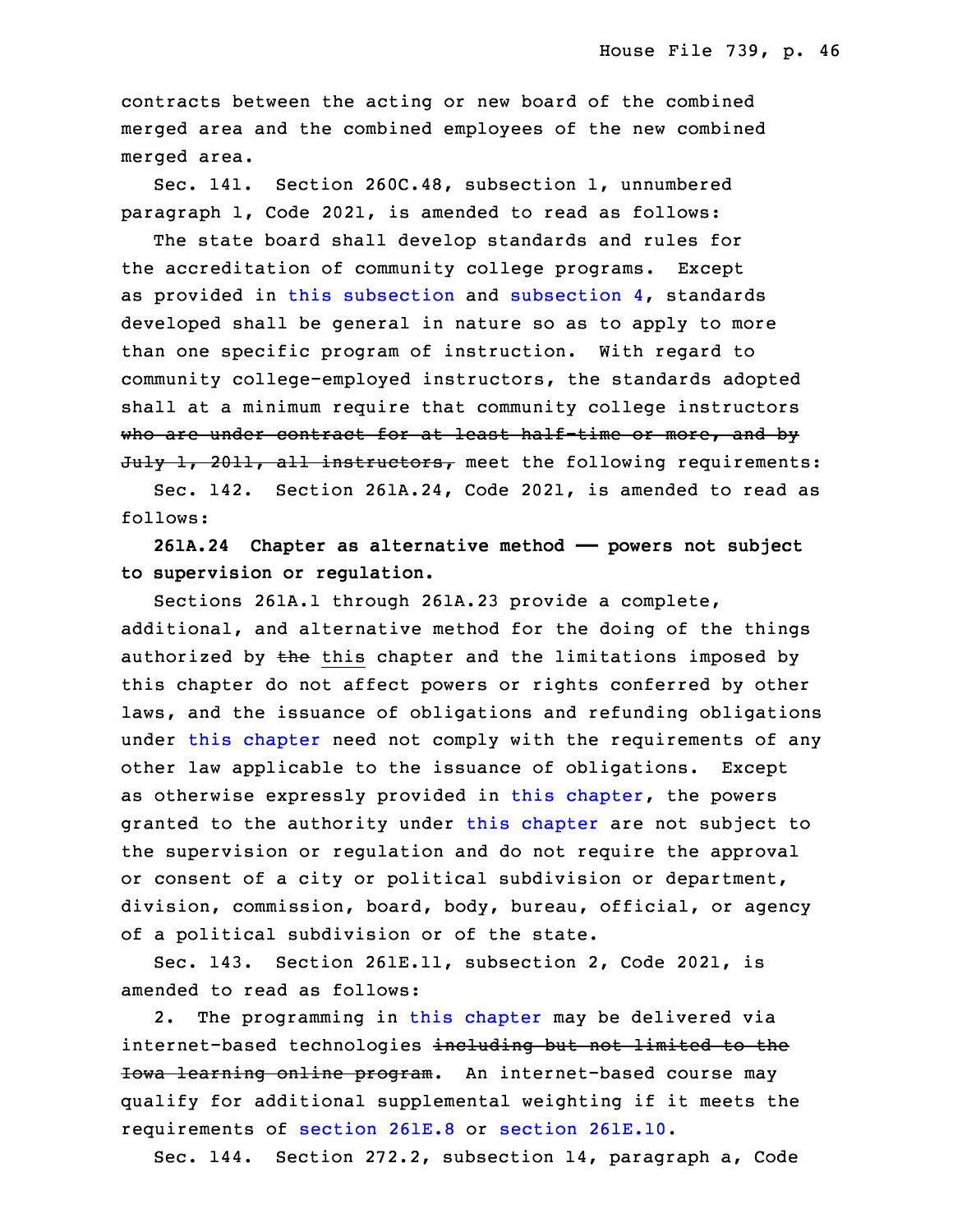10 2021, is amended to read as follows:

 *a.* The board may deny <sup>a</sup> license to or revoke the license of <sup>a</sup> person upon the board's finding by <sup>a</sup> preponderance of evidence that either the person has been convicted of an offense and the offense directly relates to the duties and responsibilities of the profession or that there has been a founded report of child abuse against the person. Rules adopted in accordance with this paragraph shall provide that in determining whether a person should be denied a license or that a practitioner's license should be revoked, the board shall consider the nature and seriousness of the founded abuse or erime offense in relation to the position sought, the time elapsed since the erime offense was committed, the degree of rehabilitation which has taken place since the incidence of founded abuse or the commission of the erime offense, the likelihood that the person will commit the same abuse or erime 26 offense again, and the number of founded abuses committed by or criminal convictions of the person involved.

Sec. 145. Section 275.11, Code 2021, is amended to read as follows:

30 **275.11 Proposals involving two or more districts.**

Subject to the approval of the area education agency board, contiguous or marginally adjacent territory located in two or more school districts may be united into a single district in the manner provided in sections 275.12 to through 275.18, 35 275.20, and 275.22.

 Sec. 146. Section 275.23, Code 2021, is amended to read as follows:

3 **275.23 Frequency of change.**

 <sup>A</sup> school district which is enlarged, reorganized, or changes its boundaries under sections  $275.12$  to through  $275.18$ ,  $275.20$ , and  $275.22$ , shall not file a petition under section 275.12 for the purpose of reducing the area served or changing the boundaries to exclude areas encompassed by the enlargement, reorganization, or boundary changes for a period of five years following the effective date of the enlargement, reorganization, or boundary change unless the action is approved by the director of the department of education.

Sec. 147. Section 275.24, Code 2021, is amended to read as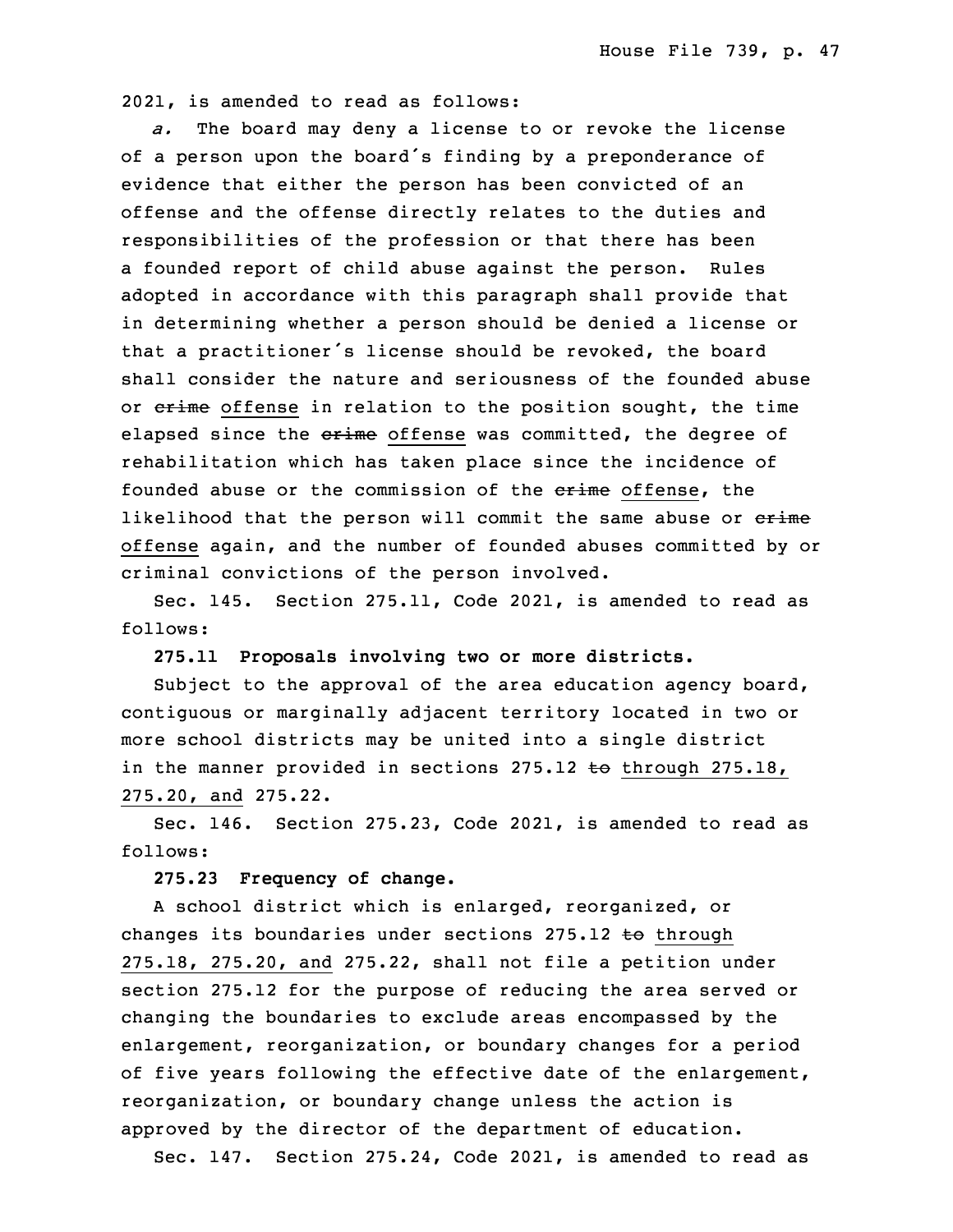follows:

15 **275.24 Effective date of change.**

When a school district is enlarged, reorganized, or changes its boundary pursuant to sections 275.12 to through 275.18,  $275.20$ , and  $275.22$ , the change shall take effect on July 1 following the date of the reorganization election held pursuant to [section](https://www.legis.iowa.gov/docs/code/2021/275.18.pdf)  $275.18.$ 

 Sec. 148. Section 276.1, Code 2021, is amended to read as follows:

23 **276.1 Title.**

Sections 276.1 to This section, sections 276.2 through 25 276.5, and sections 276.8 through 276.11 of this [chapter](https://www.legis.iowa.gov/docs/code/2021/276.pdf) shall <sup>26</sup> be known and may be cited as the *"Iowa Community Education Act"*. Sec. 149. Section 276.3, unnumbered paragraph 1, Code 2021,

is amended to read as follows:

As used in sections 276.1  $\text{\textsterling}o$ , 276.2, this section, sections 30 276.4, 276.5, and sections 276.8 through 276.11 unless the context otherwise requires:

Sec. 150. Section 279.9, Code 2021, is amended to read as follows:

34 **279.9 Use of tobacco, alcoholic beverages, or controlled** substances.

The rules adopted under section 279.8 shall prohibit include rules prohibiting the use of tobacco and the use or possession of alcoholic liquor, wine, or beer or any controlled substance as defined in section 124.101, [subsection](https://www.legis.iowa.gov/docs/code/2021/124.101.pdf) 5, by any student of the schools and the. The board may suspend or expel a student for a violation of a rule described under this [section](https://www.legis.iowa.gov/docs/code/2021/279.9.pdf).

Sec. 151. Section 280.3, subsection 2, Code 2021, is amended to read as follows:

2. The minimum educational program shall be the curriculum set forth in [subsection](https://www.legis.iowa.gov/docs/code/2021/280.3.pdf) 3 of this [section](https://www.legis.iowa.gov/docs/code/2021/280.3.pdf) and section [256.11](https://www.legis.iowa.gov/docs/code/2021/256.11.pdf), except as otherwise provided by law. The board of directors of <sup>a</sup> public school district shall not allow discrimination in any educational program on the basis of race, color, creed, sex, marital status, or place of national origin.

15 Sec. 152. Section 280.19A, subsections 1 and 2, Code 2021, are amended to read as follows:

1. By January 15, 1995, each Each school district shall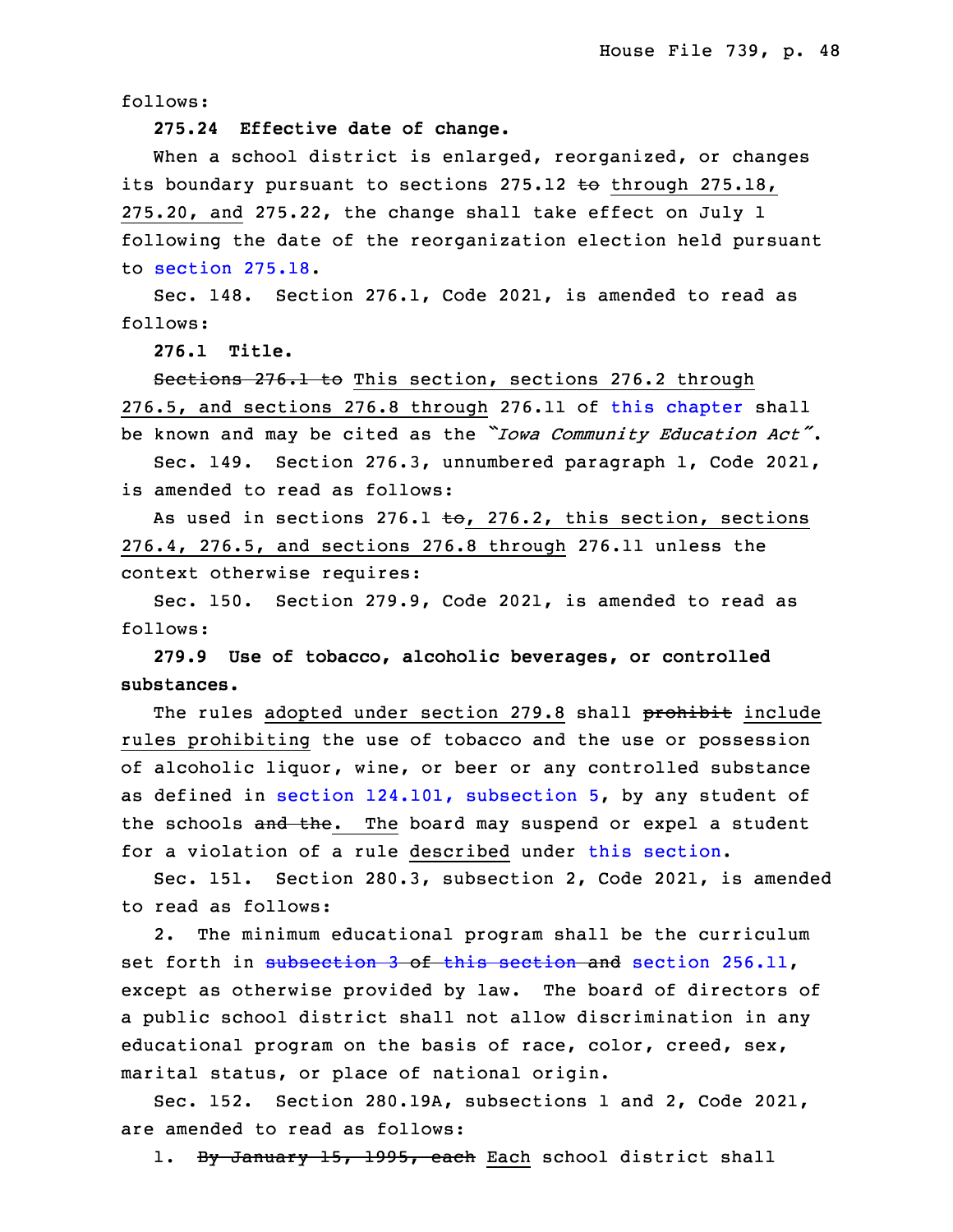adopt a plan to provide alternative options education programs to students who are either at risk of dropping out or have dropped out. An alternative options education program may be provided in <sup>a</sup> district, through <sup>a</sup> sharing agreement with <sup>a</sup> school in <sup>a</sup> contiguous district, or through an areawide program available at the community college serving the merged area in which the school district is located. Each area education agency shall provide assistance in establishing a plan to provide alternative education options to students attending a public school in a district served by the agency.

2. If a district has not adopted a plan as required in this section and implemented the plan by January 15, 1996, the area education agency serving the district shall assist the district with developing a plan and an alternative options education program for the pupil. When a plan is developed, the district shall be responsible for the operation of the program and shall reimburse the area education agency for the actual costs incurred by the area education agency under this [section](https://www.legis.iowa.gov/docs/code/2021/280.19A.pdf).

 Sec. 153. Section 285.1, subsection 16, paragraph c, Code 2021, is amended to read as follows:

3 *c.* If the nonpublic school designated for attendance of <sup>a</sup> pupil is located outside the boundary line of the school district of the pupil's residence and the district of residence meets the requirements of subsections 14 to  $16$  of this section, 15, and this [subsection](https://www.legis.iowa.gov/docs/code/2021/285.1.pdf) by using subsection 17, paragraph "c", of this [section](https://www.legis.iowa.gov/docs/code/2021/285.1.pdf) and the district in which the nonpublic school is located is contiguous to the district of the pupil's residence and is willing to provide transportation under subsection 17, paragraph *"a"* or *"b"*, of this [section](https://www.legis.iowa.gov/docs/code/2021/285.1.pdf), the district in which the nonpublic school is located may provide transportation services, subject to section 285.9, subsection 3, and may make the claim for reimbursement under section 15 285.2. The district in which the nonpublic school is located shall notify the district of the pupil's residence that it is making the claim for reimbursement, and the district of the pupil's residence shall be relieved of the requirement for providing transportation and shall not make a claim for reimbursement for those nonpublic school pupils for which a claim is filed by the district in which the nonpublic school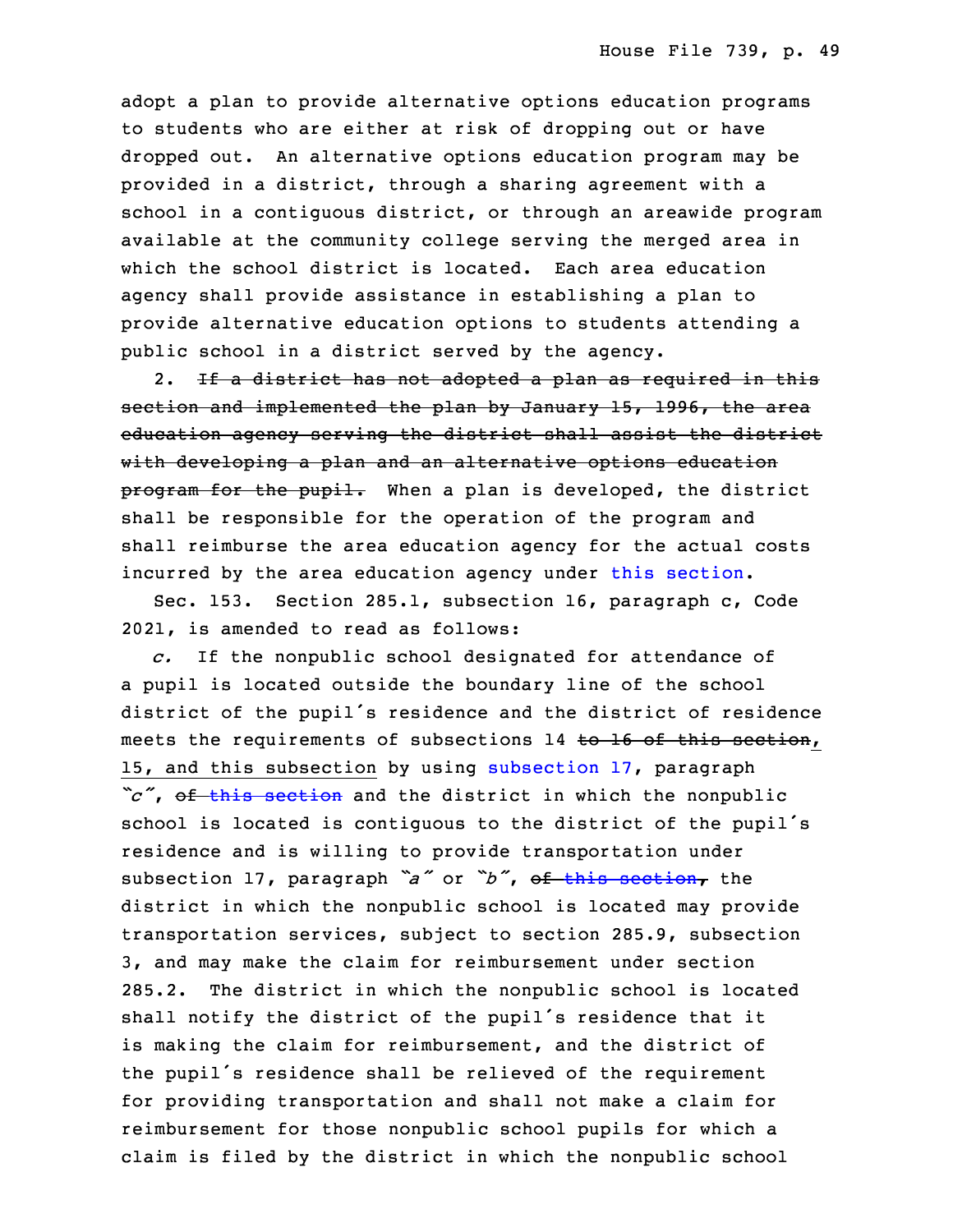is located.

Sec. 154. Section 285.1, subsection 17, unnumbered paragraph 1, Code 2021, is amended to read as follows:

The public school district may meet the requirements of subsections 14 to through 16 by any of the following:

Sec. 155. Section 294.11, Code 2021, is amended to read as follows:

29 **294.11 Termination resolution adopted.**

Any The board of directors of any school district which has in operation the pension and annuity retirement system created pursuant to sections  $294.8$  to [through](https://www.legis.iowa.gov/docs/code/2021/294.8.pdf)  $294.10$  may terminate such the system by the adoption by the board of directors of such district, of adopting a resolution declaring such the system terminated as of a date specified therein in the resolution.

 Sec. 156. Section 296.4, Code 2021, is amended to read as follows:

3 **296.4 Notice —— ballots.**

 Notice of the election shall be given by the county commissioner of elections by publication in accordance with section 49.53. The county commissioner of elections shall conduct the election pursuant to the provisions of chapters 39  $\pm$ o through 53 and certify the results to the board of directors.

Sec. 157. Section 306.19, subsection  $4$ , Code 2021, is amended to read as follows:

 4. Proceedings for the condemnation of land for any highway shall be under the provisions of [chapter](https://www.legis.iowa.gov/docs/code/2021/6A.pdf) 6A and chapter 6B. Provided that, in the condemnation of right-of-way for secondary roads that is contiguous to existing road right-of-way for the maintenance, safety improvement, or upgrade of the existing secondary road, the board of supervisors may proceed as provided in sections 306.28  $\pm\Theta$ through 306.37.

Sec. 158. Section 306.22, subsection 2, paragraph g, Code 2021, is amended to read as follows:

 *g.* Any tract of land sold on contract shall be listed on the tax rolls by and taxed to the contract purchaser, as provided in [chapters](https://www.legis.iowa.gov/docs/code/2021/428.pdf) 428 and [443](https://www.legis.iowa.gov/docs/code/2021/443.pdf); assessed and valued as provided in [chapter](https://www.legis.iowa.gov/docs/code/2021/444.pdf) 441; taxes levied as provided in chapter 444;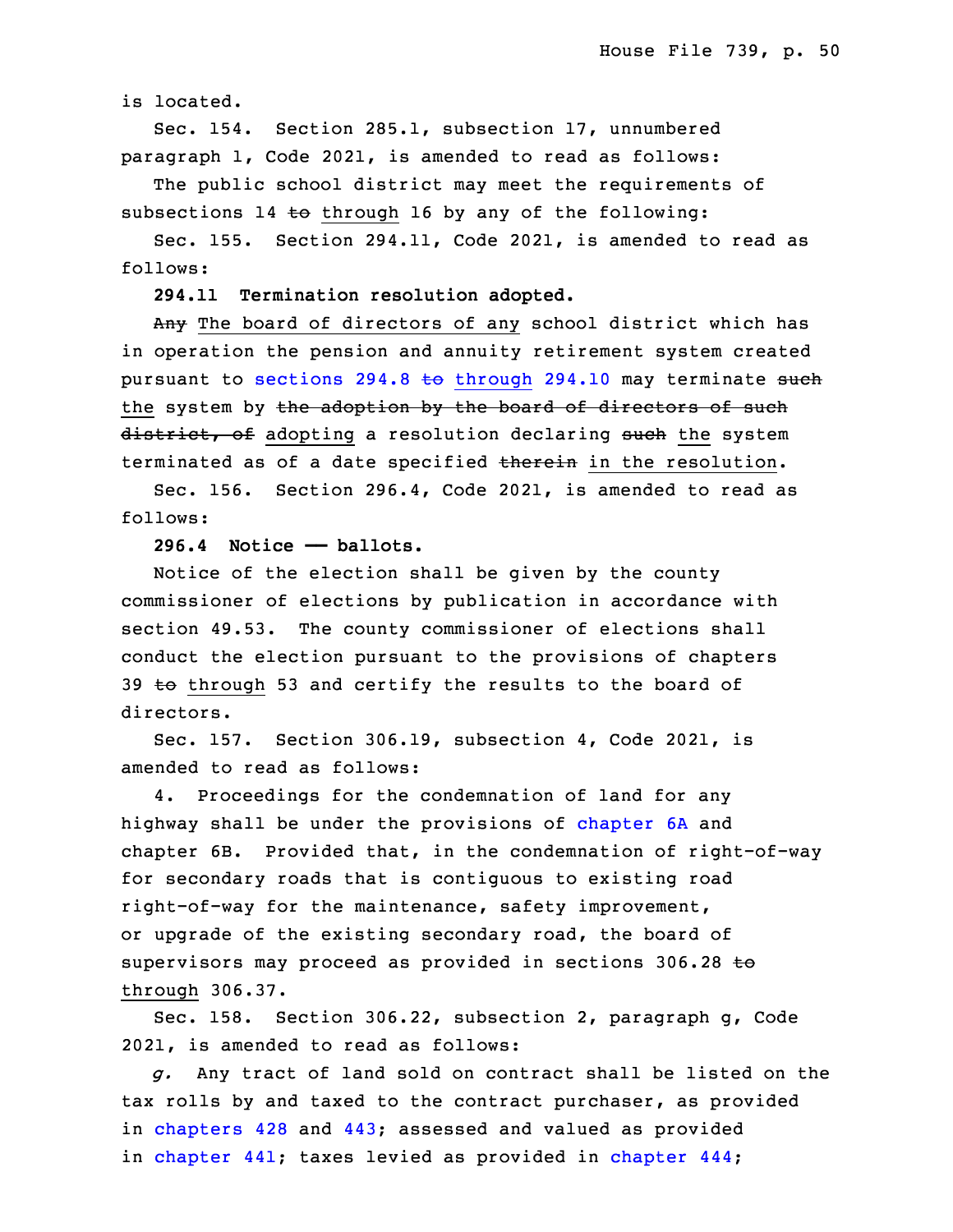collected as provided in [chapter](https://www.legis.iowa.gov/docs/code/2021/445.pdf) 445; and subject to tax sale, redemption, and apportionment of taxes as provided in chapters 446 to through 449. The contract purchaser shall discharge and pay all taxes.

Sec. 159. Section 306.27, Code 2021, is amended to read as follows:

32 **306.27 Changes for safety, economy, and utility.**

The state department of transportation as to primary roads and the boards of supervisors as to secondary roads on their own motion may change the course of any part of any road or stream, watercourse, or dry run and may pond water in order to avoid the construction and maintenance of bridges, or to avoid grades, or railroad crossings, or to straighten a road, or to cut off dangerous corners, turns, or intersections on the highway, or to widen a road above statutory width, or for the purpose of preventing the encroachment of a stream, watercourse, or dry run upon the highway. The department and the board of supervisors shall conduct their proceedings in the manner and form prescribed in [chapter](https://www.legis.iowa.gov/docs/code/2021/6B.pdf)  $6B$ , except that the board of supervisors may use the form prescribed in sections 306.28 to through 306.37 for the condemnation of right-of-way that is contiguous to existing road right-of-way and necessary for the maintenance, safety improvement, or upgrade of the existing secondary road. Changes are subject to [chapter](https://www.legis.iowa.gov/docs/code/2021/455B.pdf) 455B and chapter 459, [subchapters](https://www.legis.iowa.gov/docs/code/2021/459.pdf) II and III.

Sec. 160. Section 309.25, Code 2021, is amended to read as follows:

18 **309.25 Material considerations for farm-to-market roads.**

In planning and in adopting said the secondary road program or project by the board of supervisors, said the board and the county engineer shall give due and careful consideration, to the location of primary roads, and of roads heretofore previously improved as county roads, to the market centers and main roads leading thereto, and to rural mail and school bus routes<sub>7</sub> it being. It is the intent of this [chapter](https://www.legis.iowa.gov/docs/code/2021/309.pdf) that said the secondary road program or project will, when finally executed, afford the highest possible systematic, intracounty and intercounty connections of all roads of the county.

Sec. 161. Section 309.26, Code 2021, is amended to read as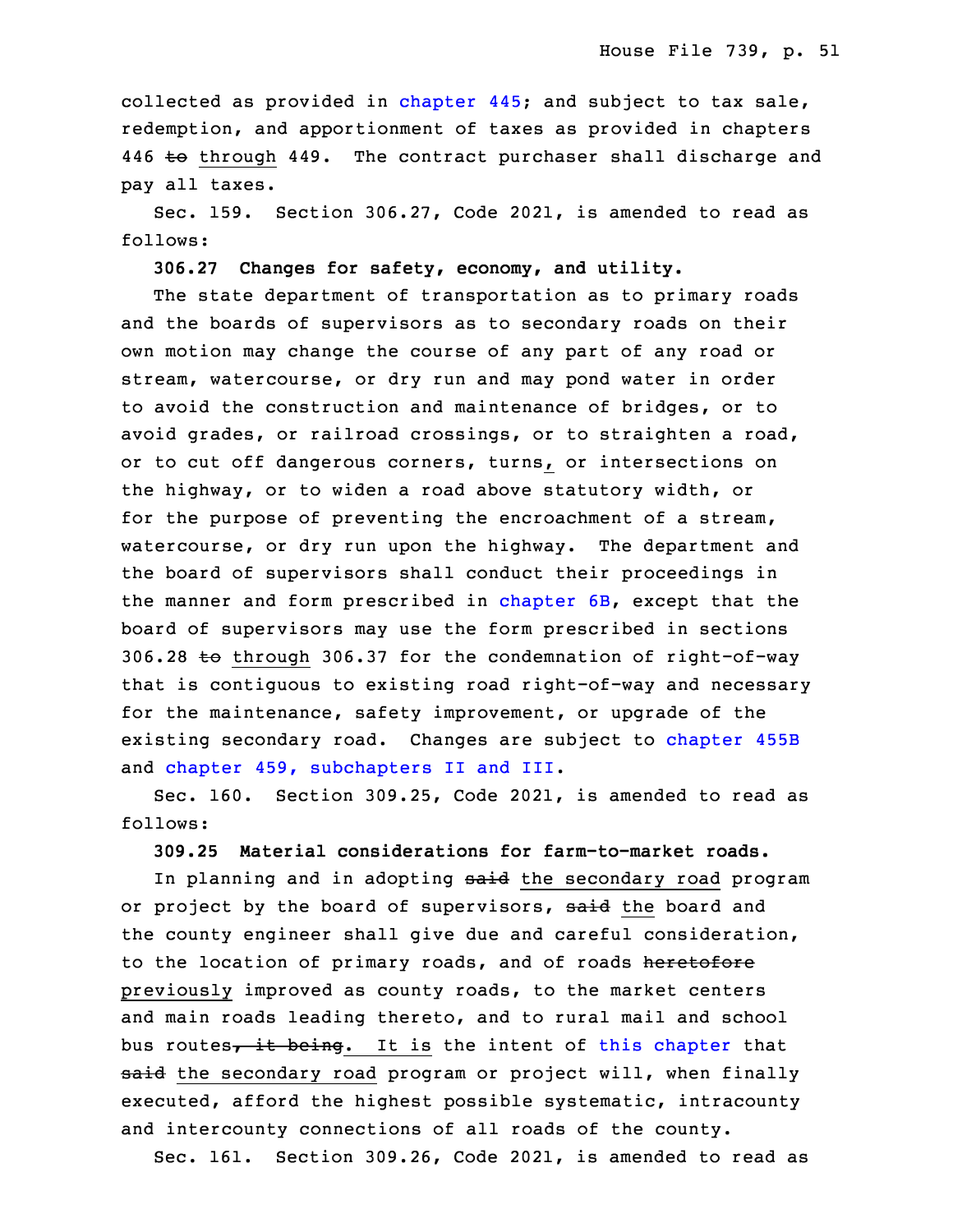follows:

31 **309.26 Provisional selection of roads.**

The board after due consultation with the county engineer, shall first select in a provisional way the roads which they then consider advisable to embrace in said the secondary road program, and. The board shall direct said the county engineer to make a reconnaissance survey and estimate of all said of the roads selected, or of such part thereof of the roads as, in view of the public necessity and convenience, present the most urgent need and necessity for early construction.

5 Sec. 162. Section 311.9, Code 2021, is amended to read as follows:

7 **311.9 Publicly owned real estate.**

In making said the apportionment under section 311.8, real estate owned by the state, county, or any city, shall be treated as other real estate, but no other publicly owned real estate shall be included. In apportioning benefits to real estate owned by a city, the county, or the state,  $no$ consideration shall not be given to the buildings thereon located on that real estate.

Sec. 163. Section 311.15, Code 2021, is amended to read as follows:

17 **311.15 Hearing —— adjournment —— order.**

1. Hearings on the proposed establishment of said a secondary road assessment district may be adjourned from time to time without loss of jurisdiction by the board. On final hearing the board shall proceed to a determination of said the matters raised in the proposal.  $H$  The board may reject, approve, or modify and approve said proposal. The board may exclude lands from the district or may add lands thereto or otherwise modify the proposal.

2. Should If the proposal be is approved in whole or in part, the board shall establish such the district. The order of the board establishing such the district shall state the road or roads to be improved, the type of improvement, and the lands included in said the district. Said The order shall be final. No and lands shall thereafter not be added to or excluded from said the district after the order is entered by the board.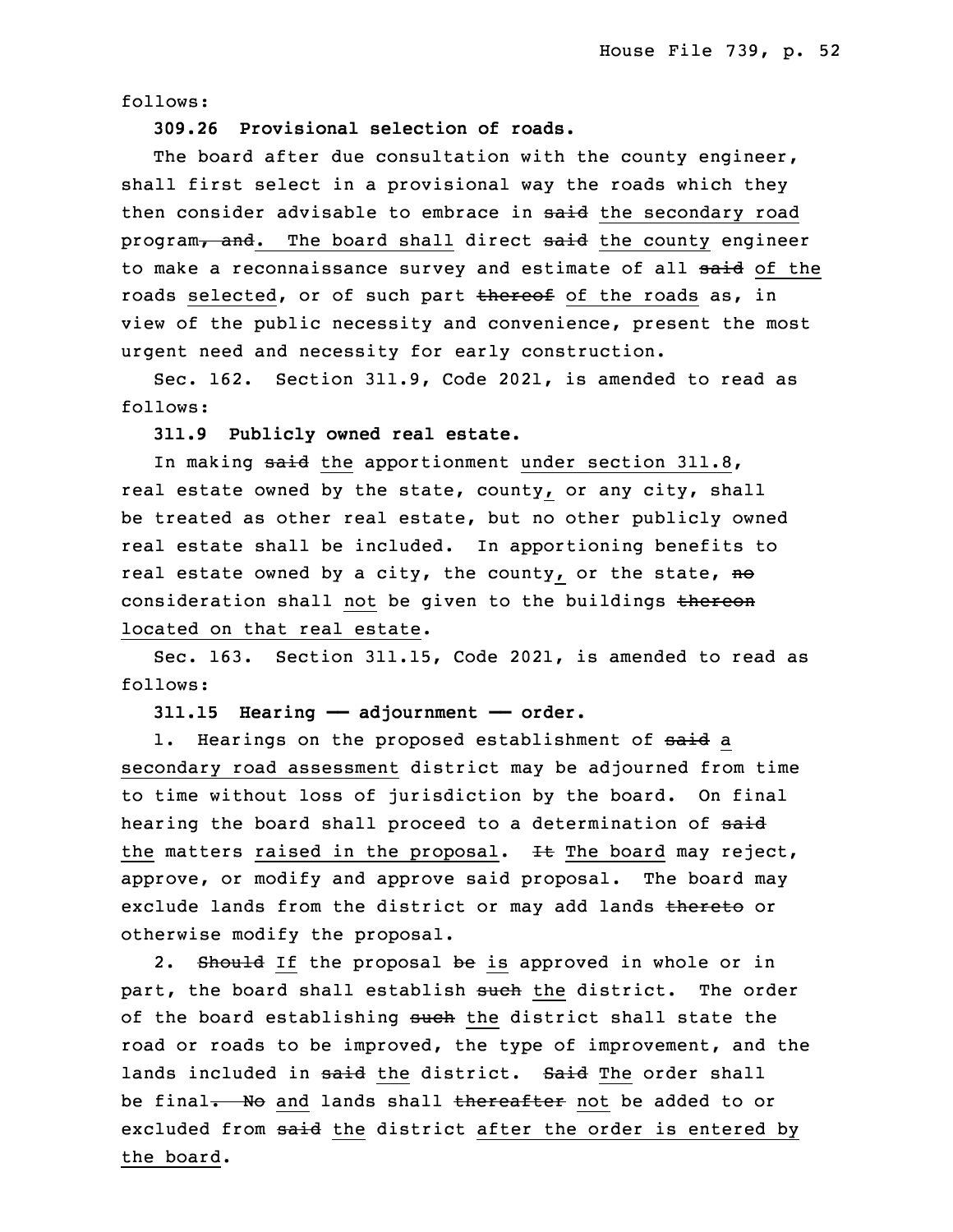Sec. 164. Section 311.17, subsection 1, Code 2021, is amended to read as follows:

 1. If an owner, other than the state or <sup>a</sup> county or city, of any tracts of land on which the assessment is more than five hundred dollars, shall, files a written agreement in the office of the county auditor within twenty days from the date of the assessment, agree in writing filed in the office of the county auditor, that, in consideration of the owner having the right to pay the assessment in installments, the owner will not make any objection of illegality or irregularity as to the assessment upon the real estate $<sub>7</sub>$  and will pay the</sub> assessment plus interest, the assessment shall be payable in ten equal installments. The first installment shall be payable on the date of the agreement. The other installments shall be paid annually at the same time and in the same manner as the September semiannual payment of ordinary taxes with interest accruing as provided in section 384.65, [subsection](https://www.legis.iowa.gov/docs/code/2021/384.65.pdf) 3. The rate of interest shall be as established by the board, but not exceeding that permitted by [chapter](https://www.legis.iowa.gov/docs/code/2021/74A.pdf) 74A.

Sec. 165. Section 320.6, Code 2021, is amended to read as follows:

20 **320.6 Conditions —— damages.**

1. Such mains Mains, pipes, and cattleways shall be so erected and maintained as under this chapter shall not to interfere with public travel or with the future improvement of the highway. The owner of such the mains, pipes, and cattleways shall be responsible for all damages arising from the laying, maintenance maintaining, or erection of erecting the same mains, pipes, or cattleways or from the same mains, pipes, or cattleways not being kept in a proper state of repair.

2. The location of such mains or pipes shall may be changed, on reasonable notice, when such change shall be is necessary in due to the improvement or maintenance of the highway.

Sec. 166. Section 321.57, subsection 4, Code 2021, is amended to read as follows:

4. The provisions of this [section](https://www.legis.iowa.gov/docs/code/2021/321.57.pdf) and sections 321.58 to through 321.62 shall not apply to any vehicles offered for hire, work or service vehicles owned by <sup>a</sup> transporter or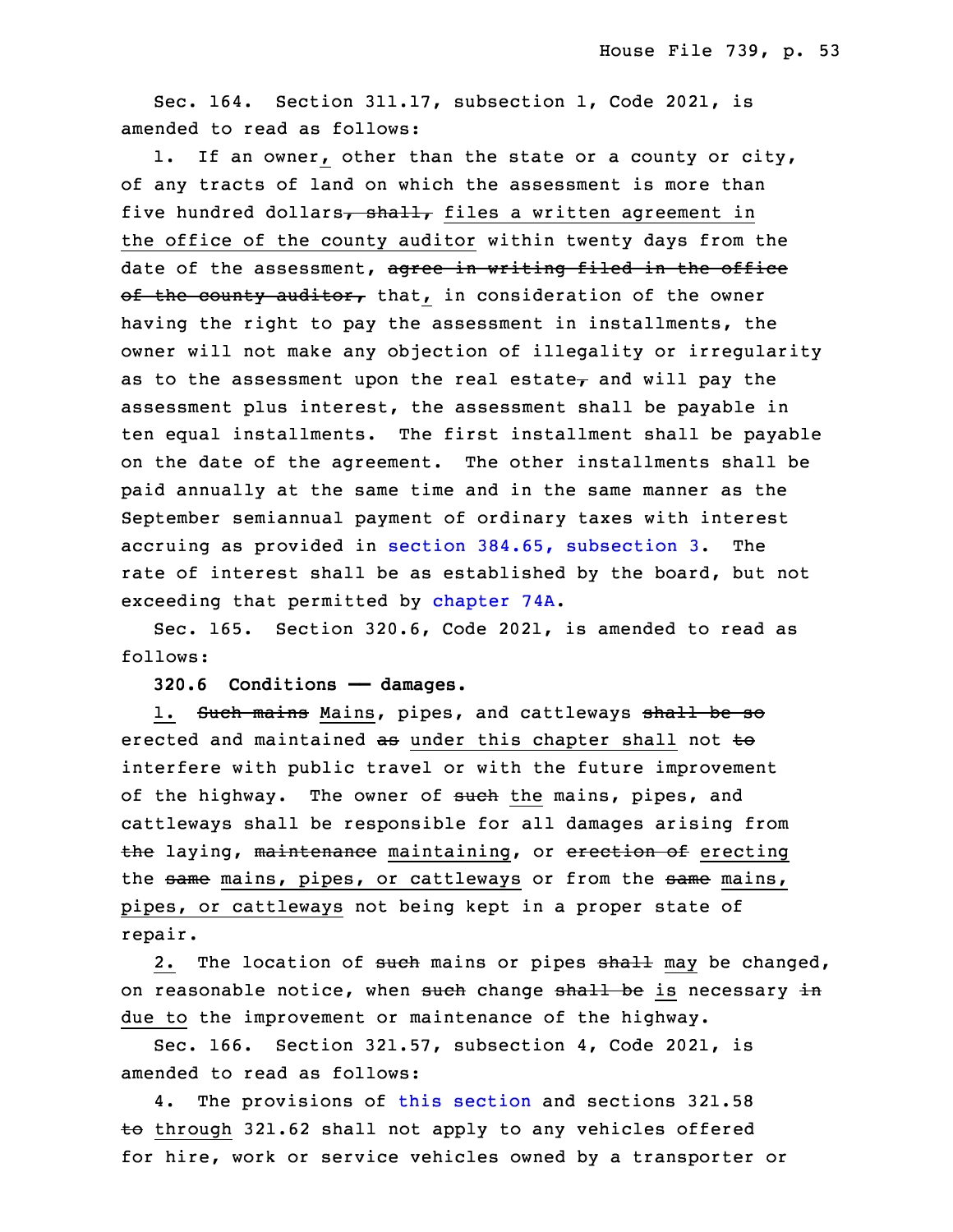dealer.

 Sec. 167. Section 321.236, subsection 1, paragraphs <sup>c</sup> and d, Code 2021, are amended to read as follows:

 $c.$   $(1)$  If the local authority regulating the standing or parking of vehicles under this [subsection](https://www.legis.iowa.gov/docs/code/2021/321.236.pdf) is located in a county where the renewal of registration of a vehicle shall be refused for unpaid restitution under section [321.40](https://www.legis.iowa.gov/docs/code/2021/321.40.pdf), the simple <sup>10</sup> notice of fine under paragraph *"b"* shall contain the following statement:

 Failure to pay restitution owed by you can be grounds for refusing to renew your motor vehicle's registration.

 (2) This paragraph *"c"* does not invalidate forms for notice of parking violations in existence prior to July 1, 1980. Existing forms may be used until supplies are exhausted.

d.  $\{1\}$  If the local authority regulating the standing or parking of vehicles under this [subsection](https://www.legis.iowa.gov/docs/code/2021/321.236.pdf) is a county or is a city which has an agreement with a county treasurer by which the renewal of registration of a vehicle shall be refused for uncontested and unpaid parking fines under section [321.40](https://www.legis.iowa.gov/docs/code/2021/321.40.pdf), the simple notice of <sup>a</sup> fine under paragraph *"b"* shall contain the following statement:

 Failure to pay parking fines owed by you can be grounds for refusing to renew your motor vehicle's registration.

<sup>26</sup> (2) This paragraph *"d"* does not invalidate forms for notice of parking violations in existence prior to July 1, 2007. Existing forms may be used until supplies are exhausted.

Sec. 168. Section 321.236, subsection 8, Code 2021, is amended to read as follows:

8. Restricting the use of highways as authorized in sections 321.471 to through 321.473.

Sec. 169. Section 321.266, subsection 3, Code 2021, is amended to read as follows:

3. Every law enforcement officer who, in the regular course of duty, investigates <sup>a</sup> motor vehicle accident of which report must be made as required in [subsections](https://www.legis.iowa.gov/docs/code/2021/321.266.pdf) 1 to 3 of this section and 2, either at the time of and at the scene of the accident or thereafter by interviewing participants or witnesses shall, within twenty-four hours after completing such investigation, forward a written report of such accident to the department.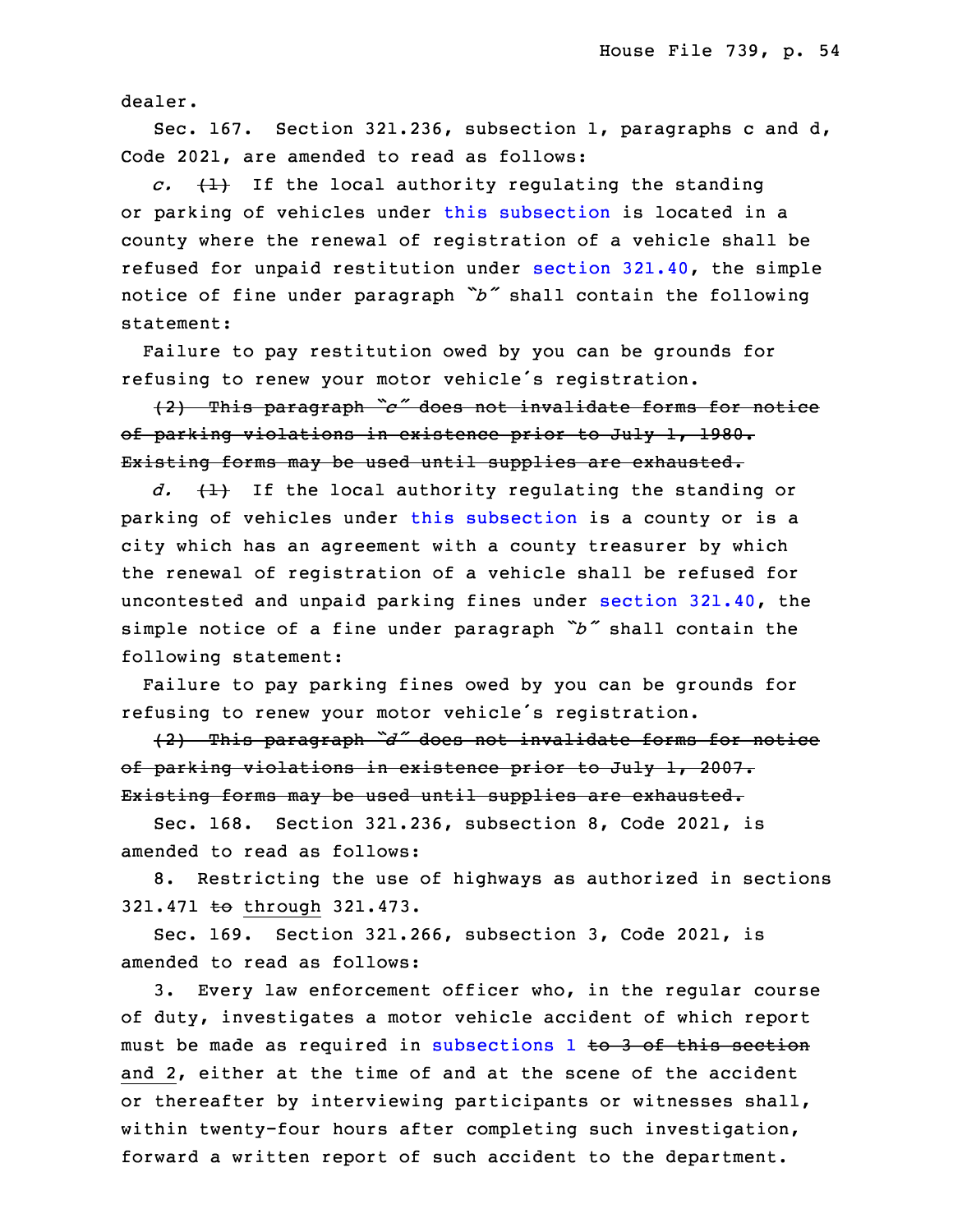Sec. 170. Section 321.291, Code 2021, is amended to read as follows:

9 **321.291 Information or notice.**

In every charge of violation of [section](https://www.legis.iowa.gov/docs/code/2021/321.285.pdf) 321.285 the information citation or complaint, and also the notice to appear, shall specify the speed at which the defendant is alleged to have driven and the speed limit applicable within the district or at the location.

Sec. 171. Section 321.314, Code 2021, is amended to read as follows:

17 **321.314 When signal required.**

No person shall turn a vehicle from a direct course upon a highway unless and until such movement can be made with reasonable safety and then only after giving a clearly audible signal by sounding the horn if any pedestrian may be affected by such movement or after giving an appropriate signal in the manner hereinafter provided in sections 321.315 through 321.318 in the event any other vehicle may be affected by such movement.

Sec. 172. Section 321.316, Code 2021, is amended to read as follows:

28 **321.316 Stopping.**

No A person shall not stop or suddenly decrease the speed of a vehicle without first giving an appropriate signal in the manner provided herein in sections 321.314, 321.315, 321.317, and 321.318 to the driver of any vehicle immediately to the rear when there is opportunity to give such signal.

Sec. 173. Section 321.318, unnumbered paragraph 1, Code 2021, is amended to read as follows:

All signals herein required under this chapter which may be given by hand and arm shall when so given be given from the left side of the vehicle and the following manner and interpretation thereof is suggested:

5 Sec. 174. Section 321.359, Code 2021, is amended to read as follows:

7 **321.359 Moving other vehicle.**

No A person shall not move a vehicle not owned by such that person into any such prohibited area described in section 321.358 or away to a place that is an unlawful distance from a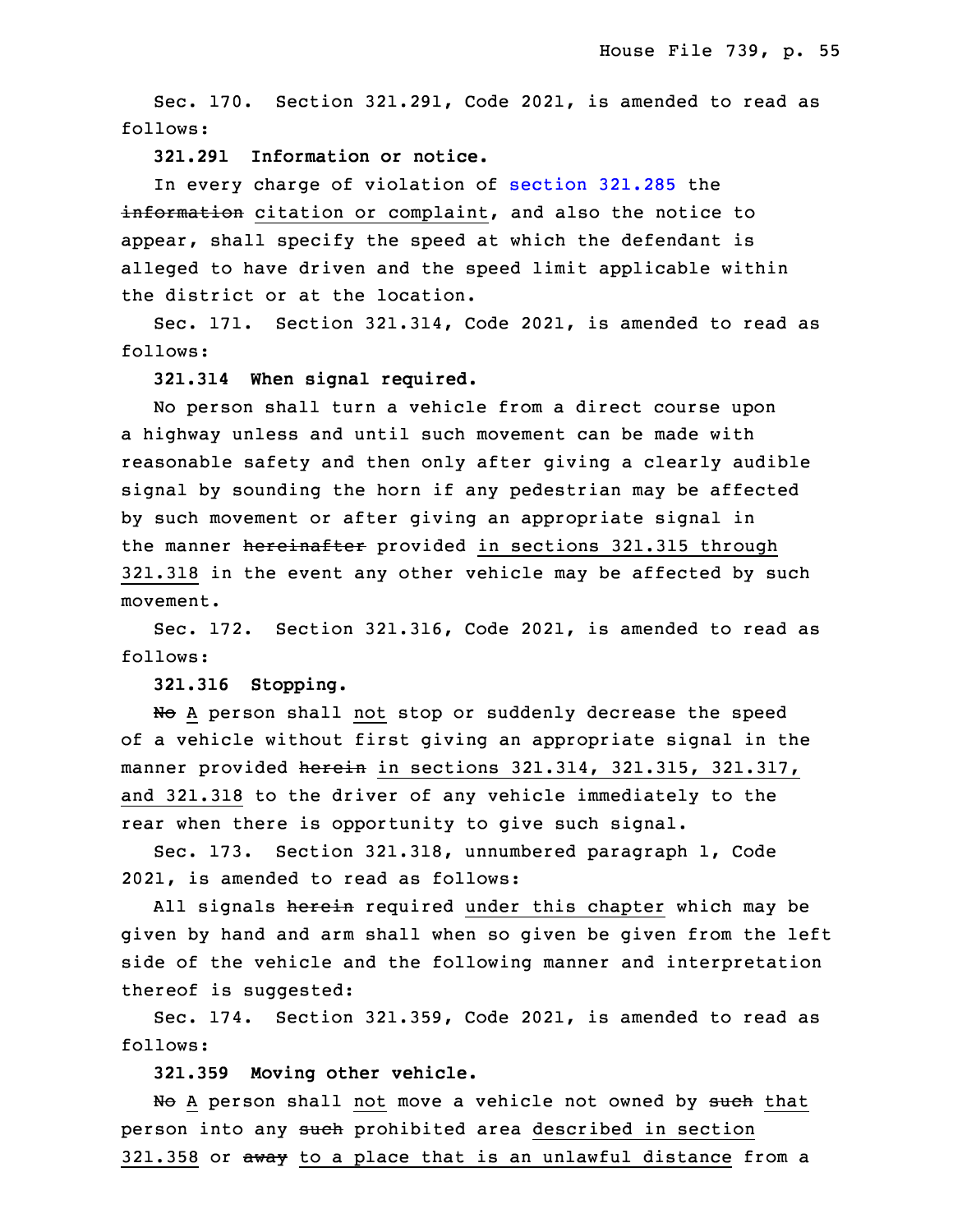curb such distance as is unlawful.

 Sec. 175. Section 321.398, Code 2021, is amended to read as follows:

**321.398 Lamps on other vehicles and equipment.**

All vehicles, including animal-drawn vehicles and including those referred to in [section](https://www.legis.iowa.gov/docs/code/2021/321.383.pdf) 321.383 not hereinbefore specifically required to be equipped with lamps, shall at the times specified in [section](https://www.legis.iowa.gov/docs/code/2021/321.384.pdf) 321.384 be equipped with at least one lighted lamp or lantern exhibiting a white light visible from a distance of five hundred feet to the front of such vehicle and, except for animal-drawn vehicles, with <sup>a</sup> lamp or lantern exhibiting <sup>a</sup> red light visible from <sup>a</sup> distance of five hundred feet to the rear. Animal-drawn vehicles shall be equipped with <sup>a</sup> flashing amber light visible from <sup>a</sup> distance of five hundred feet to the rear of the vehicle during the time specified in [section](https://www.legis.iowa.gov/docs/code/2021/321.384.pdf) 321.384.

Sec. 176. Section 321.409, subsection 1, unnumbered paragraph 1, Code 2021, is amended to read as follows:

Except as hereinafter otherwise provided in this chapter, the headlamps or the auxiliary driving lamp or the auxiliary passing lamp or combination thereof on motor vehicles other than motorcycles or motorized bicycles shall be so arranged that the driver may select at will between distributions of light projected to different elevations and the lamps may, in addition, be so arranged that selection can be made automatically, subject to the following limitations:

 Sec. 177. Section 321.420, Code 2021, is amended to read as follows:

**321.420 Number of lamps lighted.**

Whenever a motor vehicle equipped with headlamps as herein required in this chapter is also equipped with any auxiliary lamps or a spot lamp or any other lamp on the front thereof projecting a beam of an intensity greater than three hundred candlepower, not more than a total of four of any such lamps on the front of a vehicle shall be lighted at any one time when upon <sup>a</sup> highway.

 Sec. 178. Section 321.501, unnumbered paragraph 1, Code 2021, is amended to read as follows:

Plaintiff The plaintiff in any such action against a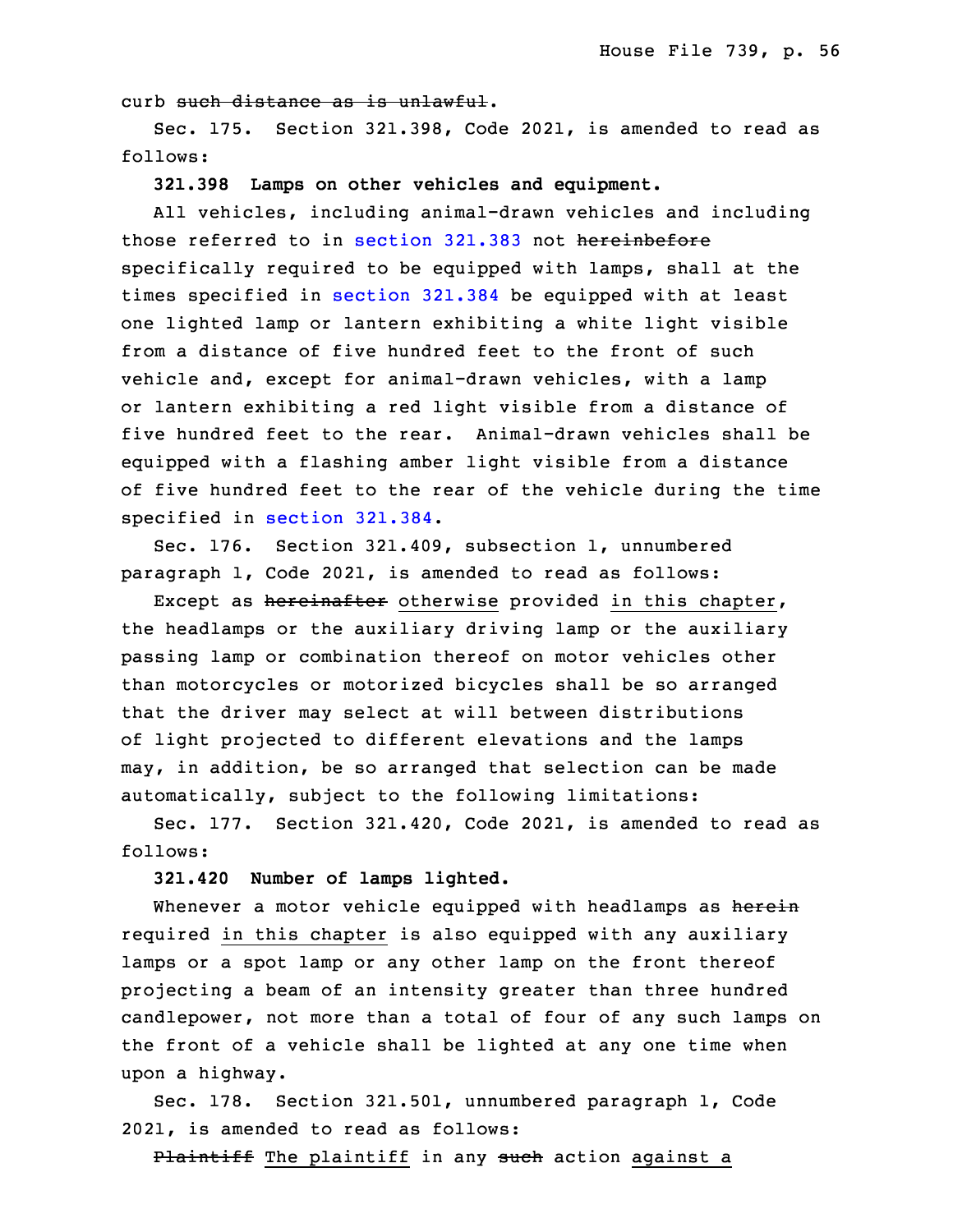nonresident shall cause the original notice of suit to be served as follows:

Sec. 179. Section 321.507, Code 2021, is amended to read as follows:

19 **321.507 Venue of actions.**

Actions against nonresidents as contemplated by this law sections 321.498, 321.500 through 321.502, 321.504 through 321.506, and 321.508 through 321.512 may be brought in the county of which plaintiff is a resident, or in the county in which the injury was received, or damage done.

Sec. 180. Section 321A.2, subsection 1, paragraph a, Code 26 2021, is amended to read as follows:

a. The department shall administer and enforce the provisions of this [chapter](https://www.legis.iowa.gov/docs/code/2021/321A.pdf) and may make rules necessary for its administration and shall provide for hearings upon request of persons aggrieved by orders or acts of the department under the provisions of sections  $321A.4$  to [through](https://www.legis.iowa.gov/docs/code/2021/321A.4.pdf)  $321A.11$ .

Sec. 181. Section 321A.10, Code 2021, is amended to read as follows:

34 **321A.10 Custody, disposition, and return of security.**

1. Security deposited in compliance with the requirements of sections 321A.4 [through](https://www.legis.iowa.gov/docs/code/2021/321A.4.pdf) 321A.9, this [section](https://www.legis.iowa.gov/docs/code/2021/321A.10.pdf), and section 321A.11 shall be placed by the department in the custody of the state treasurer and shall be applicable only to the payment of <sup>a</sup> judgment or judgments rendered against the person or persons on whose behalf the deposit was made, for damages arising out of the accident in question in an action at law, begun not later than one year after the date of such accident, or within one year after the date of deposit of any security under section 321A.7, subsection  $3<sub>7</sub>$  and such.

2. The deposit or any balance thereof of the deposit shall be returned to the depositor or the depositor's personal representative when evidence satisfactory to the department has been filed with the department that there one of the following has occurred:

a. There has been a release from liability, or a final adjudication of nonliability, or a warrant for confession of judgment, or a duly acknowledged agreement, in accordance with section 321A.6, subsection  $4$ , or whenever,.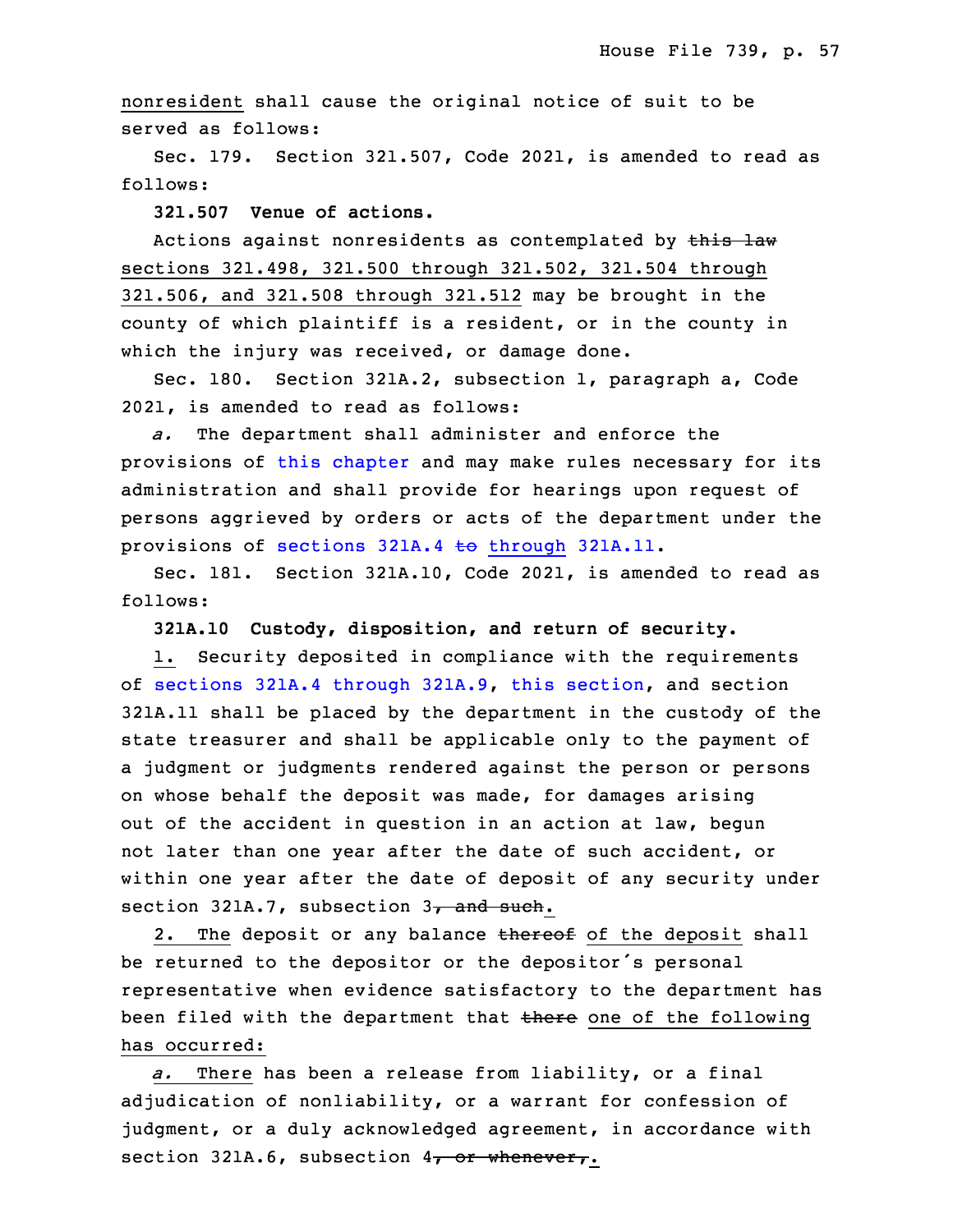b. Whenever, after the expiration of one year from the date of the accident, or within one year after the date of deposit of any security under section 321A.7, [subsection](https://www.legis.iowa.gov/docs/code/2021/321A.7.pdf) 3, the department shall be is given reasonable evidence that there is no such action for damages arising out of the accident pending and no judgment rendered in any such action has been left unpaid.

Sec. 182. Section 321A.23, subsection 1, Code 2021, is amended to read as follows:

1. This [chapter](https://www.legis.iowa.gov/docs/code/2021/321A.pdf) shall not be held to apply to or affect policies of automobile insurance against liability which may now or hereafter be required by any other law of this state, and such policies, if they contain an agreement or are endorsed to conform with the requirements of this [chapter](https://www.legis.iowa.gov/docs/code/2021/321A.pdf), may be certified as proof of financial responsibility under this chapter.

Sec. 183. Section 321A.30, Code 2021, is amended to read as follows:

## **321A.30 Rights not affected.**

This chapter shall not prevent the owner of a motor vehicle, the registration of which has been suspended hereunder under this chapter, from effecting a bona fide sale of such motor vehicle to another person whose rights or privileges are not suspended under this [chapter](https://www.legis.iowa.gov/docs/code/2021/321A.pdf) nor prevent the registration of such motor vehicle by such transferee. This [chapter](https://www.legis.iowa.gov/docs/code/2021/321A.pdf) shall not in any way affect the rights of any secured party or lessor of a motor vehicle registered in the name of another as owner who becomes subject to the provisions of this [chapter](https://www.legis.iowa.gov/docs/code/2021/321A.pdf).

 Sec. 184. Section 321J.10, subsection 8, Code 2021, is amended to read as follows:

8. [Subsections](https://www.legis.iowa.gov/docs/code/2021/321J.10.pdf) 1 to through 7 of this [section](https://www.legis.iowa.gov/docs/code/2021/321J.10.pdf) do not apply where a test may be administered under [section](https://www.legis.iowa.gov/docs/code/2021/321J.7.pdf) 321J.7.

Sec. 185. Section 321J.12, subsection 2, Code 2021, is amended to read as follows:

2. The department shall require the defendant to install an ignition interlock device of a type approved by the commissioner of public safety on all vehicles owned or operated by the defendant if the defendant seeks <sup>a</sup> temporary restricted license. <sup>A</sup> temporary restricted license shall not be granted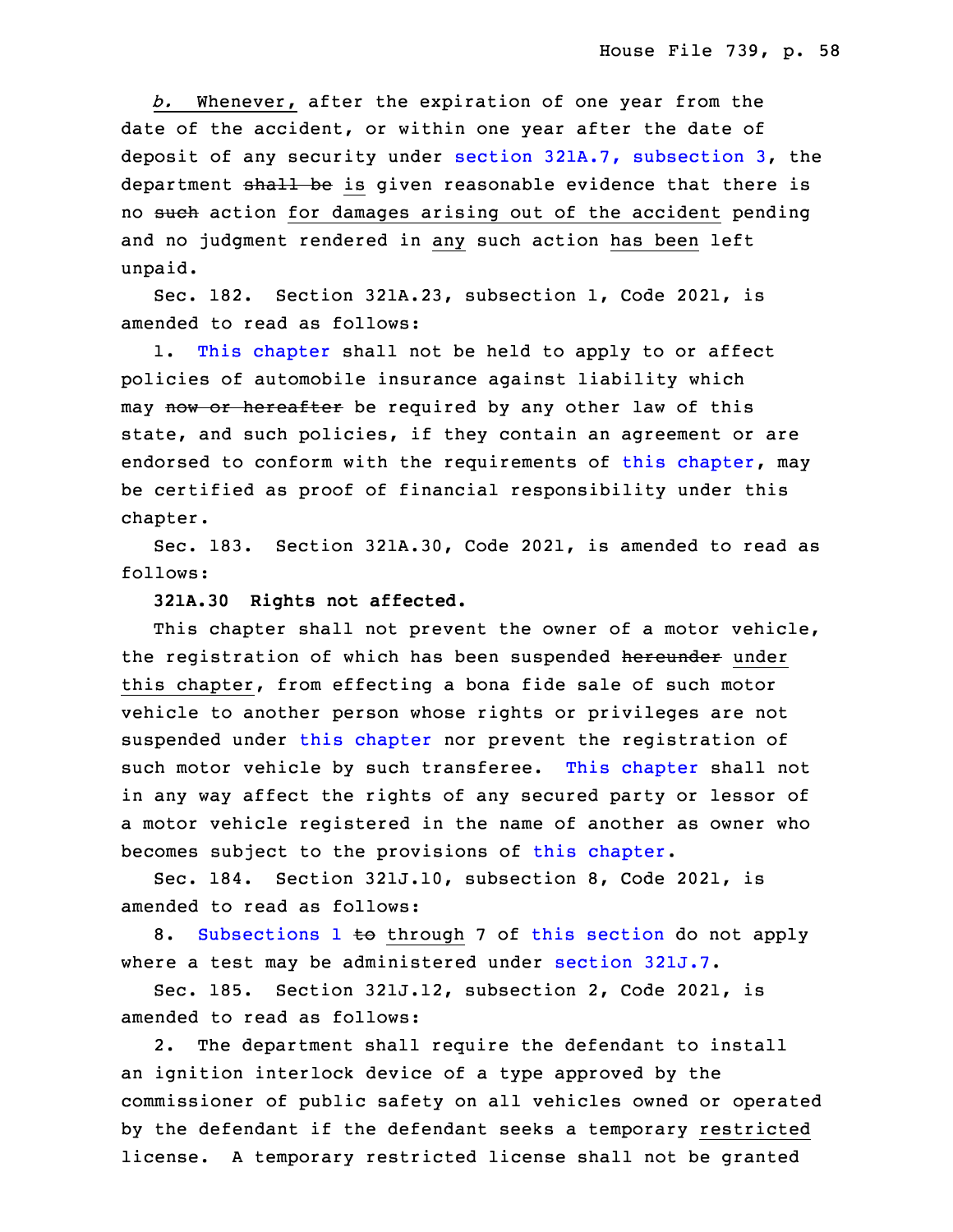by the department until the defendant installs the ignition interlock device.

25 Sec. 186. Section 321J.20, subsection 5, Code 2021, is amended to read as follows:

5. A person holding a temporary restricted license issued by the department under this [chapter](https://www.legis.iowa.gov/docs/code/2021/321J.pdf) shall be prohibited from operating a school bus.

Sec. 187. Section 323A.2, subsection 1, unnumbered paragraph 1, Code 2021, is amended to read as follows:

The orderly flow of an adequate supply of motor fuel is declared to be essential to the economy and to the welfare of the people of this state. Therefore, in the public interest and notwithstanding the terms, provisions, or conditions of any franchise, <sup>a</sup> franchisee unable to obtain motor fuel from the franchisor may purchase the fuel from another available source, subject to [subsections](https://www.legis.iowa.gov/docs/code/2021/323A.2.pdf)  $2 \text{ to three } 5$  and provided the franchisee has done all of the following:

5 Sec. 188. Section 327C.21, Code 2021, is amended to read as follows:

<sup>7</sup> **327C.21 Costs —— attorney's fees.**

When a decree shall be is entered against a railroad corporation or person under sections 327C.16 to through 327C.20, the court shall render judgment for costs, and attorney's fees for counsel representing the state.

 Sec. 189. Section 327D.40, Code 2021, is amended to read as follows:

**327D.40 Authorization.**

Sections 327D.1 to through 327D.29 of this [chapter](https://www.legis.iowa.gov/docs/code/2021/327D.pdf) shall not be construed to prohibit the making of rates by two or more railway companies for the transportation of property over two or more of their respective lines within the state; and a less lower charge by each of said companies for its portion of such joint shipment than it charges for a shipment for the same distance wholly over its own line within the state shall not be considered a violation of said this chapter, and shall not render such company liable subject to any of the penalties thereof of this chapter.

Sec. 190. Section 327D.131, Code 2021, is amended to read as follows: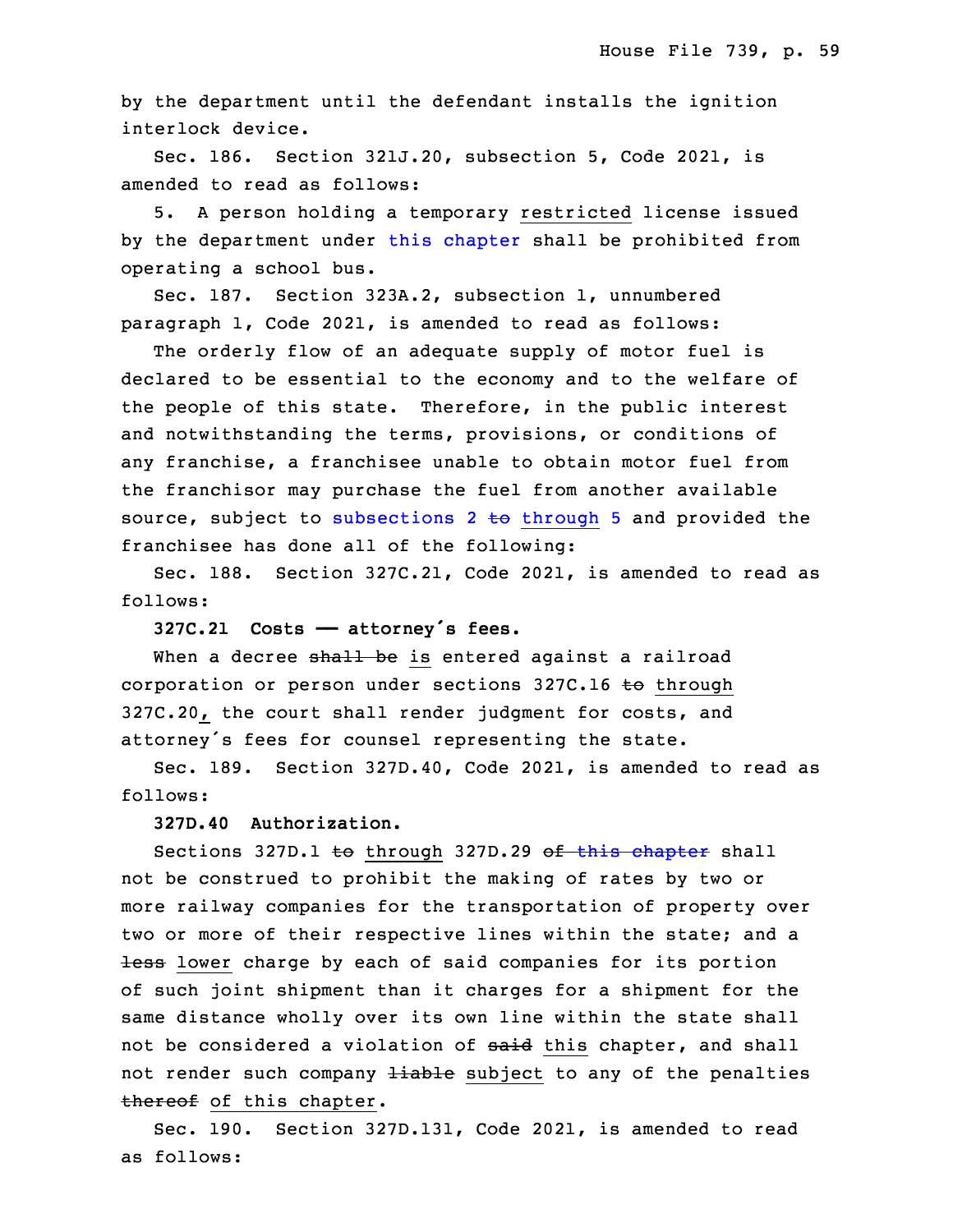## 27 **327D.131 Prima facie evidence.**

Certificates mentioned in sections 327D.127 to through 327D.130, this section, and section 327D.132 shall be prima facie evidence of the facts therein recited in the certificates in any action arising between consignors and consignees and common carriers.

Sec. 191. Section 327D.132, Code 2021, is amended to read as follows:

#### 35 **327D.132 Violation —— penalty.**

 Any common carrier operating in this state violating any of the provisions of sections  $327D.127$  to [through](https://www.legis.iowa.gov/docs/code/2021/327D.127.pdf) 327D.131 by neglecting or refusing to weigh cars or to furnish certificates of weights as therein provided in those sections shall, upon conviction, be subject to a schedule "one" penalty.

6 Sec. 192. Section 327D.190, Code 2021, is amended to read as follows:

## 8 **327D.190 Damages by fire.**

Any corporation operating a railway shall be liable for all damages sustained by any person on account of loss of or injury to the person's property occasioned by fire set out or caused by the operation of such railway. Such damages may be recovered by the party injured in the manner set out in sections 327G.6  $\pm\Theta$  through 327G.8 and to the same extent, save as to double damages.

Sec. 193. Section 327G.68, Code 2021, is amended to read as follows:

## 18 **327G.68 Failure of company to act.**

In case of failure, neglect, or refusal of any railroad company to comply with any of the provisions of sections 327G.65 to through 327G.67, the person, firm, corporation, or association primarily to be served thereby may file <sup>a</sup> complaint with the department setting forth the facts upon which such grievance is based. The said department after reasonable notice to the railroad company shall investigate and determine all matters in controversy and make such order as the facts in relation thereto will warrant. Any such order shall have the same force and effect as other orders made by said the department in other proceedings within its jurisdiction and shall be enforced in the same manner.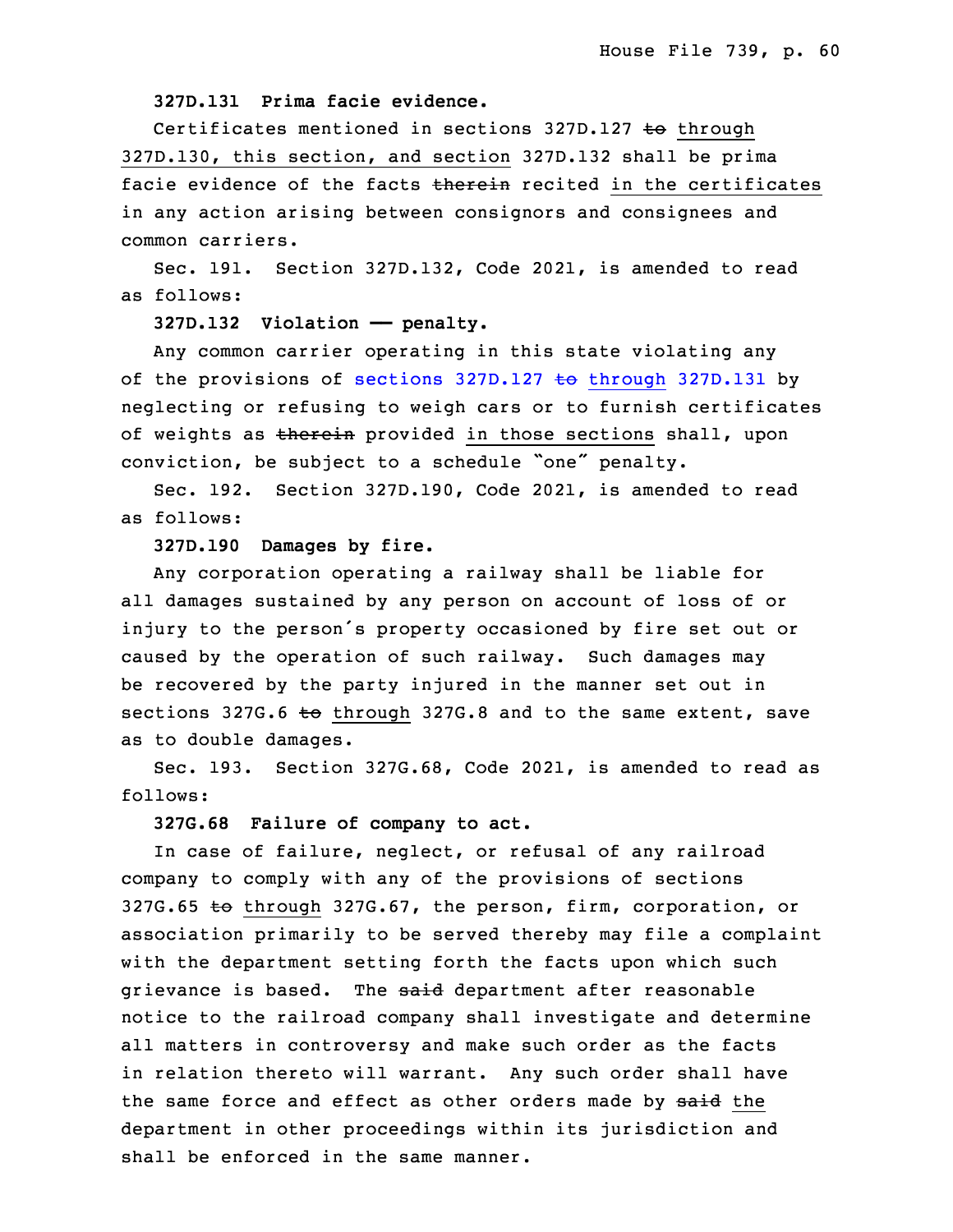Sec. 194. Section 329.6, Code 2021, is amended to read as follows:

#### 33 **329.6 Zoning powers.**

1. If any municipality owning or controlling an airport adjacent to which there is an airport hazard area shall fail or refuse, within sixty days after demand made upon it by the department, to adopt reasonably adequate airport zoning 3 regulations under [section](https://www.legis.iowa.gov/docs/code/2021/329.3.pdf) 329.3, or to proceed as provided in section 329.4, the department may petition the district court of the county in which such airport hazard area, or any part thereof, is located, in the name of the state, praying that zoning regulations be established for the airport hazard area in question, and the provisions of section 329.4, subsections 3  $\overline{e}$  through 9, shall apply to such actions provided, however, that such municipality shall be joined as a party defendant in any such action.

 2. The department may maintain actions in equity to restrain and abate as nuisances the creation or establishment of airport hazards appertaining to any airport within the state, in violation of any zoning regulations adopted or established pursuant to the provisions of this [chapter](https://www.legis.iowa.gov/docs/code/2021/329.pdf).

Sec. 195. Section 331.303, subsection 6, Code 2021, is amended to read as follows:

6. Adopt rules relating to the labor of prisoners in the county jail in accordance with sections  $356.16$  to through 356.19, and may establish the cost of board and provide for the transportation of certain prisoners in accordance with section 23 356.30.

 Sec. 196. Section 331.321, subsection 1, paragraphs i and r, Code 2021, are amended to read as follows:

i. One or more county engineers in accordance with sections 309.17 to through 309.19.

28 *r.* <sup>A</sup> county zoning commission, an administrative officer, and a board of adjustment in accordance with sections  $335.8$  to through 335.11, if the board adopts county zoning under chapter 335.

Sec. 197. Section 331.323, subsection 2, paragraph a, Code 2021, is amended to read as follows:

<sup>34</sup> *a.* Require additional security on an officer's bond, in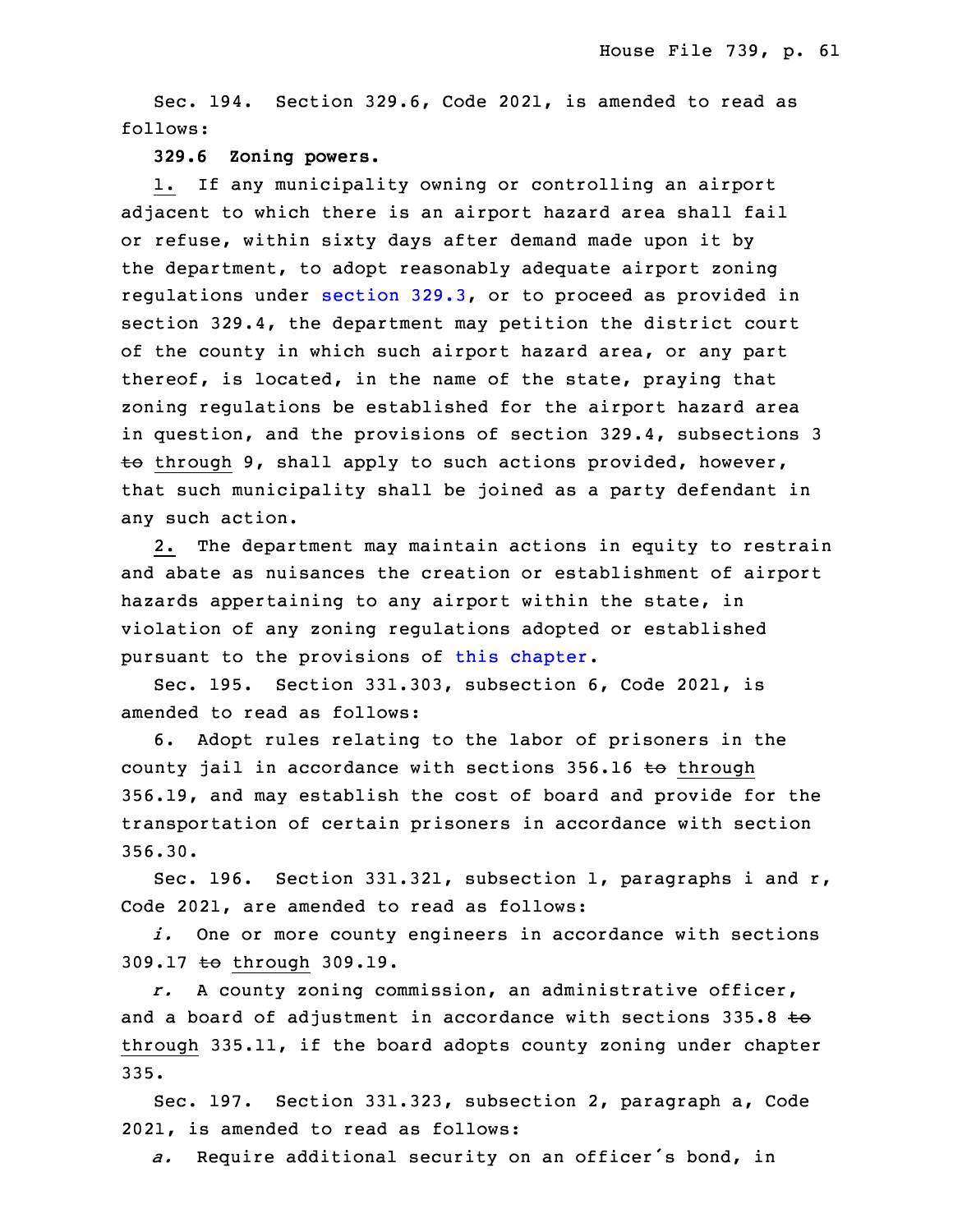accordance with [sections](https://www.legis.iowa.gov/docs/code/2021/65.2.pdf) 65.2 and [65.3](https://www.legis.iowa.gov/docs/code/2021/65.3.pdf), or hear a petition of the surety for release and require <sup>a</sup> new bond, in accordance with sections  $65.4$  to [through](https://www.legis.iowa.gov/docs/code/2021/65.4.pdf)  $65.8$ .

Sec. 198. Section 331.324, subsection 1, paragraph b, Code 2021, is amended to read as follows:

5 *b.* Grant claims for mileage and expenses of officers and employees in accordance with sections 70A.9 to [through](https://www.legis.iowa.gov/docs/code/2021/70A.9.pdf) 70A.13 and section 331.215, [subsection](https://www.legis.iowa.gov/docs/code/2021/331.215.pdf) 2.

8 Sec. 199. Section 331.341, subsection 3, Code 2021, is amended to read as follows:

3. Contracts for improvements which may be paid for from the secondary road fund shall be awarded in accordance with sections 309.40 to through 309.41, 309.43, [310.14](https://www.legis.iowa.gov/docs/code/2021/310.14.pdf), [314.1](https://www.legis.iowa.gov/docs/code/2021/314.1.pdf), 13 314.2, and other applicable state law.

 Sec. 200. Section 331.362, subsections 8 and 9, Code 2021, are amended to read as follows:

8. The board shall proceed upon a petition to construct a sidewalk in accordance with sections  $320.1$  to [through](https://www.legis.iowa.gov/docs/code/2021/320.1.pdf)  $320.3$ . The board may grant permission to lay gas and water mains, construct and maintain cattleways, or construct sidewalks in connection with the secondary roads, in accordance with sections  $320.4$  to through  $320.8$ .

 9. <sup>A</sup> county may regulate traffic on and use of the secondary roads, in accordance with sections  $321.236$  to through  $321.239$ , 321.241, 321.247 through 321.250, [321.254](https://www.legis.iowa.gov/docs/code/2021/321.254.pdf), [321.255](https://www.legis.iowa.gov/docs/code/2021/321.255.pdf), 321.285, subsection 4, sections [321.352](https://www.legis.iowa.gov/docs/code/2021/321.352.pdf), 321.471  $\pm$ o through [321.473](https://www.legis.iowa.gov/docs/code/2021/321.471.pdf), and other applicable provisions of [chapter](https://www.legis.iowa.gov/docs/code/2021/321E.pdf) 321, chapter 321E, and sections 321G.9, [321I.10](https://www.legis.iowa.gov/docs/code/2021/321I.10.pdf), and [327G.15](https://www.legis.iowa.gov/docs/code/2021/327G.15.pdf).

Sec. 201. Section 331.381, subsections 4 and 14, Code 2021, are amended to read as follows:

4. Comply with [chapter](https://www.legis.iowa.gov/docs/code/2021/222.pdf) 222, including but not limited to sections 222.13, [222.14](https://www.legis.iowa.gov/docs/code/2021/222.14.pdf), and 222.59 to through 222.70, 222.73 through 222.75, and 222.77 through 222.82, in regard to the care of persons with an intellectual disability.

14. Proceed in response to a petition to establish a county library district in accordance with sections  $336.2$  to through 336.5, or <sup>a</sup> petition to provide library service by contract or to terminate the service under [section](https://www.legis.iowa.gov/docs/code/2021/336.18.pdf) 336.18.

Sec. 202. Section 331.382, subsection 1, paragraphs b and  $i$ ,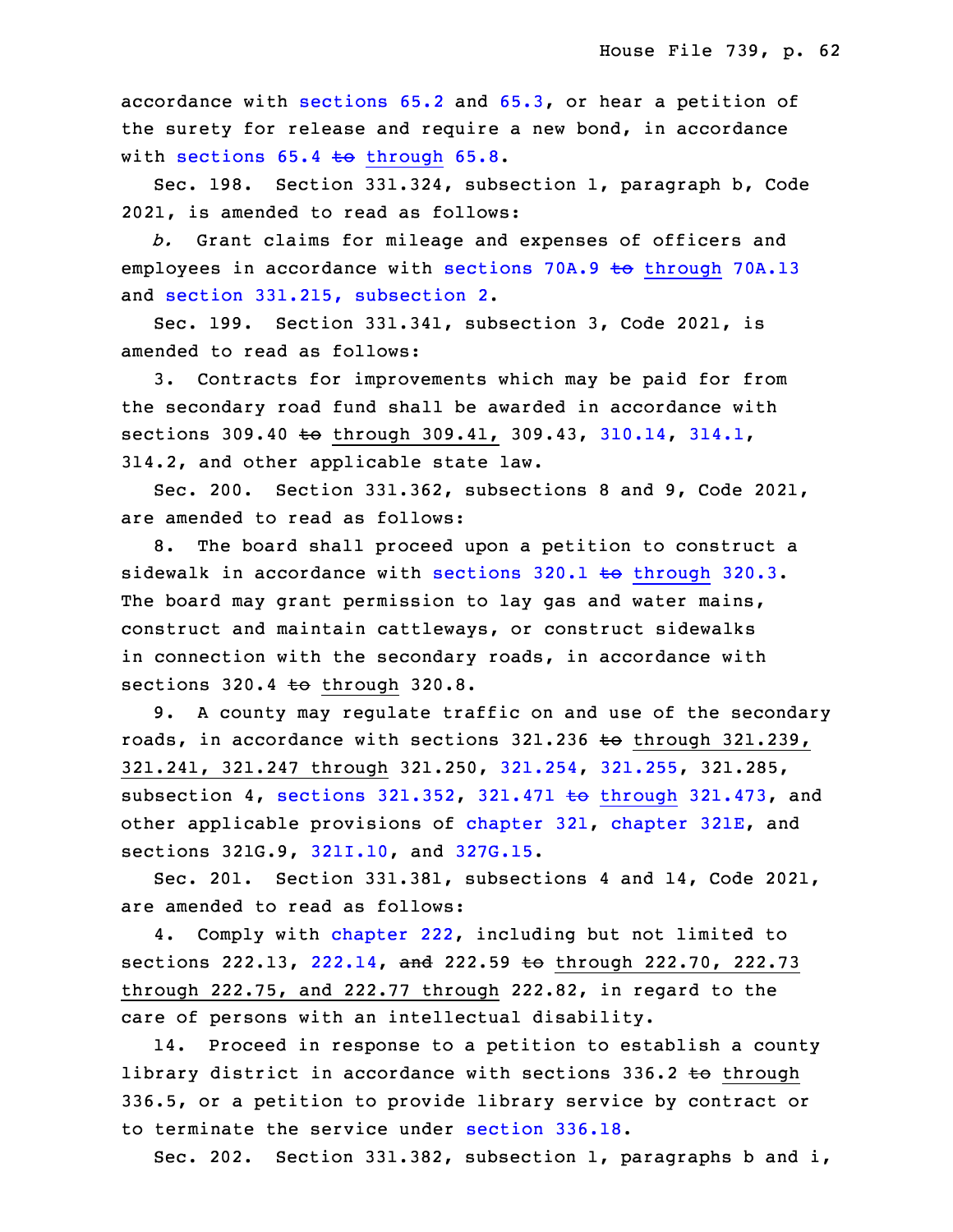Code 2021, are amended to read as follows:

5 *b.* Establishment of <sup>a</sup> water recreational area as provided in sections  $461A.59$  to through  $461A.78$ .

i. Establishment of an airport commission as provided in sections  $330.17$  to through  $330.20$ .

Sec. 203. Section 331.401, subsection 1, paragraphs b,  $k$ , and m, Code 2021, are amended to read as follows:

 *b.* Establish budgets for the farm-to-market road fund and the secondary road fund in accordance with [sections](https://www.legis.iowa.gov/docs/code/2021/309.10.pdf) 309.10 and 309.93 to through 309.97.

 *k.* Levy taxes as certified to it by tax-certifying bodies in the county, in accordance with the statutes authorizing the levies and in accordance with [chapter](https://www.legis.iowa.gov/docs/code/2021/24.pdf) 24, and sections 444.1 to through  $444.4$ , and sections  $444.6$  through  $444.8$ , and levy taxes as required in [chapters](https://www.legis.iowa.gov/docs/code/2021/433.pdf) 433, [434](https://www.legis.iowa.gov/docs/code/2021/434.pdf), [437](https://www.legis.iowa.gov/docs/code/2021/437.pdf), and [438](https://www.legis.iowa.gov/docs/code/2021/438.pdf).

m. Apportion taxes upon receipt of a petition, in accordance with sections  $449.1A$  to [through](https://www.legis.iowa.gov/docs/code/2021/449.1A.pdf)  $449.3$ .

 Sec. 204. Section 331.402, subsection 1, Code 2021, is amended to read as follows:

1. The payment of county obligations by anticipatory warrants is subject to [chapters](https://www.legis.iowa.gov/docs/code/2021/74.pdf) 74 and [74A](https://www.legis.iowa.gov/docs/code/2021/74A.pdf) and other applicable state law. Anticipatory warrants drawn on the secondary road fund are also subject to sections  $309.46$  to [through](https://www.legis.iowa.gov/docs/code/2021/309.46.pdf)  $309.55$ .

Sec. 205. Section 331.502, subsections 10, 19, and 28, Code 2021, are amended to read as follows:

10. Carry out duties relating to the determination of residency, collection of funds due the county, and support of persons with an intellectual disability as provided in sections 222.13, [222.50](https://www.legis.iowa.gov/docs/code/2021/222.50.pdf), 222.61 to [through](https://www.legis.iowa.gov/docs/code/2021/222.61.pdf) 222.66, [222.69](https://www.legis.iowa.gov/docs/code/2021/222.69.pdf), and [222.74](https://www.legis.iowa.gov/docs/code/2021/222.74.pdf).

19. Carry out duties relating to the establishment, alteration, and vacation of public highways as provided in sections 306.21, [306.25](https://www.legis.iowa.gov/docs/code/2021/306.25.pdf), 306.29 to 306.31, 306.30, [306.37](https://www.legis.iowa.gov/docs/code/2021/306.37.pdf), and 306.40.

 28. Carry out duties relating to the establishment and management of levee and drainage districts as provided in chapter 468, subchapter I, parts  $1 \text{ to through } 5$ , chapter 468, subchapter II, parts 1, 3, and 6, and chapter 468, subchapters III and V.

Sec. 206. Section 331.512, subsections 2, 6, 7, and 10, Code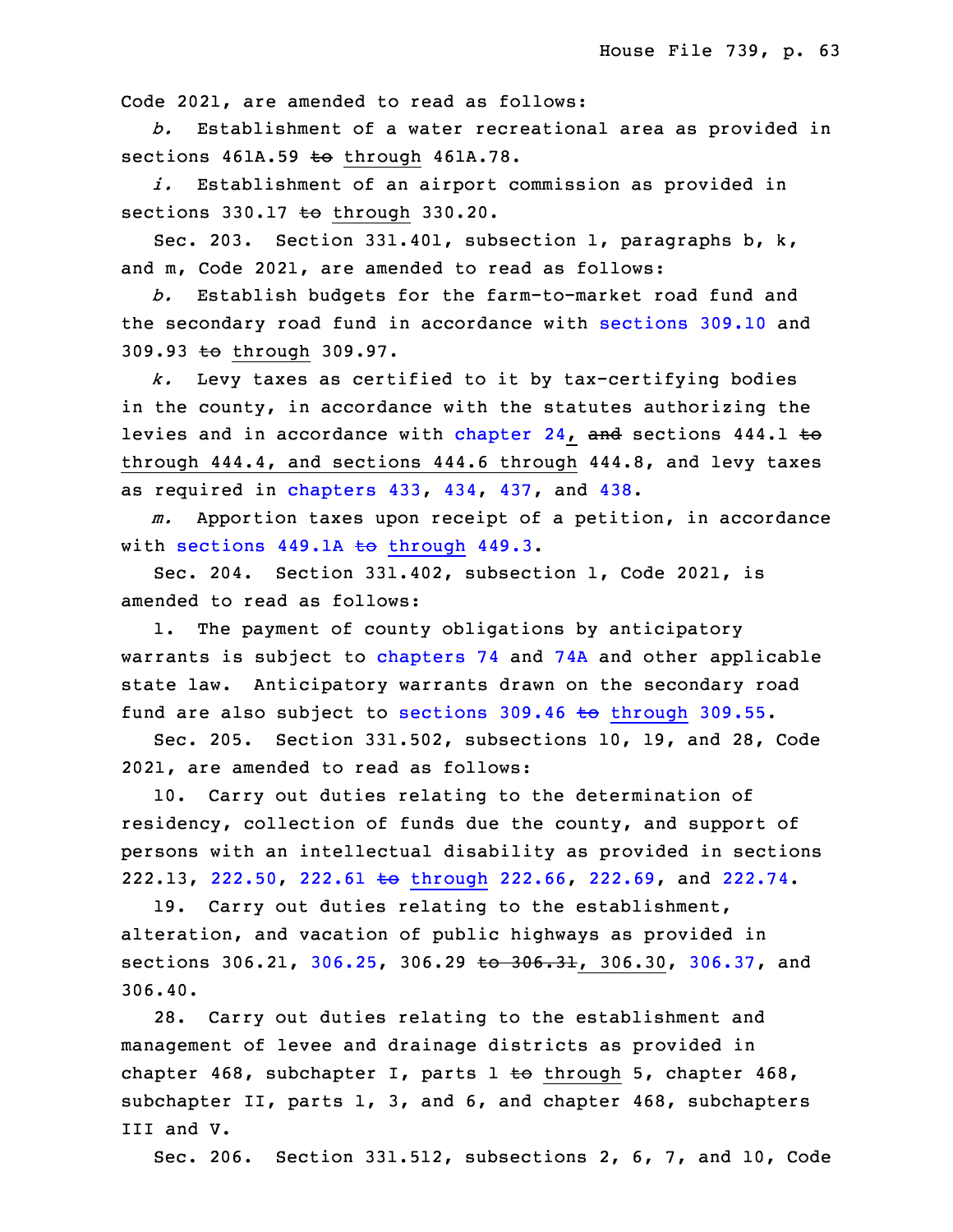2021, are amended to read as follows:

2. Carry out duties relating to tax sales of property within special charter cities as provided in sections  $420.220$  to through 420.229.

 6. Carry out duties relating to the preparation of the tax list as provided in [sections](https://www.legis.iowa.gov/docs/code/2021/428.4.pdf)  $428.4$ ,  $441.17$ ,  $441.21$ ,  $443.2$  to through 443.4, 443.6 through 443.9, and [443.21](https://www.legis.iowa.gov/docs/code/2021/443.21.pdf).

7. Carry out duties relating to the valuation and taxation of telegraph and telephone companies as provided in sections 433.8 to through 433.10 including mapping requirements as provided in [sections](https://www.legis.iowa.gov/docs/code/2021/433.14.pdf) 433.14 and [433.15](https://www.legis.iowa.gov/docs/code/2021/433.15.pdf).

10. Carry out duties relating to the valuation and taxation of pipeline companies as provided in sections 438.14 to through 438.16.

 Sec. 207. Section 331.552, subsections 5, 13, 19, and 25, Code 2021, are amended to read as follows:

 5. Account for, report, and pay into the state treasury any money, property, or securities received on behalf of the state as provided in sections  $8A.506$  to [through](https://www.legis.iowa.gov/docs/code/2021/8A.506.pdf)  $8A.508$ .

13. Make transfer payments to the state for school expenses for blind and deaf and hard-of-hearing children and support of persons with mental illness as provided in [sections](https://www.legis.iowa.gov/docs/code/2021/230.21.pdf)  $230.21<sub>T</sub>$  and  $269.2 - and -270.7.$  $269.2 - and -270.7.$  $269.2 - and -270.7.$  $269.2 - and -270.7.$ 

19. Carry out duties relating to the sale and redemption of anticipatory certificates for secondary road construction as provided in [sections](https://www.legis.iowa.gov/docs/code/2021/309.50.pdf)  $309.50$  to through 309.55.

34 25. Carry out duties relating to the funding of drainage districts as provided in chapter 468, subchapter I, parts 1 to through 5, chapter 468, [subchapter](https://www.legis.iowa.gov/docs/code/2021/468.pdf) II, parts 1, 5, and 6, chapter 468, subchapter III, and chapter 468, subchapter IV, parts 1 and 2.

 Sec. 208. Section 331.554, subsection 5, paragraph b, Code 2021, is amended to read as follows:

6 *b.* In lieu of the requirements and procedures specified in [sections](https://www.legis.iowa.gov/docs/code/2021/74.1.pdf)  $74.1$ ,  $74.2$ , and  $74.3$ , when warrants other than anticipatory warrants are presented for payment and not paid for want of funds or are only partially paid, the treasurer may issue a warrant order for an amount equal to the unpaid warrants drawn on a fund. The warrant order shall be dated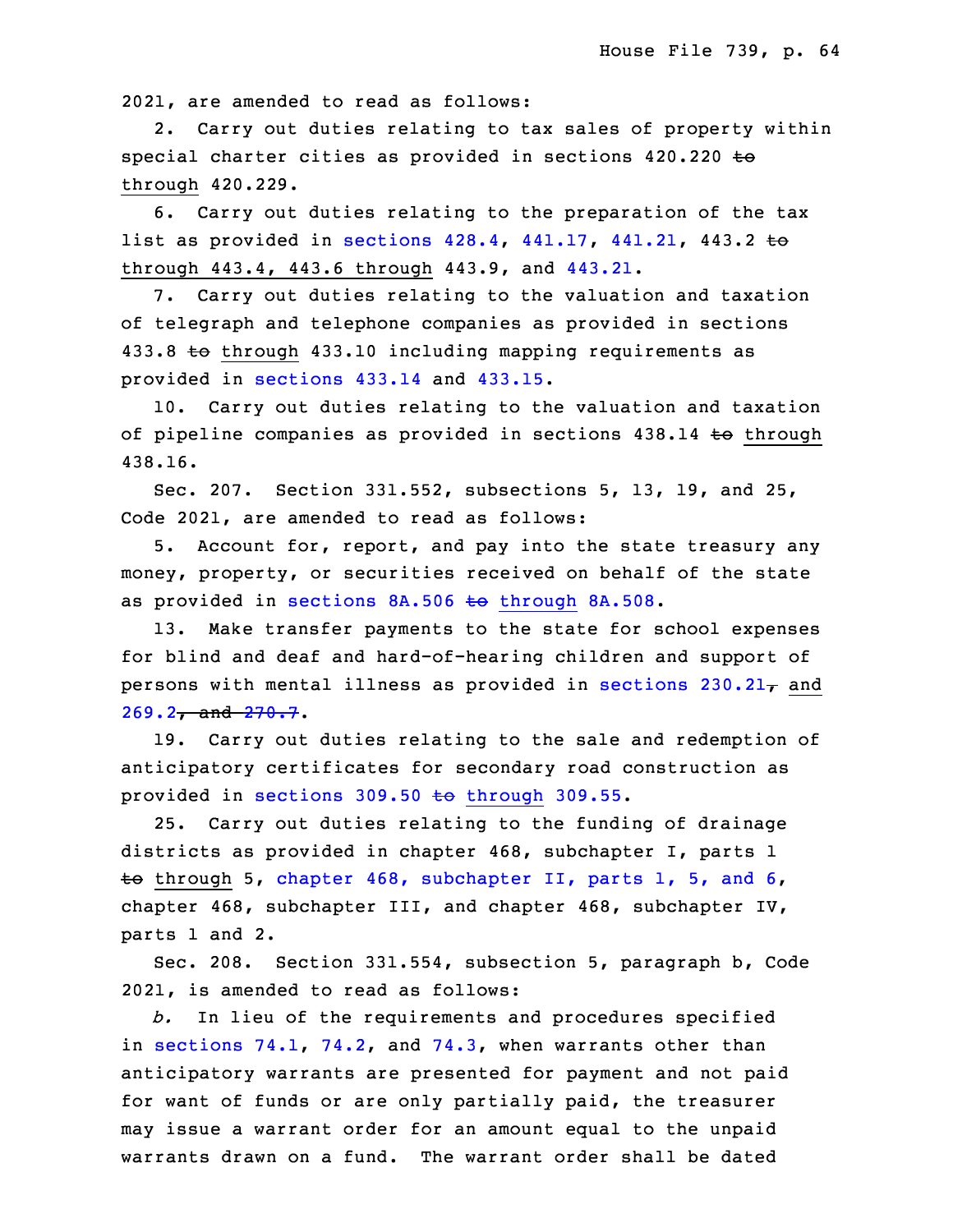and include the fund name, amount, and the rate of interest established under [section](https://www.legis.iowa.gov/docs/code/2021/74A.6.pdf)  $74A.6$ . The warrant order shall be endorsed by the treasurer, "not paid for want of funds", and include the treasurer's signature. The treasurer shall keep a list of all warrants comprising a warrant order and shall submit a duplicate copy of the warrant order to the auditor. The procedures of sections 74.4 to [through](https://www.legis.iowa.gov/docs/code/2021/74.4.pdf) 74.7 apply to warrant orders.

Sec. 209. Section 331.557, subsections 1 and 2, Code 2021, are amended to read as follows:

 1. Issue, renew, and replace lost or damaged vehicle registration cards or plates and issue and transfer certificates of title for vehicles as provided in sections 321.17 to through 321.20B, 321.22 through 321.26, 321.28 26 through 321.32, 321.34, 321.35, and 321.37 through 321.52.

2. Collect, pay to the state, or refund registration fees as provided in sections 321.105 to through 321.106, 321.109 29 through 321.113, 321.115 through 321.117, 321.119 through 30 321.135, 321.145, and 321.148 through 321.156.

Sec. 210. Section 331.559, subsection 1, Code 2021, is amended to read as follows:

1. Determine and collect taxes on mobile homes and manufactured homes as provided in sections 435.22 to through 35 435.26.

 Sec. 211. Section 331.602, subsection 29, Code 2021, is amended to read as follows:

3 29. Record the name and description of <sup>a</sup> farm as provided in sections  $557.22$  to through  $557.26$ .

5 Sec. 212. Section 331.653, subsections 30 and 32, Code 2021, are amended to read as follows:

7 30. Collect unpaid motor vehicle fees and penalties as provided in sections  $321.133$  to [through](https://www.legis.iowa.gov/docs/code/2021/321.133.pdf)  $321.135$ .

32. Enforce [sections](https://www.legis.iowa.gov/docs/code/2021/321.372.pdf)  $321.372$  to through  $321.379$  relating to school buses.

 Sec. 213. Section 335.12, Code 2021, is amended to read as follows:

13 **335.12 Rules.**

 The board of adjustment shall adopt rules in accordance with the provisions of any regulation or ordinance adopted pursuant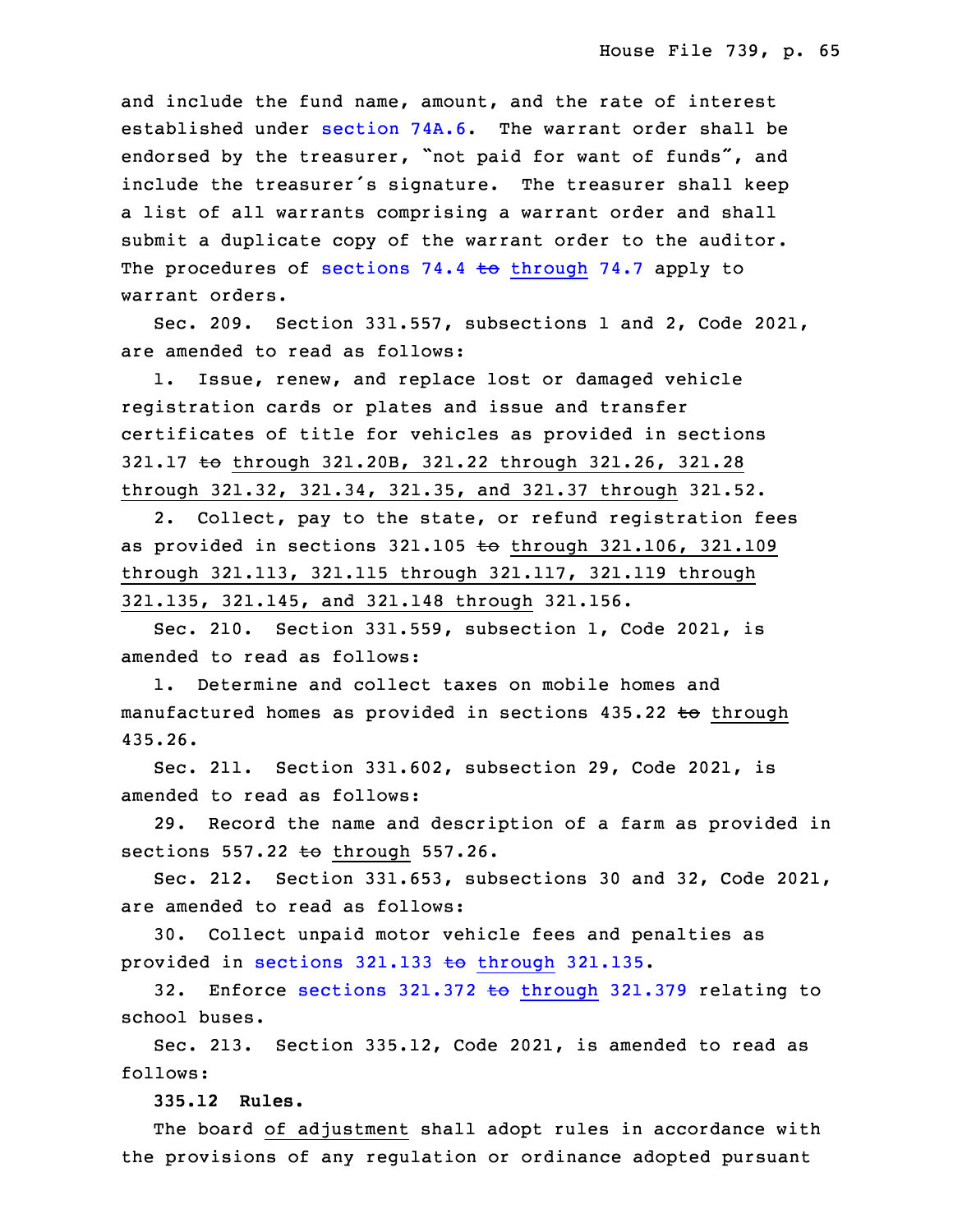to this [chapter](https://www.legis.iowa.gov/docs/code/2021/335.pdf). Meetings of the board of adjustment shall be held at the call of the chairperson and at such other times as the board may determine. Such The chairperson, or in the chairperson's absence, the acting chairperson, may administer oaths and compel the attendance of witnesses. All meetings of the board shall be open to the public. The board shall keep minutes of its proceedings, showing the vote of each member upon each question, or if absent or failing to vote, indicating such fact, and shall keep records of its examinations and other official actions, all of which shall be immediately filed in the office of the board and shall be a public record.

Sec. 214. Section 335.16, Code 2021, is amended to read as follows:

29 **335.16 Decision.**

In exercising the above mentioned powers such in section 335.15, the board of adjustment may, in conformity with the provisions of this [chapter](https://www.legis.iowa.gov/docs/code/2021/335.pdf), reverse or affirm, wholly or partly, or may modify the order, requirement, decision, or determination appealed from and may make such order, requirement, decision, or determination as ought to be made, and to that end shall have all the powers of the officer from whom the appeal is taken.

3 Sec. 215. Section 335.17, Code 2021, is amended to read as follows:

#### 5 **335.17 Vote required.**

The concurring vote of three members of the board of adjustment shall be necessary to reverse any order, requirement, decision, or determination of any such an administrative official, or to decide in favor of the applicant on any matter upon which  $\pm$  the board is required to pass under any such an ordinance or to effect any variation in such an ordinance.

Sec. 216. Section 335.19, Code 2021, is amended to read as follows:

15 **335.19 Review by court.**

Upon the presentation of such petition, the court may allow a writ of certiorari directed to the board of adjustment to review such the decision of the board of adjustment and shall prescribe therein within the writ the time within which a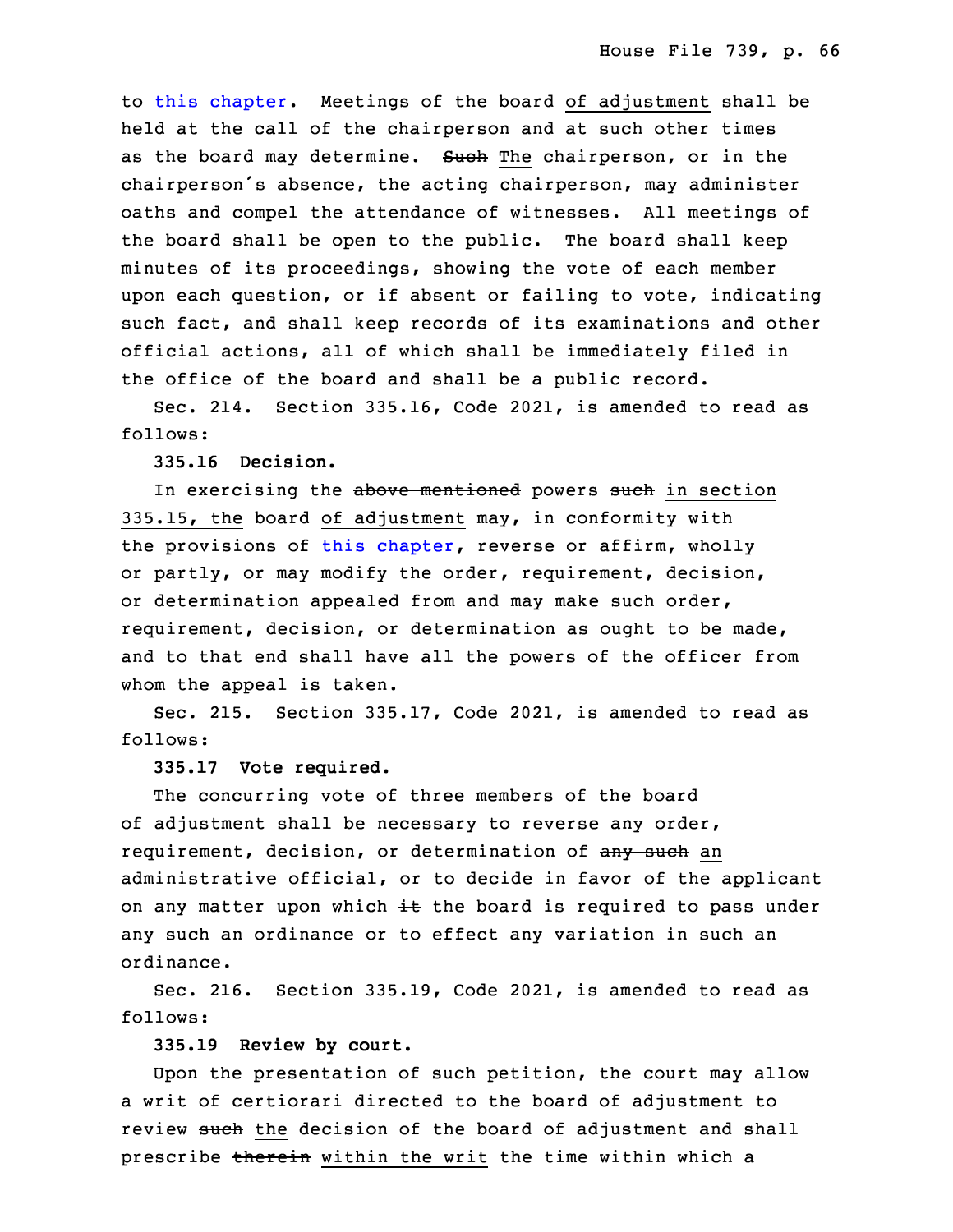return thereto must be made and served upon the relator's attorney, which shall not be less than ten days and may be extended by the court. The allowance of the writ shall not stay proceedings upon the decision appealed from, but the court may, on application, on notice to the board and on due cause shown, grant a restraining order.

Sec. 217. Section 335.20, Code 2021, is amended to read as follows:

#### 28 **335.20 Record advanced.**

The board of adjustment shall not be required to return the original papers acted upon by  $\pm\epsilon$  the board, but it shall be sufficient to return certified or sworn copies thereof of the originals or of such portions hereof of the originals as may be called for by such the writ under section 335.19. The return shall concisely set forth such other facts as may be pertinent and material to show the grounds of the decision appealed from and shall be verified.

 Sec. 218. Section 335.21, subsection 2, Code 2021, is amended to read as follows:

 2. Costs shall not be allowed against the board of adjustment unless it shall appear appears to the court that the board acted with gross negligence or in bad faith or with malice in making the decision appealed from.

Sec. 219. Section 335.27, Code 2021, is amended to read as follows:

## 10 **335.27 Agricultural land preservation ordinance.**

 If <sup>a</sup> county adopts an agricultural land preservation ordinance under this [chapter](https://www.legis.iowa.gov/docs/code/2021/335.pdf) which subjects farmland to the same use restrictions provided in [section](https://www.legis.iowa.gov/docs/code/2021/352.6.pdf) 352.6 for agricultural areas, then section 6B.3, [subsection](https://www.legis.iowa.gov/docs/code/2021/6B.3.pdf) 1, paragraph "f", and sections 352.10 to [through](https://www.legis.iowa.gov/docs/code/2021/352.10.pdf) 352.12 shall apply to farms and farm operations which are subject to the agricultural land preservation ordinance.

Sec. 220. Section 335.30, subsection 1, Code 2021, is amended to read as follows:

1. A county shall not adopt or enforce zoning regulations or other ordinances which disallow the plans and specifications of <sup>a</sup> proposed residential structure solely because the proposed structure is a manufactured home. However, a zoning ordinance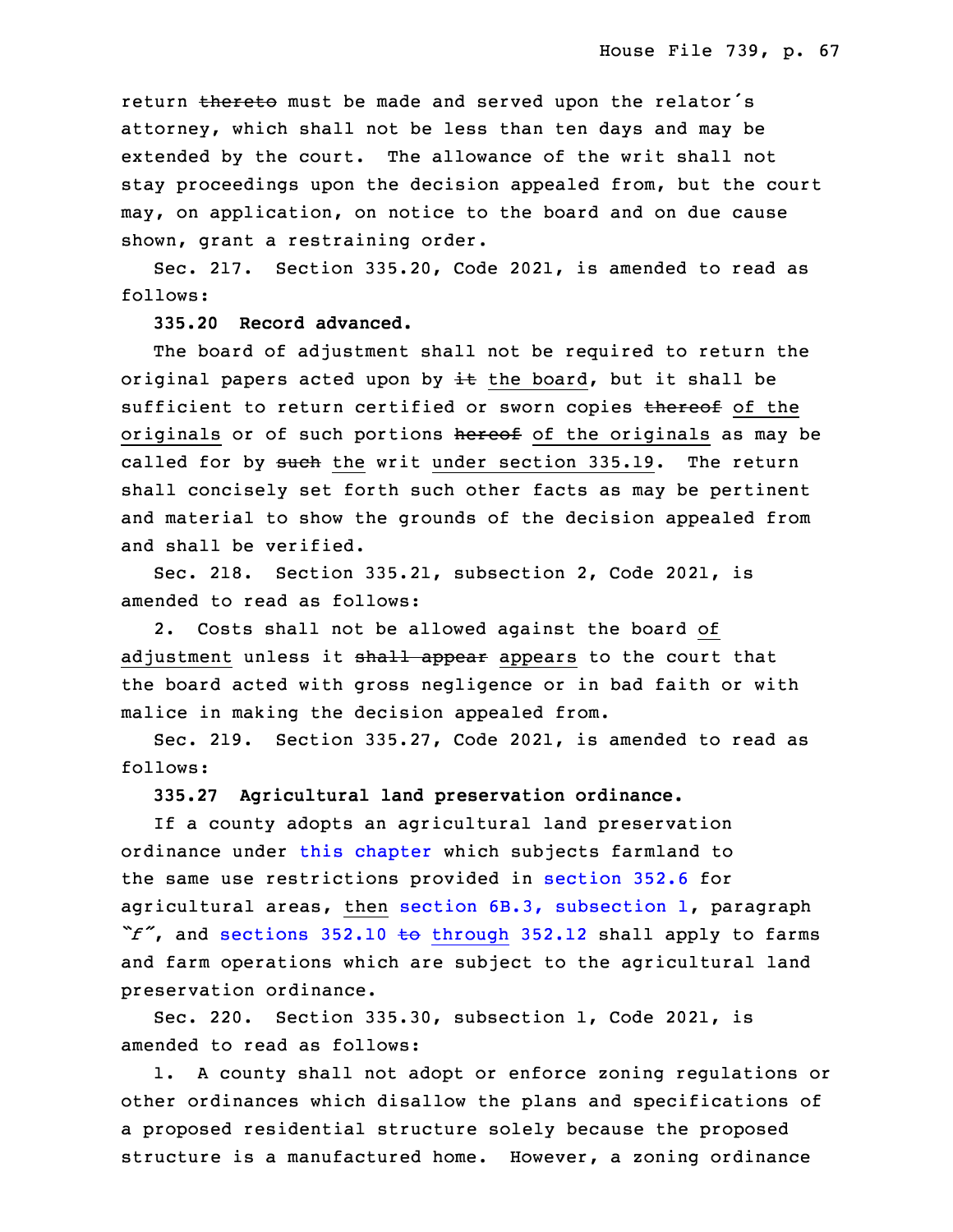or regulation shall require that <sup>a</sup> manufactured home be located and installed according to the same standards, including but not limited to<sub>r</sub> a permanent foundation system, set-back, and minimum square footage, which would apply to a site-built, single family dwelling on the same lot, and shall require that the home is assessed and taxed as a site-built dwelling. A zoning ordinance or other regulation shall not require a perimeter foundation system for a manufactured home which is incompatible with the structural design of the manufactured home structure. A county shall not require more than one permanent foundation system for a manufactured home. For purposes of this [section](https://www.legis.iowa.gov/docs/code/2021/335.30.pdf), a permanent foundation may be a pier footing foundation system designed and constructed to be compatible with the structure and the conditions of the site. When units are located outside a manufactured home community or mobile home park, requirements may be imposed which ensure visual compatibility of the permanent foundation system with surrounding residential structures. As used in this section, *"manufactured home"* means a factory-built structure, which is manufactured or constructed under the authority of 42 U.S.C. §5403 and is to be used as a place for human habitation, but which is not constructed or equipped with a permanent hitch or other device allowing it to be moved other than for the purpose of moving to <sup>a</sup> permanent site, and which does not have permanently attached to its body or frame any wheels or axles. This section shall not be construed as abrogating <sup>a</sup> recorded restrictive covenant.

Sec. 221. Section 349.10, Code 2021, is amended to read as follows:

18 **349.10 New date fixed if all rejected.**

If all certified statements are rejected under the provisions of [section](https://www.legis.iowa.gov/docs/code/2021/349.9.pdf)  $349.9$ , the board shall fix a new date for the selection of official newspapers and nothing herein in this chapter shall be construed to prevent the applicants so rejected from filing new certified statements.

 Sec. 222. Section 356.15, subsection 1, unnumbered paragraph 1, Code 2021, is amended to read as follows:

All charges and expenses for the safekeeping and maintenance of prisoners shall be allowed by the board of supervisors,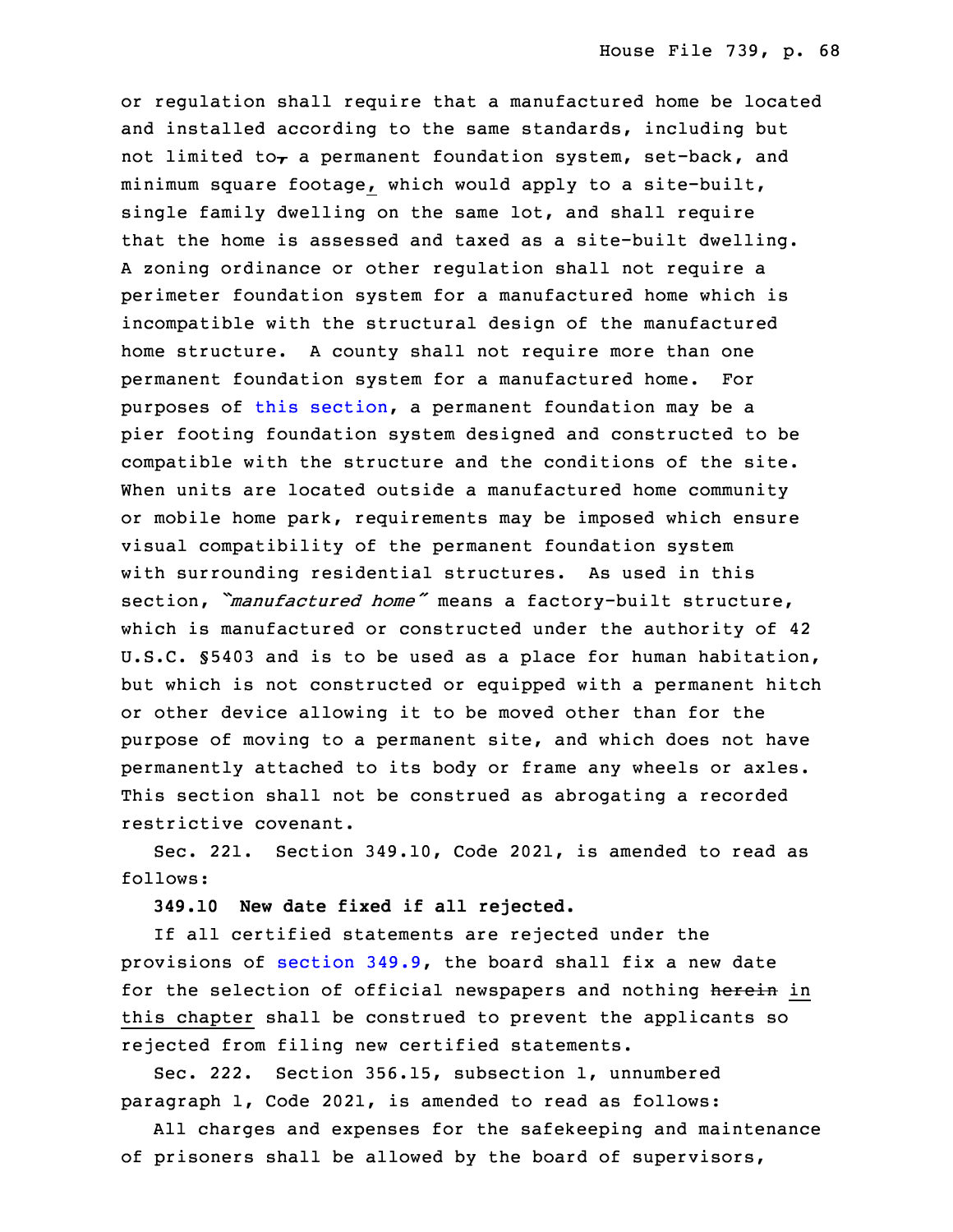with the exception of charges and expenses for the following prisoners:

Sec. 223. Section 356.28, Code 2021, is amended to read as follows:

32 **356.28 Employment.**

The sheriff or any suitable person or agency designated by the court may endeavor to secure employment for unemployed prisoners granted privileges under sections 356.26 to through 356.35.

 Sec. 224. Section 356.30, Code 2021, is amended to read as follows:

**356.30 Prisoner to pay for board —— limitations.**

Every prisoner of a county jail under a sentence to accommodate the person's work schedule in accordance with section 356.26 is liable for the cost of the prisoner's board in the jail as fixed by the county board of supervisors. The sheriff shall charge the prisoner's account for the board and any meals provided in [section](https://www.legis.iowa.gov/docs/code/2021/356.31.pdf) 356.31. If the prisoner is gainfully self-employed the prisoner shall pay the sheriff for the board, in default of which the prisoner's privilege under this chapter is automatically forfeited. If necessarily absent from jail at <sup>a</sup> meal time, the prisoner shall at the prisoner's request be furnished with a lunch to carry to work. If the jail food is furnished directly, by the county, the sheriff shall account for and pay over the meal payments to the county treasurer. The county board of supervisors may by resolution provide that the county furnish or pay for the transportation of prisoners employed under sections  $356.26$  to [through](https://www.legis.iowa.gov/docs/code/2021/356.26.pdf)  $356.35$  to and from the place of employment. However, the charges for board and meals under this [section](https://www.legis.iowa.gov/docs/code/2021/356.30.pdf) shall not exceed fifty percent of the wages or salaries of the prisoner, after deductions required by law, including deductions to satisfy any court-ordered child support obligations, earned during the period of time for which the charges are made.

Sec. 225. Section 356.33, subsection 1, Code 2021, is amended to read as follows:

1. District judges, district associate judges, and judicial magistrates, within their respective jurisdictional authority, 31 may make all determinations and orders under sections 356.26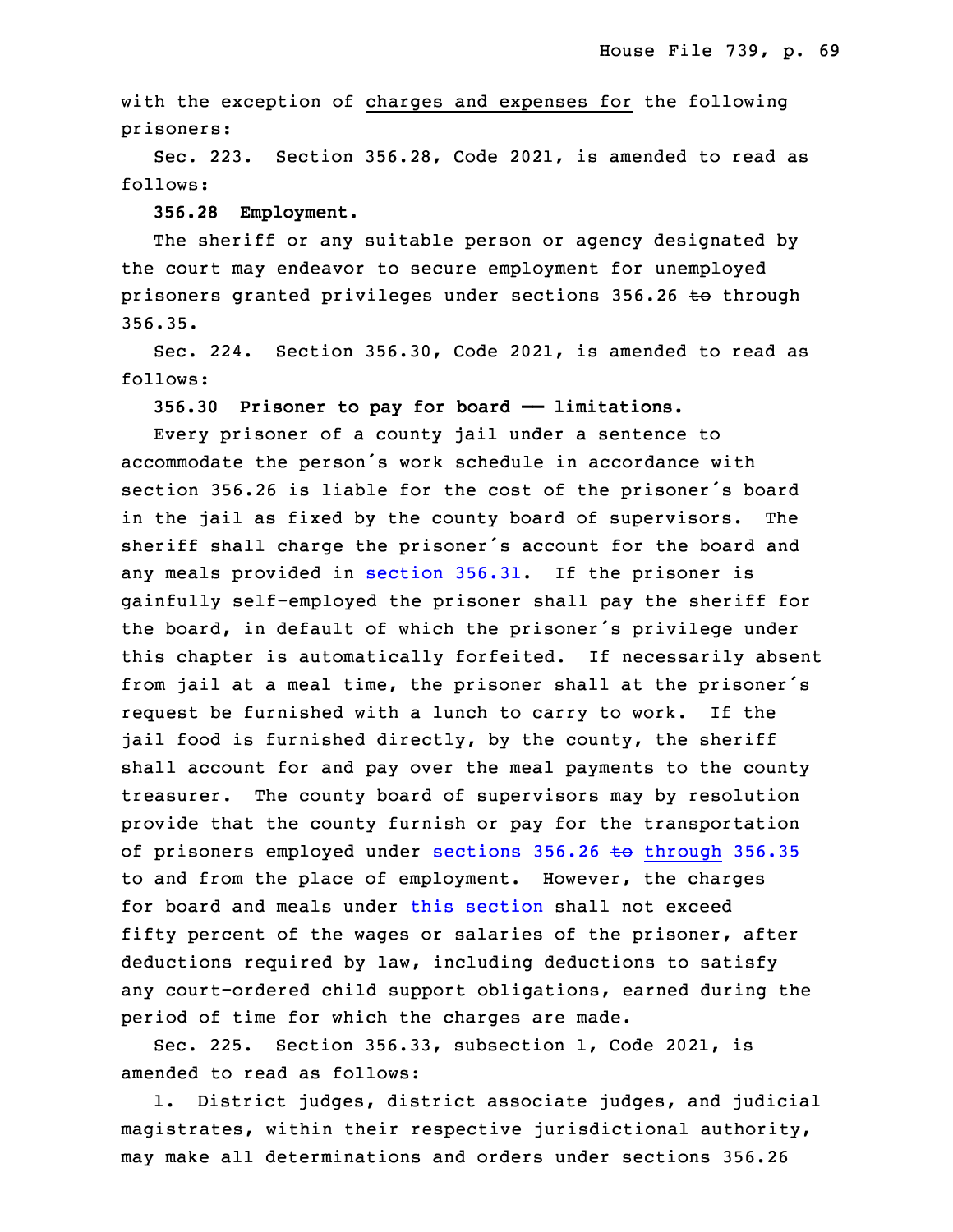to through 356.35.

Sec. 226. Section 356A.4, Code 2021, is amended to read as follows:

#### 35 **356A.4 Work release.**

 <sup>A</sup> person detained, committed, or transferred to <sup>a</sup> facility established and maintained pursuant to [section](https://www.legis.iowa.gov/docs/code/2021/356A.1.pdf) 356A.1 or 3 356A.2, may further be released from such facility during necessary and reasonable hours, by court order, for the purposes stated in [section](https://www.legis.iowa.gov/docs/code/2021/356.26.pdf) 356.26. Such release and any wages earned shall be governed by the provisions of sections 356.27  $\overline{2}$  through 356.35 except that during such time the released person shall not be in the legal custody of the sheriff; any wages earned shall be collected, managed, and dispensed by the person in charge of the facility and not the sheriff; and any wages earned shall first be applied to the reasonable cost of housing such person in the facility.

Sec. 227. Section 357.5, Code 2021, is amended to read as follows:

15 **357.5 Decision at hearing.**

On the day fixed for such hearing under section  $357.4$ , the board of supervisors shall by resolution establish the benefited water district or disallow the petition. For adequate reasons, the board of supervisors may defer action on such the petition for not to exceed ten days after the day first set for <sup>a</sup> hearing.

 Sec. 228. Section 357.8, Code 2021, is amended to read as follows:

**357.8 Plat.**

The said engineer appointed under section 357.6 shall prepare a preliminary plat showing the proper design in general outline, the size and location of the water mains, the general location of hydrants, if such hydrants are included in said the petition, valves, and other appurtenances, and shall show the lots and parcels of land within the proposed district as they appear on the county auditor's plat books, together with the names of the owners and the amount which it is estimated that such each lot or parcel will be assessed.

Sec. 229. Section 357.14, subsection 1, Code 2021, is amended to read as follows: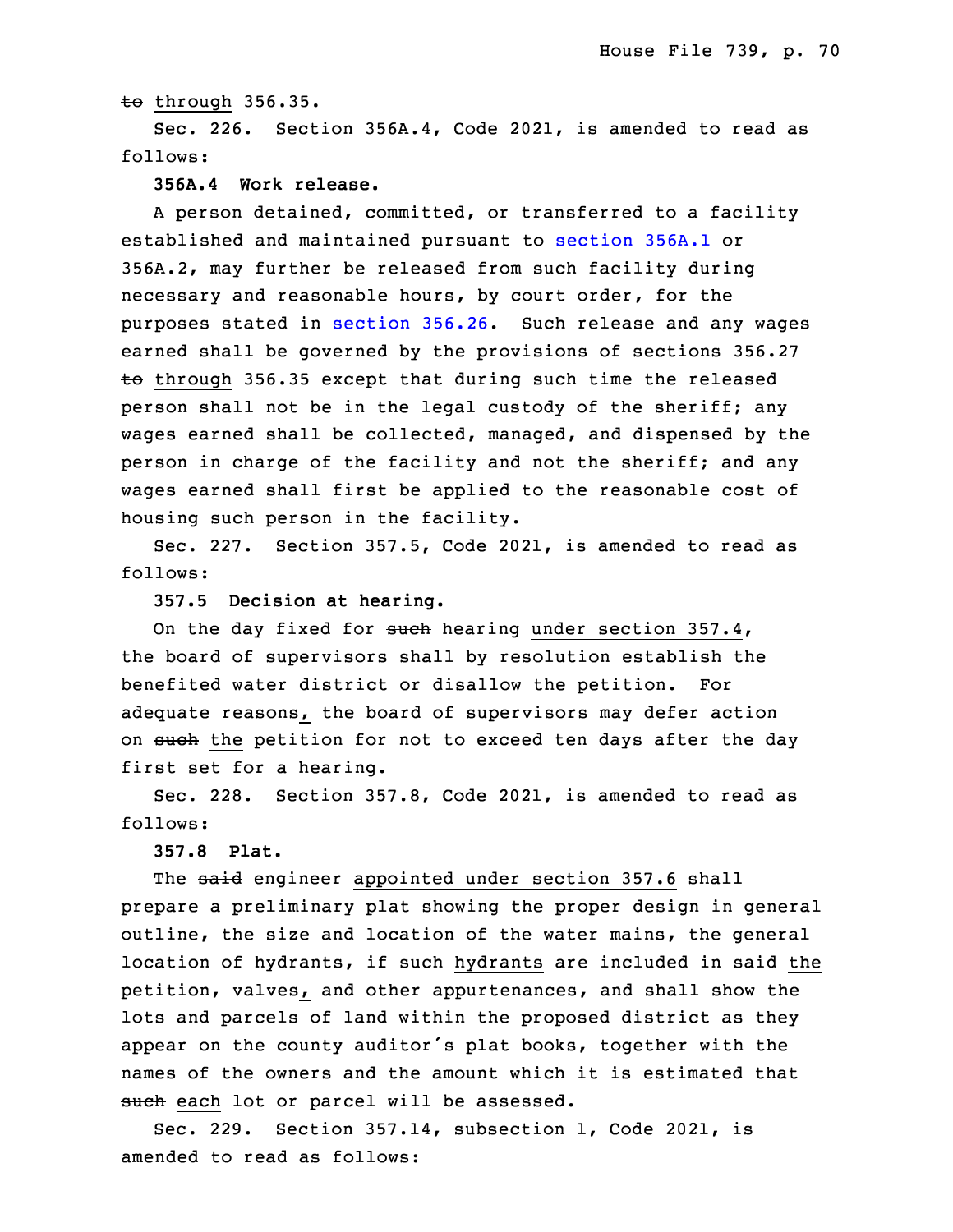1. If the result of said majority of votes cast at the election be are in favor of said the improvement, the board of supervisors shall instruct the engineer to complete the plans and specifications, ready for receiving bids for construction of the project, which the. The engineer shall do complete the plans and specifications within thirty days of receiving notice to do so, unless for adequate reason the board shall extend extends the time.

Sec. 230. Section 357.24, Code 2021, is amended to read as follows:

## **357.24 Fee of engineer.**

 The fee for engineering services shall be fixed by the board of supervisors and the engineer may be paid either a percentage or a per diem $<sub>\tau</sub>$  from proceeds of the bond sale or by cash from</sub> the contractor, if the contractor takes bonds in settlement for the contractor's work under the contract.

Sec. 231. Section 357.26, Code 2021, is amended to read as follows:

# 19 **357.26 Duties of trustees.**

It is anticipated that this [chapter](https://www.legis.iowa.gov/docs/code/2021/357.pdf) will usually be utilized to finance <sup>a</sup> distribution system where the source of supply is without the district, and not under its control, and that individuals within the district will pay water rent to a municipality or corporation without the district. It is intended that the trustees may so operate the utility as will best serve the users, and they are expressly authorized to buy and sell water, to fix the rates to consumers and make all contracts reasonable or necessary to accomplish the purpose of this chapter and to carry on all the operations incident to maintaining and operating said utility and to the procuring and furnishing of water to the consumers therein in the district. If the development of a source of supply is within the means of the district, the trustees may install wells, tanks, meters, and any other equipment properly pertaining to operate  $\pm\epsilon$  the utility.

 Sec. 232. Section 359.31, Code 2021, is amended to read as follows:

# 3 **359.31 Power and control.**

Township trustees shall control any such cemeteries, or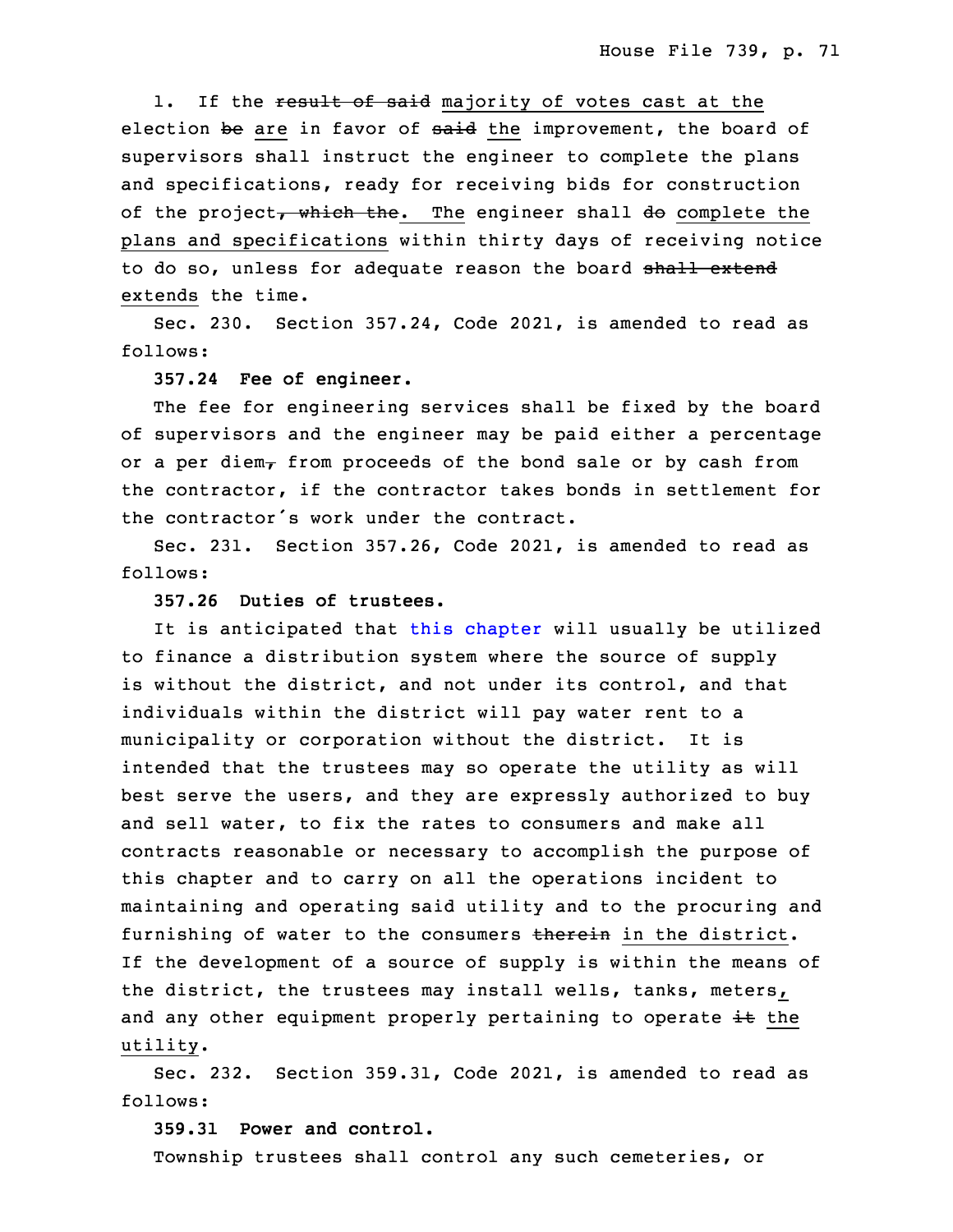appoint trustees for the same cemeteries, or sell the same property to any private corporation for cemetery purposes.

Sec. 233. Section 359.45, Code 2021, is amended to read as follows:

9 **359.45 Anticipatory bonds.**

Townships may anticipate the collection of taxes authorized by [section](https://www.legis.iowa.gov/docs/code/2021/359.43.pdf) 359.43 and for such purposes may direct the county board of supervisors to issue bonds under sections 331.441 to through 331.449 relating to essential county purpose bonds except that the bonds are payable only from tax levies on property subject to the levy under [section](https://www.legis.iowa.gov/docs/code/2021/359.43.pdf) 359.43.

Sec. 234. Section 360.1, subsection 1, Code 2021, is amended to read as follows:

1. The trustees, on a petition of a majority of the resident freeholders of any civil township, shall request the county commissioner of elections to submit the question of building or acquiring by purchase, or acquiring by <sup>a</sup> lease with purchase option, <sup>a</sup> public hall to the electors thereof. The county commissioner shall conduct the election pursuant to the applicable provisions of [chapters](https://www.legis.iowa.gov/docs/code/2021/39.pdf) 39  $\pm$ o through 53 and certify the result to the trustees.

Sec. 235. Section 364.17, subsection 3, paragraph a, subparagraph (3), Code 2021, is amended to read as follows:

(3) Authority for the issuance of citations pursuant to sections 805.1 to [through](https://www.legis.iowa.gov/docs/code/2021/805.1.pdf) 805.5 upon a failure to satisfactorily remedy a violation.

Sec. 236. Section 372.2, subsection 2, paragraph b, Code 32 2021, is amended to read as follows:

33 *b.* The council shall notify the county commissioner of elections to publish notice of the election and conduct the election pursuant to [chapters](https://www.legis.iowa.gov/docs/code/2021/39.pdf) 39  $\pm$ o through 53. The county commissioner of elections shall certify the results of the election to the council.

3 Sec. 237. Section 384.54, subsection 13, Code 2021, is amended to read as follows:

13. Corrections of assessments or valuations made by order of the district court are conclusive and not subject to review on appeal, or otherwise, except as provided in subsections 10  $\overline{6}$  through 12 of this [section](https://www.legis.iowa.gov/docs/code/2021/384.54.pdf). When court confirmation is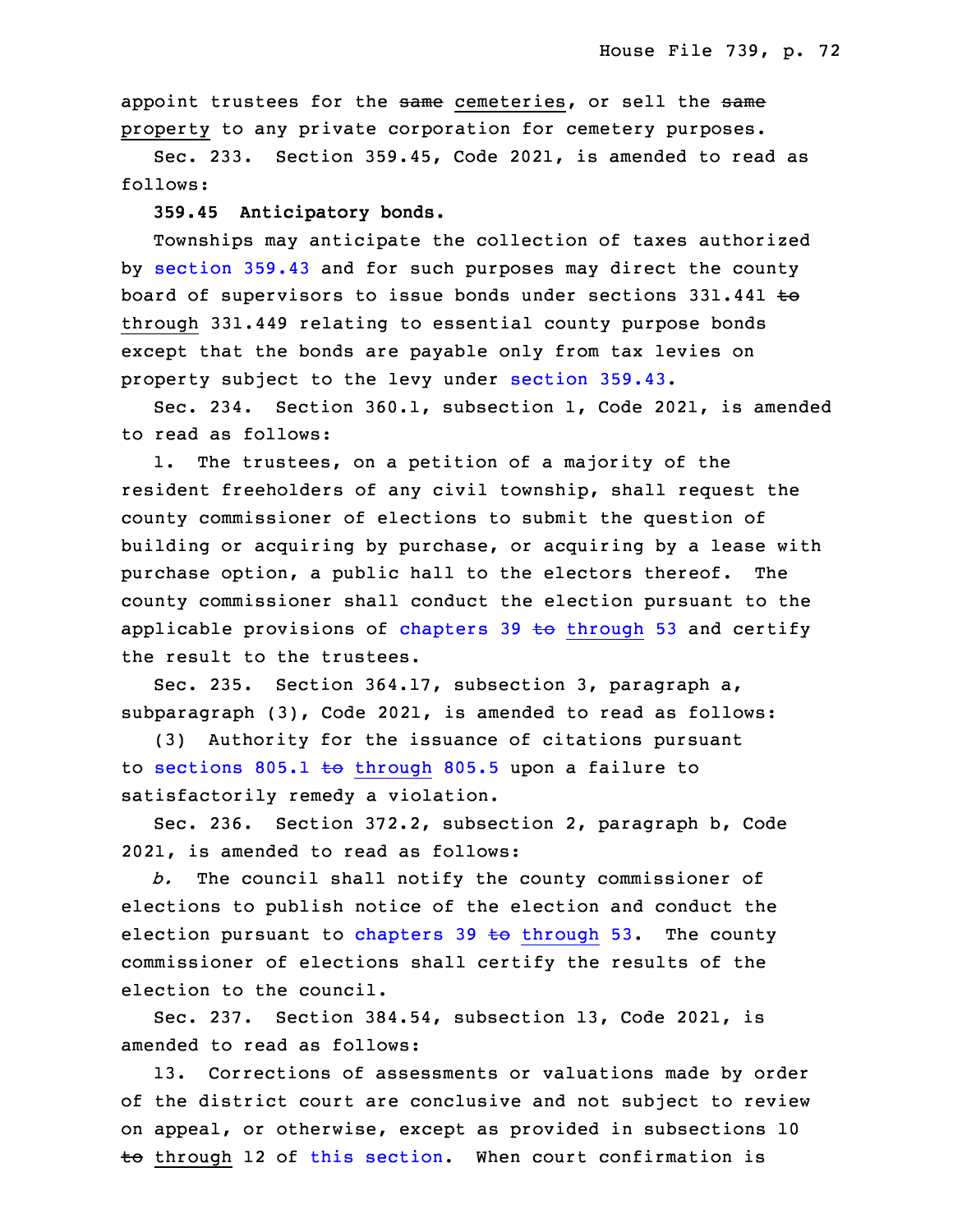obtained there is no right of appeal under the provisions of section 384.66.

 Sec. 238. Section 384.75, subsection 1, Code 2021, is amended to read as follows:

1. Any provision of law, resolution, or ordinance specifying <sup>a</sup> time when or the order in which acts must be done in a proceeding which may result in a special assessment, is subject to the qualifications of sections  $384.72$  to through 17 384.74.

Sec. 239. Section 384.76, Code 2021, is amended to read as follows:

20 **384.76 Application to joint undertakings.**

The provisions of this [subchapter](https://www.legis.iowa.gov/docs/code/2021/384.pdf) apply to any public improvement undertaken jointly by the city and another city or by the city and the state or any other political subdivision of the state, and <sup>a</sup> city may enter into an agreement for such purpose under the provisions of [chapter](https://www.legis.iowa.gov/docs/code/2021/28E.pdf) 28E and may assess and pay its portion of the cost of a public improvement as provided in this [subchapter](https://www.legis.iowa.gov/docs/code/2021/384.pdf), but any requirement of this subchapter in respect to approval of detailed plans and specifications, calling for construction bids, awarding construction contracts and acceptance of the completed improvement may be carried out by each city with other cities, the state or any other political subdivision of the state, as provided in an agreement entered into as permitted by [chapter](https://www.legis.iowa.gov/docs/code/2021/28E.pdf) 28E. However, an agreement between the city and the state department of transportation is also governed by the provisions of sections 313.21 to through 313.23.

 Sec. 240. Section 386.7, subsection 1, Code 2021, is amended to read as follows:

1. Section 386.6, [subsections](https://www.legis.iowa.gov/docs/code/2021/386.6.pdf) 1 to through 5, are applicable to a self-liquidating improvement to the same extent as they are applicable to an improvement and the proceedings initiating a self-liquidating improvement shall be governed thereby.

8 Sec. 241. Section 390.3, subsection 2, Code 2021, is amended 9 to read as follows:

2. However, in the performance of a joint agreement, the governing body is not subject to statutes generally applicable to public contracts, including hearings on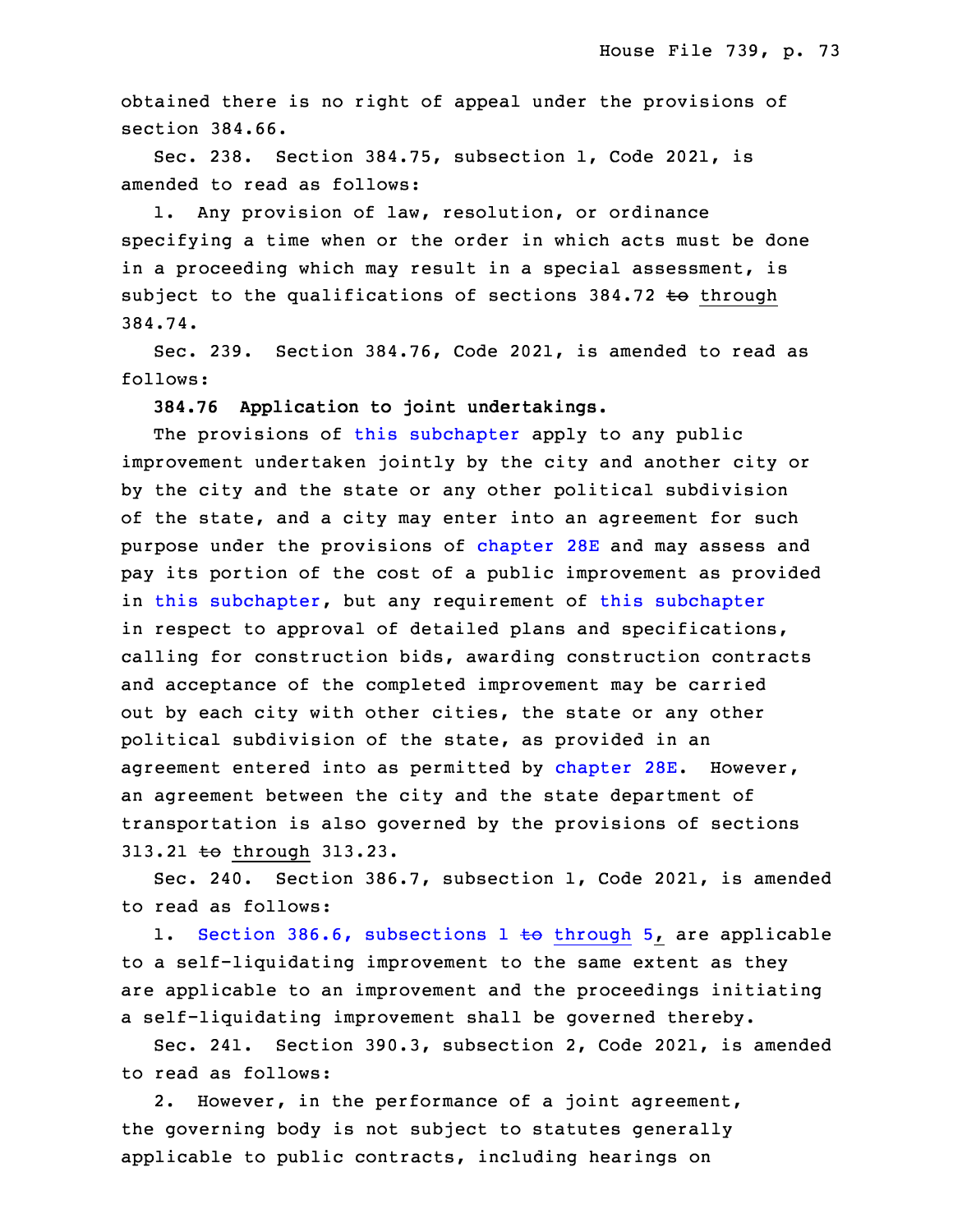plans, specifications, form of contracts, costs, notice, and competitive bidding required under [chapter](https://www.legis.iowa.gov/docs/code/2021/26.pdf) 26 and section 15 384.103, unless all parties to the joint agreement are cities located within the state of Iowa.

Sec. 242. Section 403.15, subsection 1, Code 2021, is amended to read as follows:

1. There is hereby created in each municipality a public body corporate and politic to be known as the "urban renewal agency" of the municipality. An urban renewal agency shall not transact any business or exercise its powers hereunder under this chapter until or unless the local governing body has made the finding prescribed in [section](https://www.legis.iowa.gov/docs/code/2021/403.4.pdf) 403.4, and has elected to have the urban renewal project powers exercised by an urban renewal agency as provided in [section](https://www.legis.iowa.gov/docs/code/2021/403.14.pdf) 403.14.

Sec. 243. Section 403.16, Code 2021, is amended to read as follows:

29 **403.16 Personal interest prohibited.**

1. For purposes of this section:

<sup>31</sup> *a. "Action"* does not include resolutions advisory to the local governing body or agency by any citizens group, board, body, or commission designated to serve a purely advisory approving or recommending function under this chapter.

<sup>35</sup> *b. "Action affecting such property"* includes only that action directly and specifically affecting such property as <sup>a</sup> separate property but shall not include any action, any benefits of which accrue to the public generally, or which affects all or <sup>a</sup> substantial portion of the properties included or planned to be included in such a project.

<sup>6</sup> *c. "Participation"* does not include discussion or debate preliminary to a vote of a local governing body or agency upon proposed ordinances or resolutions relating to such a project or any abstention from such a vote.

2. No A public official or employee of a municipality, or board or commission thereof of a municipality, and no a commissioner or employee of an urban renewal agency, which has been vested by a municipality with urban renewal project powers under section [403.14](https://www.legis.iowa.gov/docs/code/2021/403.14.pdf), shall not voluntarily acquire any personal interest, as described in this [section](https://www.legis.iowa.gov/docs/code/2021/403.16.pdf), whether direct or indirect, in any urban renewal project, or in any property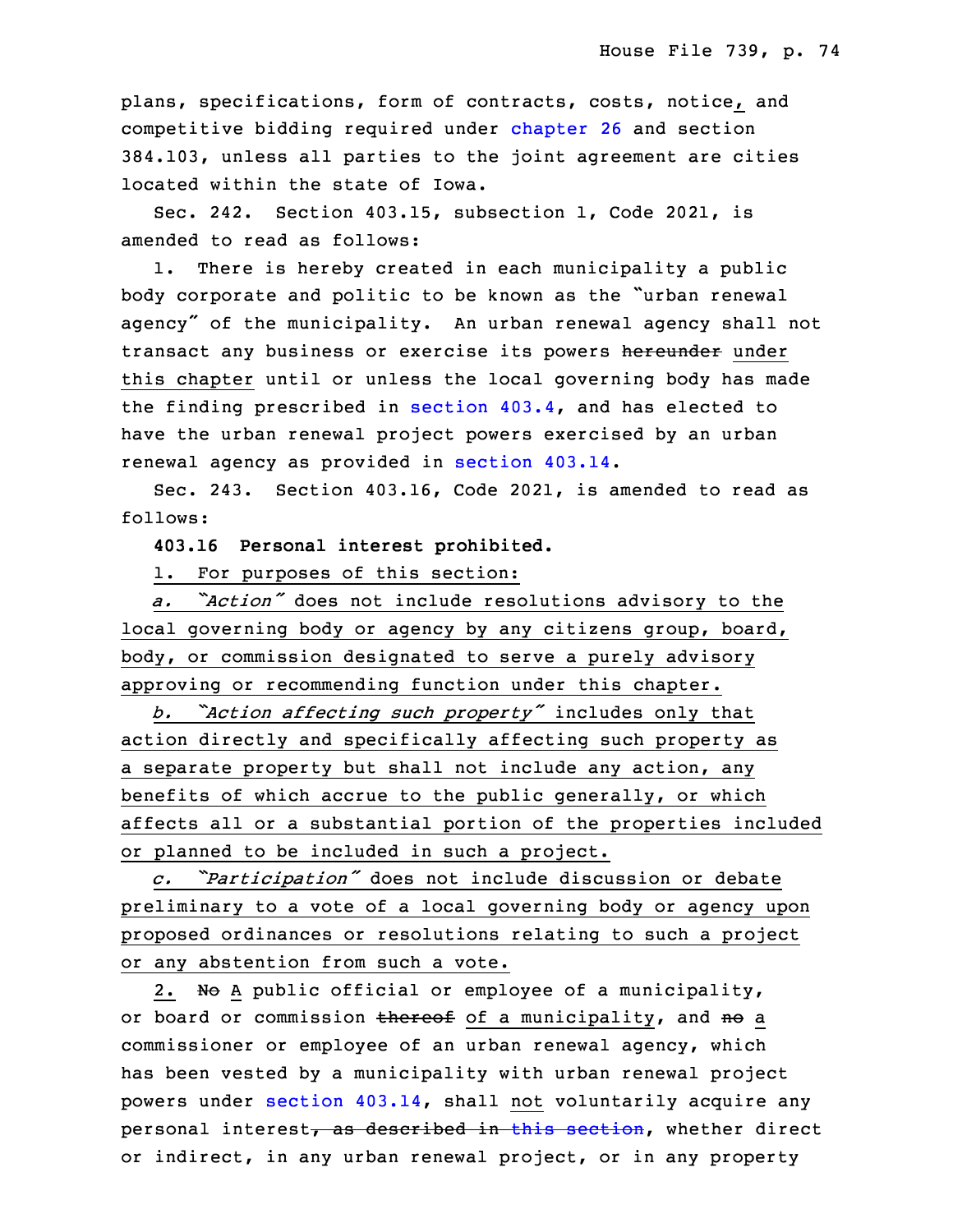included or planned to be included in any urban renewal project of such municipality, or in any contract or proposed contract in connection with such urban renewal project. Where such an acquisition is not voluntary, the interest acquired shall be immediately disclosed in writing to the local governing body, and such disclosure shall be entered upon the minutes of the governing body. If any such official, commissioner, or employee presently owns or controls, or has owned or controlled within the preceding two years, any interest, as described proscribed in this [section](https://www.legis.iowa.gov/docs/code/2021/403.16.pdf), whether direct or indirect, in any property which the official, commissioner, or employee knows is included or planned to be included in an urban renewal project, the official, commissioner, or employee shall immediately disclose this fact in writing to the local governing body, and such disclosure shall be entered upon the minutes of the governing body; and any. Any such official, commissioner, or employee with an interest proscribed in this section shall not participate in any action by the municipality, or board or commission thereof of the municipality, or urban renewal agency affecting such property, which is proscribed in this [section](https://www.legis.iowa.gov/docs/code/2021/403.16.pdf). For the purposes of this [section](https://www.legis.iowa.gov/docs/code/2021/403.16.pdf) the following definitions and standards of construction shall apply:

 1. *"Action affecting such property"* shall include only that action directly and specifically affecting such property as a separate property but shall not include any action, any benefits of which accrue to the public generally, or which affects all or a substantial portion of the properties included or planned to be included in such a project.

2. 3. Employment by a public body, its agencies, or institutions or by any other person having such an interest proscribed in this section shall not be deemed an interest by such the employee or of any ownership or control by such the employee of interests of the employee's employer. Such an employee may participate in an urban renewal project so long as any benefits of such participation accrue to the public generally, such participation affects all or a substantial portion of the properties included or planned to be included in such a project, or such participation promotes the public purposes of such project, and shall limit only that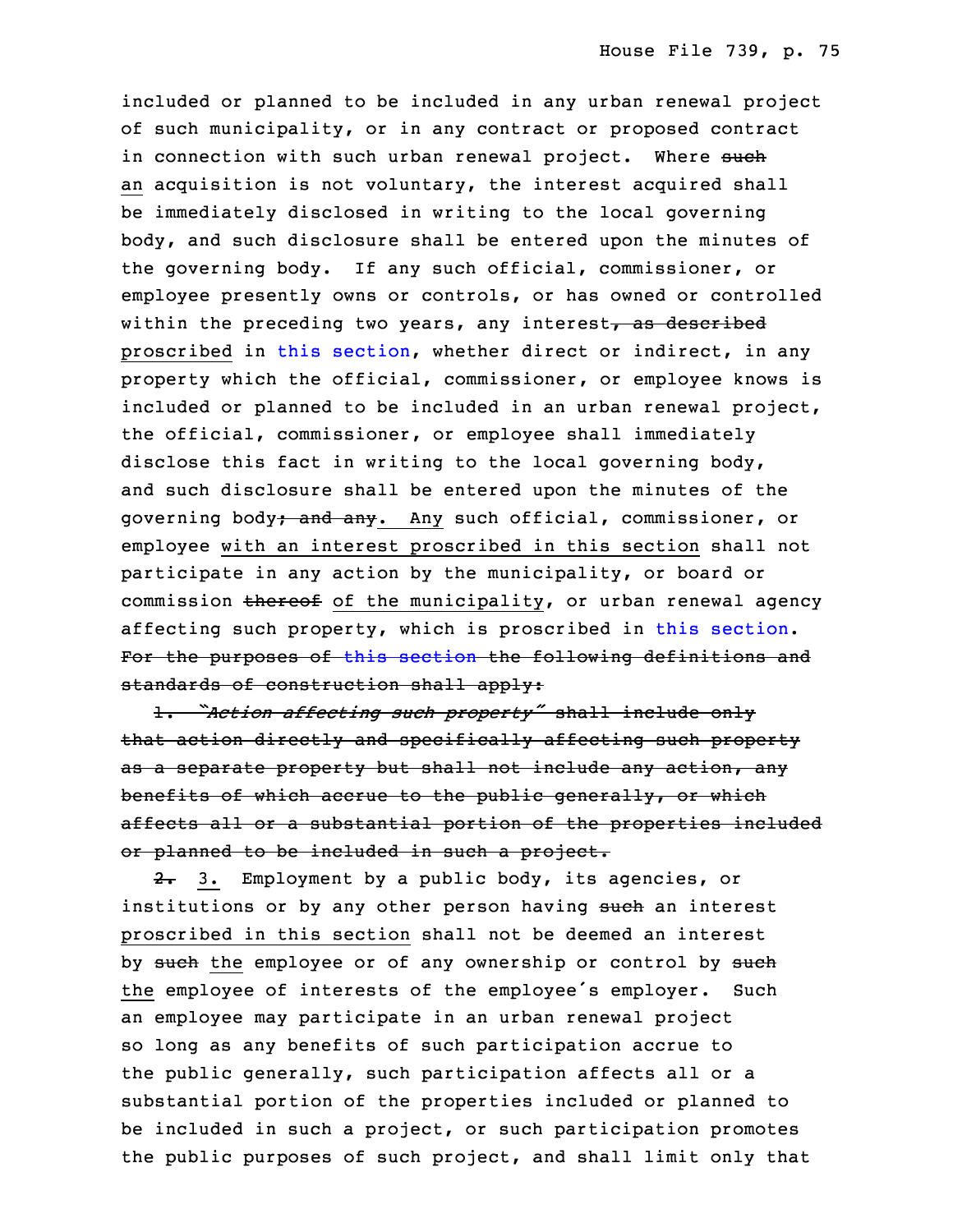participation by an employee which directly or specifically affects property in which an employer of an employee has an interest.

 3. The word *"participation"* shall be deemed not to include discussion or debate preliminary to a vote of a local governing body or agency upon proposed ordinances or resolutions relating to such a project or any abstention from such a vote.

4. The designation of a bank or trust company as depository, paying agent, or agent for investment of funds shall not be deemed a matter of interest or personal interest proscribed by this section.

5. Stock ownership in a corporation having such an interest shall not be deemed an indicia of an interest, or of ownership or control by the person owning such stocks, proscribed by this section when less than five percent of the outstanding stock of the corporation is owned or controlled directly or indirectly by such person.

3 6. The word *"action"* shall not be deemed to include resolutions advisory to the local governing body or agency by any citizens group, board, body, or commission designated to serve a purely advisory approving or recommending function under this [chapter](https://www.legis.iowa.gov/docs/code/2021/403.pdf).

 $7. 6.$  The limitations of this [section](https://www.legis.iowa.gov/docs/code/2021/403.16.pdf) shall be construed to 9 permit action by <sup>a</sup> public official, commissioner, or employee where any benefits of such an action accrue to the public generally, such the action affects all or a substantial portion of the properties included or planned to be included in such a project, or such the action promotes the public purposes of such project, and. The limitations of this section shall be construed to limit only that action by a public official, commissioner, or employee which directly or specifically affects property in which such official, commissioner, or employee has an interest or in which an employer of such official, commissioner, or employee has an interest. Any disclosure required to be made by this [section](https://www.legis.iowa.gov/docs/code/2021/403.16.pdf) to the local governing body shall concurrently be made to an urban renewal agency which has been vested with urban renewal project powers by the municipality pursuant to the provisions of section 403.14. No A commissioner or other officer of any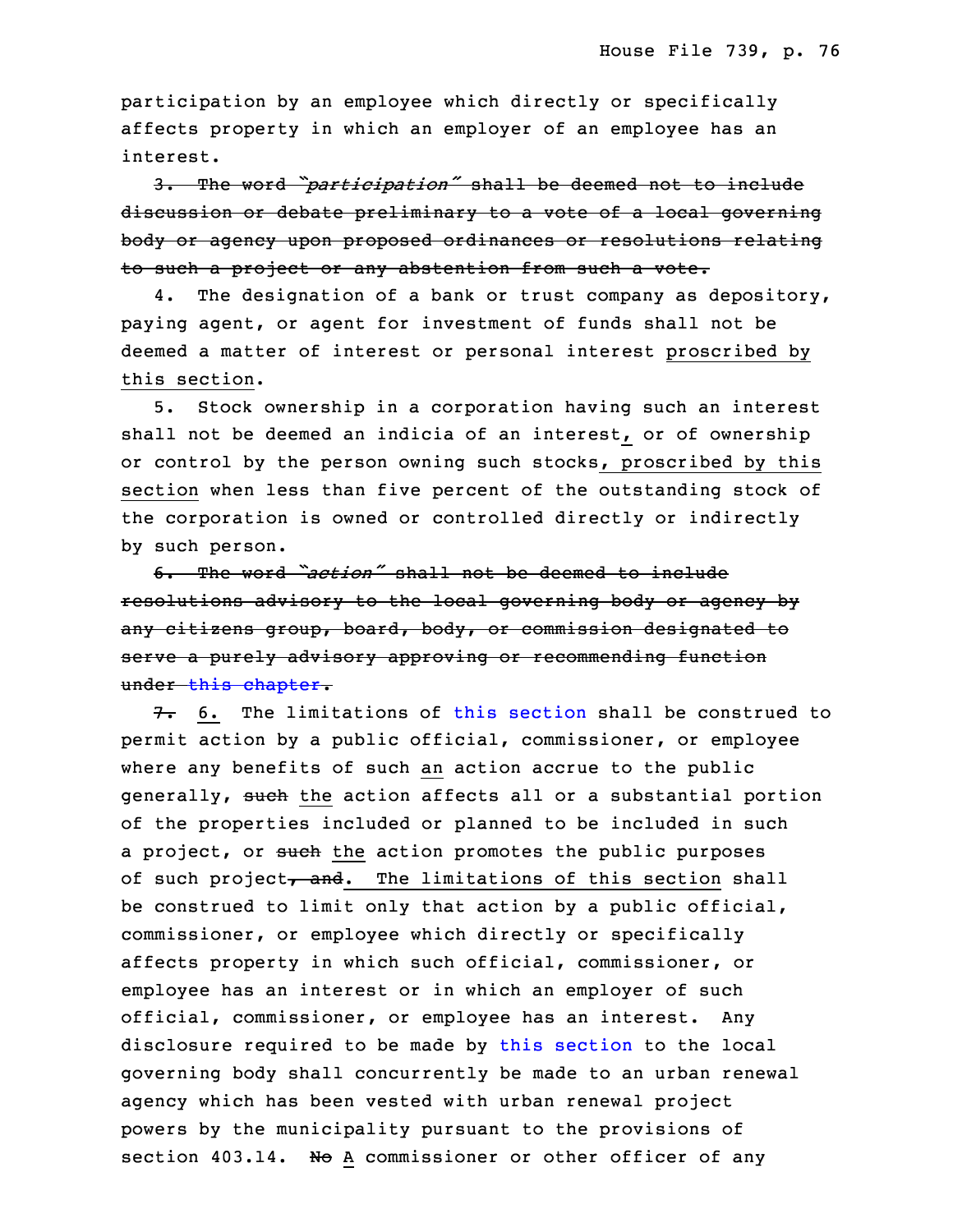urban renewal agency, board, or commission exercising powers pursuant to this [chapter](https://www.legis.iowa.gov/docs/code/2021/403.pdf) shall not hold any other public office under the municipality, other than the commissionership or office with respect to such urban renewal agency, board, or commission. Any violation of the provisions of this [section](https://www.legis.iowa.gov/docs/code/2021/403.16.pdf) shall constitute misconduct in office, but no ordinance or resolution of a municipality or agency shall not be invalid by reason of a vote or votes cast in violation of the standards of this section unless such the vote or votes were decisive in the passage of such the ordinance or resolution.

Sec. 244. Section 414.2, Code 2021, is amended to read as follows:

## **414.2 Districts.**

For any or all of said the purposes of this chapter, the local legislative body, hereinafter referred to as the council, may divide the city into districts, including historical preservation districts but only as provided in section 7 303.34, of such number, shape, and area as may be deemed best suited to carry out the purposes of this [chapter](https://www.legis.iowa.gov/docs/code/2021/414.pdf); and within such districts  $\pm\epsilon$  the council may regulate and restrict the erection, construction, reconstruction, alteration, repair, or use of buildings, structures, or land. All such regulations and restrictions shall be uniform for each class or kind of buildings throughout each district, but the regulations in one district may differ from those in other districts.

Sec. 245. Section 414.7, subsection 1, Code 2021, is amended to read as follows:

1. The council shall provide for the appointment of a board of adjustment. In the regulations and restrictions adopted pursuant to the authority of this [chapter](https://www.legis.iowa.gov/docs/code/2021/414.pdf), the council shall provide that the board of adjustment may in appropriate cases and subject to appropriate conditions and safeguards make special exceptions to the terms of the ordinances in harmony with its the general purpose and intent of the ordinances and in accordance with general or specific rules contained in the ordinance ordinances and provide that any property owner aggrieved by the action of the council in the adoption of such regulations and restrictions may directly petition the board of adjustment direct to modify regulations and restrictions as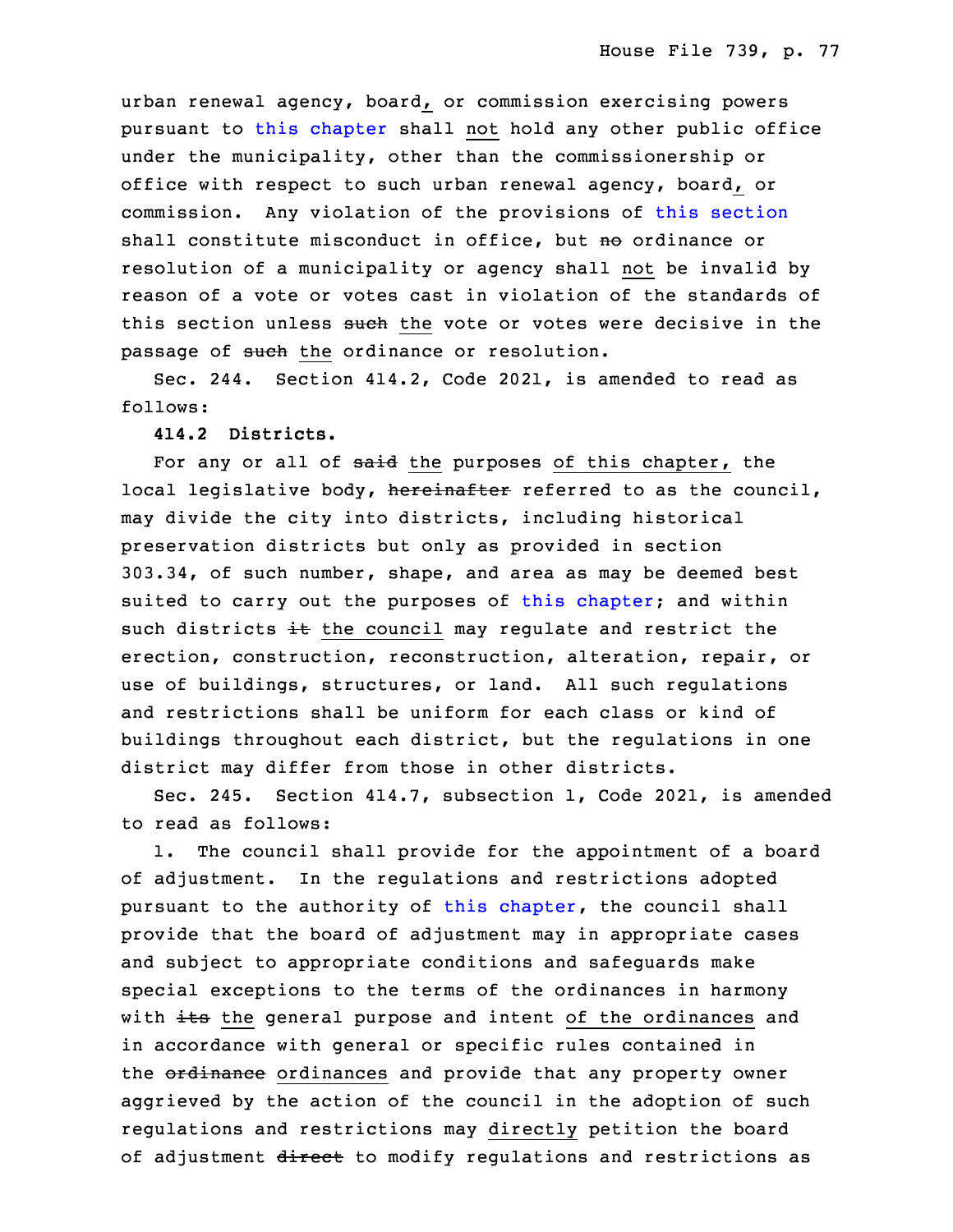applied to such property owners.

Sec. 246. Section 419.13, Code 2021, is amended to read as follows:

32 **419.13 Exception to budget law and certain bond provisions.** The provisions of sections 73A.12 to [through](https://www.legis.iowa.gov/docs/code/2021/73A.12.pdf) 73A.16 shall not apply to bonds issued under the provisions of this [chapter](https://www.legis.iowa.gov/docs/code/2021/419.pdf).

Sec. 247. Section 419.17, subsection 1, unnumbered paragraph 1, Code 2021, is amended to read as follows:

 Cities may also issue revenue bonds for projects located within a qualified urban renewal area or an area designated a revitalization area pursuant to sections 404.1 to through 5 404.7. The revenue bonds shall be issued pursuant to the provisions of this [chapter](https://www.legis.iowa.gov/docs/code/2021/419.pdf) and all provisions of this chapter shall apply, except that:

8 Sec. 248. Section 420.41, subsection 1, paragraph g, Code 2021, is amended to read as follows:

g. In respect of the power to enact, make, adopt, amend and repeal ordinances necessary or proper in connection with any provisions referred to in paragraphs *"a"* to through *"f"* inclusive, of this [subsection](https://www.legis.iowa.gov/docs/code/2021/420.41.pdf).

 Sec. 249. Section 420.229, Code 2021, is amended to read as follows:

16 **420.229 Delinquent city taxes —— exclusive collection** 17 **procedure.**

All general city taxes and special assessments which, under the provisions of sections 420.220 to 420.229 shall through 420.228, are not be collectible by sale or  $shall$  be are collectible by sale only in events or in a manner hereby prescribed in this chapter shall respectively be deemed barred or barred as to collection thereof in any other event or any other manner than so prescribed.

Sec. 250. Section 420.240, Code 2021, is amended to read as follows:

27 **420.240 Redemption statutes applicable.**

The provisions of sections  $447.7$  to [through](https://www.legis.iowa.gov/docs/code/2021/447.7.pdf)  $447.13$  shall, so far as the same those sections shall be applicable, and are not herein changed or modified in this chapter, apply to sales of real estate for delinquent taxes herein contemplated in this chapter; but where the words "auditor of the county"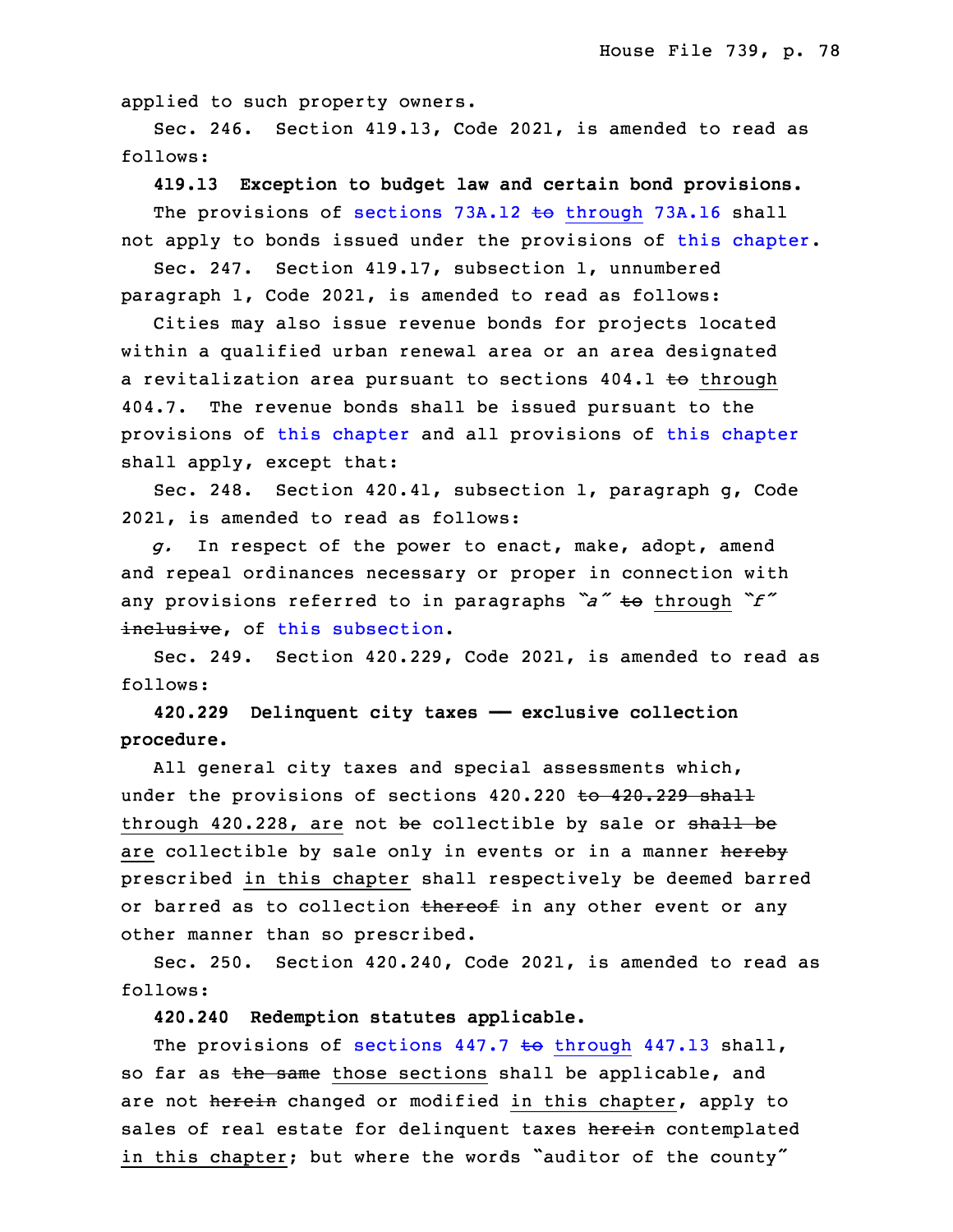or "treasurer" are used in said those sections the words "city clerk", "recorder", "auditor", or "person authorized to make out the tax list" and "city collector" or "city treasurer or officer authorized to receive same" shall be substituted.

 Sec. 251. Section 420.244, Code 2021, is amended to read as follows:

#### **420.244 Force and effect.**

All deeds and conveyances hereafter made and executed on account of any general or special tax sale shall be of the same force and effect as deeds made by the county treasurer as provided in sections  $448.3$  to [through](https://www.legis.iowa.gov/docs/code/2021/448.3.pdf)  $448.5$  for delinquent county taxes.

Sec. 252. Section  $420.245$ , Code 2021, is amended to read as follows:

**420.245 Rights and remedies.**

The purchaser as well as the owner of any real property sold on account of such general or special delinquent taxes or assessments shall be entitled to all the rights and remedies which are granted and prescribed by [sections](https://www.legis.iowa.gov/docs/code/2021/446.35.pdf)  $446.35$ ,  $446.36$ , and  $448.6$  to [through](https://www.legis.iowa.gov/docs/code/2021/448.6.pdf)  $448.14$ , but wherever the words "county and county treasurer and auditor" are used, the words "city, city treasurer, city clerk, recorder, auditor, or collector or officer authorized to act as  $\overline{\text{collector}}$ , collector", shall be substituted.

 Sec. 253. Section 420.246, Code 2021, is amended to read as follows:

#### **420.246 Tax and deed statutes applicable.**

Sections  $446.16$ ,  $446.32$ , and  $448.10$  to [through](https://www.legis.iowa.gov/docs/code/2021/448.10.pdf)  $448.12$  are applicable to cities acting under special charters, except that, where the word "treasurer" is used, there shall be substituted the words "city collector or treasurer or deputy treasurer or deputy or officer authorized to collect city taxes"; and where the word "auditor" is used, there shall be substituted the words "city clerk or recorder".

Sec. 254. Section 420.247, Code 2021, is amended to read as follows:

34 **420.247 Failure to obtain deed —— cancellation of sale.**

After July  $4$ , 1942, [section](https://www.legis.iowa.gov/docs/code/2021/446.37.pdf)  $446.37$  shall apply to cities acting under special charter which collect their own taxes,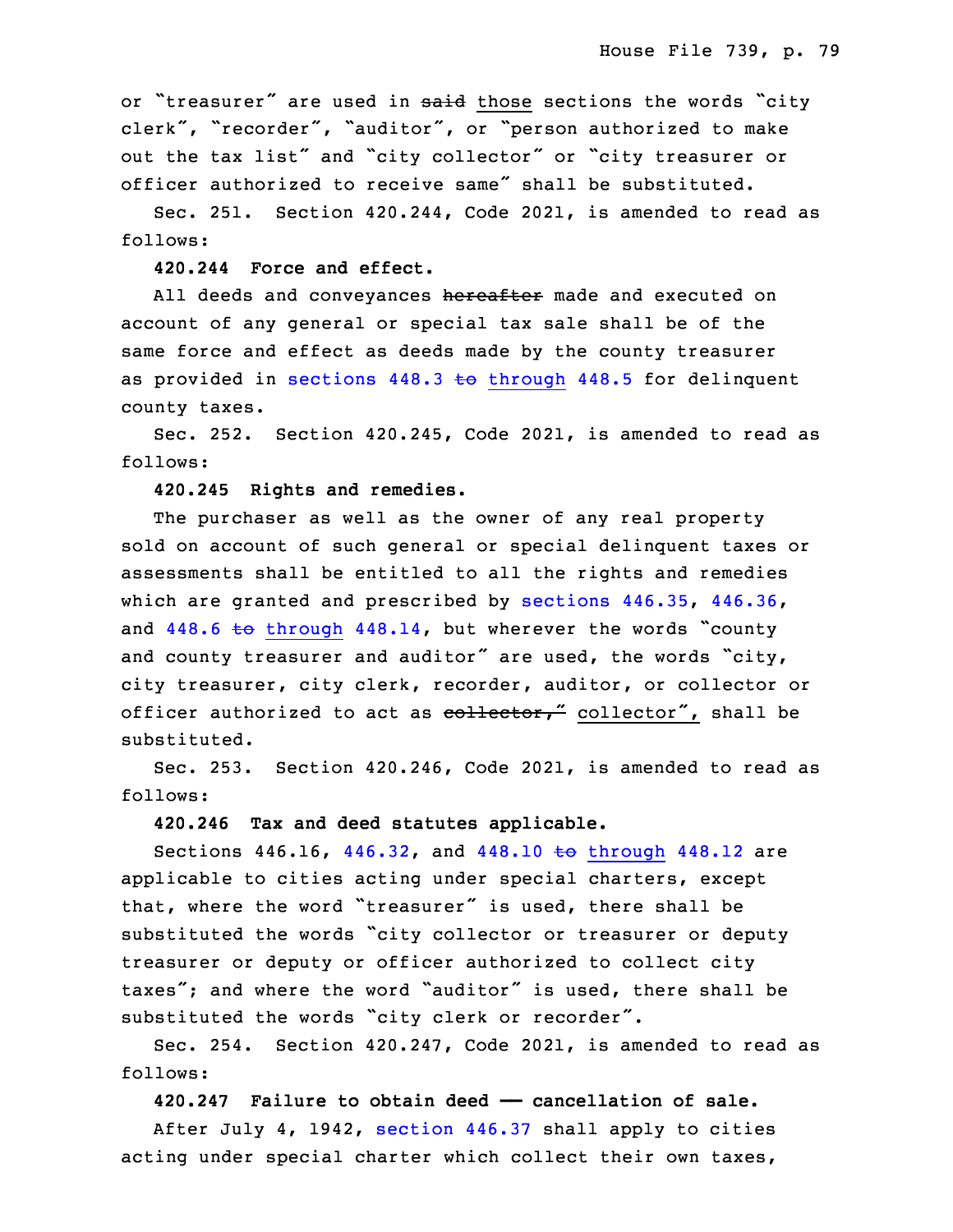except that the terms "county auditor" and "county treasurer" in said section to section 446.37 shall be taken, for the purposes of this [section](https://www.legis.iowa.gov/docs/code/2021/420.247.pdf), to refer to the persons performing their respective functions in relation to tax sales by such 6 cities.

Sec. 255. Section 421.17, subsection 19, paragraph b, Code 2021, is amended to read as follows:

b. (1) The provisions of sections 17A.10 to [through](https://www.legis.iowa.gov/docs/code/2021/17A.10.pdf) 17A.18A relating to contested cases shall not apply to any matters involving the equalization of valuations of classes of property as authorized by this [chapter](https://www.legis.iowa.gov/docs/code/2021/421.pdf) and [chapter](https://www.legis.iowa.gov/docs/code/2021/441.pdf) 441.

13 (2) This exemption from the provisions of sections 17A.10 to through 17A.18A shall not apply to a hearing before the director as provided in section 441.49, [subsection](https://www.legis.iowa.gov/docs/code/2021/441.49.pdf) 5.

Sec. 256. Section 421.27, subsection 9, paragraph a, subparagraph (3), Code 2021, is amended to read as follows:

(3) In this the case of all other entities, including corporations described in section 422.36, [subsection](https://www.legis.iowa.gov/docs/code/2021/422.36.pdf) 5, and all other entities required to file an information return under section 422.15, subsection 2, the entity's Iowa net income after the application of the Iowa business activity ratio, if applicable, multiplied by the top income tax rate imposed under section 422.5A for the tax year.

Sec. 257. Section 422.5, subsection 1, paragraph b, subparagraph  $(1)$ , Code 2021, is amended to read as follows:

(1) The tax imposed upon the taxable income of a nonresident shall be computed by reducing the amount determined pursuant <sup>29</sup> to paragraph *"a"* by the amounts of nonrefundable credits under this subchapter and by multiplying this resulting amount by a fraction of which the nonresident's net income allocated to Iowa, as determined in section 422.8, [subsection](https://www.legis.iowa.gov/docs/code/2021/422.8.pdf) 2, paragraph "a", is the numerator and the nonresident's total net income computed under [section](https://www.legis.iowa.gov/docs/code/2021/422.7.pdf) 422.7 is the denominator. This provision subparagraph also applies to individuals who are residents of Iowa for less than the entire tax year.

 Sec. 258. Section 422.5, subsection 4, Code 2021, is amended to read as follows:

4. The tax herein levied under this section shall be computed and collected as hereinafter provided in this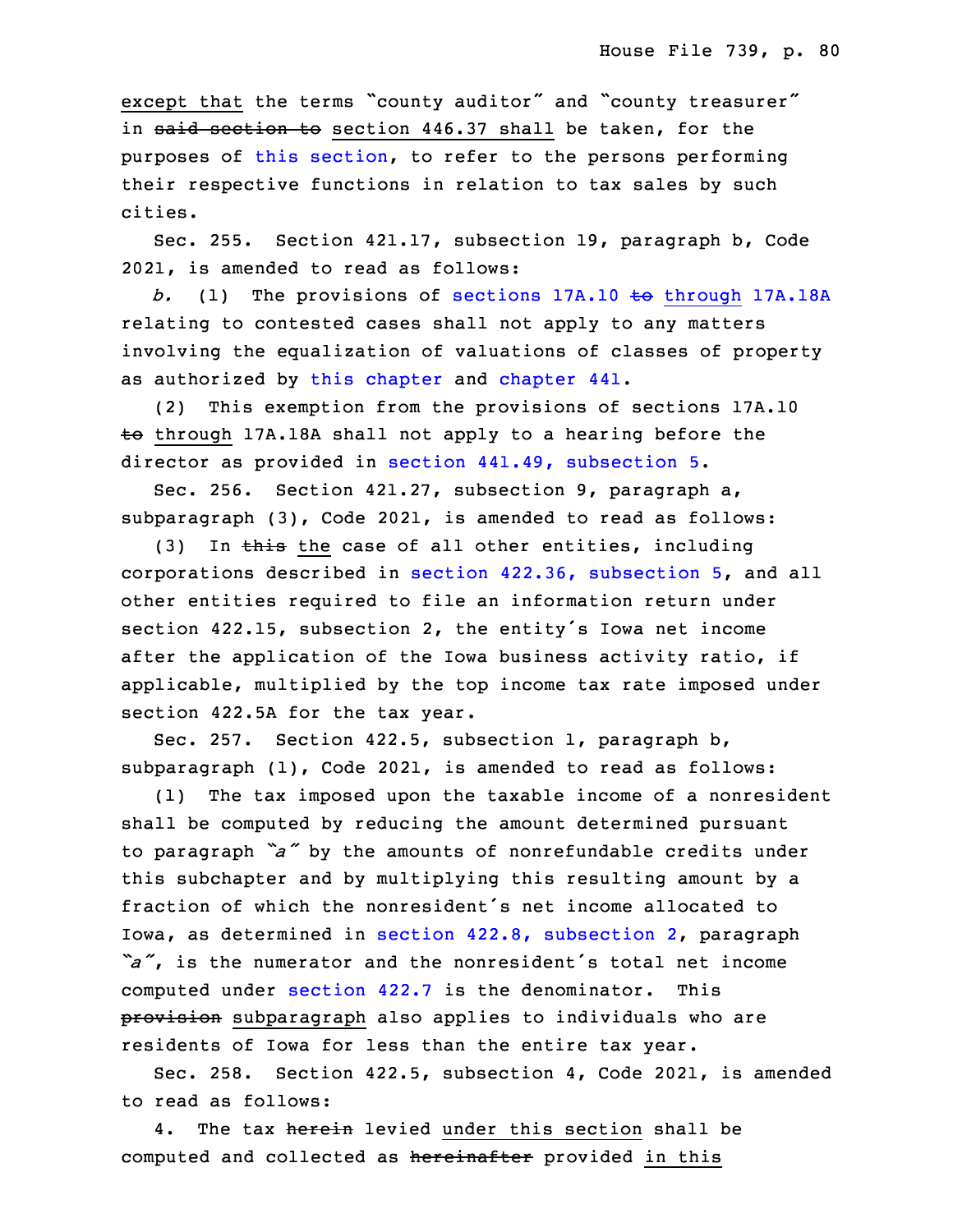subchapter.

Sec. 259. Section 422.7, subsection 12, paragraph a,  $subparagn (3)$ , Code 2021, is amended to read as follows:

(3) An individual, whether or not domiciled in this state at the time of the hiring, who is on parole or probation and to whom the interstate probation and parole compact under section 907A.1, Code 2001, applies, or to whom the interstate compact for adult offender supervision under [chapter](https://www.legis.iowa.gov/docs/code/2021/907B.pdf) 907B applies.

 Sec. 260. Section 422.7, subsection 12A, paragraph a,  $subparagnh (2)$ , Code 2021, is amended to read as follows:

16 (2) An individual, whether or not domiciled in this state at the time of the hiring, who is on parole or probation and to whom the interstate probation and parole compact under section 907A.1, Code 2001, applies, or to whom the interstate compact for adult offender supervision under [chapter](https://www.legis.iowa.gov/docs/code/2021/907B.pdf) 907B applies.

 Sec. 261. Section 422.7, subsection 32, paragraph c, subparagraph (2), subparagraph division (b), Code 2021, is amended to read as follows:

(b)  $(i)$  Except as provided in subparagraph subdivision <sup>25</sup> (ii), *"elementary "Elementary or secondary school"* means an all of the following:

(i) An elementary or secondary school in this state which is accredited under section  $256.11$ , and adheres to the provisions of the federal Civil Rights Act of 1964 and [chapter](https://www.legis.iowa.gov/docs/code/2021/216.pdf) 216.

<sup>30</sup> (ii) *"Elementary or secondary school"* includes an An elementary or secondary school located out of state that <sup>32</sup> educates <sup>a</sup> beneficiary who meets the definition of *"children* <sup>33</sup> *requiring special education"* in section [256B.2](https://www.legis.iowa.gov/docs/code/2021/256B.2.pdf), if the elementary or secondary school is accredited under the laws of the state in which it is located and adheres to the federal Civil Rights Act of 1964 and applicable state law analogous to chapter 216.

Sec. 262. Section 422.12, subsection 2, unnumbered paragraph 1, Code 2021, is amended to read as follows:

There shall be deducted from but not to exceed the tax, after the same shall have been tax is computed as provided in this subchapter, the following:

Sec. 263. Section 422.35, subsection 6, paragraph a,  $subparagnh (3)$ , Code 2021, is amended to read as follows: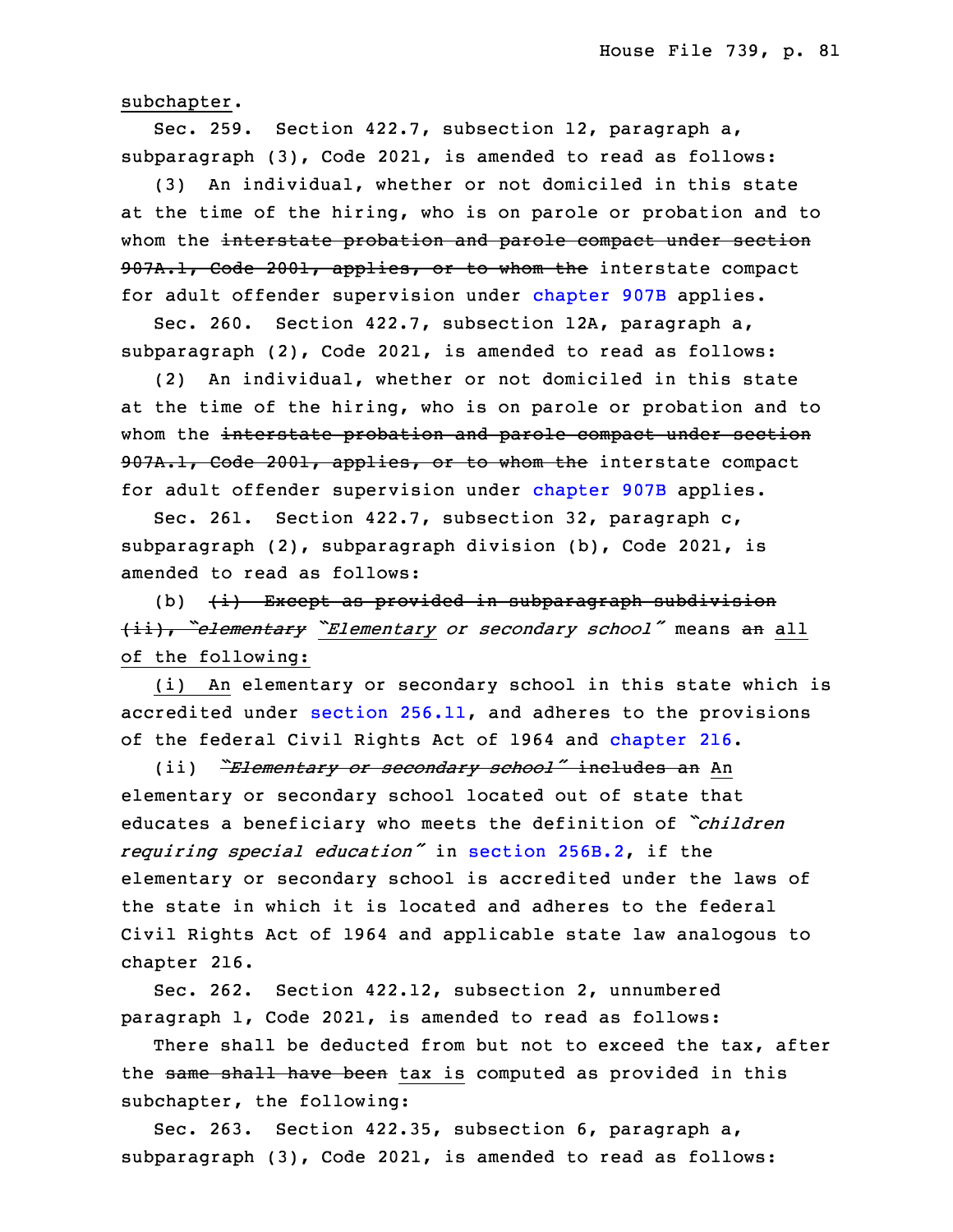10 (3) An individual, whether or not domiciled in this state at the time of the hiring, who is on parole or probation and to whom the interstate probation and parole compact under section 907A.1, Code 2001, applies, or to whom the interstate compact for adult offender supervision under [chapter](https://www.legis.iowa.gov/docs/code/2021/907B.pdf) 907B applies.

Sec. 264. Section 422.35, subsection 6A, paragraph a,  $subparagn (2)$ , Code 2021, is amended to read as follows:

17 (2) An individual, whether or not domiciled in this state at the time of the hiring, who is on parole or probation and to whom the interstate probation and parole compact under section 907A.1, Code 2001, applies, or to whom the interstate compact for adult offender supervision under [chapter](https://www.legis.iowa.gov/docs/code/2021/907B.pdf) 907B applies.

 Sec. 265. Section 422.89, unnumbered paragraph 1, Code 2021, is amended to read as follows:

 The penalty for underpayment of any installment of estimated tax imposed under [section](https://www.legis.iowa.gov/docs/code/2021/422.88.pdf) 422.88 shall not be imposed if the total amount of all payments of estimated tax made on or before the last date prescribed for the payment of such installment equals or exceeds the amount which would have been required to be paid on or before such date if the estimated tax amount amounts at least to one of the following:

Sec. 266. Section 426A.15, Code 2021, is amended to read as follows:

33 **426A.15 Penalty.**

Any person making a false affidavit for the purpose of obtaining the exemption provided for in sections  $426A.11$  to through 426A.14 or who knowingly receives such exemption without being legally entitled thereto, or who makes claim for exemption in more than one county in the state shall be guilty of <sup>a</sup> fraudulent practice.

5 Sec. 267. Section 427.1, subsection 8, paragraph b, Code 2021, is amended to read as follows:

7 *b.* All deeds or leases by which such property is held shall be filed for record before the property herein described in this subsection shall be omitted from the assessment. All such property shall be listed upon the tax rolls of the district or districts in which it is located and shall have ascribed to it an actual fair market value and an assessed or taxable value, as contemplated by section  $441.21$ , whether such property be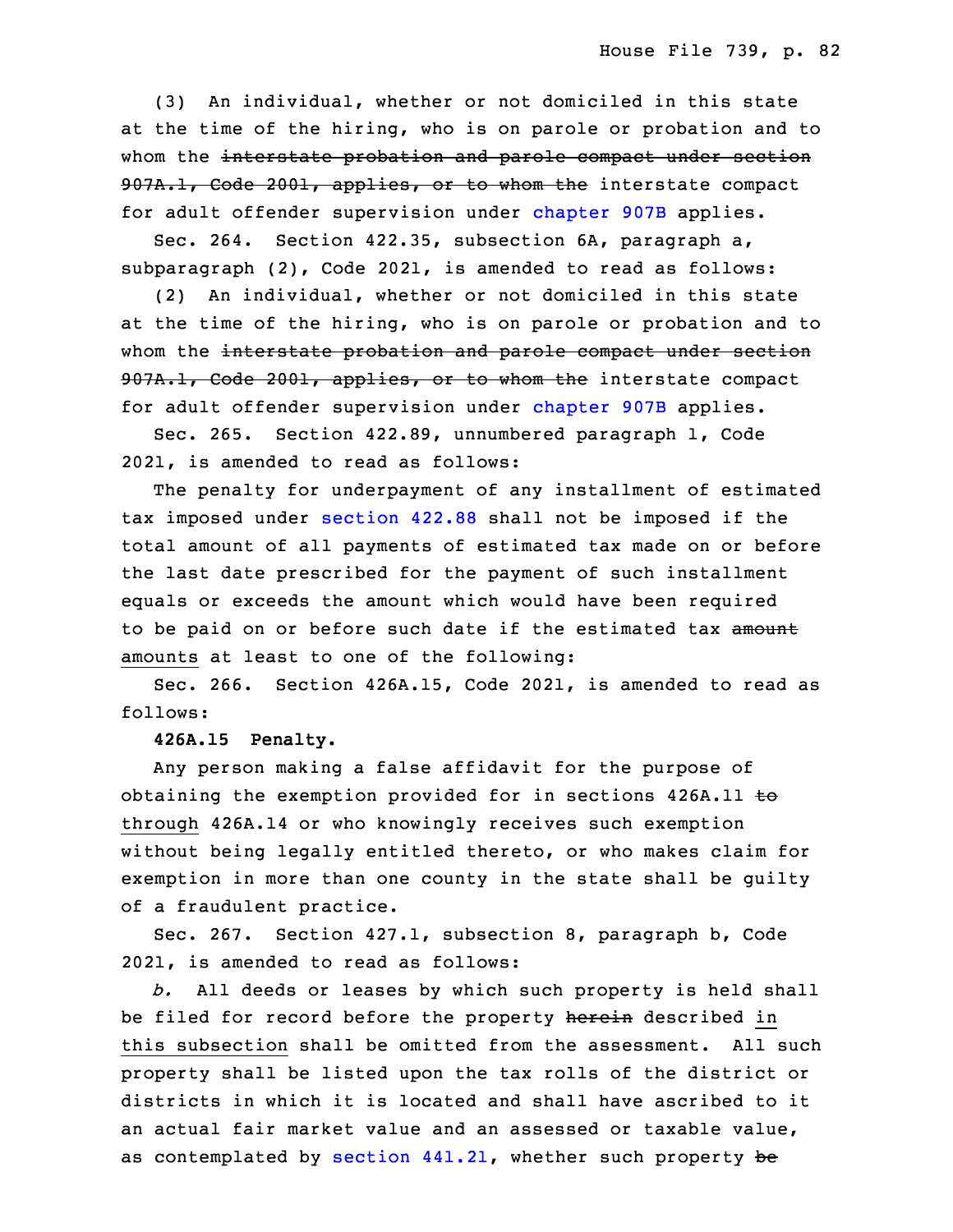is subject to a levy or be is exempted as herein provided in this subsection and such information shall be open to public inspection.

Sec. 268. Section 427A.1, subsection 1, paragraph h, Code 2021, is amended to read as follows:

h. Property assessed by the department of revenue pursuant to sections  $428.24$  to through  $428.26$ ,  $428.28$ , and  $428.29$ , or chapters 433, [434](https://www.legis.iowa.gov/docs/code/2021/434.pdf), [437](https://www.legis.iowa.gov/docs/code/2021/437.pdf), [437A](https://www.legis.iowa.gov/docs/code/2021/437A.pdf), [437B](https://www.legis.iowa.gov/docs/code/2021/437B.pdf), and [438](https://www.legis.iowa.gov/docs/code/2021/438.pdf).

 Sec. 269. Section 427B.26, subsection 2, unnumbered paragraph 1, Code 2021, is amended to read as follows:

 In lieu of the valuation and assessment provisions in <sup>25</sup> section 441.21, subsection 8, paragraphs *"b"*, *"c"*, and *"d"*, and sections 428.24 to through 428.26, 428.28, and 428.29, wind energy conversion property which is first assessed for property taxation on or after January 1, 1994, and on or after the effective date of the ordinance enacted pursuant to subsection 1, shall be valued by the local assessor for property tax purposes as follows:

Sec. 270. Section 427B.26, subsection 3, Code 2021, is amended to read as follows:

3. The taxpayer shall file with the local assessor by February 1 of the assessment year in which the wind energy conversion property is first assessed for property tax purposes, <sup>a</sup> declaration of intent to have the property assessed at the value determined under this [section](https://www.legis.iowa.gov/docs/code/2021/427B.26.pdf) in lieu of the valuation and assessment provisions in section 441.21, <sup>5</sup> subsection 8, paragraphs *"b"*, *"c"*, and *"d"*, and sections 428.24 to through 428.26, 428.28, and 428.29.

Sec. 271. Section 428A.1, subsections 2 and 3, Code 2021, are amended to read as follows:

2. When each deed, instrument, or writing by which any real property in this state is granted, assigned, transferred, or otherwise conveyed is presented for recording to the county recorder, <sup>a</sup> declaration of value signed by at least one of the sellers or one of the buyers or their agents shall be submitted to the county recorder. However, if the deed, instrument, or writing contains multiple parcels some of which are located in more than one county, separate declarations of value shall be submitted on the parcels located in each county and submitted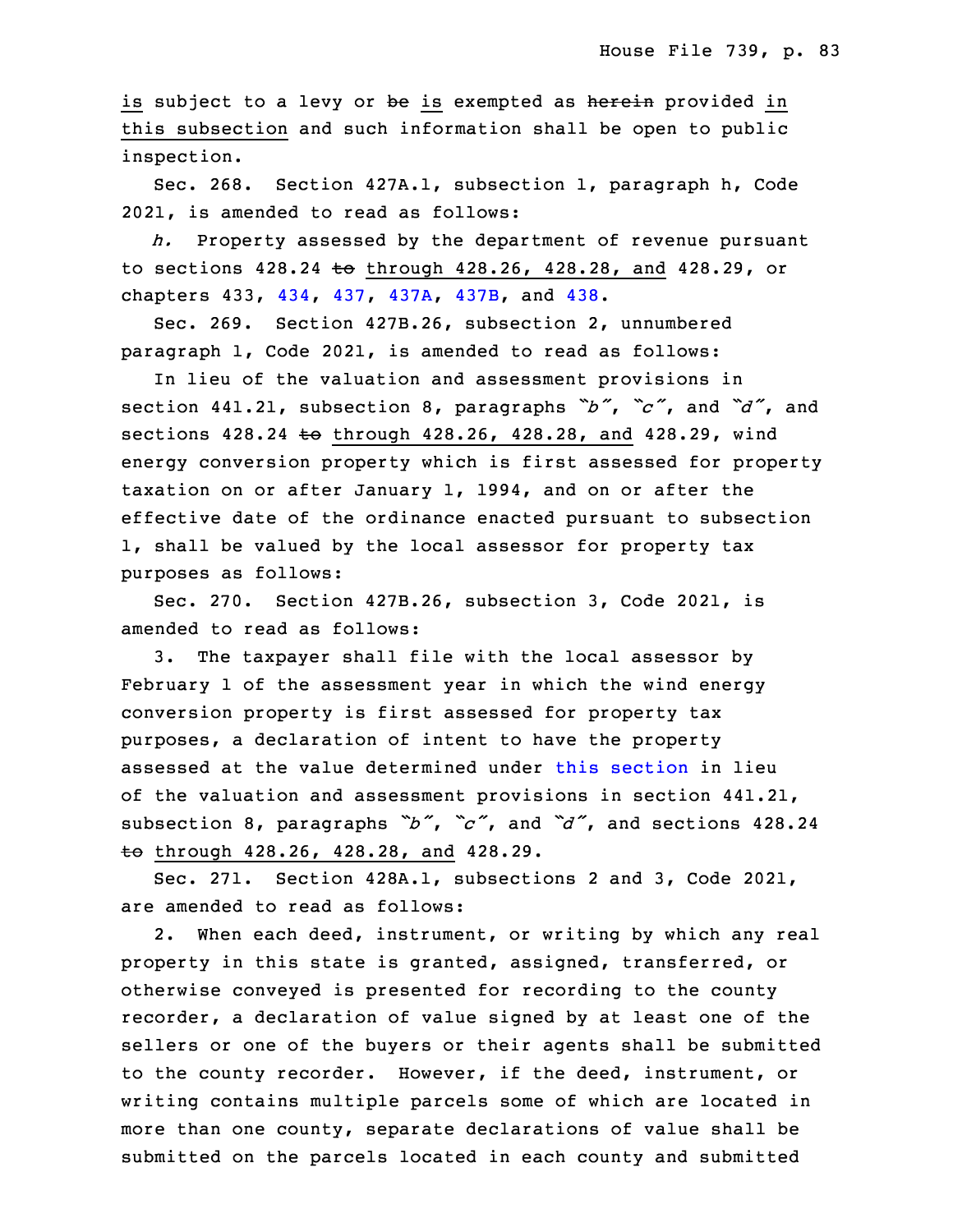to the county recorder of that county when paying the tax as provided in [section](https://www.legis.iowa.gov/docs/code/2021/428A.5.pdf) 428A.5. A declaration of value is not required for those instruments described in section 428A.2, subsections 2 to through 5, 7 to through 13, and 16 to through 21, or described in section 428A.2, [subsection](https://www.legis.iowa.gov/docs/code/2021/428A.2.pdf) 6, except in the case of a federal agency or instrumentality, or if a transfer is the result of acquisition of lands, whether by contract or condemnation, for public purposes through an exercise of the power of eminent domain.

3. The declaration of value shall state the full consideration paid for the real property transferred. If agricultural land, as defined in [section](https://www.legis.iowa.gov/docs/code/2021/9H.1.pdf)  $9H.1$ , is purchased by a corporation, limited partnership, trust, alien or nonresident alien, the declaration of value shall include the name and address of the buyer, the name and address of the seller, a legal description of the agricultural land, and identify the buyer as a corporation, limited partnership, trust, alien, or nonresident alien. The county recorder shall not record the declaration of value, but shall enter on the declaration of value the information the director of revenue requires for the production of the sales/assessment ratio study and transmit all declarations of value to the city or county assessor in whose jurisdiction the property is located. The city or county assessor shall provide the information the director of revenue 7 requires for the production of the sales/assessment ratio study at times as directed by the director of revenue. The assessor shall retain for three years from December 31 of the year in which the transfer of realty for which the declaration was filed took place. The director of revenue shall, upon receipt of the information required to be filed under this [chapter](https://www.legis.iowa.gov/docs/code/2021/428A.pdf) by the city or county assessor, send to the office of the secretary of state that part of the declaration of value which identifies a corporation, limited partnership, trust, alien, or nonresident alien as a purchaser of agricultural land as defined in [section](https://www.legis.iowa.gov/docs/code/2021/9H.1.pdf) 9H.1.

Sec. 272. Section 437.11, Code 2021, is amended to read as follows:

#### 20 **437.11 Rate —— purposes.**

Such portions of the transmission line or lines within the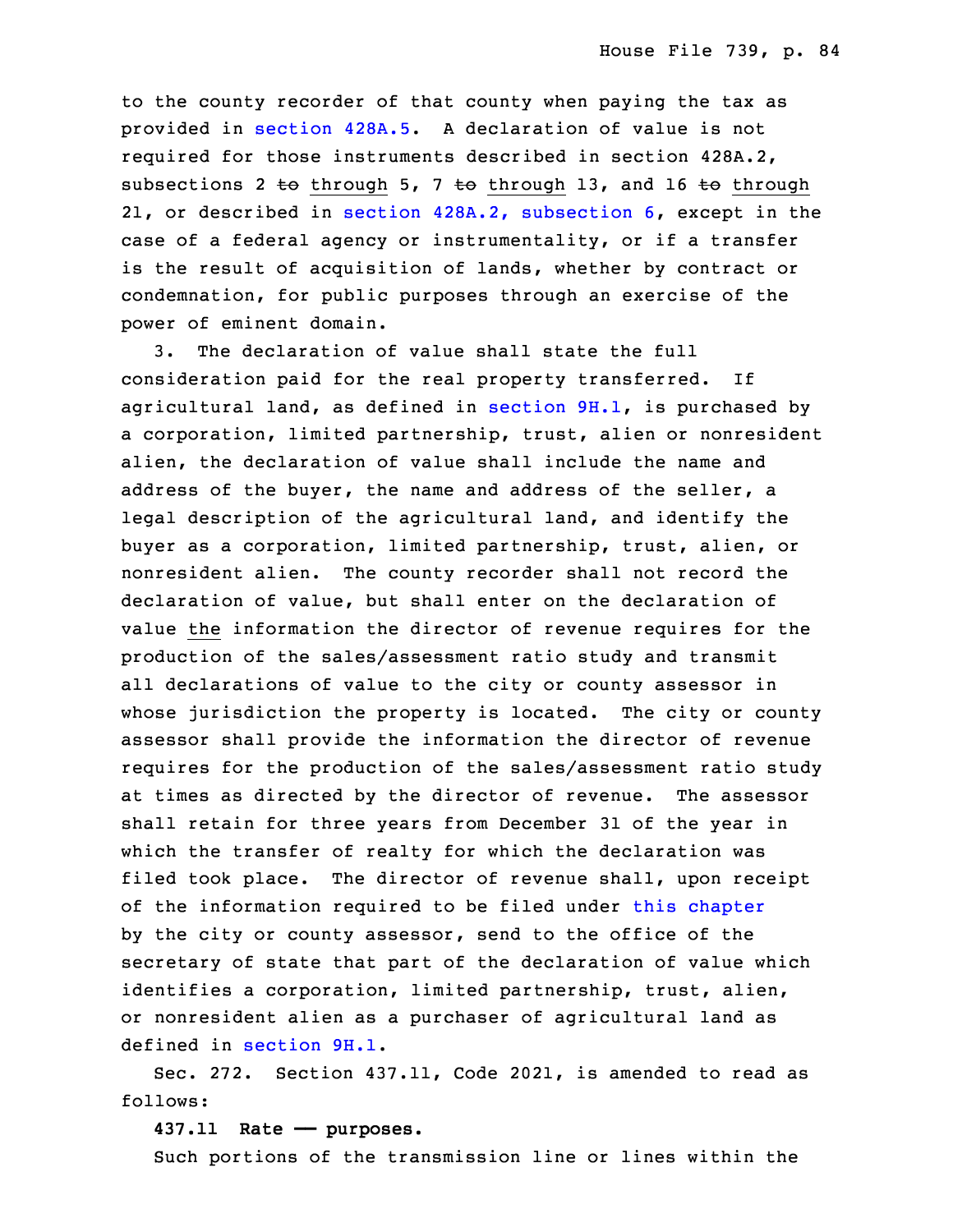state referred to in [section](https://www.legis.iowa.gov/docs/code/2021/437.2.pdf) 437.2, as are located outside cities, shall be taxable upon said assessment provided for by sections  $437.6$  to through  $437.9$  at the same rate, by the same officers and for the same purposes as property of individuals within such counties, townships, or lesser taxing districts, outside cities, and the county treasurer shall collect said taxes at the same time and in the same manner as other taxes, and the same penalties shall be due and collectible as for the nonpayment of individual taxes.

Sec. 273. Section 437.12, Code 2021, is amended to read as follows:

#### 33 **437.12 Assessment exclusive.**

Every transmission line or part of a transmission line, of which the department of revenue is required by this [chapter](https://www.legis.iowa.gov/docs/code/2021/437.pdf) to find the value, shall be exempt from other assessment or taxation either under sections  $428.24 \text{ to through } 428.26$  $428.24 \text{ to through } 428.26$  $428.24 \text{ to through } 428.26$ , or under any other law of this state except as provided in this chapter.

5 Sec. 274. Section 437B.2, subsection 1, Code 2021, is amended to read as follows:

<sup>7</sup> 1. *"Centrally assessed property tax"* means property tax imposed with respect to the value of property determined by the director pursuant to sections  $428.24$  to through  $428.26$ ,  $428.28$ , and  $428.29$ , Code 2013, and allocated to water service.

 Sec. 275. Section 438.7, Code 2021, is amended to read as follows:

#### 13 **438.7 Consolidated list of real estate.**

 The department of revenue shall, by some convenient method of binding, arrange the statements required to be made by sections  $438.4$  to through  $438.6$  so as to form a consolidated list of all real estate reported to the department as being owned or used for pipeline purposes within the state of Iowa.

Sec. 276. Section 441.22, Code 2021, is amended to read as follows:

# **441.22 Forest and fruit-tree reservations.**

 Forest and fruit-tree reservations fulfilling the conditions of [sections](https://www.legis.iowa.gov/docs/code/2021/427C.1.pdf) 427C.1 to 427C.13 chapter 427C shall be exempt from taxation. In all other cases where trees are planted upon any tract of land, without regard to area, for forest, fruit,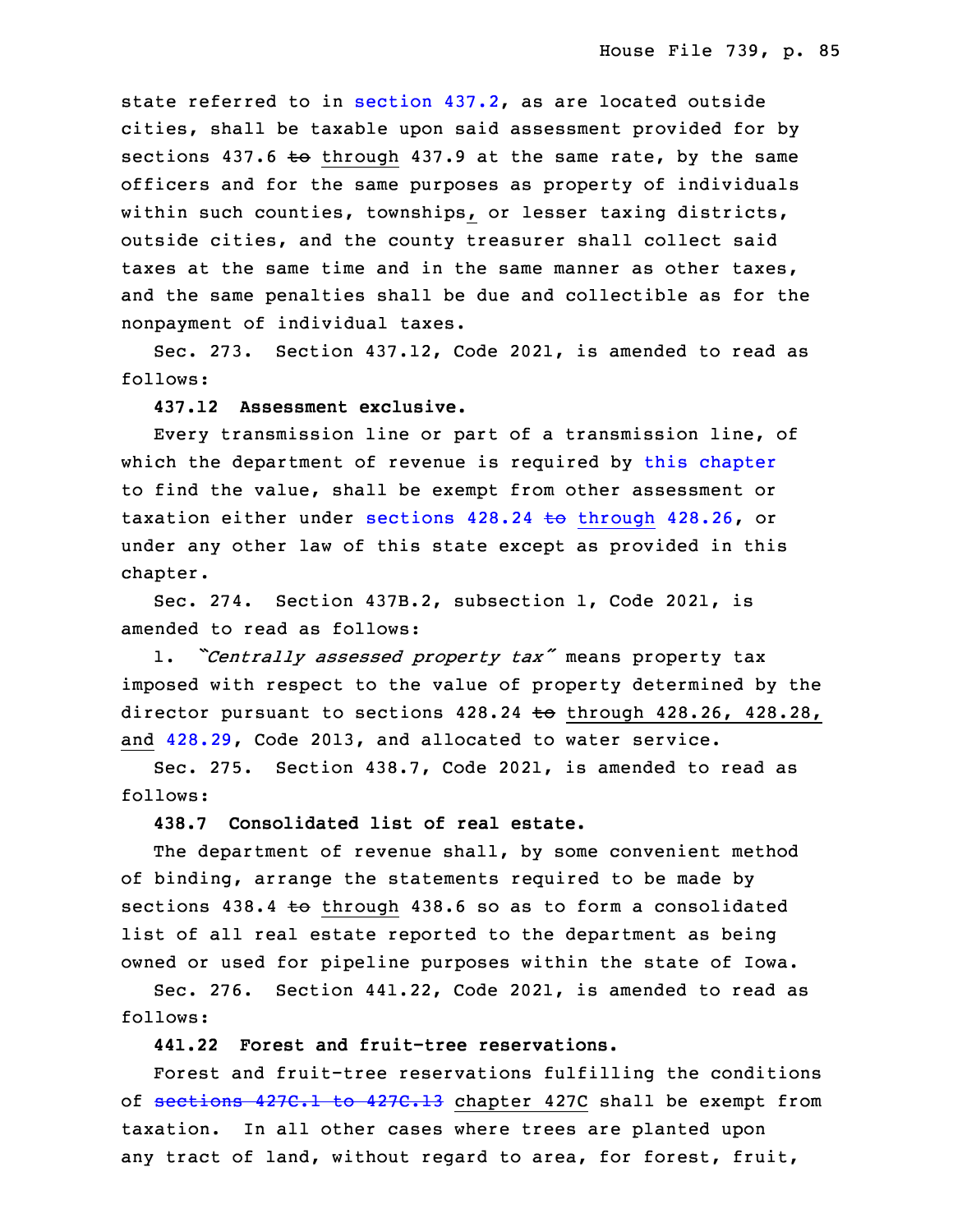shade, or ornamental purposes, or for windbreaks, the assessor shall not increase the valuation of the property because of such improvements.

Sec. 277. Section 441.47, unnumbered paragraph 1, Code 30 2021, is amended to read as follows:

The department of revenue on or about August 15, 1977, and every two years thereafter shall order the equalization of the levels of assessment of each class of property in the several assessing jurisdictions by adding to or deducting from the valuation of each class of property such percentage in each case as may be necessary to bring the same to its taxable value as fixed in this [chapter](https://www.legis.iowa.gov/docs/code/2021/441.pdf), and chapters  $427$  to through  $440$ , and chapter 443. The department shall adjust to actual value the valuation of any class of property as set out in the abstract of assessment when the valuation is at least five percent above or below actual value as determined by the department. For purposes of such value adjustments and before such equalization the director shall adopt, in the manner prescribed by chapter 17A, such rules as may be necessary to determine the level of assessment for each class of property in each county. The rules shall cover:

 Sec. 278. Section 441.56, Code 2021, is amended to read as follows:

#### **441.56 Assessor's duties —— combined appointment.**

When the duties of the county assessor are combined with the duties of another officer or employee as provided in section 331.323, subsection 1, the person named to perform the combined duties shall be appointed as provided in sections  $441.5$  to through 441.8.

Sec. 279. Section 443.2, Code 2021, is amended to read as follows:

**443.2 Tax list.**

1. Before the first day of July in each year, the county auditor shall transcribe the assessments of the townships and cities into a book or record, to be known as the tax list, properly ruled and headed, with separate columns, in which shall be entered the names of the taxpayers, descriptions of lands, number of acres and value, numbers of city lots and value, and each description of tax, with a column for polls and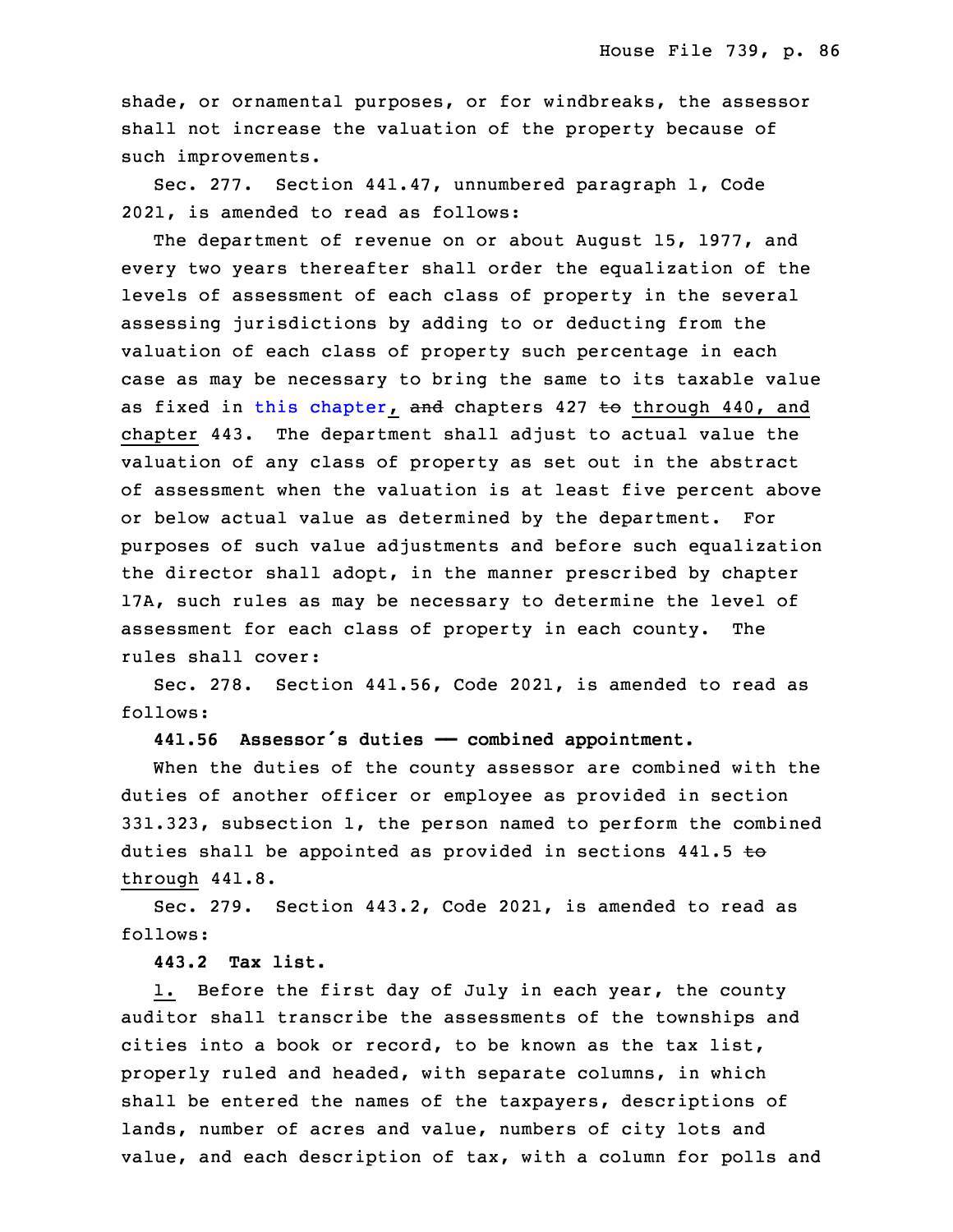one for payments, and shall complete it by entering the amount due on each installment, separately, and carrying out the total of both installments. The total of all columns of each page of each book or other record shall balance with the tax totals. After computing the amount of tax due and payable on each property, the county auditor shall round the total amount of tax due and payable on the property to the nearest even whole dollar.

2. The county auditor shall list the aggregate actual value and the aggregate taxable value of all taxable property within the county and each political subdivision including property subject to the statewide property tax imposed under section 437A.18 or [437B.14](https://www.legis.iowa.gov/docs/code/2021/437B.14.pdf) on the tax list in order that the actual value of the taxable property within the county or a 9 political subdivision may be ascertained and shown by the tax list for the purpose of computing the debt-incurring capacity of the county or political subdivision. As used in this section, *"actual value"* is the value determined under section 441.21, subsections 1 to through 3, prior to the reduction to <sup>a</sup> percentage of actual value as otherwise provided in section <sup>15</sup> 441.21. *"Actual value"* of property subject to statewide property tax is the assessed value under section [437A.18](https://www.legis.iowa.gov/docs/code/2021/437A.18.pdf) or 17 437B.14.

Sec. 280. Section 444.8, Code 2021, is amended to read as follows:

# 20 **444.8 Mandatory provisions.**

The provisions of sections  $444.1$  to through  $444.4$ ,  $444.6$ , and 444.7, and the methods of computation, certification, and levy therein provided in those sections shall be obligatory on all officers within the several counties of the state upon whom devolves the duty of determining, certifying, and levying taxes.

Sec. 281. Section 455B.137, Code 2021, is amended to read as follows:

29 **455B.137 Privileged information.**

Information received by the department or any employees of the department through filed reports, inspections, or as otherwise authorized in this [division](https://www.legis.iowa.gov/docs/code/2021/455B.pdf) II or chapter 459, subchapter II, concerning trade secrets, secret industrial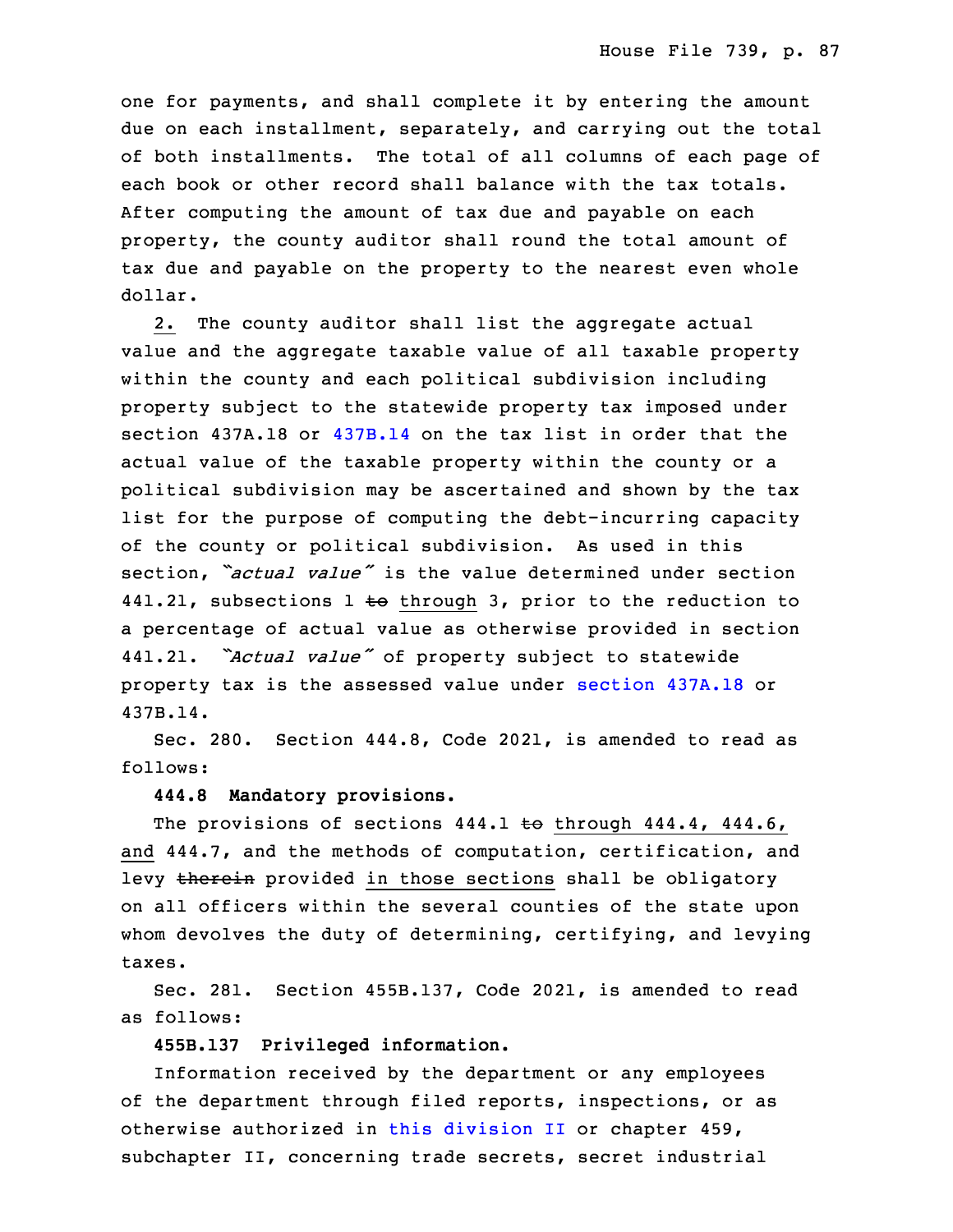processes, or other privileged communications, except emission data, shall not be disclosed or opened to public inspection, except as may be necessary in <sup>a</sup> proceeding concerning <sup>a</sup> violation of said this division II or chapter 459, subchapter II, or of any rules promulgated thereunder under this division II or chapter 459, subchapter II, or as otherwise authorized or ordered by appropriate court action or proceedings. Nothing in this [section](https://www.legis.iowa.gov/docs/code/2021/455B.137.pdf) shall be construed to prevent the director from compiling or publishing analyses or summaries relating to the general condition of the atmosphere; provided that such analyses or summaries do not reveal any information otherwise confidential under this [section](https://www.legis.iowa.gov/docs/code/2021/455B.137.pdf).

 Sec. 282. Section 455B.183, subsection 4, Code 2021, is amended to read as follows:

4. Plans and specifications for all other waste disposal systems and public water supply systems, including sewer extensions and water supply distribution system extensions not reviewed by a city or county public works department under this section, shall be submitted to the department before a written permit may be issued. Plans and specifications for public water supply systems and water supply distribution system extensions must be certified by a licensed engineer as provided in [subsection](https://www.legis.iowa.gov/docs/code/2021/455B.183.pdf) 1, paragraph *"a"*. The construction of any such waste disposal system or public water supply system shall be in accordance with standards formulated and adopted by the department commission pursuant to section 455B.173, subsections  $5 \text{ to through } 8$ . If it is necessary or desirable to make material changes in the plans or specifications, revised plans or specifications together with reasons for the proposed changes must be submitted to the department for a supplemental written permit. The revised plans and specifications for a public water supply system must be certified by a licensed engineer as provided in [subsection](https://www.legis.iowa.gov/docs/code/2021/455B.183.pdf) 1, paragraph  $a^*$ .

Sec. 283. Section 455B.223, Code 2021, is amended to read as follows:

34 **455B.223 Competent operator required.**

It shall be unlawful for any person, firm, corporation, municipal corporation, or other governmental subdivision or agency, operating <sup>a</sup> water treatment plant, water distribution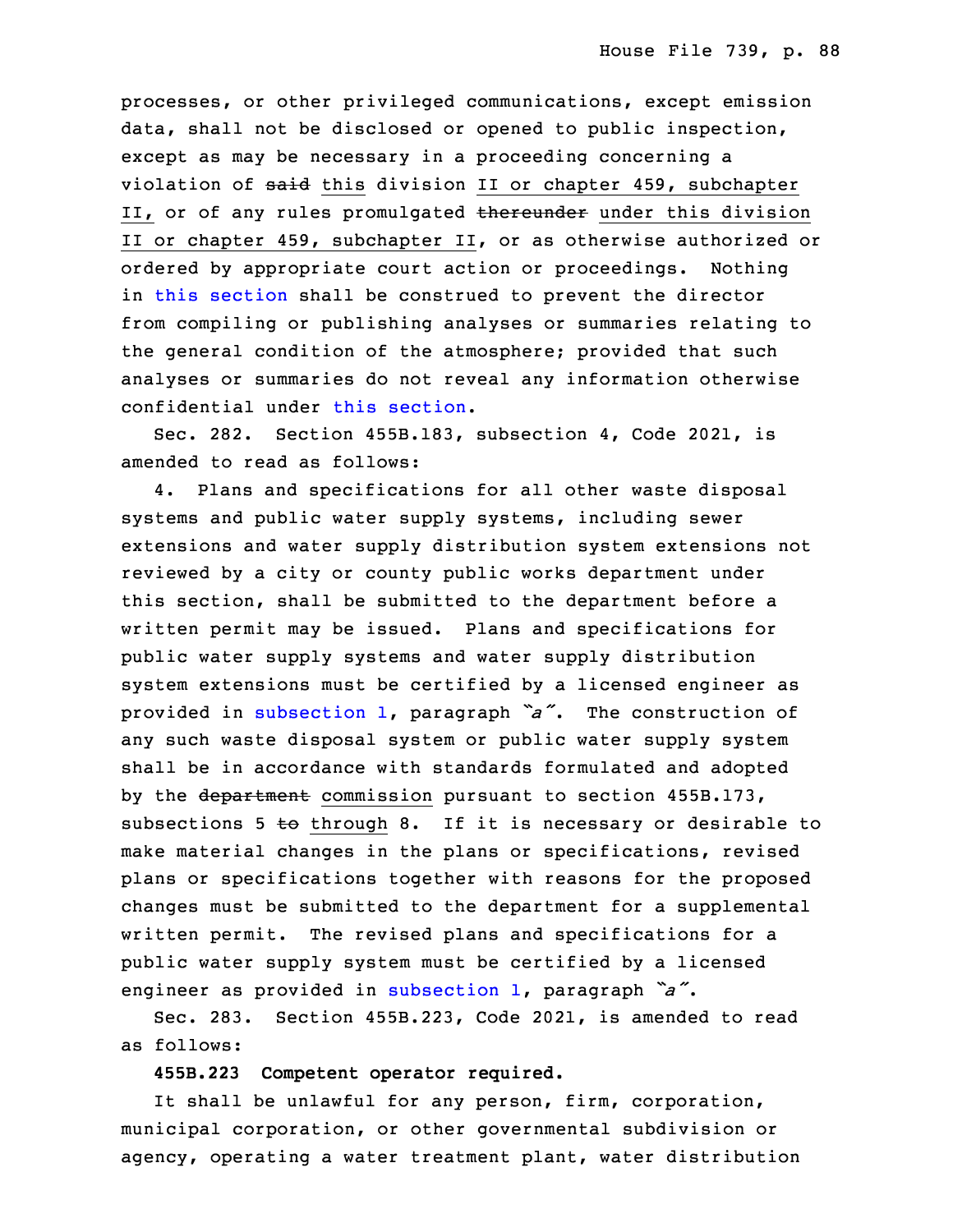system, or wastewater treatment plant to operate same unless the competency of the operator to operate such plant or system is duly certified to by the director under the provisions of this part 2 of division III. It shall also be unlawful for any person to perform the duties of an operator, as defined herein in this part, without being duly certified under the provisions of said this part.

Sec. 284. Section 455B.224, Code 2021, is amended to read as follows:

**455B.224 Simple misdemeanor.**

Any person, including any firm, corporation, municipal corporation, or other governmental subdivision or agency, violating any provisions of this part 2 of division III or the rules adopted thereunder under this part after written notice thereof of the violation by the executive director is guilty of a simple misdemeanor. Each day of operation in such violation of said this part or any rules adopted thereunder under this part shall constitute a separate offense. It shall be the duty of the appropriate county attorney to secure injunctions of continuing violations of any provisions of said this part or the rules adopted thereunder under this part.

 Sec. 285. Section 455B.307, subsection 2, Code 2021, is amended to read as follows:

2. The director may issue any order necessary to secure compliance with or prevent a violation of the provisions of this part 1 of [division](https://www.legis.iowa.gov/docs/code/2021/455B.pdf) IV or the rules adopted pursuant to  $t$ he this part. The attorney general shall, on request of the department, institute any legal proceedings necessary in obtaining compliance with an order of the commission or the director or prosecuting any person for a violation of the provisions of the this part or rules issued pursuant to the this part.

Sec. 286. Section 455B.473, subsection 6, Code 2021, is amended to read as follows:

6. [Subsections](https://www.legis.iowa.gov/docs/code/2021/455B.473.pdf) 1 to through 3 do not apply to an underground storage tank for which notice was given pursuant to section 103, subsection c, of the Comprehensive Environmental Response, Compensation, and Liabilities Act of 1980.

6 Sec. 287. Section 455B.803, subsection 2, paragraph e, Code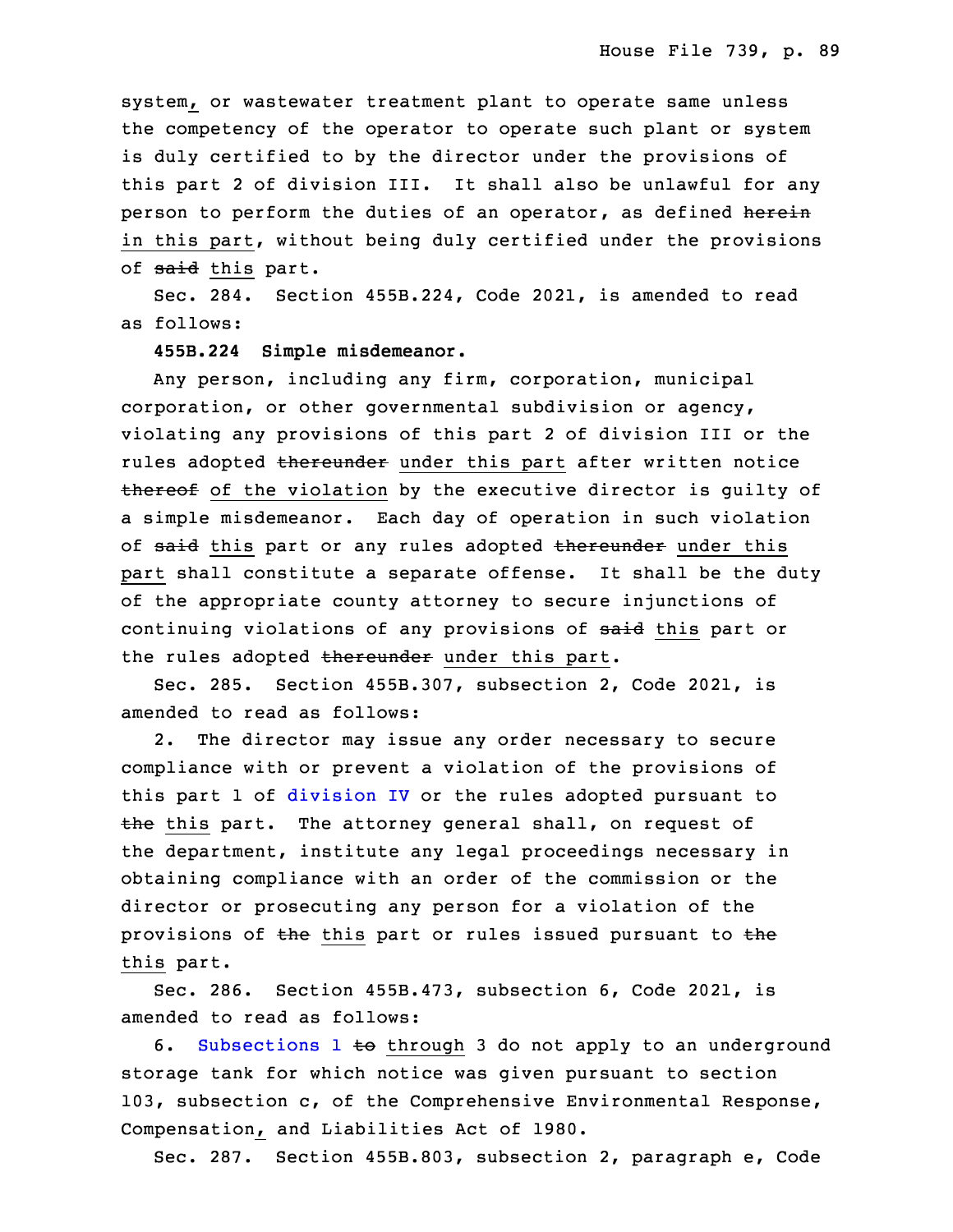7 2021, is amended to read as follows:

8 *e.* On July 1, 2020, the commission shall cease enforcement of the removal, collection, and recovery plans under this section. On or before July 1, 2020, the commission shall review the mercury-added switch removal, collection, and recovery portion of this [division](https://www.legis.iowa.gov/docs/code/2021/455B.pdf) and submit <sup>a</sup> recommendation to the general assembly regarding the necessity of continuing the enforcement of the removal, collection, and recovery plans under this [section](https://www.legis.iowa.gov/docs/code/2021/455B.803.pdf).

Sec. 288. Section 456A.24, subsection 2, unnumbered paragraph 1, Code 2021, is amended to read as follows:

Acquire by purchase, condemnation, lease, agreement, gift, and devise lands or waters suitable for the purposes hereinafter enumerated in this subsection, and rights-of-way thereto to those lands and waters, and to maintain the same lands and waters for the following purposes, to wit:

23 Sec. 289. Section 456A.24, subsections 3 and 7, Code 2021, are amended to read as follows:

25 3. Extend and consolidate lands or waters suitable for the above purposes enumerated in subsection 2 by exchange for other lands or waters and to purchase, erect, and maintain buildings necessary to the work of the department.

7. Pay the salaries, wages, compensation, traveling, and other necessary expenses of the commissioners, director, officers, and other employees of the department, and to; expend money for necessary supplies and equipment $\tau$ ; and to make such other expenditures as may be necessary for the carrying into effect the purposes of this [chapter](https://www.legis.iowa.gov/docs/code/2021/456A.pdf).

Sec. 290. Section 458A.2, subsections 7 and 19, Code 2021, are amended to read as follows:

 7. *"Gas"* means and includes all natural gas and all other fluid hydrocarbons which are produced at the wellhead and not hereinabove defined in this section as oil.

19. "Waste" means and includes all of the following:

6 *a.* Physical waste, as that term is generally understood in the oil and gas industry $\tau$ .

8 *b.* The inefficient, excessive, or improper use of, or the unnecessary dissipation of reservoir energy $\tau$ .

10 *c.* The location, spacing, drilling, equipping, operating,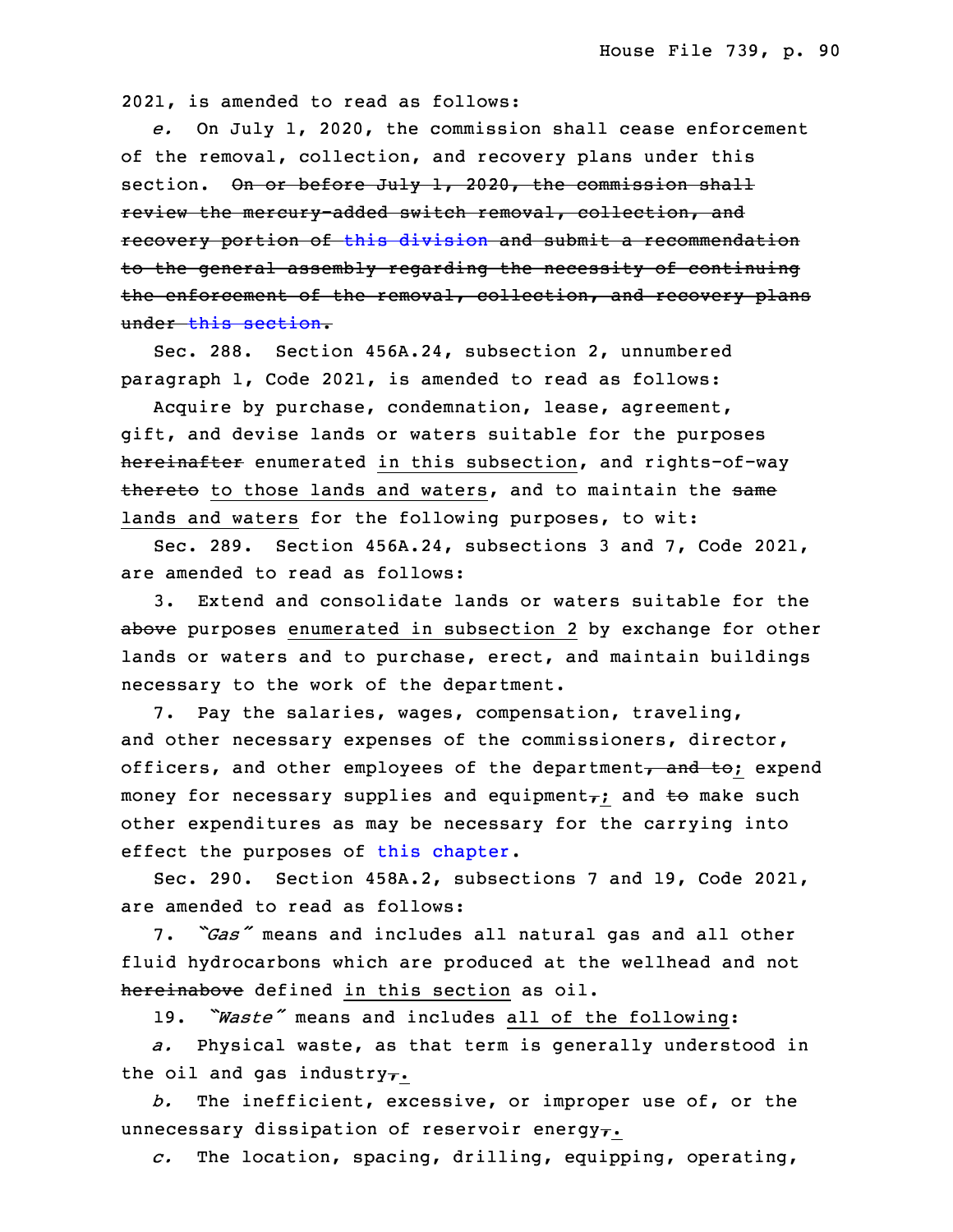or producing of any oil or gas well or wells in <sup>a</sup> manner which causes, or tends to cause, reduction in the quantity of oil or gas ultimately recoverable from a pool under prudent and proper operations, or which causes or tends to cause unnecessary or excessive surface loss or destruction of oil or gas $_{7}$ .

d. The inefficient storing of oil<sub>7</sub> and.

17 *e.* The production of oil or gas in excess of transportation or marketing facilities or in excess of reasonable market demand.

Sec. 291. Section 458A.16, subsection 2, Code 2021, is amended to read as follows:

2. If any A person is guilty of a fraudulent practice if the person, for the purpose of evading this [chapter](https://www.legis.iowa.gov/docs/code/2021/458A.pdf), or any rule or order of the department, makes does any of the following:

a. Makes or causes to be made any false entry or statement in a report required by this [chapter](https://www.legis.iowa.gov/docs/code/2021/458A.pdf) or by any rule or order, or makes.

28 *b.* Makes or causes to be made any false entry in any record, account, or memorandum required by this [chapter](https://www.legis.iowa.gov/docs/code/2021/458A.pdf), or by any rule or order, or omits.

31 *c.* Omits, or causes to be omitted, from any record, account, or memorandum, full, true, and correct entries as required by this chapter, or by any rule or order, or removes.

34 *d.* Removes from this state or destroys, mutilates, alters, or falsifies any such record, account, or memorandum, the person is guilty of a fraudulent practice required by this chapter, or by any rule or order.

Sec. 292. Section 459.501, subsection 3, paragraph a, subparagraph (3), subparagraph division (a), subparagraph subdivision (i), Code 2021, is amended to read as follows:

(i) Providing for seizure of animals pursuant to sections 169.3D 163.3D and 169.3E 163.3E.

8 Sec. 293. Section 460.302, subsection 3, paragraph a, subparagraph (1), Code 2021, is amended to read as follows:

10 (1) On July 1, 1987, initiate <sup>a</sup> pilot demonstration and research project concerning elimination of groundwater contamination attributed to the use of agricultural chemicals and agricultural drainage wells. The project shall be established in <sup>a</sup> location in north central Iowa determined by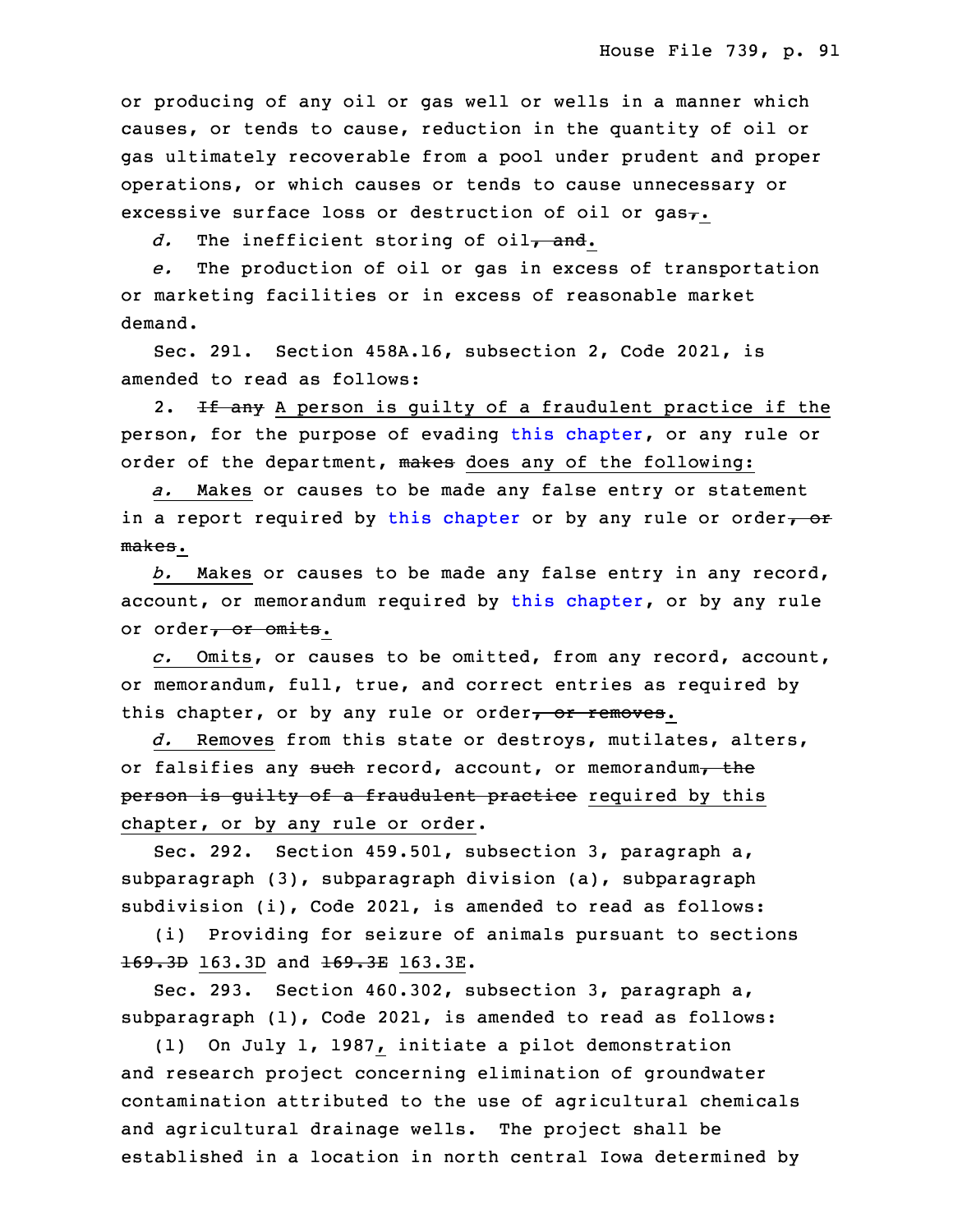the department to be the most appropriate. A demonstration project shall also be established in northeast Iowa to study techniques for the cleanup of sinkholes.

Sec. 294. Section 461A.34, Code 2021, is amended to read as follows:

20 **461A.34 Powers in municipalities.**

 Municipalities, or individuals, or corporations organized only for that the purpose only of establishing a park, acting separately or in conjunction with each other, may establish like parks outside the limits of cities, and when. If a park is established without the support of the public state parks fund, the municipalities, corporations, or persons establishing the same park, as the case may be, shall have control thereof of the park independently of the executive council<del>; but</del>. However, none of the said municipalities, individuals, or corporations, acting under the provisions of this [section](https://www.legis.iowa.gov/docs/code/2021/461A.34.pdf) shall establish, maintain, or operate any such park as herein contemplated in this section for pecuniary profit.

Sec. 295. Section 461A.44, Code 2021, is amended to read as follows:

35 **461A.44 Prohibited areas.**

 No person shall enter upon portions of any state park or preserve in disregard of official signs forbidding same entrance upon park or preserve property, except by permission of the director or the director's representative.

5 Sec. 296. Section 461A.59, Code 2021, is amended to read as follows:

7 **461A.59 Powers in municipalities.**

Municipalities or corporations organized only for that the purpose  $\Theta$ <sub>y</sub> of establishing a water recreational area, acting separately or in conjunction with each other in counties not having <sup>a</sup> county conservation board, may establish water recreational areas and when. If a water recreational area is established without the support of public funds of the state of Iowa, the municipalities or corporations establishing the same water recreational area, as the case may be, shall have control thereof of the water recreational area independently of the executive council.

Sec. 297. Section 461A.61, unnumbered paragraph 1, Code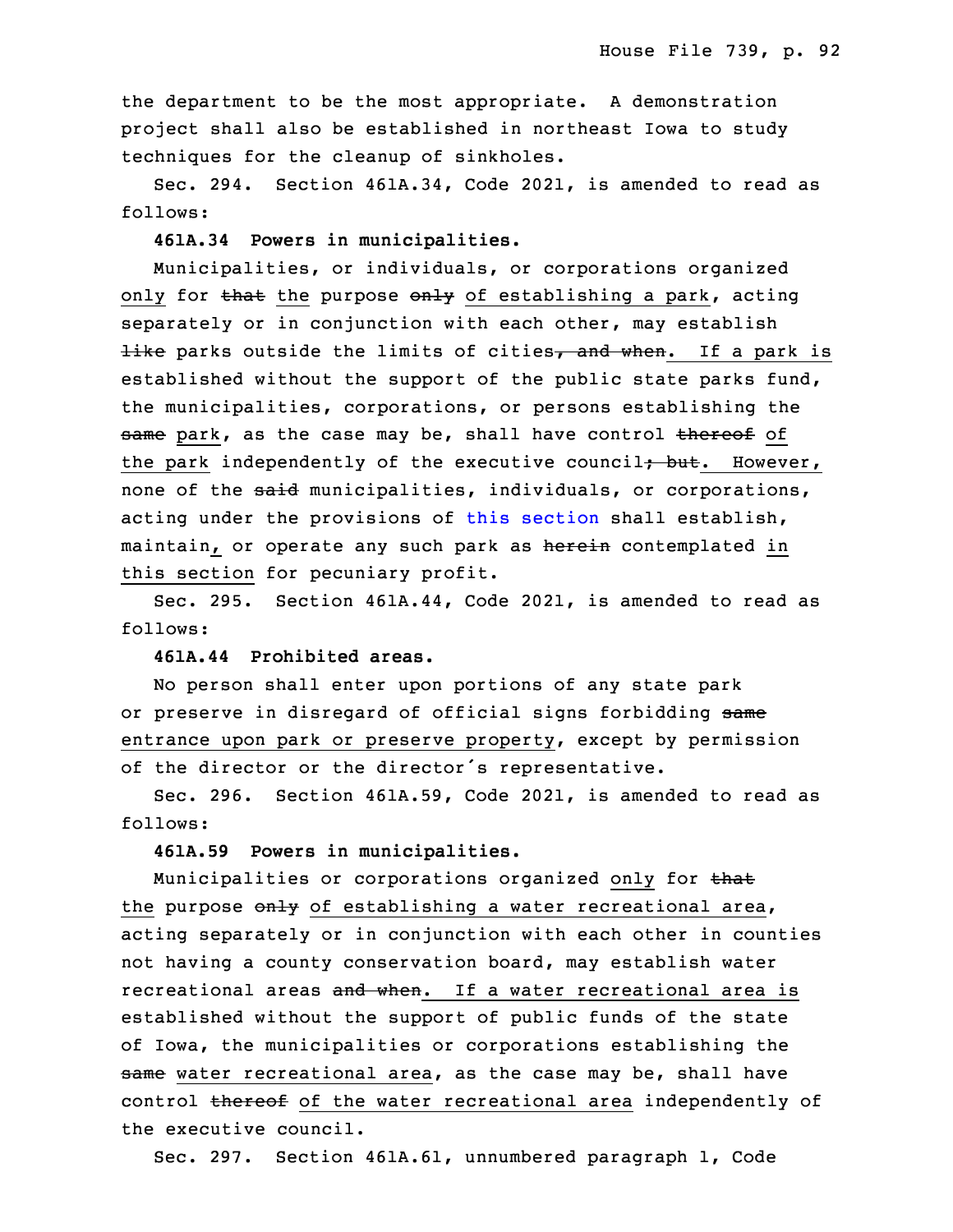2021, is amended to read as follows:

Said A petition filed under section 461A.60 shall state:

 Sec. 298. Section 462A.14D, subsection 8, Code 2021, is amended to read as follows:

8. [Subsections](https://www.legis.iowa.gov/docs/code/2021/462A.14D.pdf) 3 to through 7 of this [section](https://www.legis.iowa.gov/docs/code/2021/462A.14D.pdf) do not apply where <sup>a</sup> test may be administered under section 462A.14A, subsection 4, paragraph  $\check{r}$ .

Sec. 299. Section 462A.29, Code 2021, is amended to read as follows:

28 **462A.29 Official duty exempted.**

Peace officers, members of the commission, its and the commission's deputies, agents, and employees are not violating the provisions of this [chapter](https://www.legis.iowa.gov/docs/code/2021/462A.pdf) while acting within the scope of their employment in search and rescue operations, law enforcement duty, emergency duty, and other resource management activities as determined by rules of the commission.

Sec. 300. Section 468.37, Code 2021, is amended to read as follows:

## **468.37 Contracts.**

All agreements and contracts for work or materials in constructing the improvements of such a district shall be in writing, and be signed by the chairperson of the board of supervisors for and on behalf of the district and the parties who are to perform the work or furnish the materials specified in such the contract. Such The contract shall specify the particular work to be done or materials to be furnished, the time when it shall begin and when it shall be completed, the amount to be paid and the times of payment,  $w$ ith and contain such other terms and conditions as to details as are necessary to a clear understanding of the terms thereof of the contract.

 Sec. 301. Section 468.71, Code 2021, is amended to read as follows:

16 **468.71 Form, negotiability, and effect.**

Each of such certificates improvement certificate shall state the amount of one or more drainage assessments or part thereof made against the property, designating  $\pm\epsilon$  the property and the owner thereof liable for the payment of such the assessments. Said The certificates shall be negotiable and transfer to the bearer all right and interest in and to the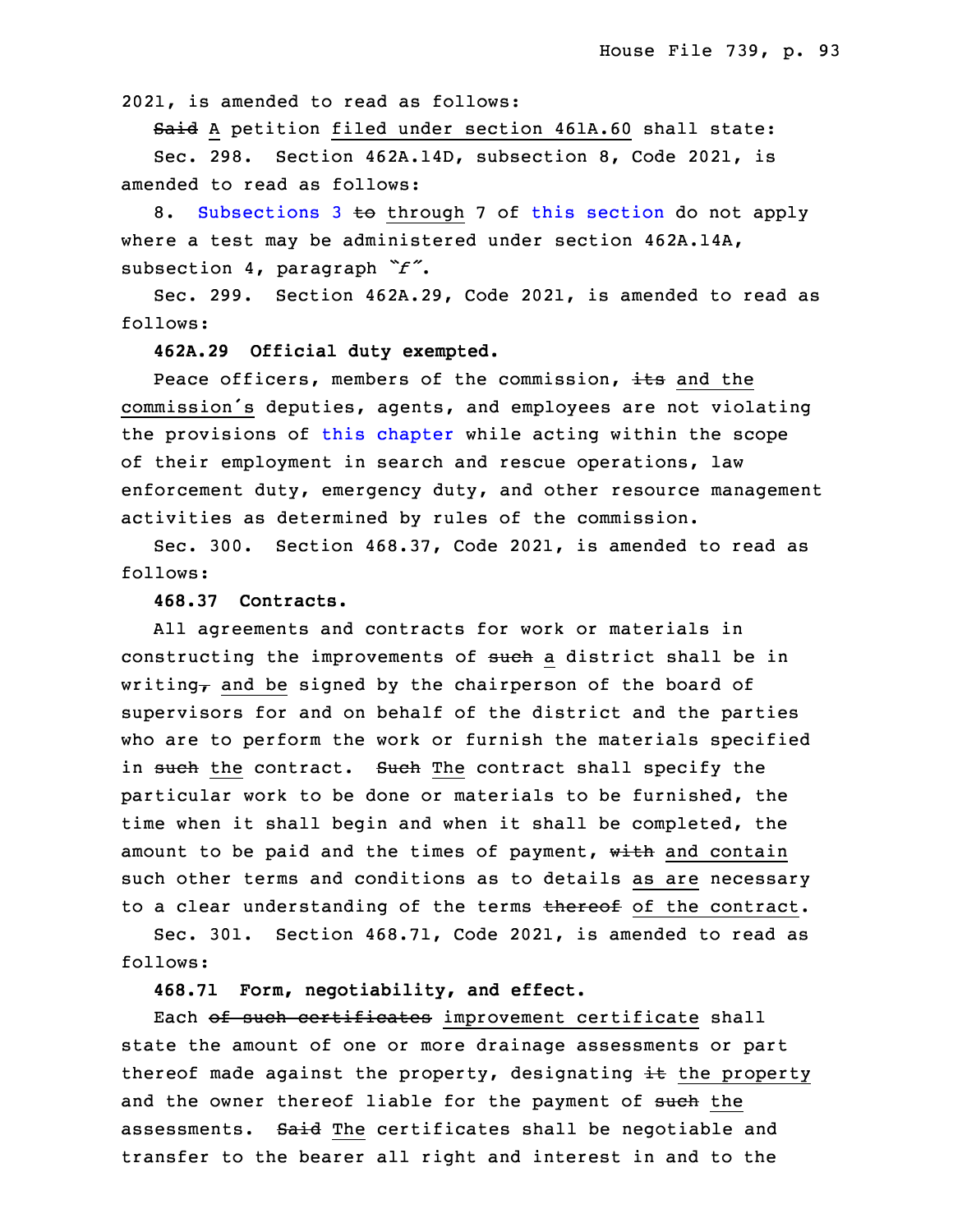tax in every such assessment or part thereof described in such the certificates, and shall authorize such bearer to collect and receive every assessment embraced in said certificate the certificates by or through any of the methods provided by law for their collection of the assessments as the same certificates mature.

Sec. 302. Section  $468.72$ , Code 2021, is amended to read as follows:

31 **468.72 Interest —— place of payment.**

Such Improvement certificates issued under section 468.70 shall bear interest at a rate determined by the board, payable annually, and shall be paid by the taxpayer to the county treasurer, who shall receipt for the same interest payment and cause the amount to be credited on the certificates issued therefor for the drainage assessments.

3 Sec. 303. Section 468.214, Code 2021, is amended to read as follows:

#### 5 **468.214 Applicable statutes.**

Except as otherwise provided herein in this part, all provisions of this [chapter](https://www.legis.iowa.gov/docs/code/2021/468.pdf) relative to assessment of damages, appointment of an engineer, employment of counsel, payment for work, levy and collection of drainage and levee assessments and taxes, the issue of improvement certificates and drainage or levee bonds, the taking of appeals and the manner of trial thereof and all other proceedings relating thereto shall apply.

Sec. 304. Section 468.259, unnumbered paragraph 1, Code 2021, is amended to read as follows:

In lieu of the hearings provided for in section [468.258](https://www.legis.iowa.gov/docs/code/2021/468.258.pdf), the board of either district may call an election for the purpose of determining the dissolution of the contained district or the acceptance of that district's improvements and rights-of-way by the overlying district. The questions may be submitted at a regular election of the district or at a special election called for that purpose. It is not mandatory for the county commissioner of elections to conduct the elections, however the provisions of sections  $49.43$  to [through](https://www.legis.iowa.gov/docs/code/2021/49.43.pdf)  $49.47$ , and of sub[chapter](https://www.legis.iowa.gov/docs/code/2021/468.pdf) III of this chapter, as they are applicable, shall govern the elections, and the question to be submitted shall be set forth in the notice of election.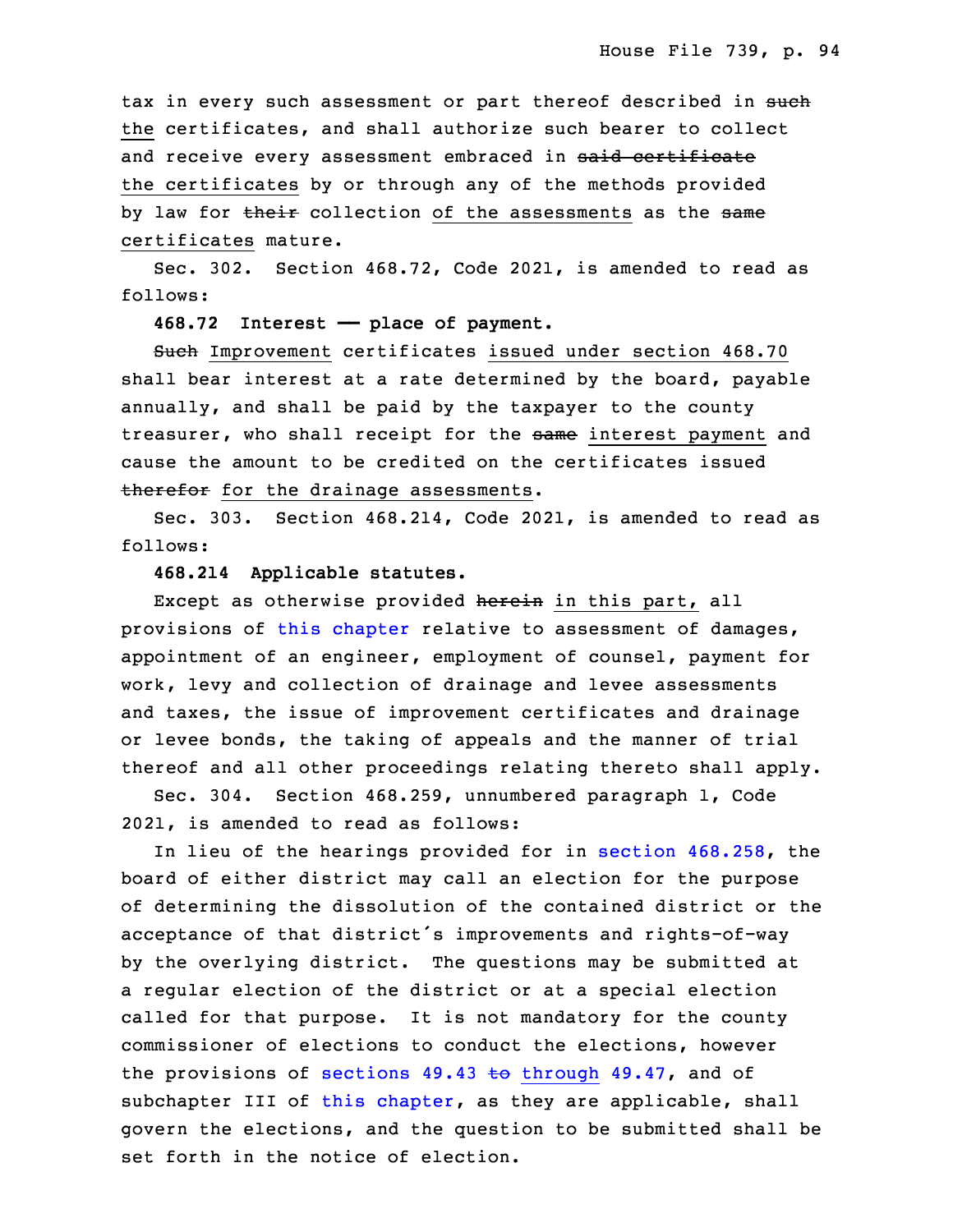Sec. 305. Section 468.274, Code 2021, is amended to read as follows:

#### 29 **468.274 Notice.**

Immediately upon the filing of the report of the commissioners and the engineer, if the same report recommends the establishment of such district, notice shall be given by the auditor of each county to the owners of all the lots and tracts of land in the auditor's own county respectively embraced within such district as recommended by the commissioners as shown by the transfer books in the office of the auditor of each of said counties, and also to the persons in actual occupancy of all the lots or tracts of land in such district, and also to each lienholder or encumbrancer of any of such lots or tracts as shown by the records of the respective 6 counties.

Sec. 306. Section 468.371, Code 2021, is amended to read as follows:

## 9 **468.371 Registration.**

When bonds have been executed as aforesaid provided in this part they shall be delivered to the county treasurer and the treasurer's receipt taken therefor for each bond. The county treasurer shall register the same each bond in a book provided for that purpose, which shall show the number of each bond, its date, date of sale, amount, date of maturity, and the name and address of the purchaser, and if exchanged what evidences of debt were received therefor, which for each bond. The record shall at all times be open to the inspection of the owners of property within the district. The treasurer shall thereupon certify on the back of each bond as follows:

This bond duly and properly registered in my office this .... day of  $\dots$ ..... (month),  $\dots$  (year).

23 ...........

Treasurer of the County of

25 ...........

Sec. 307. Section 468.553, Code 2021, is amended to read as follows:

28 **468.553 Record of bonds.**

When the bonds have been executed as aforesaid provided in this part they shall be delivered to the county treasurer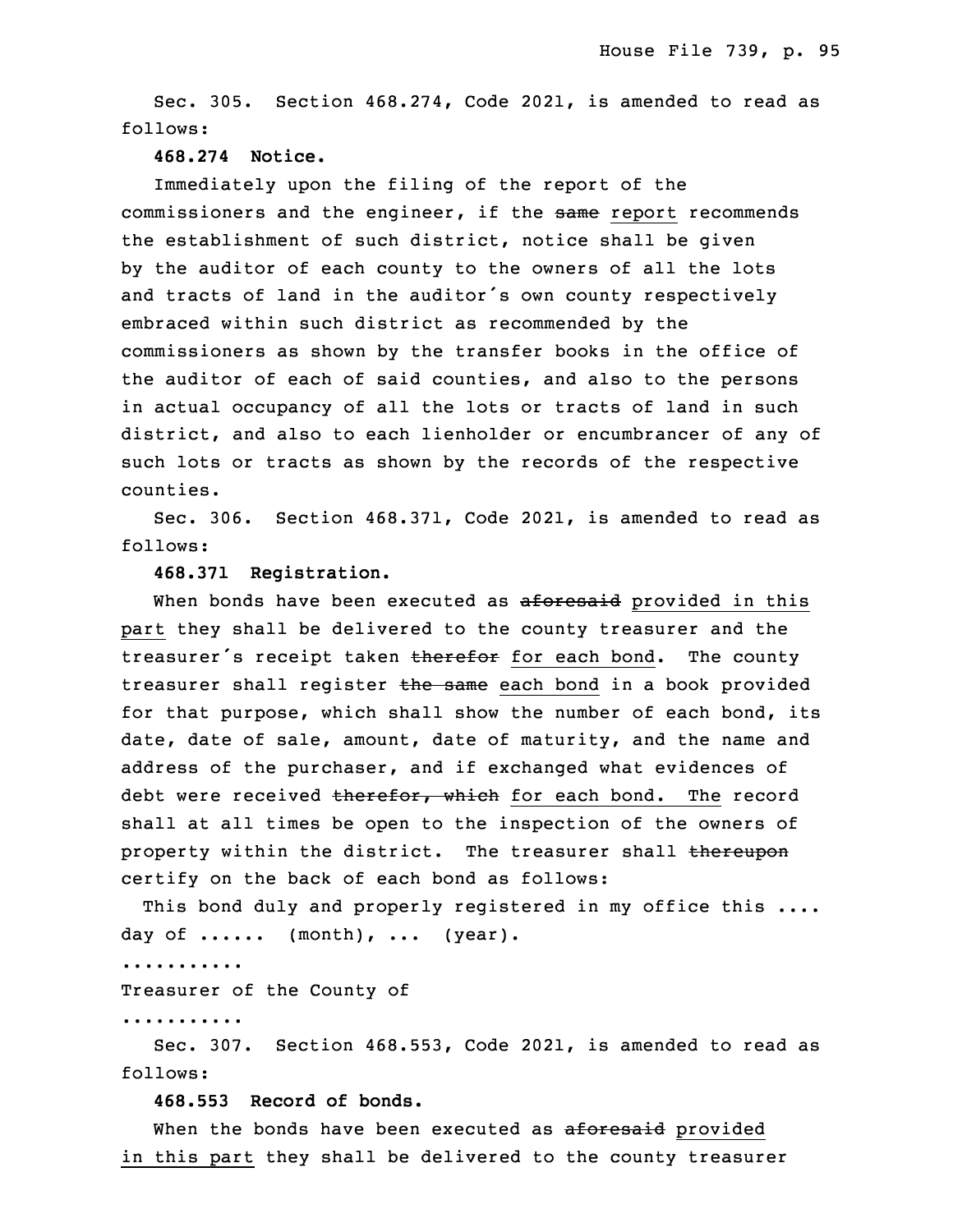and the treasurer's receipt taken therefor for each of the bonds. The treasurer shall register said each of the bonds in a book provided for that purpose which shall show the number of each bond, its date, date of sale, amount, date of maturity, and the name and address of the purchaser, and if exchanged what evidences of indebtedness were received therefor, which for each bond. The record shall at all times be open to the inspection of the owners of property within said the drainage district. The treasurer shall thereupon certify on the back of each bond as follows:

This bond duly and properly registered in my office this .... day of  $\dots$ ..... (month), ... (year).

8 ...........

Treasurer of the County of

10 ...........

 Sec. 308. Section 476.4, subsection 3, Code 2021, is amended to read as follows:

3. Every rate, charge, rule, and regulation contained in any filing made with the commission on or prior to July 4, 1963, shall be effective as of such date, subject, however, to investigation as provided in this [chapter](https://www.legis.iowa.gov/docs/code/2021/476.pdf). If any such filing is made prior to the time the commission prescribes rules as aforesaid, and if such filing does not comply as to form or substance with such rules, then the public utility which filed the same shall within a reasonable time after the adoption of such rules make <sup>a</sup> new filing or filings complying with such rules, which new filing or filings shall be deemed effective as of July 4, 1963.

 Sec. 309. Section 476.22, Code 2021, is amended to read as follows:

26 **476.22 Definition.**

As used in [sections](https://www.legis.iowa.gov/docs/code/2021/476.23.pdf) 476.23 to 476.26 this subchapter, unless <sup>28</sup> the context otherwise requires, *"electric utility"* includes <sup>a</sup> public utility furnishing electricity as defined in section 476.1 and a city utility as defined in [section](https://www.legis.iowa.gov/docs/code/2021/390.1.pdf) 390.1.

Sec. 310. Section 476.49, subsection 1, paragraph c, Code 2021, is amended to read as follows:

<sup>33</sup> *c. "Distributed generation facility"* means the same as <sup>34</sup> defined in section 476.58, [subsection](https://www.legis.iowa.gov/docs/code/2021/476.58.pdf) 1, paragraph *"b"*,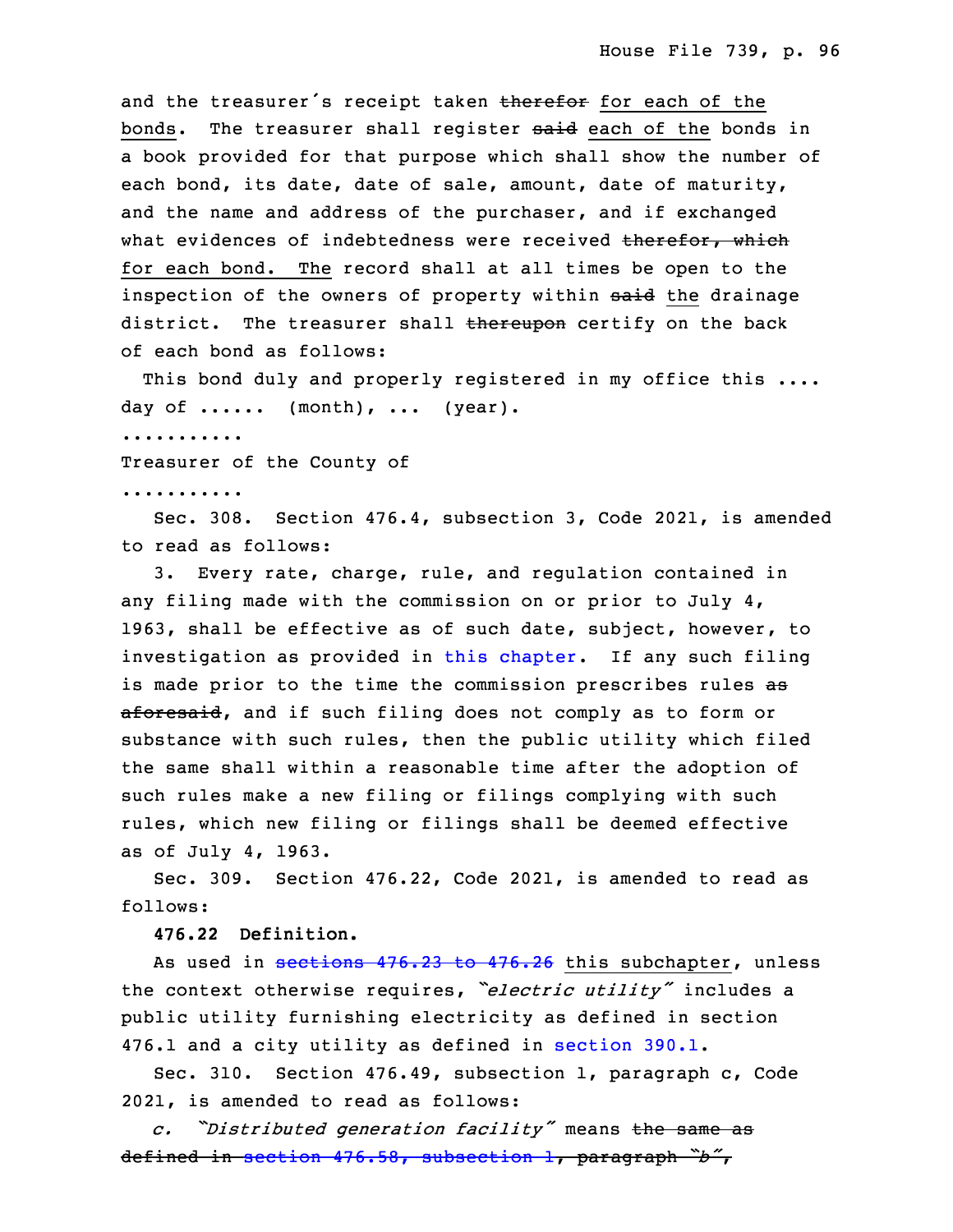subparagraph (2) or (3) an alternative energy production facility or <sup>a</sup> small hydro facility as defined in section 476.42.

Sec. 311. Section 478.10, Code 2021, is amended to read as follows:

5 **478.10 Franchise transferable —— notice.**

When any such electric transmission line or lines are sold and transferred either by voluntary or judicial sale, such the transfer shall carry with it the franchise under which the said improvement is owned, maintained, or operated. If a transfer of such franchise is made before the improvement for which it was issued is constructed, in whole or in part, such the transfer shall not be effective till until the person, company, or corporation to whom it was issued shall file files in the office of the utilities board granting the franchise <sup>a</sup> notice in writing stating the date of such the transfer and the name and address of the transferee.

Sec. 312. Section 481A.33, Code 2021, is amended to read as follows:

19 **481A.33 Violations relating to dams.**

1. Whoever shall erect A person who erects any dam or other obstruction prohibited by this [chapter](https://www.legis.iowa.gov/docs/code/2021/481A.pdf) or at <sup>a</sup> place or in <sup>a</sup> manner prohibited shall be quilty of a simple misdemeanor $\tau$  or shall injure or destroy.

 2. <sup>A</sup> person who injures or destroys any dam lawfully erected, shall be guilty of an aggravated misdemeanor.

Sec. 313. Section 491.10, Code 2021, is amended to read as follows:

28 **491.10 Interpretative clause.**

Nothing in sections  $491.5$  to [through](https://www.legis.iowa.gov/docs/code/2021/491.5.pdf)  $491.9$  shall be construed as repealing or modifying any statute now in force in respect to the approval of articles of incorporation relating to insurance companies or investment companies.

Sec. 314. Section 491.107, subsection 2, Code 2021, is amended to read as follows:

2. The procedure set forth in sections 491.6 to through 491.9 of this [chapter](https://www.legis.iowa.gov/docs/code/2021/491.pdf) shall be applicable to the filing of articles of consolidation or merger.

Sec. 315. Section 492.4, Code 2021, is amended to read as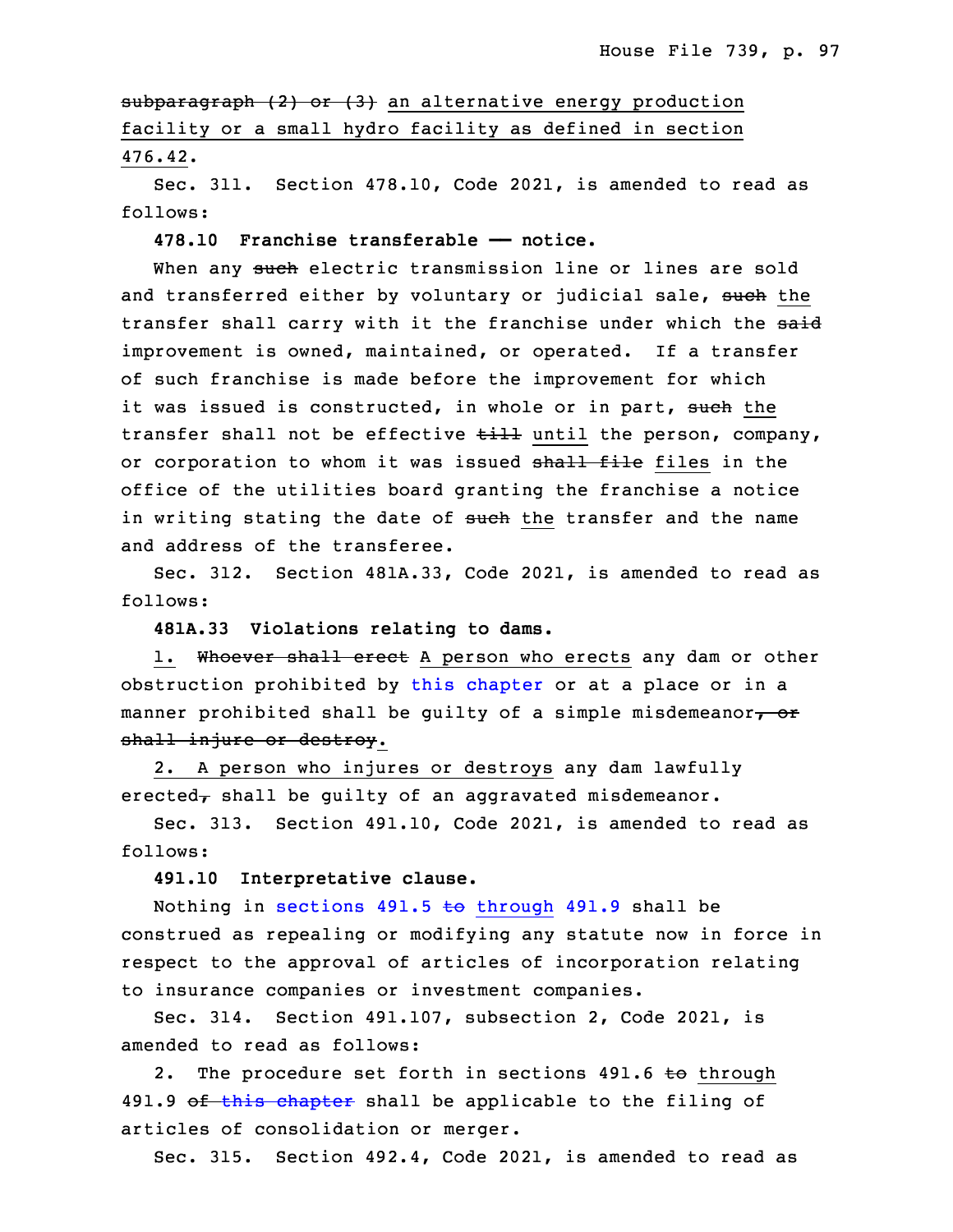follows:

## 5 **492.4 Certain corporations excepted.**

Sections  $492.1$  to through  $492.3$  shall not apply to railway or 7 quasi-public corporations organized before October 1, 1897.

Sec. 316. Section 492.10, Code 2021, is amended to read as follows:

## 10 **492.10 Cancellation of stock —— reimbursement.**

 The capital stock of any corporation issued in violation of the terms and provisions of sections  $492.5$  to [through](https://www.legis.iowa.gov/docs/code/2021/492.5.pdf)  $492.8$ shall be void, and in a suit brought by the attorney general on behalf of the state in any court having jurisdiction, <sup>a</sup> decree of cancellation shall be entered; and if the corporation has received any money or thing of value for the said stock, such money or thing of value shall be returned to the individual, firm, company, or corporation from whom it was received, and if represented by labor or other service of intangible nature, the value thereof shall constitute a claim against the corporation issuing stock in exchange therefor.

 Sec. 317. Section 492.11, Code 2021, is amended to read as follows:

**492.11 Dissolution —— distribution of assets.**

25 Any corporation violating the provisions of sections 492.5  $t_0$  through 492.8 shall, upon the application of the attorney general, in behalf of the state, made to any court of competent jurisdiction, be dissolved, its affairs wound up, and its assets distributed among the stockholders other than those who have received the stock so unlawfully issued.

Sec. 318. Section 492.12, Code 2021, is amended to read as follows:

33 **492.12 Violation.**

Any officer, agent, or representative of a corporation who violates any of the provisions of sections  $492.5$  to through 492.8 shall be guilty of <sup>a</sup> simple misdemeanor.

 Sec. 319. Section 495.1, Code 2021, is amended to read as follows:

**495.1 Capital stock and permit.**

Sections 492.5  $\leftrightarrow$  through 492.9 are applicable to any foreign corporation which directly or indirectly owns, uses, operates, controls, or is concerned in the operation of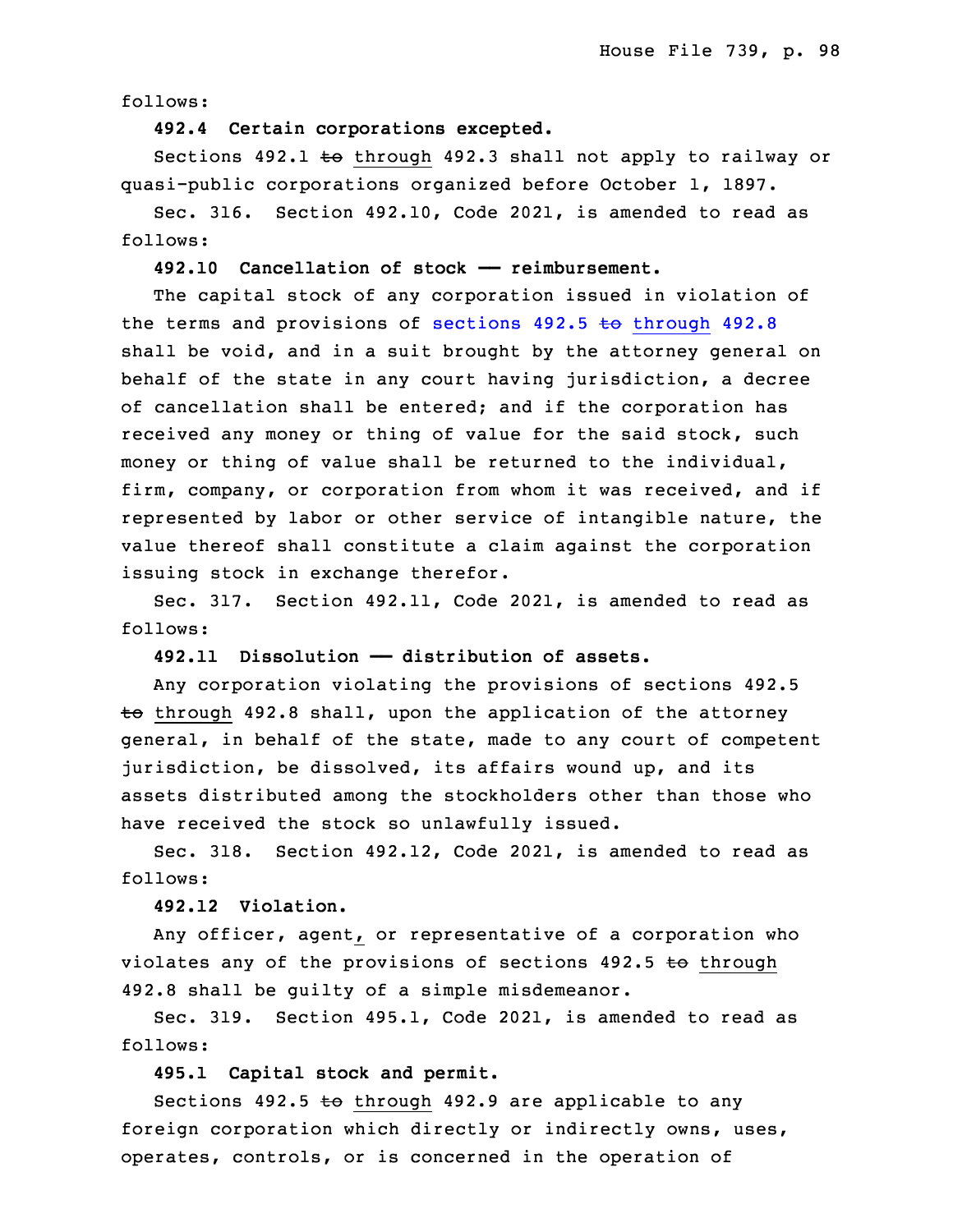any public gasworks, electric light plant, heating plant, waterworks, interurban or street railway located within the state, or the carrying on of any gas, electric light, electric power, heating business, waterworks, interurban or street railway business within the state, or that owns or controls, directly or indirectly, any of the capital stock of any corporation which owns, uses, operates or is concerned in the operation of any public gasworks, electric light plant, electric power plant, heating plant, waterworks, interurban or street railway located within the state, or any foreign corporation that exercises any control in any way or in any manner over any of such works, plants, interurban or street railways or the business carried on by such works, plants, interurban or street railways by or through the ownership of the capital stock of any corporation or corporations or in any other manner whatsoever, and the. The ownership, operation, or control of any such works, plants, interurban or street railways or the business carried on by any of such works or plants or the ownership or control of the capital stock in any corporation owning or operating any of such works, plants, interurban or street railways by any foreign corporation in violation of this [chapter](https://www.legis.iowa.gov/docs/code/2021/495.pdf) is unlawful.

Sec. 320. Section 508.32, Code 2021, is amended to read as follows:

32 **508.32 Proceeds of policy held in trust.**

1. As used in this section:

<sup>34</sup> *a. "Annuity contracts"* and *"life insurance policies"* include accident and health insurance policies and contracts, and include undertakings, duties, and obligations incidental to or in furtherance of any such policies or contracts.

3 *b. "Proceeds"* includes additions and contributions.

 *c. "Trust"* includes but is not limited to settlement options and contracts issued pursuant to policies or contracts, and funds held in a separate or segregated account in connection with pension or profit-sharing plans pursuant to agreements with the policyholders.

 $\frac{1}{2}$ . Any life insurance company organized under the provisions of this [chapter](https://www.legis.iowa.gov/docs/code/2021/508.pdf) and doing business in this state, shall have the power to hold in trust the premiums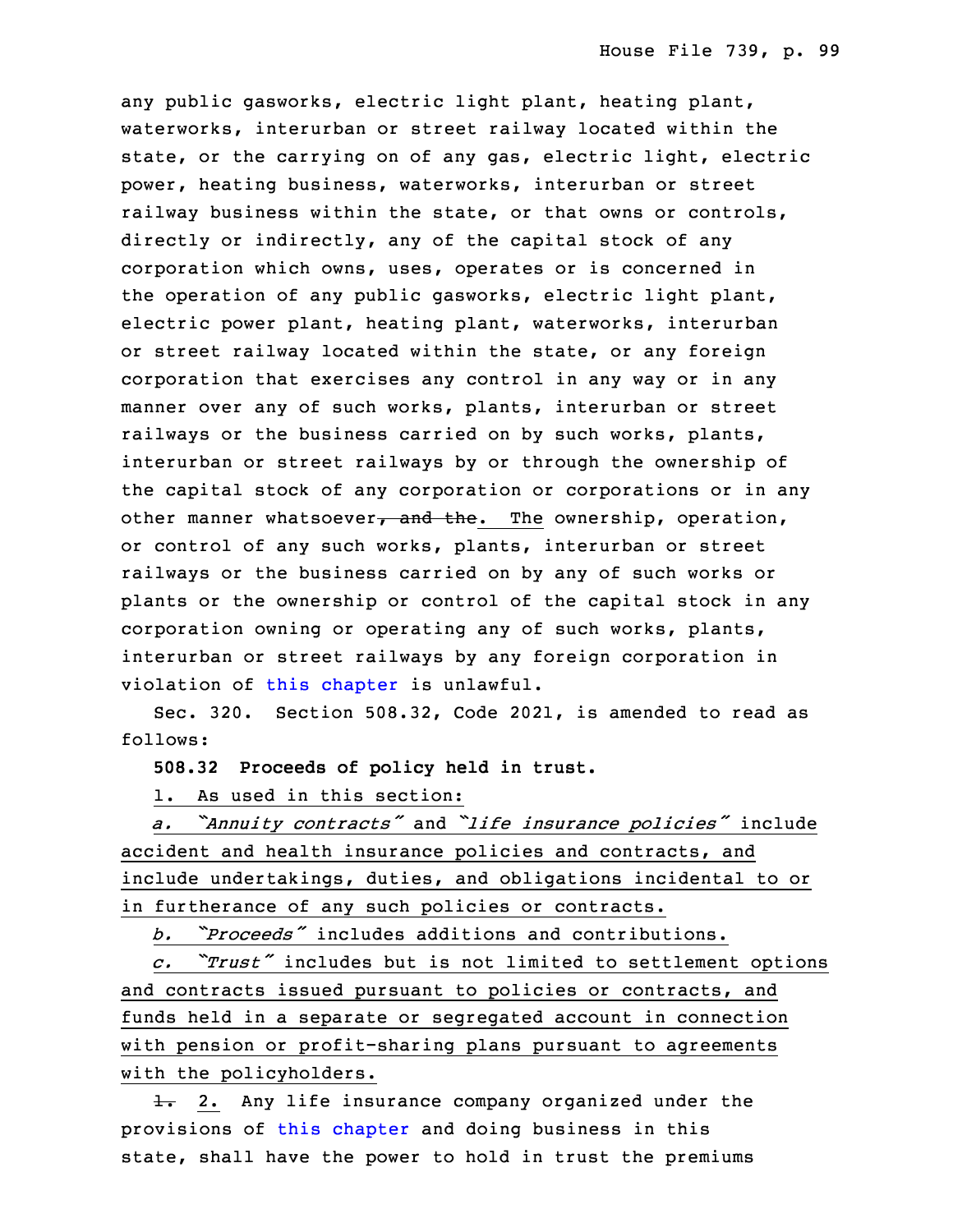or consideration paid for, or the proceeds of any life insurance policy or annuity contract, either individual or group, issued by it, upon such terms and subject to such limitations as to revocation or control by the policyholder or beneficiary thereunder, as shall have been agreed to in writing by such company and the policyholder; provided that the trust provisions contemplated in this [section](https://www.legis.iowa.gov/docs/code/2021/508.32.pdf) shall in no manner subject the corporation to any of the provisions of the laws of Iowa relating to banks or trust companies; and provided further, that the trust or trusts for premiums or considerations may be invested by such company in the manner specified in the trust instruments or agreements and held in <sup>a</sup> separate or segregated account; and provided further, that the forms of such trust agreements for beneficiaries shall be first submitted to and approved by the commissioner of 27 insurance. The word "*trust*" shall include, but not be limited to settlement options and contracts issued pursuant to policies or contracts, and funds held in a separate or segregated account in connection with pension or profit-sharing plans pursuant to agreements with the policyholders.

2. 3. As used in this [section](https://www.legis.iowa.gov/docs/code/2021/508.32.pdf), life insurance policies and annuity contracts include accident and health insurance policies and contracts, and include undertakings, duties, and obligations incidental to or in furtherance of any such policies or contracts. As used in this [section](https://www.legis.iowa.gov/docs/code/2021/508.32.pdf), proceeds include additions and contributions. Funds held by an insurance company as authorized by this [section](https://www.legis.iowa.gov/docs/code/2021/508.32.pdf) may be held in <sup>a</sup> separate account established pursuant to section 5 508A.1, except that section 508A.1, [subsection](https://www.legis.iowa.gov/docs/code/2021/508A.1.pdf) 5, shall not be applicable to such account. However, funds held by an insurance company as authorized in this [section](https://www.legis.iowa.gov/docs/code/2021/508.32.pdf) shall not be chargeable with liabilities arising out of any other business the company may conduct.

3. 4. An instrument or agreement issued or used by an insurance company as authorized by this [section](https://www.legis.iowa.gov/docs/code/2021/508.32.pdf) does not constitute <sup>a</sup> security as defined in section [502.102](https://www.legis.iowa.gov/docs/code/2021/502.102.pdf).

Sec. 321. Section 511.12, Code 2021, is amended to read as follows:

15 **511.12 Officers not to profit by investments.**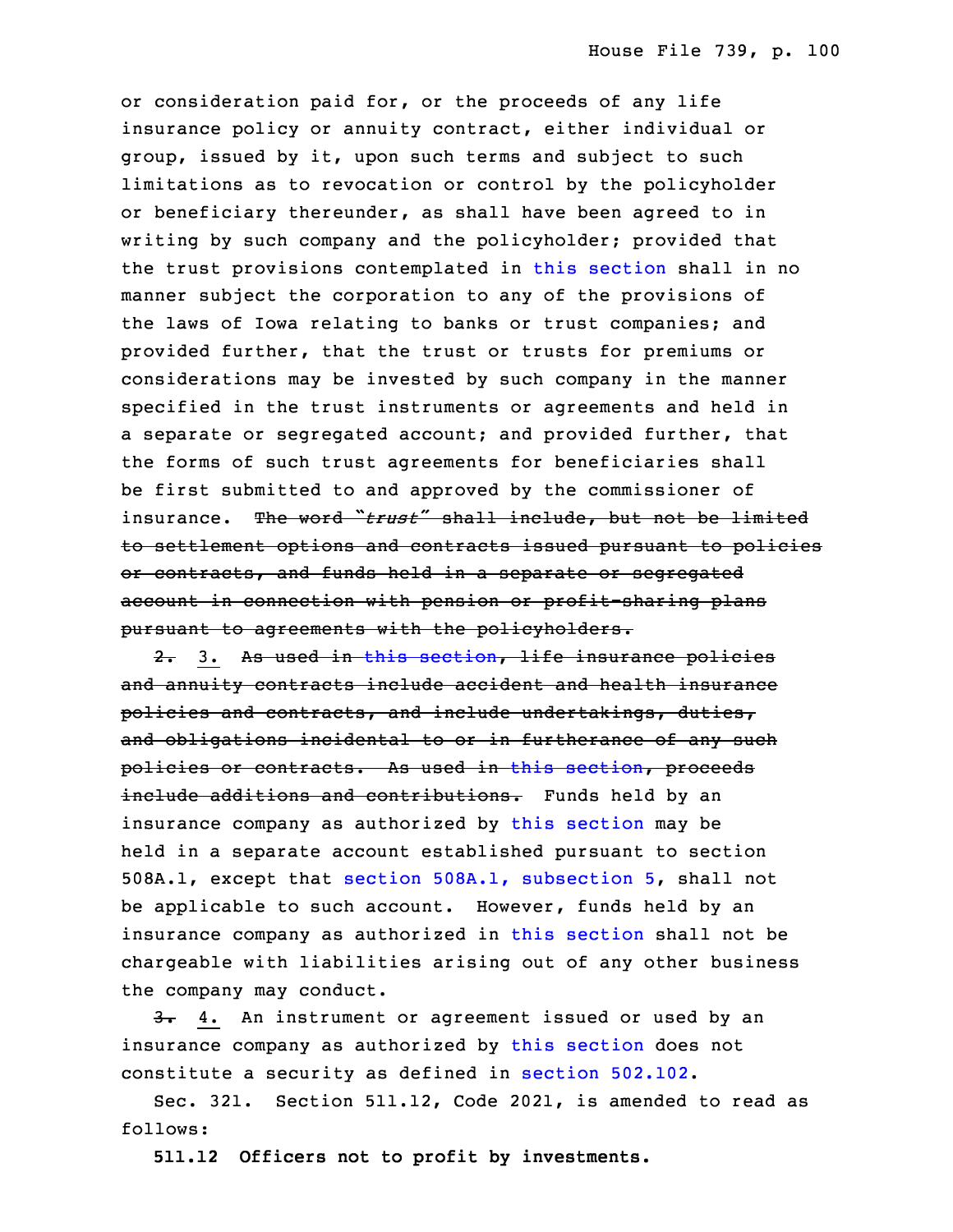No such An officer or director of a life insurance company or association shall gain through not profit from the investment of funds of any such the company.

Sec. 322. Section 514D.3, subsection 1, unnumbered paragraph  $1$ , Code 2021, is amended to read as follows:

 The commissioner shall issue rules to establish specific standards, including standards of full and fair disclosure, that set forth the manner, content, and required disclosure for the sale of policies of individual accident and sickness insurance and individual subscriber contracts which shall be in addition to and in accordance with applicable laws of this state, including but not limited to sections 514A.1 to through 514A.8 and sections 514A.10 through 514A.12. These rules may include, but shall not be limited to, any of the following subjects:

Sec. 323. Section 514D.4, subsection 2, Code 2021, is amended to read as follows:

2. This [section](https://www.legis.iowa.gov/docs/code/2021/514D.4.pdf) does not prohibit the issuance of a policy which combines two or more of the categories of coverage <sup>35</sup> enumerated in paragraphs *"a"* to through *"f"* of subsection 1. <sup>A</sup> category of coverage referred to in paragraph *"g"*, *"h"*, or *"i"* of [subsection](https://www.legis.iowa.gov/docs/code/2021/514D.4.pdf) <sup>1</sup> shall not be combined in <sup>a</sup> policy or contract either with another category of coverage referred to in paragraph *"g"*, *"h"*, or *"i"* of [subsection](https://www.legis.iowa.gov/docs/code/2021/514D.4.pdf) <sup>1</sup> or with <sup>a</sup> category <sup>5</sup> of coverage referred to in any of paragraphs *"a"* to through <sup>6</sup> *"f"* of [subsection](https://www.legis.iowa.gov/docs/code/2021/514D.4.pdf) <sup>1</sup> unless <sup>a</sup> rule issued by the commissioner specifically authorizes that combination of coverages.

8 Sec. 324. Section 514D.7, subsection 2, Code 2021, is amended to read as follows:

2. A policy of accident and sickness insurance which is exempt from the provisions of sections 514A.1 to through 514A.8 and sections 514A.10 through 514A.12 by virtue of an exemption set forth in [section](https://www.legis.iowa.gov/docs/code/2021/514A.1.pdf) 514A.1 or [514A.8](https://www.legis.iowa.gov/docs/code/2021/514A.8.pdf).

 Sec. 325. Section 515.41, Code 2021, is amended to read as follows:

16 **515.41 Certificate of authority.**

The certificate and statements above contemplated in sections 515.38 through 515.40 shall be filed in the division and the commissioner of insurance shall deliver to the company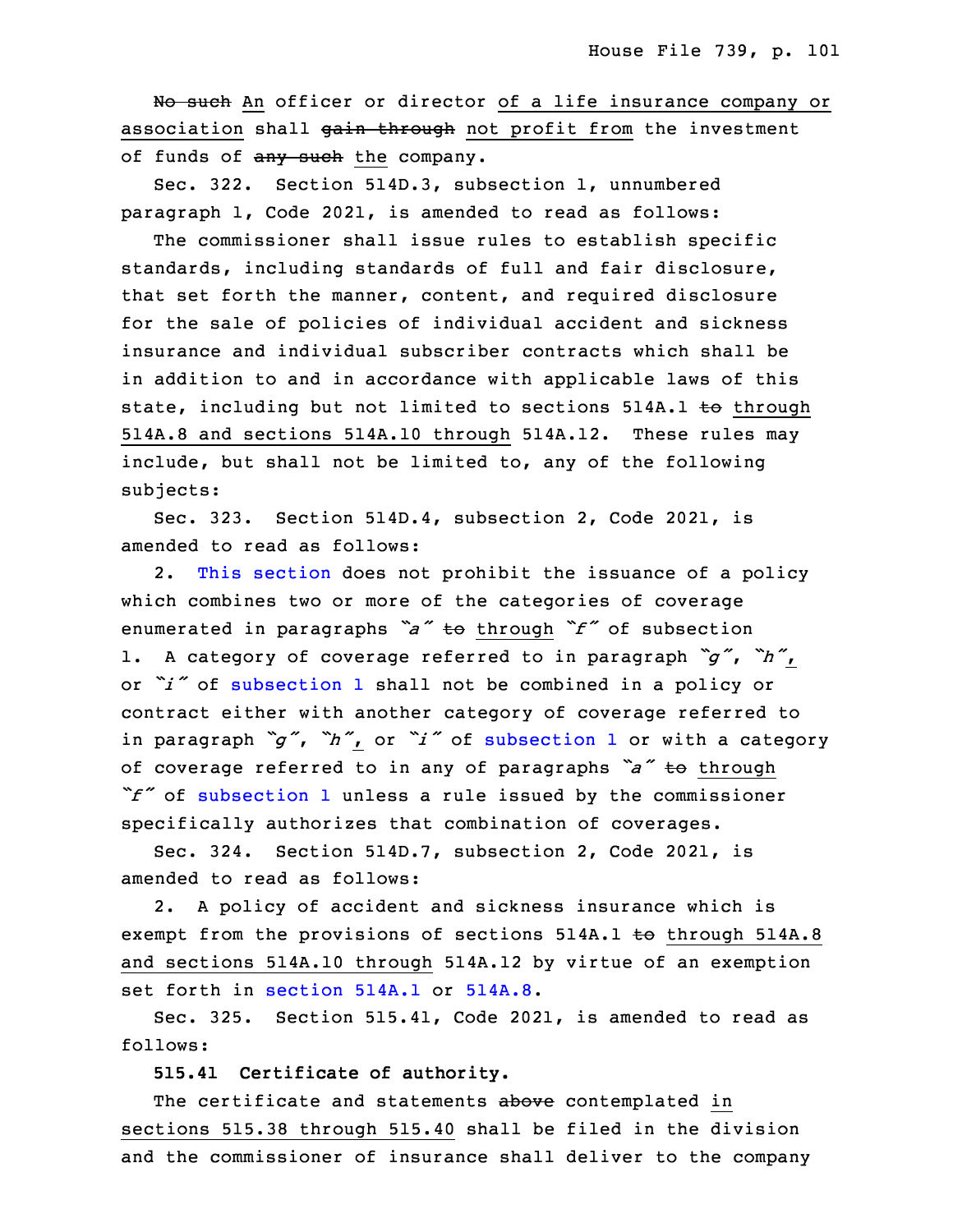a copy of the report of the examination, in the event one is made, together with the commissioner's written permission for  $\pm\epsilon$  the company to commence the business proposed in its articles of incorporation, which permission shall be its the company's authority to commence business and issue policies.

Sec. 326. Section 515.48, subsection 1, paragraph b, Code 26 2021, is amended to read as follows:

b. Loss by depreciation as herein referred to in this subsection may include the cost of repair and replacement.

Sec. 327. Section 515.48, subsection 10, Code 2021, is amended to read as follows:

10. Insure any additional risk not specifically included within any of the foregoing classes enumerated in this section, which is a proper subject for insurance, is not prohibited by law or contrary to sound public policy, and which, after public notice and hearing, is specifically approved by the commissioner of insurance, except title insurance or insurance against loss or damage by reason of defective title, encumbrances or otherwise. When such additional kind of insurance is approved by the commissioner, the commissioner 5 shall designate within which classification of risks provided for in [section](https://www.legis.iowa.gov/docs/code/2021/515.49.pdf) 515.49 it shall fall.

Sec. 328. Section 515.109, subsection 2, paragraph c, Code 2021, is amended to read as follows:

9 *c.* The standard policy provided for herein in this section need not be used for effecting reinsurance between insurers.

 Sec. 329. Section 515.111, Code 2021, is amended to read as follows:

#### 13 **515.111 Nuclear loss or damage excluded.**

 Insurers issuing the standard policy pursuant to section 515.109 are authorized to affix thereto to or include therein within a policy a written statement that the policy does not cover loss or damage caused by nuclear reaction or nuclear radiation or radioactive contamination, all whether directly or indirectly resulting from an insured peril under the policy. However, that nothing contained in this [section](https://www.legis.iowa.gov/docs/code/2021/515.111.pdf) shall be construed to prohibit the attachment to any such policy of an endorsement or endorsements specifically assuming coverage for loss or damage caused by nuclear reaction or nuclear radiation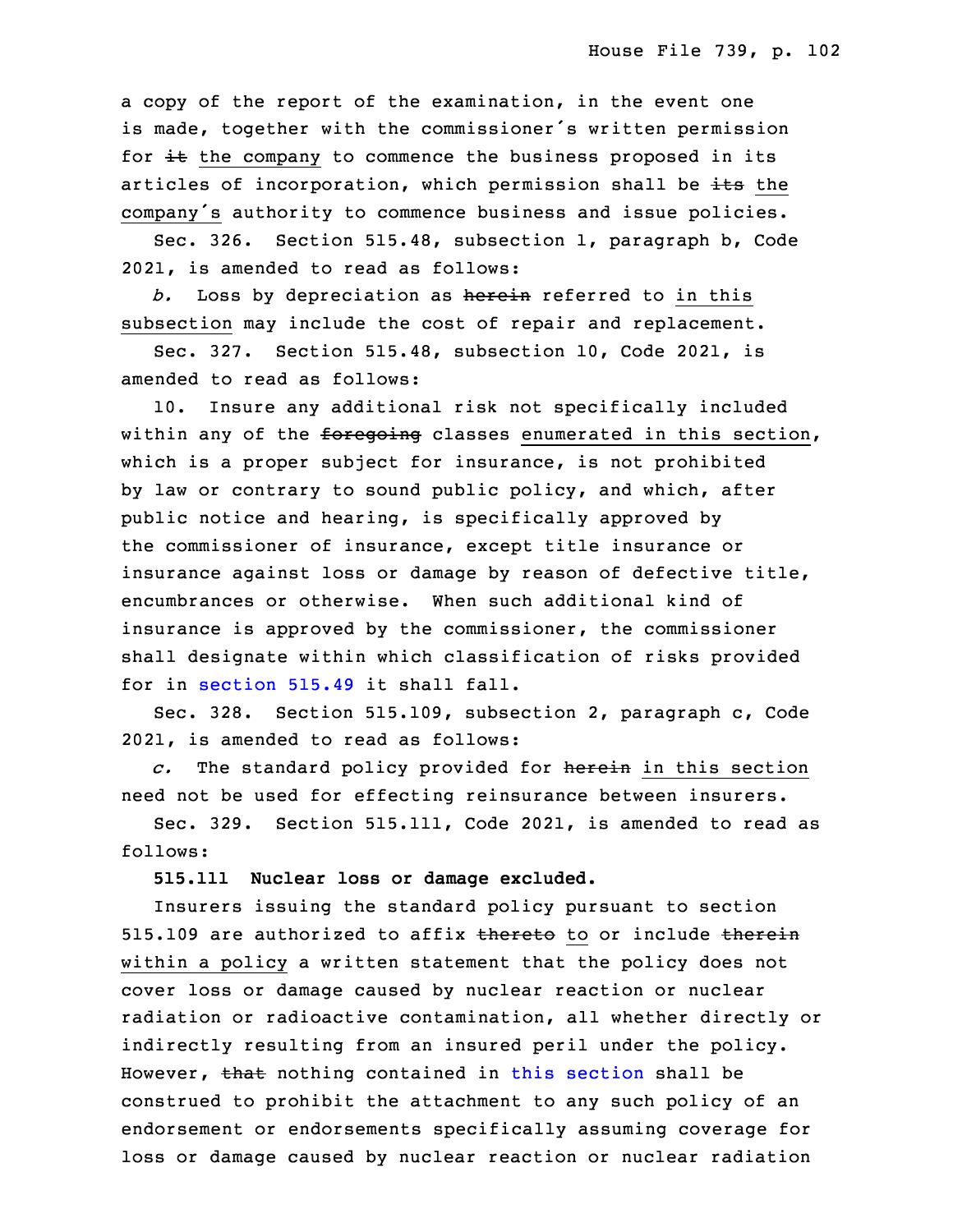or radioactive contamination.

Sec. 330. Section 515A.11, subsection 1, Code 2021, is amended to read as follows:

1. Every group, association or other organization of insurers which engages in joint underwriting or joint reinsurance, shall be subject to regulation with respect thereto as herein provided, subject, however, with respect to joint underwriting, to all other provisions of this [chapter](https://www.legis.iowa.gov/docs/code/2021/515A.pdf) and, with respect to joint reinsurance, to [sections](https://www.legis.iowa.gov/docs/code/2021/515A.12.pdf) 515A.12 and 515A.16 to through 515A.19.

Sec. 331. Section 518B.2, Code 2021, is amended to read as follows:

## **518B.2 Reimbursement fund created.**

 There is hereby created the federal riot reinsurance reimbursement fund in the office of the treasurer of state which shall be operated under the joint control of the director of the department of administrative services and the commissioner. The fund shall consist of all payments made by insurers in accordance with the provisions of this [chapter](https://www.legis.iowa.gov/docs/code/2021/518B.pdf). The director of the department of administrative services shall have the same power to enforce the collection of the assessments provided hereunder under this chapter as any other obligation due the state.

 Sec. 332. Section 520.2, Code 2021, is amended to read as follows:

## **520.2 Execution of contract.**

Such Reciprocal or interinsurance contracts may be executed by an attorney, agent, or other representative herein designated as the attorney in fact, duly authorized and acting for such subscribers under powers of attorney, and such. The attorney may be a corporation. Such The attorney shall have the power and authority to execute any and all instruments, papers, and documents incident to and <sup>a</sup> part of the business of the reciprocal or interinsurance exchange, including deeds for the conveyance of real estate, and acquisition and sale of securities. Such The attorney shall have the power and authority to do all things necessary and incident to the management and operation of such business. The certificate of the commissioner of insurance certifying the name of the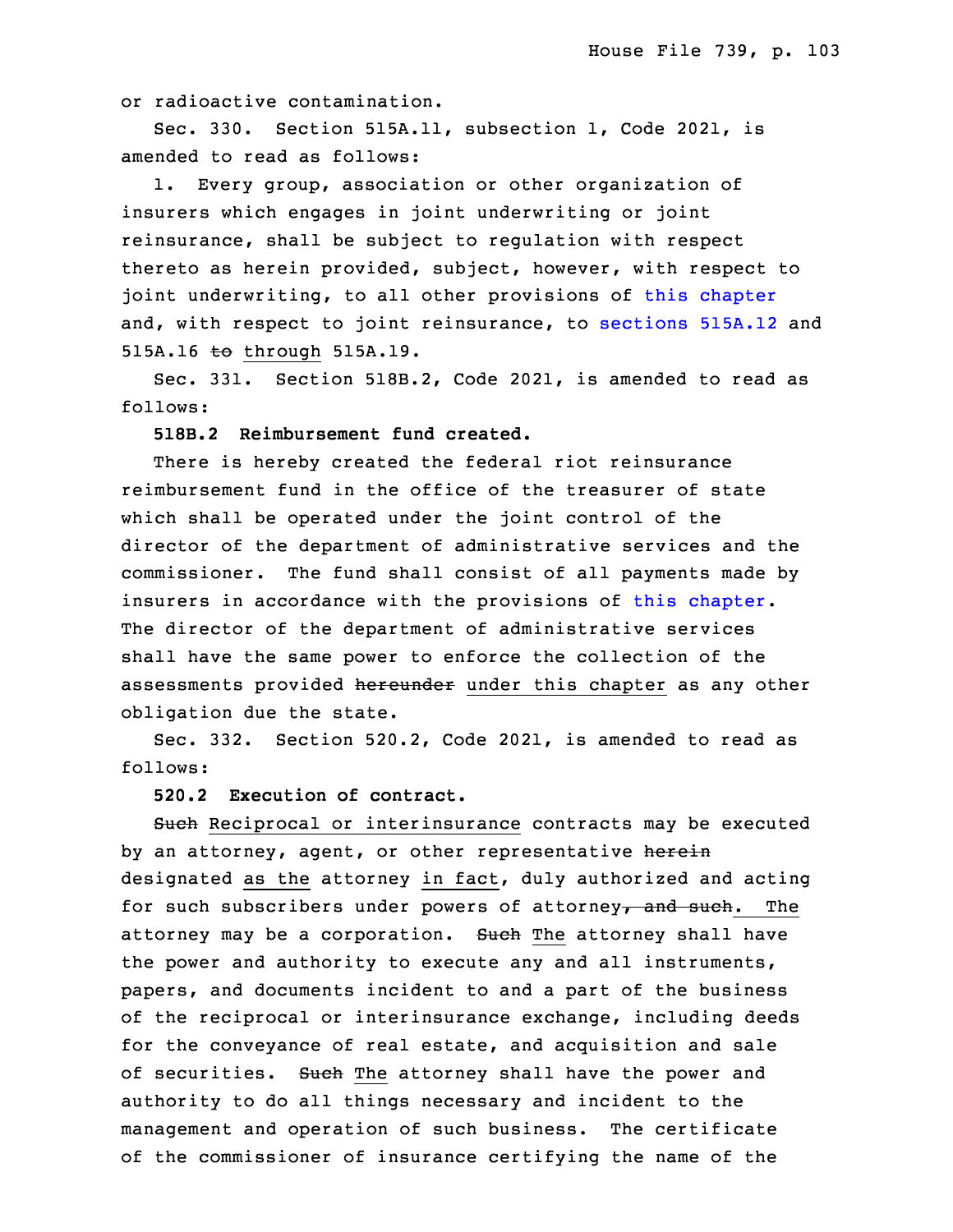attorney for any reciprocal or interinsurance exchange shall be sufficient proof of the authority of any such attorney.

Sec. 333. Section 520.11, Code 2021, is amended to read as follows:

32 **520.11 Implied powers of corporations.**

Any corporation now or hereafter organized under the laws of this state shall, in addition to the rights, powers, and franchises specified in its articles of incorporation, have full power and authority to exchange insurance contracts of the kind and character herein mentioned in this chapter. The right to exchange such contracts is hereby declared to be incidental to the purposes for which such corporations are organized and as fully granted as the rights and powers expressly conferred.

Sec. 334. Section 523.11, Code 2021, is amended to read as follows:

8 **523.11 Arbitrage transactions excepted.**

The provisions of [sections](https://www.legis.iowa.gov/docs/code/2021/523.7.pdf) 523.7, [523.8](https://www.legis.iowa.gov/docs/code/2021/523.8.pdf), and [523.9](https://www.legis.iowa.gov/docs/code/2021/523.9.pdf) shall not apply to foreign or domestic arbitrage transactions unless made in contravention of such rules and regulations as the commissioner may adopt in order to carry out the purposes of sections 523.7  $\text{te}$  through 523.10, this section, and sections 523.12 through 523.14.

Sec. 335. Section 523.12, Code 2021, is amended to read as follows:

#### 17 **523.12 Equity security defined.**

The term *"equity security"* when used in sections 523.7  $t$  through 523.11, this section, and sections 523.13 and 523.14 means any stock or similar security; or any security convertible, with or without consideration, into such <sup>a</sup> security, or carrying any warrant or right to subscribe to or purchase such a security; or any such warrant or right; or any other security which the commissioner shall deem to be of similar nature and consider necessary or appropriate, by such rules and regulations as the commissioner may prescribe in the public interest or for the protection of investors, to treat as an equity security.

Sec. 336. Section 523.14, Code 2021, is amended to read as follows:

31 **523.14 Rules.**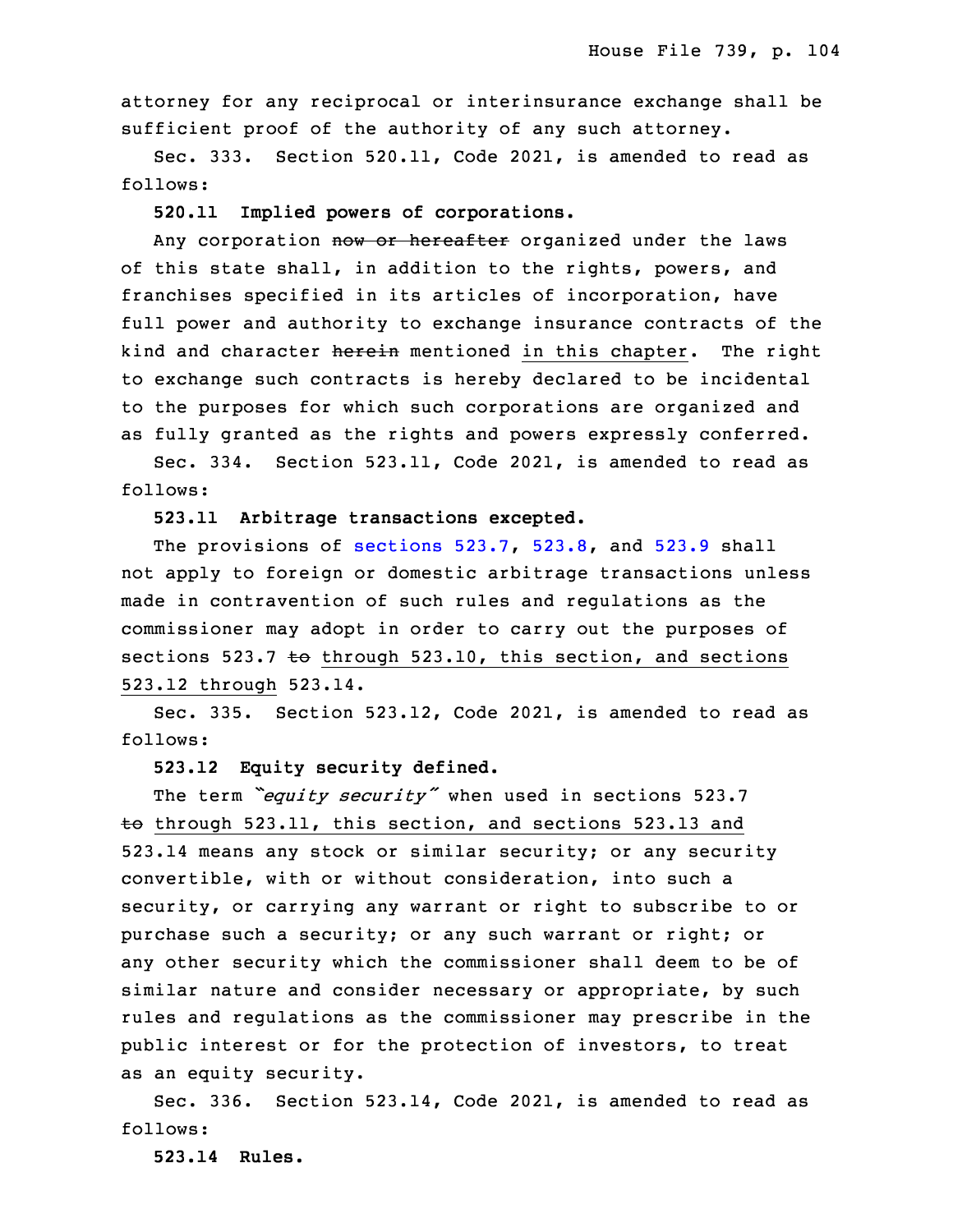The commissioner shall have the power to make such rules and regulations as may be necessary for the execution of the functions vested in the commissioner by sections  $523.7$  to through 523.13, and may for such purpose classify domestic stock insurance companies, securities, and other persons or matters, within the commissioner's jurisdiction. No provisions of [sections](https://www.legis.iowa.gov/docs/code/2021/523.7.pdf) 523.7, [523.8](https://www.legis.iowa.gov/docs/code/2021/523.8.pdf), and [523.9](https://www.legis.iowa.gov/docs/code/2021/523.9.pdf) imposing any liability shall apply to any act done or omitted in good faith in conformity with any rule or regulation of the commissioner, notwithstanding that such rule or regulation may, after such act or omission, be amended or rescinded or determined by judicial or other authority to be invalid for any reason.

9 Sec. 337. Section 524.1305, subsection 6, Code 2021, is amended to read as follows:

 6. Safe-deposit boxes, the contents of which have not been removed by the owners after the date specified in the notice given under paragraph "b" of [subsection](https://www.legis.iowa.gov/docs/code/2021/524.1305.pdf) 3 of this [section](https://www.legis.iowa.gov/docs/code/2021/524.1305.pdf), shall be opened under the supervision of the superintendent and the contents placed in sealed packages which, together with unclaimed property held by the state bank in safekeeping, shall be transmitted to the treasurer of state. Amounts due to depositors who are unknown, or who are under a disability and there is no person legally competent to receive the amount, or who cannot be found after the exercise of reasonable diligence, shall be transmitted to the treasurer of state, together with <sup>a</sup> statement giving the name of the person, if known, entitled to the amount, the person's last known address, the amount due the person, and other information about the person as the treasurer of state may reasonably require. All property transmitted to the treasurer of state pursuant to this [subsection](https://www.legis.iowa.gov/docs/code/2021/524.1305.pdf) shall be treated as abandoned, retained by the treasurer of state, and subject to claim, in the manner provided for in sections 556.14 to through 556.21. All amounts due creditors described in section [490.1440](https://www.legis.iowa.gov/docs/code/2021/490.1440.pdf) shall be deposited with the treasurer of state in accordance with that section. Such amounts shall be retained by the treasurer of state and are subject to claim in the manner provided for in section [490.1440](https://www.legis.iowa.gov/docs/code/2021/490.1440.pdf).

34 Sec. 338. Section 524.1602, subsection 3, Code 2021, is amended to read as follows: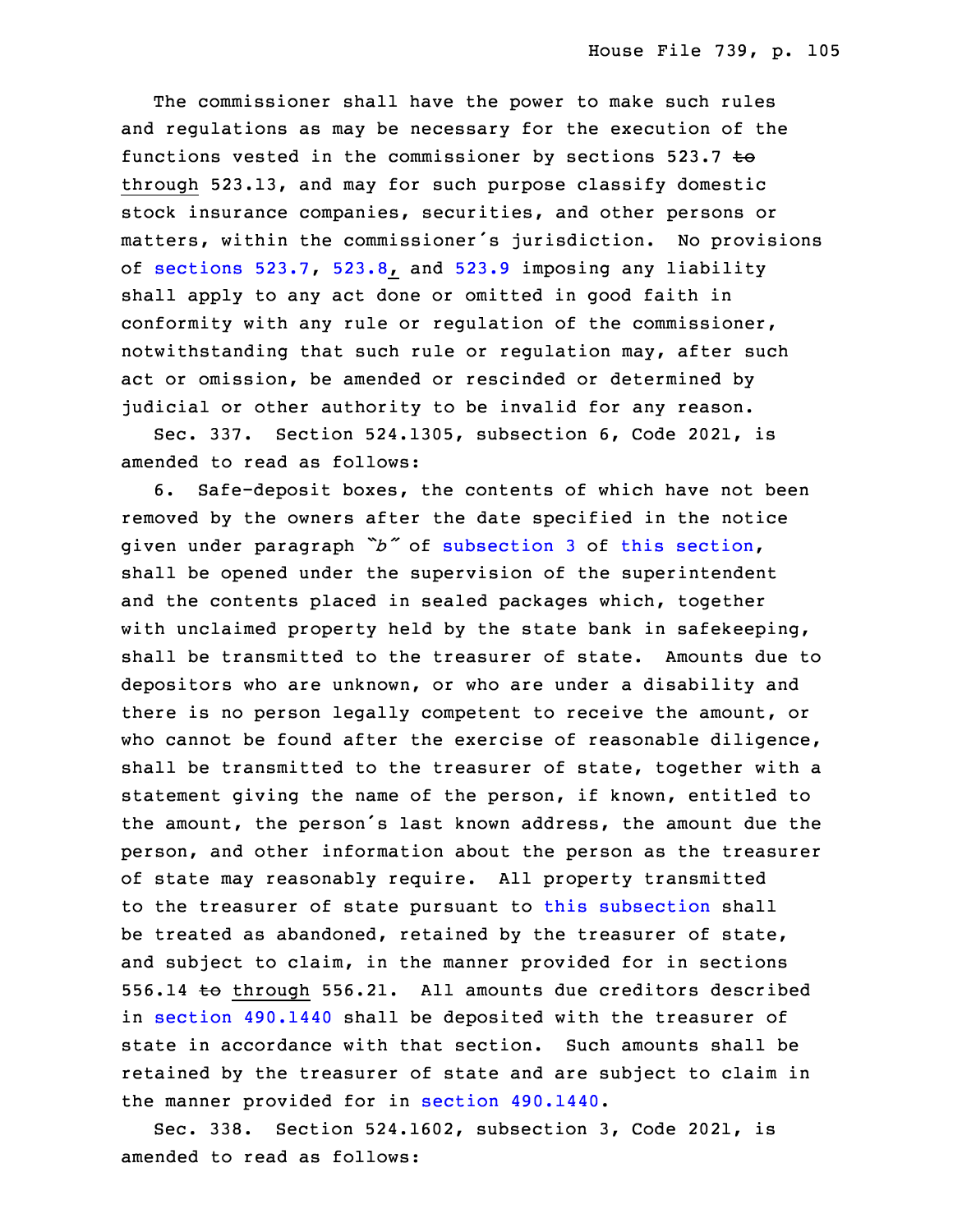3. On which it has money loaned, credit extended, or holds discounted or purchased evidences of indebtedness or agreements for the payment of money, in violation of sections 524.904 through, 524.905, and 524.907.

5 Sec. 339. Section 524.1807, Code 2021, is amended to read as follows:

7 **524.1807 Penalties.**

8 Any bank holding company which willfully violates any provision of sections  $524.1801$  524.1802 through 524.1806 shall, upon conviction, be fined not less than one hundred dollars nor more than one thousand dollars for each day during which the violation continues. Any individual who willfully participates in a violation of any provisions of sections  $524.1801$  524.1802 through 524.1806 shall be guilty of <sup>a</sup> serious misdemeanor.

Sec. 340. Section 535.11, subsection 3, Code 2021, is amended to read as follows:

3. With respect to an account other than an open account, the creditor may impose a finance charge not exceeding that permitted by section 537.2201, [subsections](https://www.legis.iowa.gov/docs/code/2021/537.2201.pdf) 2 to through 5.

Sec. 341. Section 536.21, Code 2021, is amended to read as follows:

**536.21 Rules.**

The superintendent is hereby authorized and empowered to make adopt such reasonable and relevant rules pursuant to chapter 17A as may be necessary for the execution and the enforcement of the provisions of this [chapter](https://www.legis.iowa.gov/docs/code/2021/536.pdf), in addition hereto and not inconsistent herewith. All rules shall be filed and entered by the superintendent in the banking division of the department of commerce in an indexed, permanent book or record, with the effective date thereof suitably indicated, and such book or record shall be a public document.

Sec. 342. Section 537.5110, subsection 2, paragraph a, Code 2021, is amended to read as follows:

34 *a.* <sup>A</sup> creditor who believes in good faith that <sup>a</sup> consumer is in default may give the consumer written notice of the alleged default, and, if the consumer has <sup>a</sup> right to cure the default, shall give the consumer the notice of right to cure provided in section [537.5111](https://www.legis.iowa.gov/docs/code/2021/537.5111.pdf) before commencing any legal action in any court on an obligation of the consumer and before repossessing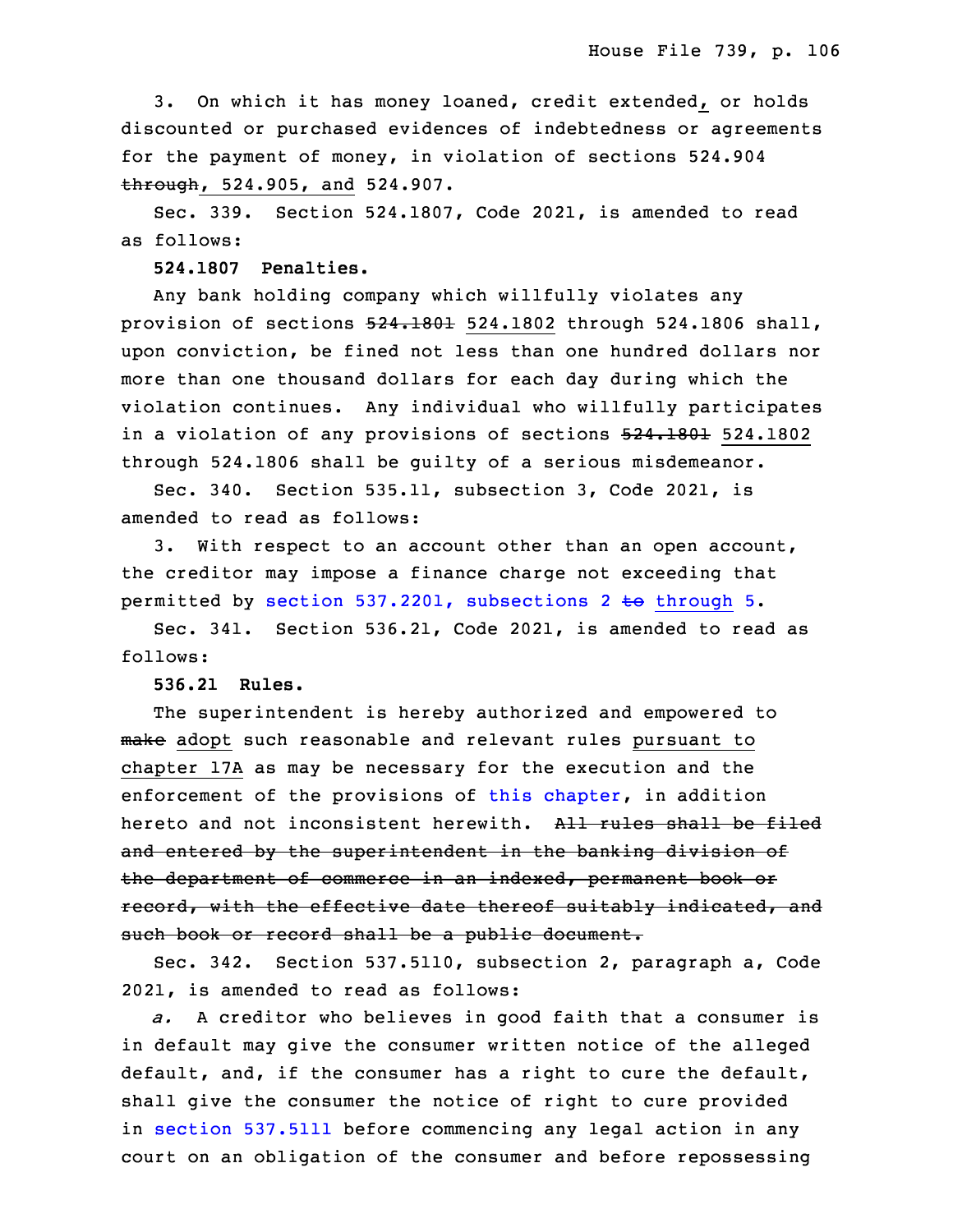collateral. However, this [subsection](https://www.legis.iowa.gov/docs/code/2021/537.5110.pdf) and subsection 4 do not require a creditor to give notice of right to cure prior to the filing of a petition by a creditor seeking to enforce the consumer's obligation in which attachment under [chapter](https://www.legis.iowa.gov/docs/code/2021/639.pdf) 639 is sought upon any of the grounds specified in section  $639.3$ , subsections  $3$  to through 12.

 Sec. 343. Section 543C.2, subsection 2, paragraph a, Code 2021, is amended to read as follows:

a. The names, addresses, and business background of the subdivider as required in [subsection](https://www.legis.iowa.gov/docs/code/2021/543C.2.pdf) 1, paragraphs *"a"* <sup>15</sup> to through *"d"*. If such subdivider is <sup>a</sup> partnership or corporation, the names, addresses, and business background of each of the partners, officers, and principal stockholders, the nature of their fiduciary relationship and their past, present, or anticipated financial relationship to the subdivider.

Sec. 344. Section 543D.23, subsection 1, paragraphs d and  $e$ , Code 2021, are amended to read as follows:

 *d.* Rulemaking under chapter 17A, including orders on petitions for rulemaking.

 *e.* Orders on petitions for declaratory orders or waivers or variances.

Sec. 345. Section 557A.3, Code 2021, is amended to read as follows:

28 **557A.3 Applicability to time-share programs located** 29 **out-of-state.**

1. [Sections](https://www.legis.iowa.gov/docs/code/2021/557A.4.pdf) 557A.4 to through 557A.10 apply only to time-share programs located in Iowa.

2. [Sections](https://www.legis.iowa.gov/docs/code/2021/557A.1.pdf)  $557A.1$ ,  $557A.2$ , and  $557A.11$  to [through](https://www.legis.iowa.gov/docs/code/2021/557A.11.pdf) 557A.20 apply to any time-share program, wherever located, which is marketed in Iowa.

Sec. 346. Section 561.7, Code 2021, is amended to read as follows:

**561.7 Changes —— nonconsenting spouse.**

1. The owner may, from time to time, change the limits of the homestead by changing the metes and bounds, as well as the record of the plat and description, or vacate it.

2. Such The changes described in subsection 1 shall not prejudice conveyances or liens made or created previously thereto prior to the changes.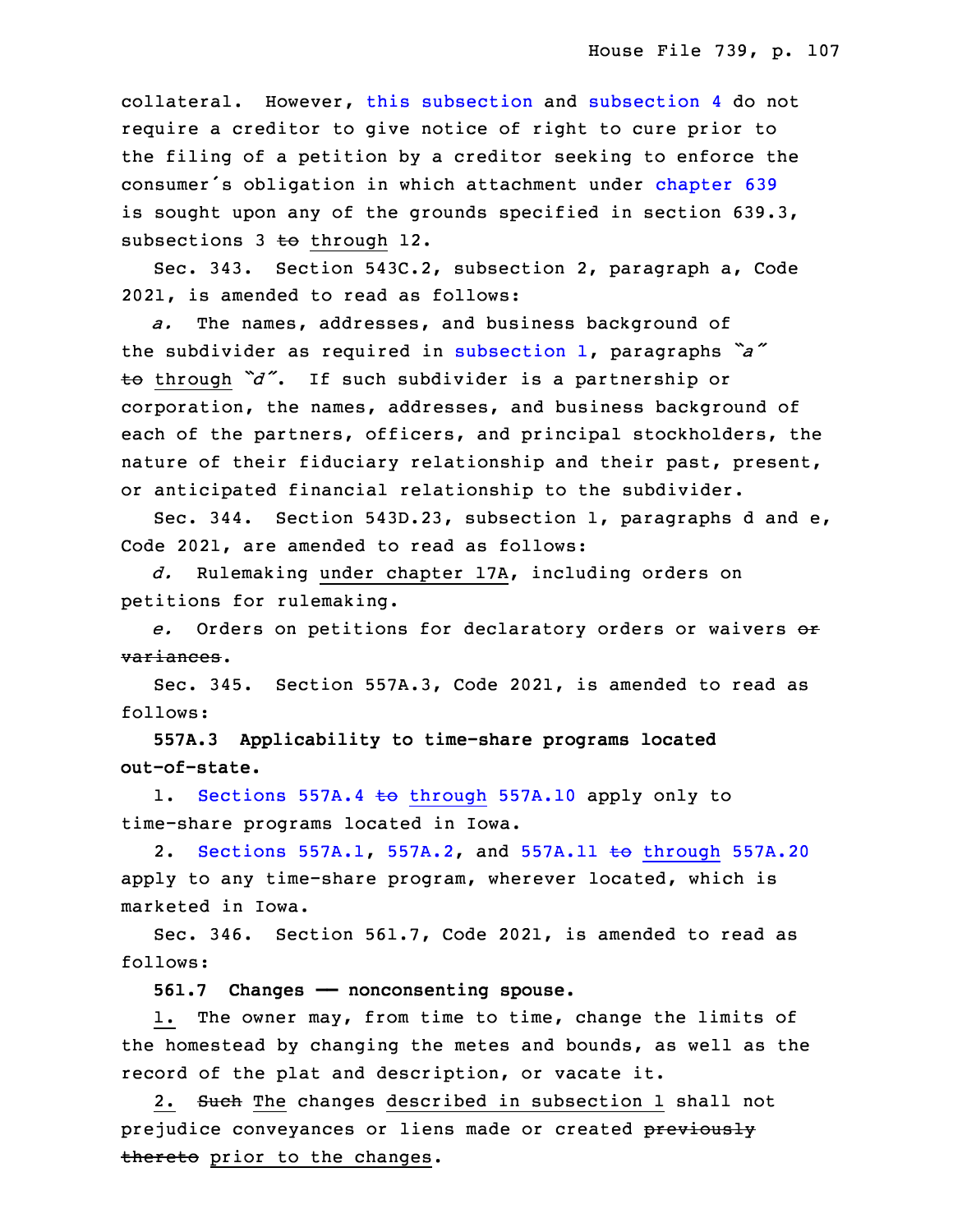3. No such change of the entire homestead, made without the concurrence of the other spouse, shall affect that spouse's rights, or those of the children.

 Sec. 347. Section 573.14, subsection 1, Code 2021, is amended to read as follows:

 1. The fund provided for in [section](https://www.legis.iowa.gov/docs/code/2021/573.13.pdf) 573.13 shall be retained by the public corporation for a period of thirty days after the completion and final acceptance of the improvement. If at the end of the thirty-day period claims are on file, as provided the public corporation shall continue to retain from the unpaid funds a sum equal to double the total amount of all claims on file. The remaining balance of the unpaid fund, or if no claims are on file, the entire unpaid fund, shall be released and paid to the contractor.

Sec. 348. Section 573.23, Code 2021, is amended to read as follows:

25 **573.23 Abandonment of public work —— effect.**

When a contractor abandons the work on a public improvement or is legally excluded therefrom from work on a public improvement, the improvement shall be deemed completed for the purpose of filing claims as herein provided in this chapter, from the date of the official cancellation of the contract. The only fund available for the payment of the claims of persons for labor performed or material furnished shall be the amount then due the contractor, if any, and if said that amount be is insufficient to satisfy said the claims, the claimants shall have a right of action on the bond given for the performance of the contract.

 Sec. 349. Section 591.12, Code 2021, is amended to read as follows:

**591.12 Effect of foregoing statutes.**

Sections 591.1 to through 591.11 hereof shall not affect 6 pending litigation and shall not operate to revive rights or claims previously barred, and shall not permit an action to be brought or maintained upon any claim or cause of action which was barred by any statute which was in force prior to July  $4$ , 10 1955.

 Sec. 350. Section 600.5, subsection 11, Code 2021, is amended to read as follows: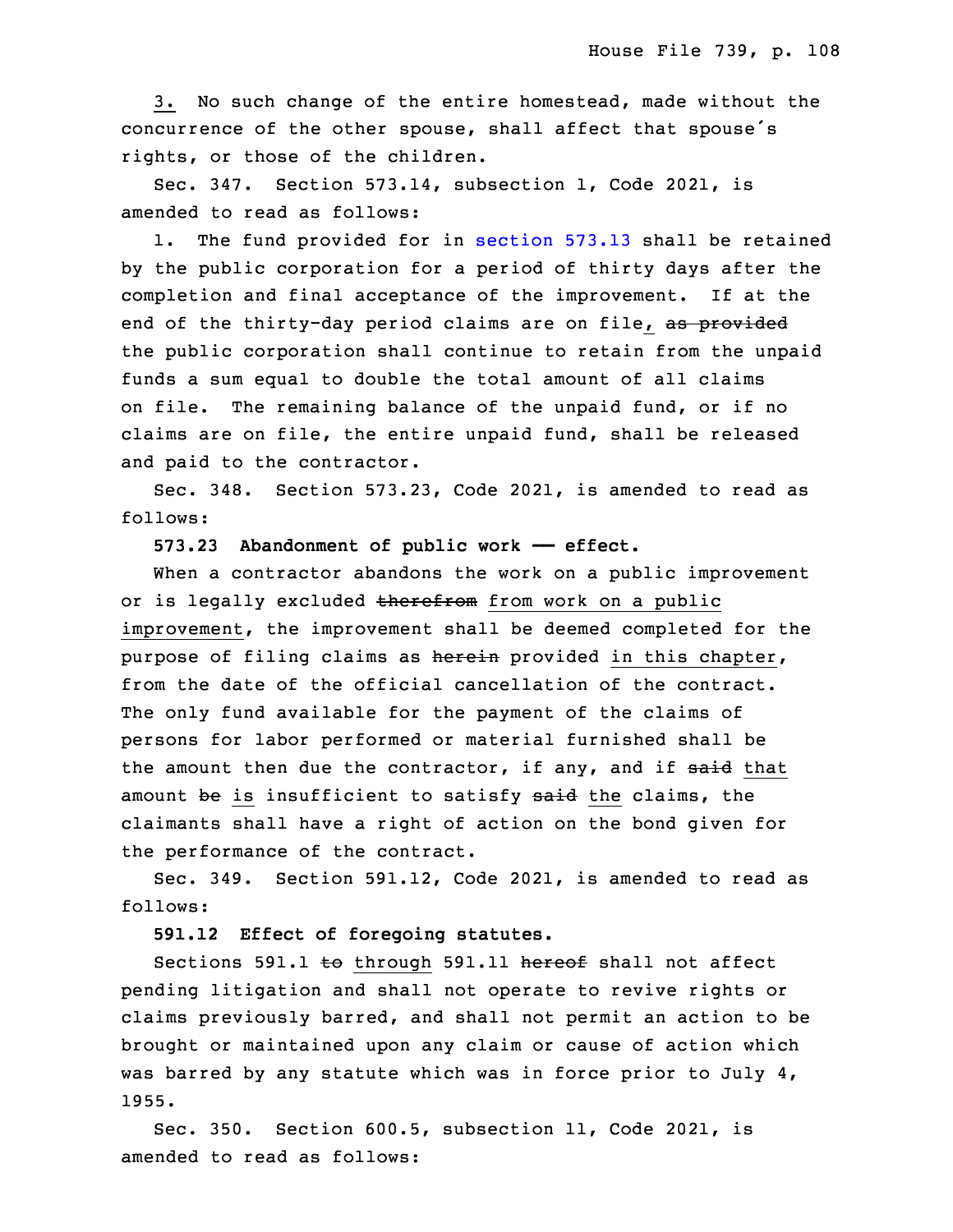11. A description of the facilities and resources, including those provided under <sup>a</sup> subsidy agreement pursuant to sections 600.17 to [through](https://www.legis.iowa.gov/docs/code/2021/600.17.pdf) 600.22, that the petitioner is willing and able to supply for the nurture and care of any minor person to be adopted.

Sec. 351. Section 600.18, subsection 1, Code 2021, is amended to read as follows:

1. Any prospective adoptive parent desiring financial assistance shall state this fact in the petition for adoption. The department of human services shall investigate the person petitioning for adoption and the child and shall file with the juvenile court or court <sup>a</sup> statement of whether the department will provide assistance as provided in sections section 600.17  $\pm$ o, this section, and sections 600.19 through 600.22, the estimated amount, extent, and duration of assistance, and any other information the juvenile court or court may order.

Sec. 352. Section 600.22, Code 2021, is amended to read as follows:

31 **600.22 Rules.**

The department of human services shall adopt rules in accordance with the provisions of [chapter](https://www.legis.iowa.gov/docs/code/2021/17A.pdf) 17A, which are necessary for the administration of sections 600.17 to through 35 600.21 and [600.23](https://www.legis.iowa.gov/docs/code/2021/600.23.pdf).

 Sec. 353. Section 600A.7, subsection 1, Code 2021, is amended to read as follows:

1. The hearing on termination of parental rights shall be conducted in accordance with the provisions of sections 232.91  $t$  through 232.96 and otherwise in accordance with the rules of civil procedure. Such hearing shall be held no earlier than one week after the child is born.

8 Sec. 354. Section 602.10122, subsection 5, Code 2021, is amended to read as follows:

5. Soliciting legal business for the attorney or office, either by the attorney or representative. Nothing herein contained in this section shall be construed to prevent or prohibit listing in legal or other directories, law lists and other similar publications, or the publication of professional cards in any such lists, directories, newspapers or other publication.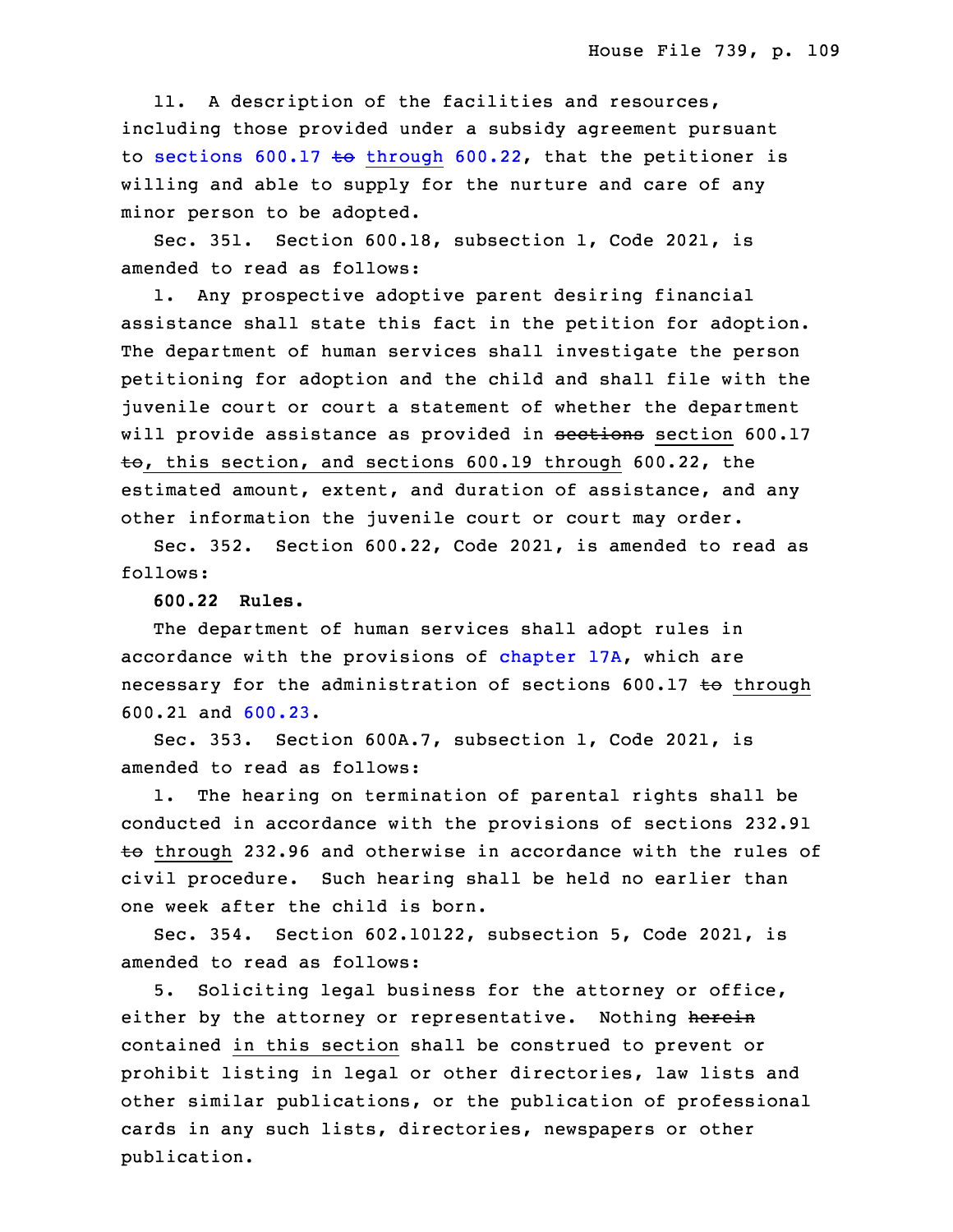Sec. 355. Section  $614.17$ , subsection 2, Code 2021, is amended to read as follows:

2. For the purposes of this [section](https://www.legis.iowa.gov/docs/code/2021/614.17.pdf), section [614.17A](https://www.legis.iowa.gov/docs/code/2021/614.17A.pdf), and sections 614.18 to through 614.20, a person who holds title to real estate by will or descent from <sup>a</sup> person who held the title of record to the real estate at the date of that person's death or who holds title by decree or order of a court, or under <sup>a</sup> tax deed, trustee's, referee's, guardian's, executor's, administrator's, receiver's, assignee's, master's in chancery, or sheriff's deed, holds chain of title the same as though holding by direct conveyance.

Sec. 356. Section 624.28, Code 2021, is amended to read as follows:

30 **624.28 Priority.**

Said The lien under section 624.27 shall be prior and superior to the lien of any mortgage or trust deed executed since July 4, 1862, by any railway corporation or partnership, and prior and superior to the lien of any mortgage or trust deed executed after August 9, 1897, by any interurban railway or street railway corporation or partnership.

 Sec. 357. Section 626.83, Code 2021, is amended to read as follows:

# **626.83 Deficiency —— additional execution.**

If the property levied on sells for less than sufficient to satisfy the execution, the judgment holder may order out another, which shall be credited with the amount of the previous sale. The proceedings under the second execution shall conform to those hereinbefore prescribed in this chapter for the first execution.

 Sec. 358. Section 626.98, Code 2021, is amended to read as follows:

13 **626.98 Deed.**

 If the debtor or the debtor's assignee fails to redeem, the sheriff then in office must, at the end of the period for redemption provided by law for the particular action, execute a deed to the person who is entitled to the certificate as hereinbefore provided in section 626.95, or to that person's assignee. If the person entitled is dead, the deed shall be made to the person's heirs.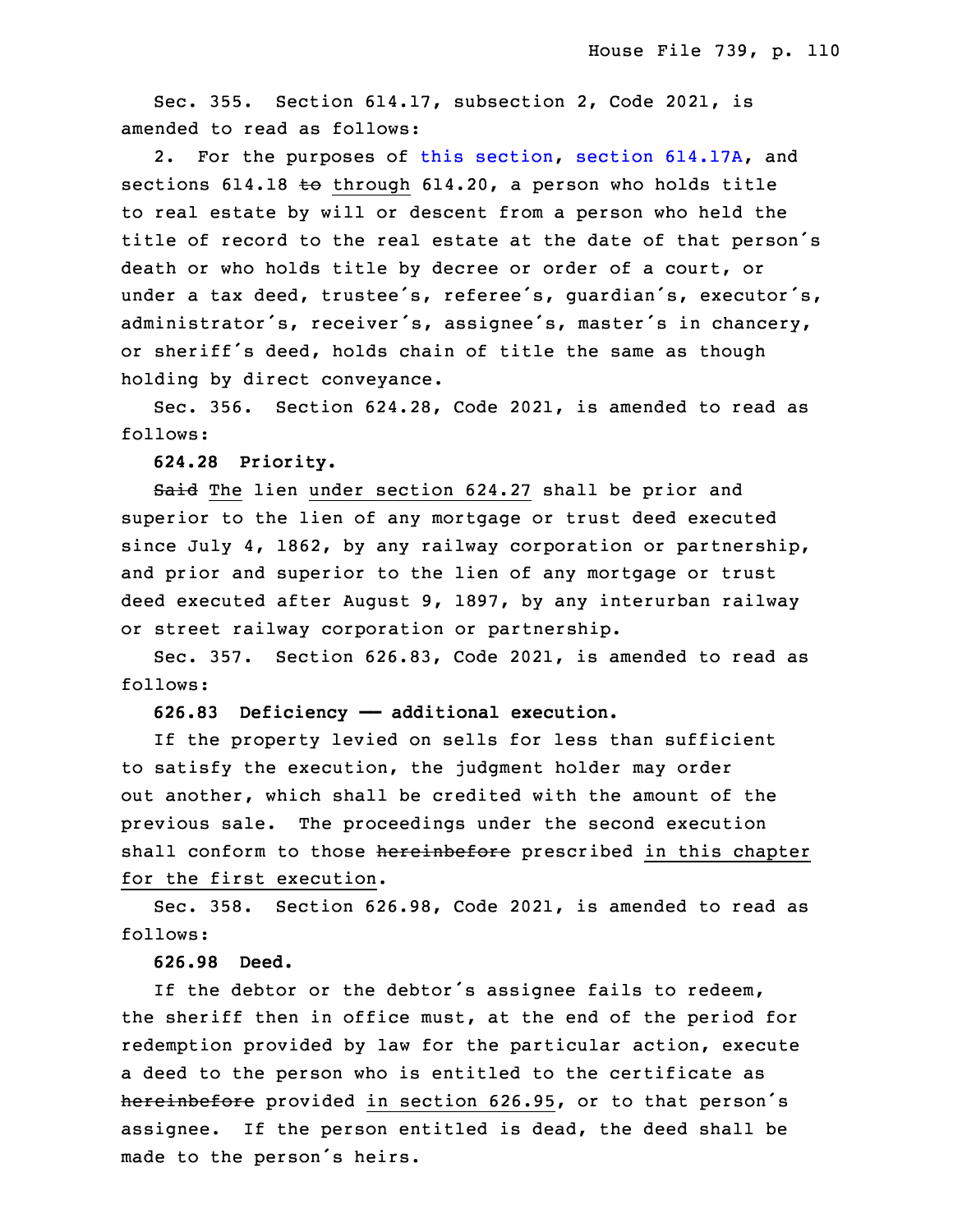Sec. 359. Section 631.3, subsection 4, Code 2021, is amended to read as follows:

4. Upon the request of a party to the action, the clerk or <sup>a</sup> judicial officer shall issue subpoenas for the attendance of witnesses at a hearing. Sections  $622.63$  to [through](https://www.legis.iowa.gov/docs/code/2021/622.63.pdf)  $622.67$ , 26 622.69, [622.76](https://www.legis.iowa.gov/docs/code/2021/622.76.pdf), and [622.77](https://www.legis.iowa.gov/docs/code/2021/622.77.pdf) apply to subpoenas issued pursuant to this [chapter](https://www.legis.iowa.gov/docs/code/2021/631.pdf).

Sec. 360. Section  $633.126$ , subsection 2, Code 2021, is amended to read as follows:

2. *"Fiduciary"*, for the purposes of this [section](https://www.legis.iowa.gov/docs/code/2021/633.126.pdf) and sections 633.127  $\pm$ o through 633.129, means acting in any of the following capacities, namely: testamentary trustee appointed by any court, trustee under any written agreement, declaration or instrument of trust, executor, administrator, guardian, or conservator, custodian under [chapter](https://www.legis.iowa.gov/docs/code/2021/565B.pdf) 565B, or other capacity permitted under any state or federal law or regulation governing collective investment funds maintained by a bank or trust company.

 Sec. 361. Section 633.198, Code 2021, is amended to read as follows:

### 6 **633.198 Attorney fee.**

There shall also be allowed and taxed as part of the costs of administration of estates as an attorney fee for the personal representative's attorney, such reasonable fee as may be determined by the court, for services rendered, but not in excess of the schedule of fees herein provided in this part for personal representatives.

Sec. 362. Section 633.210, Code 2021, is amended to read as follows:

## 15 **633.210 Rules of descent.**

The estate of a person dying intestate shall descend as provided in sections  $633.211$  to [through](https://www.legis.iowa.gov/docs/code/2021/633.211.pdf)  $633.226$ .

Sec. 363. Section 633.523, Code 2021, is amended to read as follows:

## 20 **633.523 No sufficient evidence of survivorship.**

 Where the title to property or the devolution thereof depends upon priority of death, and there is no sufficient evidence that the persons have died otherwise than simultaneously, the property of each person shall be disposed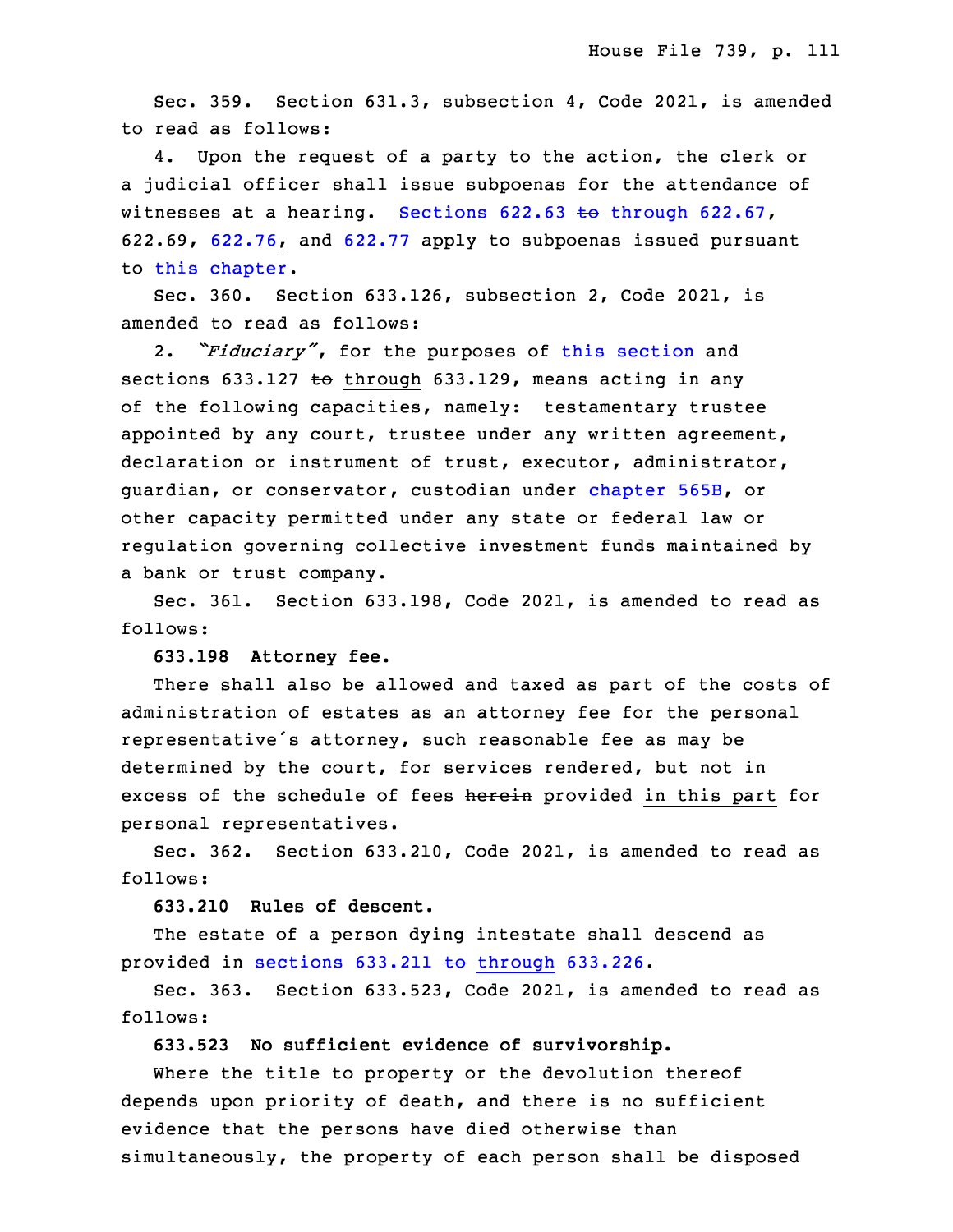of as if the person had survived, except as provided otherwise in sections  $633.524$  to [through](https://www.legis.iowa.gov/docs/code/2021/633.524.pdf)  $633.527$ .

Sec.  $364.$  Section  $636.3$ , Code 2021, is amended to read as follows:

### 29 **636.3 Defects rectified.**

No A defective bond or other security or affidavit in any case shall not prejudice the party giving or making  $\pm\text{t}$  the bond, security, or affidavit, provided it be so that the defect is rectified, within a reasonable time after the defect is discovered, so as not to cause essential injury to the other party.

 Sec. 365. Section 636.6, Code 2021, is amended to read as follows:

3 **636.6 New bond required.**

 Whenever the board of supervisors of any county shall have knowledge that any attorney at law is surety upon any official bond, above referred to as prohibited under section 636.5, it shall require said the officer to forthwith file a new bond.

Sec. 366. Section 636.9, Code 2021, is amended to read as follows:

## 10 **636.9 Effect of affidavit.**

The taking of such an affidavit under section 636.8 shall not exempt the officer from any liability to which the officer might otherwise be subject for taking insufficient security.

 Sec. 367. Section 636.12, Code 2021, is amended to read as follows:

### 16 **636.12 Certificate revoked —— notice.**

Should said the certificate of authority for a corporate surety be withdrawn at any time, the commissioner of insurance shall at once notify the clerk of each district court to that effect.

 Sec. 368. Section 636.32, Code 2021, is amended to read as follows:

### 23 **636.32 Receipt taken.**

If said a fiduciary not governed by the probate code shall otherwise discharge all the duties imposed upon that fiduciary by such appointment, the fiduciary may take the receipt of the clerk of the district court for such funds, moneys, or securities so deposited, which receipt shall specifically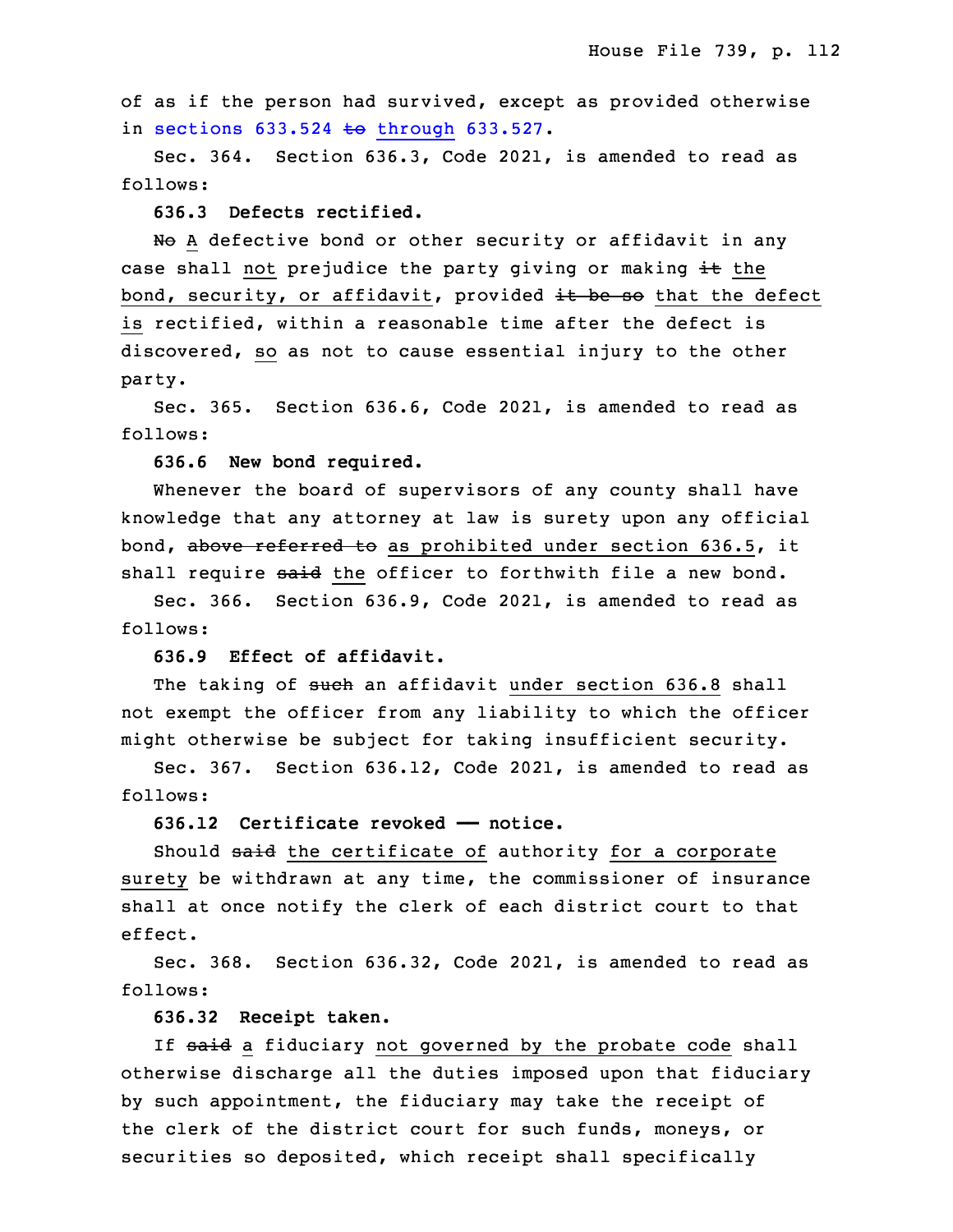set forth from whom said funds, moneys, or securities, were derived, the amount thereof, and the name of the person to whom due or to become due, if known.

Sec. 369. Section 636.33, Code 2021, is amended to read as follows:

## 34 **636.33 Final discharge.**

Said A fiduciary not governed by the probate code may file the receipt described in [section](https://www.legis.iowa.gov/docs/code/2021/636.32.pdf) 636.32 with the fiduciary's final report, and if it shall be made to appear to the satisfaction of the court that the fiduciary has in all other respects complied with the law governing the fiduciary's appointment and duties, the court may approve such final report and enter the fiduciary's discharge.

Sec. 370. Section 641.5, Code 2021, is amended to read as follows:

## 9 **641.5 Sheriff indemnified.**

In case If any sheriff shall be is held liable to pay any damages by reason of the wrongful execution of any writ of attachment issued under sections  $641.2$  to [through](https://www.legis.iowa.gov/docs/code/2021/641.2.pdf)  $641.4$  and if a judgment is rendered therefor for those damages, the amount thereof of the judgment, when paid by such sheriff, shall become a claim against the state in the sheriff's favor, and a warrant therefor for that amount shall be drawn by the director of the department of administrative services upon proper proof.

Sec. 371. Section 657.2, subsection 8, Code 2021, is amended to read as follows:

8. Any object or structure hereafter erected within one thousand feet of the limits of any municipal or regularly established airport or landing place, which may endanger or obstruct aerial navigation, including take-off and landing, unless such object or structure constitutes <sup>a</sup> proper use or enjoyment of the land on which the same is located.

Sec. 372. Section 657.3, Code 2021, is amended to read as follows:

### 28 **657.3 Penalty —— abatement.**

Whoever A person who is convicted of erecting, causing, or continuing a public or common nuisance as provided in this chapter, or at common law when the same common law has not been modified or repealed by statute, where if no other punishment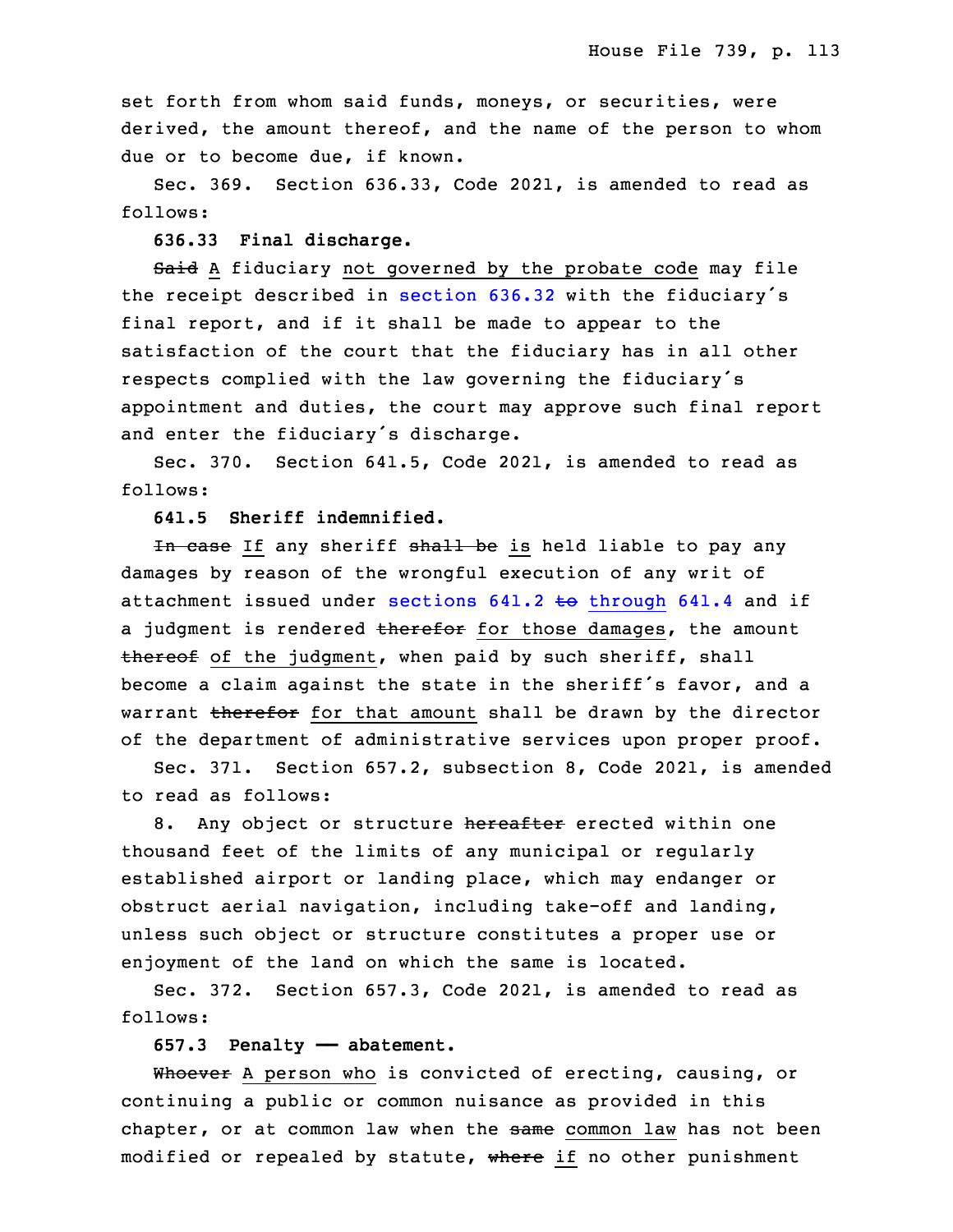therefor for the offense is specially provided, shall be guilty of an aggravated misdemeanor and the. The court may order such the nuisance abated $<sub>\tau</sub>$  and issue a warrant as provided in this</sub> chapter.

 Sec. 373. Section 679A.9, Code 2021, is amended to read as follows:

## **679A.9 Change of award by arbitrators.**

On application of a party or, if an application to the district court is pending under sections 679A.11 to through 7 679A.13, on submission to the arbitrators by the district court under the conditions the district court orders, the arbitrators may modify or correct the award upon the grounds stated in <sup>10</sup> section 679A.13, subsection 1, paragraphs *"a"* and *"c"*, or for the purpose of clarifying the award. The application shall be made within twenty days after delivery of the award to the applicant. Written notice of the application shall be given to the opposing party, stating that the opposing party must serve any objections to the application within ten days from the notice. The modified or corrected award is subject to sections 679A.11 to through 679A.13.

Sec. 374. Section 709.13, Code 2021, is amended to read as follows:

20 **709.13 Child in need of assistance complaints.**

 During or following an investigation into allegations of violations of this [chapter](https://www.legis.iowa.gov/docs/code/2021/709.pdf) or of [chapter](https://www.legis.iowa.gov/docs/code/2021/726.pdf) 726 or [728](https://www.legis.iowa.gov/docs/code/2021/728.pdf) involving an alleged victim under the age of eighteen and an alleged offender who is not <sup>a</sup> person responsible for the care of the child alleged victim, anyone with knowledge of the alleged 26 offense may file <sup>a</sup> complaint pursuant to [section](https://www.legis.iowa.gov/docs/code/2021/232.83.pdf) 232.83 alleging the child alleged victim to be a child in need of assistance as defined under section 232.2. In all cases, the complaint shall be filed by any peace officer with knowledge of the investigation when the peace officer has reason to believe that the alleged victim may require treatment as a result of the alleged offense and that the child's alleged victim's parent, guardian, or custodian will be unwilling or unable to provide the treatment.

Sec. 375. Section 901.1, Code 2021, is amended to read as follows: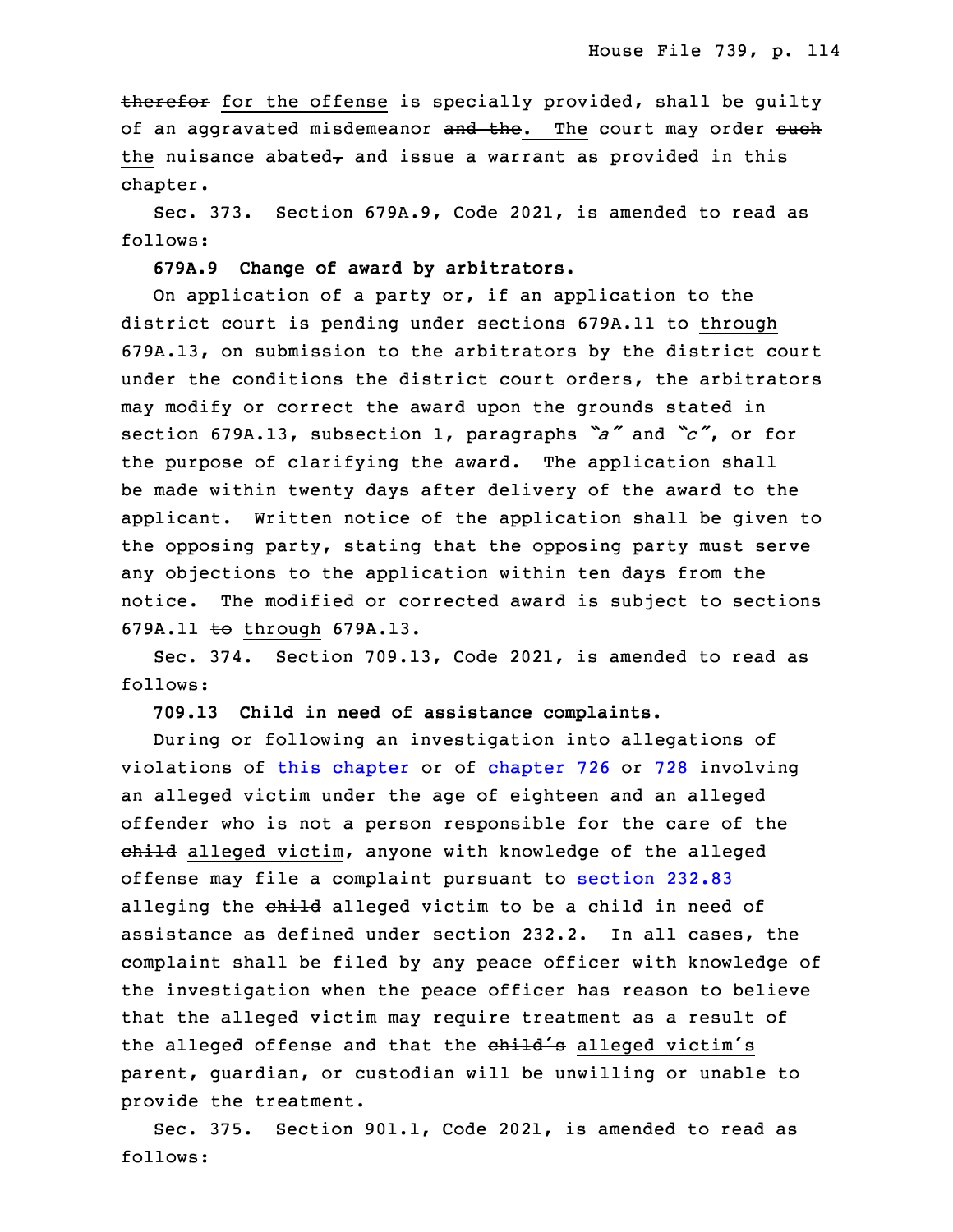**901.1 Short title.**

Chapters 901  $\pm$ o through 909 shall be known and may be cited as the *"Iowa Corrections Code"*.

5 Sec. 376. Section 903.3, Code 2021, is amended to read as follows:

7 **903.3 Work release.**

The court may direct that a prisoner sentenced to confinement in a county jail, alternate jail facility, or community correctional residential treatment facility, be released from custody during specified hours, as provided by sections  $356.26$  to through  $356.35$ .

Sec. 377. Section 910.3, subsections 7 and 8, Code 2021, are amended to read as follows:

7. If the defendant has any mental or physical impairment which would limit or prohibit the performance of a public community service, the defendant shall so state. The court may order a mental or physical examination, or both, of the defendant to determine a proper course of action.

8. The court shall enter a permanent restitution order setting out the amount of restitution including the amount of public community service to be performed as restitution and the persons to whom restitution must be paid. A permanent restitution order entered at the time of sentencing is part of the final judgment of sentence as defined in [section](https://www.legis.iowa.gov/docs/code/2021/814.6.pdf) 814.6 and shall be considered in a properly perfected appeal.

Sec. 378. Section 915.36, subsections 1 and 5, Code 2021, are amended to read as follows:

1. Prior to an arrest or the filing of an information or indictment, whichever occurs first, against a person charged with a violation of [chapter](https://www.legis.iowa.gov/docs/code/2021/709.pdf) 709, [section](https://www.legis.iowa.gov/docs/code/2021/726.2.pdf) 726.2, or section 32 728.12, committed with or on <sup>a</sup> child, as defined in section 33 232.2, the identity of the child or any information reasonably likely to disclose the identity of the child shall not be released to the public by any public employee except as authorized by the court  $\theta$ f having jurisdiction.

5. This [section](https://www.legis.iowa.gov/docs/code/2021/915.36.pdf) also applies to a child an alleged victim of a violation of [chapter](https://www.legis.iowa.gov/docs/code/2021/709.pdf) 709, [section](https://www.legis.iowa.gov/docs/code/2021/726.2.pdf) 726.2, or section [728.12](https://www.legis.iowa.gov/docs/code/2021/728.12.pdf), after attaining who has attained the age of eighteen but who was a child, as defined in section 232.2, at the time the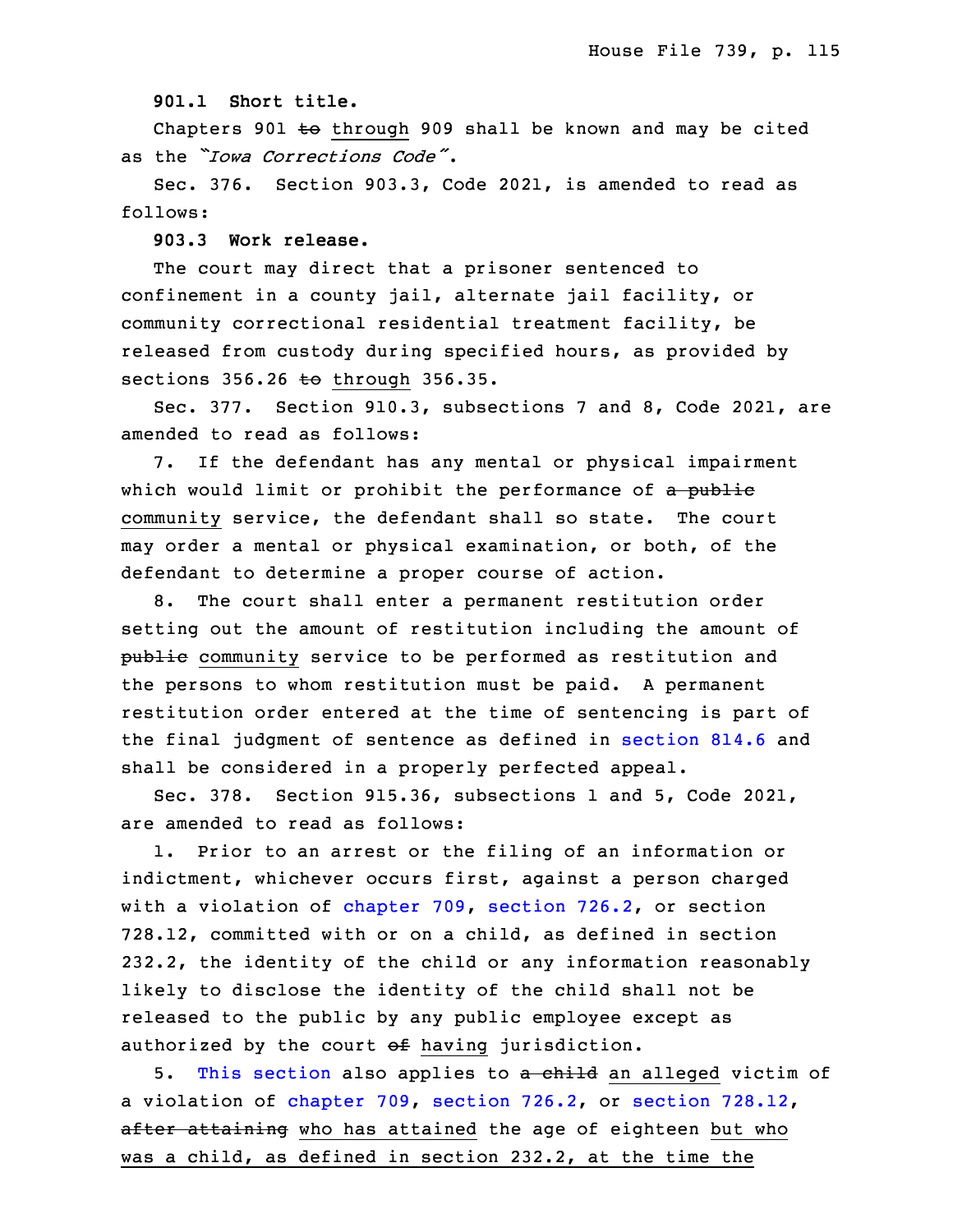### violation occurred.

Sec. 379. 2019 Iowa Acts, chapter 89, section 22, subsection 1, is amended to read as follows:

1. The section of this division of this Act amending section 29C.20 29C.20C.

 Sec. 380. 2019 Iowa Acts, chapter 89, section 24, is amended to read as follows:

SEC. 24. RETROACTIVE APPLICABILITY. The following applies retroactively to the effective date of 2019 Iowa Acts, Senate File 570, if enacted:

The section of this division of this Act amending section 29C.20 29C.20C.

Sec. 381. Section 910.2B, subsection 1, unnumbered paragraph 1, as enacted by 2020 Iowa Acts, chapter 1074, section 73, is amended to read as follows:

 All of the following, if entered by <sup>a</sup> district court prior to the effective date of this division of this Act, shall be converted to permanent restitution orders:

 Sec. 382. 2020 Iowa Acts, chapter 1118, section 80, is amended to read as follows:

SEC. 80. EFFECTIVE DATE. This division of this Act, being deemed of immediate importance, takes effect upon enactment.

Sec. 383. REPEAL. Sections 100B.8, 100B.9, and 256.85, Code 29 2021, are repealed.

#### 30 DIVISION II

## 31 APPLICABILITY PROVISIONS

Sec. 384. RETROACTIVE APPLICABILITY. The following apply retroactively to May 10, 2019:

1. The section of this Act amending 2019 Iowa Acts, chapter 35 89, section 22.

 2. The section of this Act amending 2019 Iowa Acts, chapter 89, section 24.

3 Sec. 385. RETROACTIVE APPLICABILITY. The following applies retroactively to June 25, 2020:

The section of this Act amending section 910.2B, as enacted by 2020 Iowa Acts, chapter 1074, section 73.

Sec. 386. RETROACTIVE APPLICABILITY. The following applies retroactively to June 29, 2020: